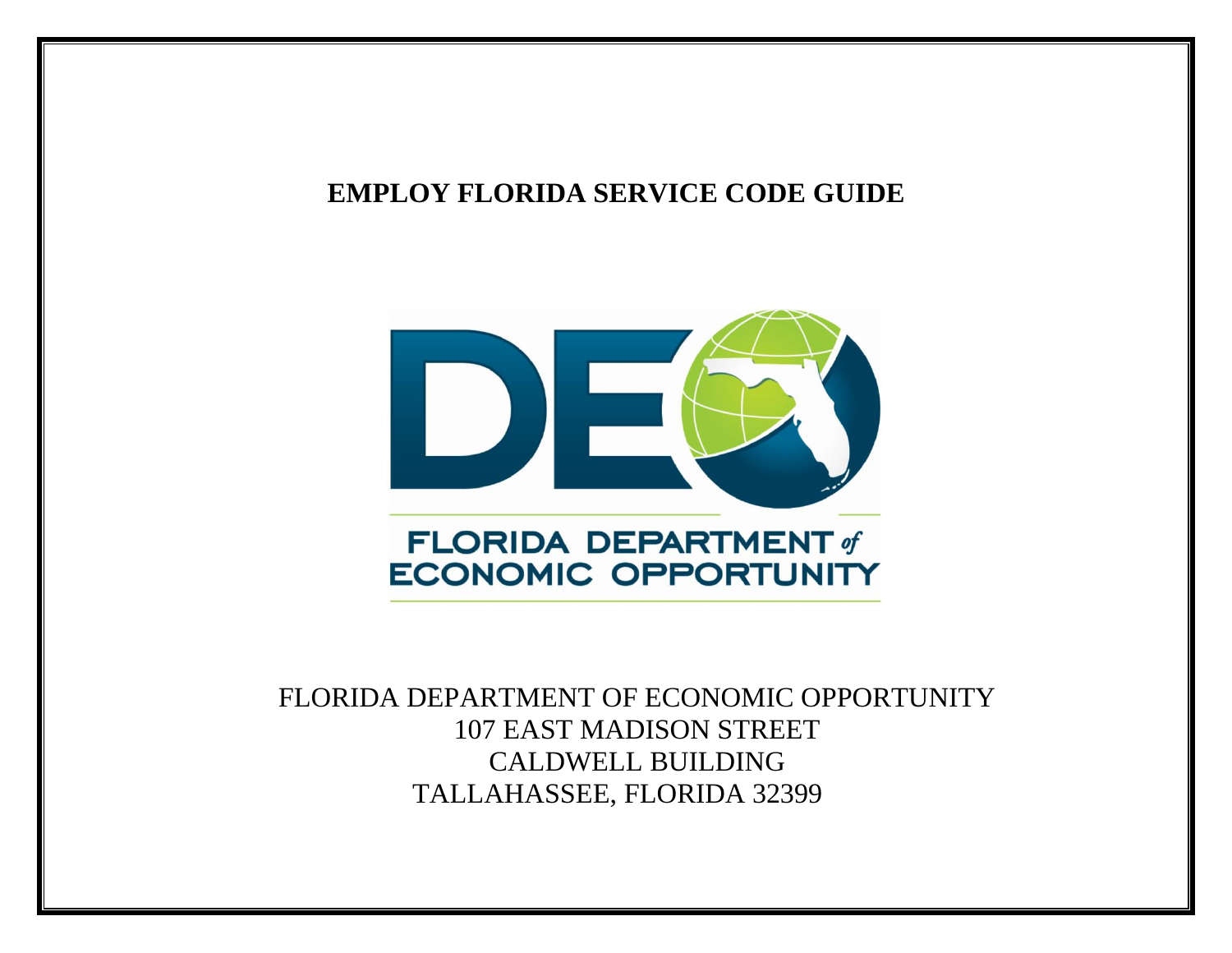## **PREFACE**

The Florida Department of Economic Opportunity (DEO) developed and published a Wagner Peyser (WP) service code guide in 2013. The guide has been updated to include the Workforce Innovation and Opportunity Act (WIOA) youth, adult and dislocated worker programs. The guide is designed to help Local Workforce Development Boards (LWDBs) appropriately record services and activities available to program participants based on federal law and regulations. The types of services included in this guide are:

- Basic career services.
- Individualized career services.
- Training services, and
- Follow-up services.

Services and activities may be recorded for the various workforce programs, including Wagner Peyser, WIOA, Trade Adjustment Assistance (TAA) and Veterans' programs. Service codes are documented in Employ Florida, the state's management information system, and identified in this guide by the assignment of code numbers. Each code is distinct, and has its own title and corresponding definition. The authorizing references and minimum documentation requirements are outlined for each service code.

For the Title I Adult and Dislocated Worker programs, receipt of any individualized career service or training service makes a reportable individual a participant. For basic career services, a reportable individual becomes a participant when he or she receives a service that is neither self-service nor information-only. For Title I Youth, an individual is considered a participant after satisfying all applicable program requirements, including eligibility determination, an objective assessment, development of an individual service strategy, and receipt one of the 14 WIOA Youth program elements.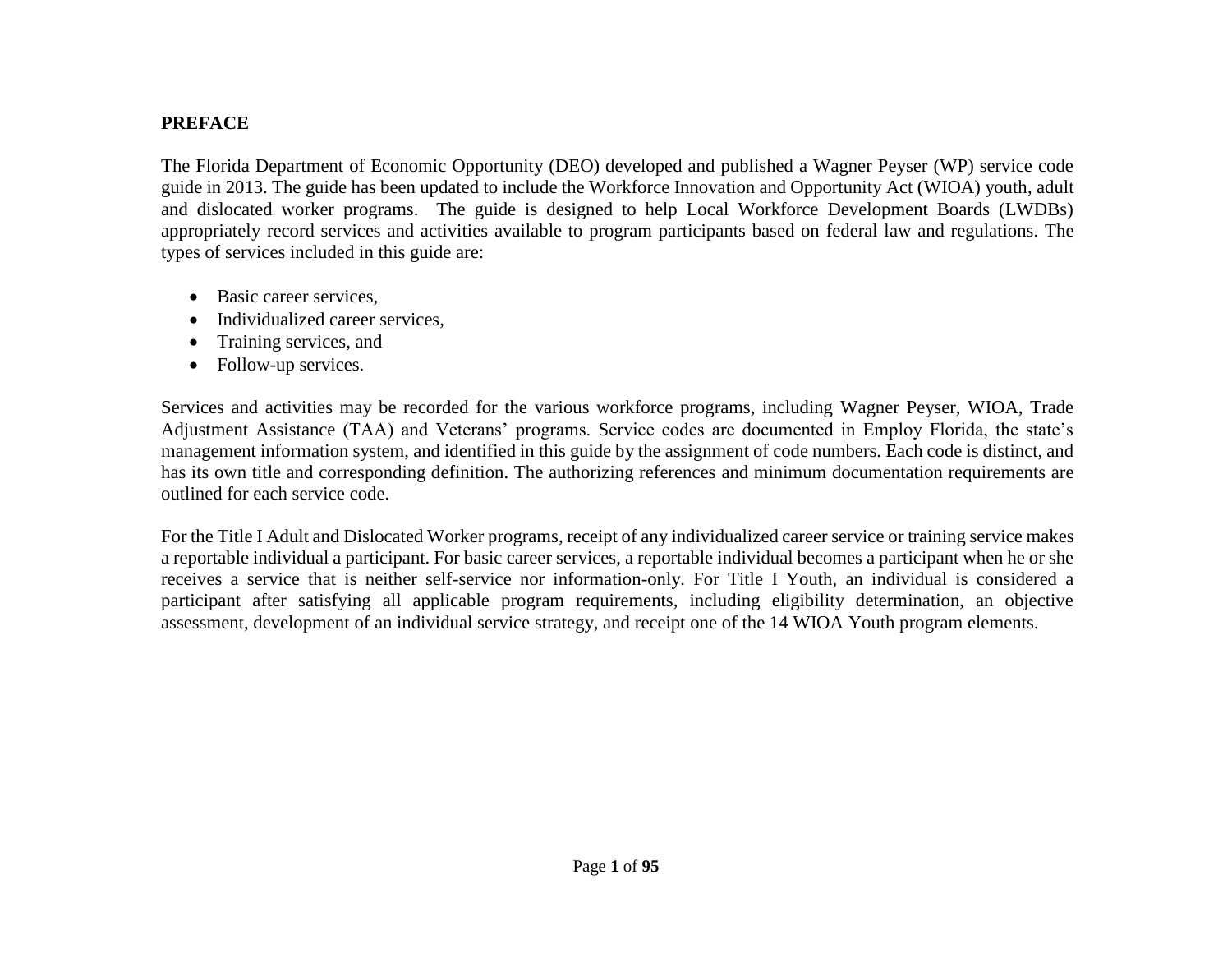## **SERVICE CODES**

| <b>Service</b><br><b>Code</b><br><b>Number</b> | <b>Service Code</b><br><b>Title</b>                  | <b>Definition</b>                                                                                                                                                                                                                                                                                                                                                                                                                                          | <b>Documentation Requirements</b>                                                                                                                                                                                                                                                                                                                                                                                                                                                                                                                                                                                                                                                                                                                                                                                                                                                          | <b>Authority</b>                                                | <b>Reportable</b><br><b>Service</b> | <b>Trigger</b><br><b>Participation</b> |
|------------------------------------------------|------------------------------------------------------|------------------------------------------------------------------------------------------------------------------------------------------------------------------------------------------------------------------------------------------------------------------------------------------------------------------------------------------------------------------------------------------------------------------------------------------------------------|--------------------------------------------------------------------------------------------------------------------------------------------------------------------------------------------------------------------------------------------------------------------------------------------------------------------------------------------------------------------------------------------------------------------------------------------------------------------------------------------------------------------------------------------------------------------------------------------------------------------------------------------------------------------------------------------------------------------------------------------------------------------------------------------------------------------------------------------------------------------------------------------|-----------------------------------------------------------------|-------------------------------------|----------------------------------------|
|                                                | Hold, waiting for<br>activities or<br>health/medical | Staff-generated – Code is recorded<br>to indicate a planned gap in service<br>of greater than 90 days but no more<br>than 180 days due to:<br>a delay before the beginning of<br>training<br>the participant has a health or<br>medical condition, or is providing<br>care for a family member with a<br>heath/medical condition<br>the participant has made a<br>temporary move from the area that<br>prevents him/her from participating<br>in services. | A gap in service may last 90 to 180<br>consecutive calendar days from the<br>date of the most recent service to<br>allow time to address any issue that<br>prevents continued participation.<br>Additionally, career center staff may<br>initiate a consecutive gap in service of<br>up to an additional 180 days that<br>follows the initial 180-day period,<br>when needed, and to allow the<br>participant more time to resolve the<br>any issue that prevent the participant<br>from completing program services<br>that lead to employment. If a<br>participant does not come back after<br>the end of the planned gap, the exit<br>will be retroactive to the last service<br>A case note must be created<br>explaining the reason for the gap in<br>service and the date to re-engage in<br>services. Recording this activity code<br>will suspend the 90-day soft exit<br>process. | Training and<br>Employment<br>Guidance Letter<br>17-05, page 22 | Yes                                 | N <sub>o</sub>                         |
| $\overline{3}$                                 | Self-Service<br>Registration                         | System-generated. Code is<br>recorded when a jobseeker self-                                                                                                                                                                                                                                                                                                                                                                                               | Jobseekers who have completed a<br>self-service registration are not                                                                                                                                                                                                                                                                                                                                                                                                                                                                                                                                                                                                                                                                                                                                                                                                                       | 20 CFR 680.110                                                  | Yes                                 | N <sub>o</sub>                         |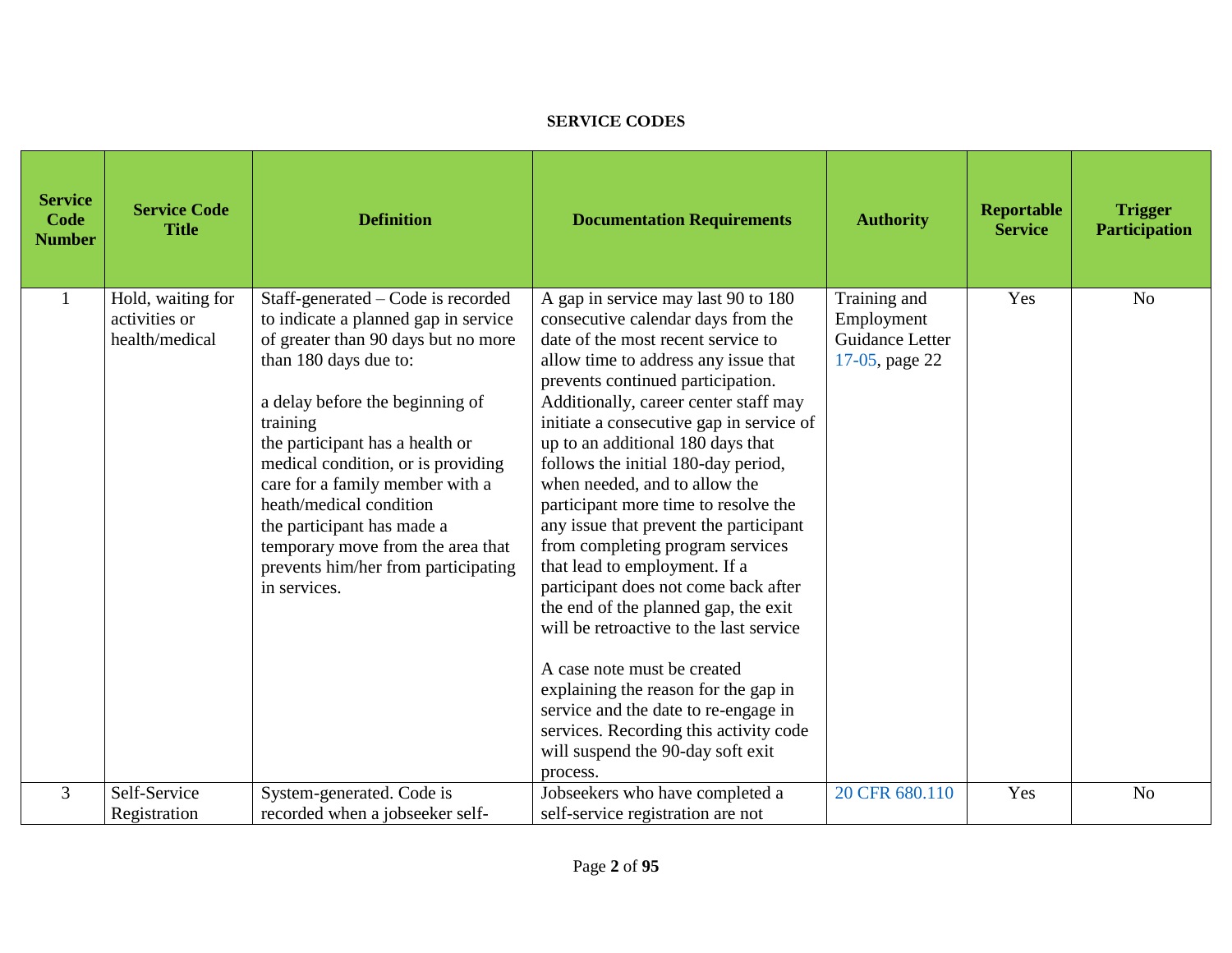| <b>Service</b><br>Code<br><b>Number</b> | <b>Service Code</b><br><b>Title</b>                                                 | <b>Definition</b>                                                                                                                                                                                                      | <b>Documentation Requirements</b>                                                                                                                  | <b>Authority</b>               | <b>Reportable</b><br><b>Service</b> | <b>Trigger</b><br><b>Participation</b> |
|-----------------------------------------|-------------------------------------------------------------------------------------|------------------------------------------------------------------------------------------------------------------------------------------------------------------------------------------------------------------------|----------------------------------------------------------------------------------------------------------------------------------------------------|--------------------------------|-------------------------------------|----------------------------------------|
|                                         |                                                                                     | registers in Employ Florida.<br>Registration is the process for<br>collecting information to support a<br>determination of eligibility. Self-<br>service registration does not initiate<br>participation in a program. | participants in a program until they<br>have been deemed eligible and<br>received a reportable service that<br>initiates or extends participation. |                                |                                     |                                        |
| 4                                       | Self-Service<br>Information on<br>Training<br>Providers,<br>Performance<br>Outcomes | System-generated self-service or<br>staff-assisted. Code is recorded<br>when a jobseeker or staff assisting<br>a jobseeker research information on<br>training providers and performance<br>outcomes.                  | Not applicable.                                                                                                                                    | <b>TEGL 10-16,</b><br>Change 1 | Yes                                 | N <sub>o</sub>                         |
| $5\overline{)}$                         | Self-Service<br><b>Labor Market</b><br>Research                                     | System-generated self-service or<br>staff-assisted. Code is recorded<br>when a jobseeker or staff assisting<br>a jobseeker looks up labor market<br>information in Employ Florida.                                     | Not applicable.                                                                                                                                    | <b>TEGL 10-16.</b><br>Change 1 | Yes                                 | N <sub>o</sub>                         |
| 6                                       | Self-Service Job<br>Search through<br>Virtual One Stop<br>(VOS)                     | System-generated self-service. or<br>staff-assisted self-service. Code is<br>recorded when a jobseeker<br>conducts a job search in Employ<br>Florida.                                                                  | Not applicable.                                                                                                                                    | <b>TEGL 10-16,</b><br>Change 1 | Yes                                 | N <sub>o</sub>                         |
| $\tau$                                  | Self-Service<br>Resume                                                              | System-generated self-service. or<br>staff-assisted self-service – Code is<br>recorded when a jobseeker or staff<br>assisting a jobseeker completes a<br>résumé in Employ Florida.                                     | Not applicable.                                                                                                                                    | <b>TEGL 10-16,</b><br>Change 1 | Yes                                 | N <sub>o</sub>                         |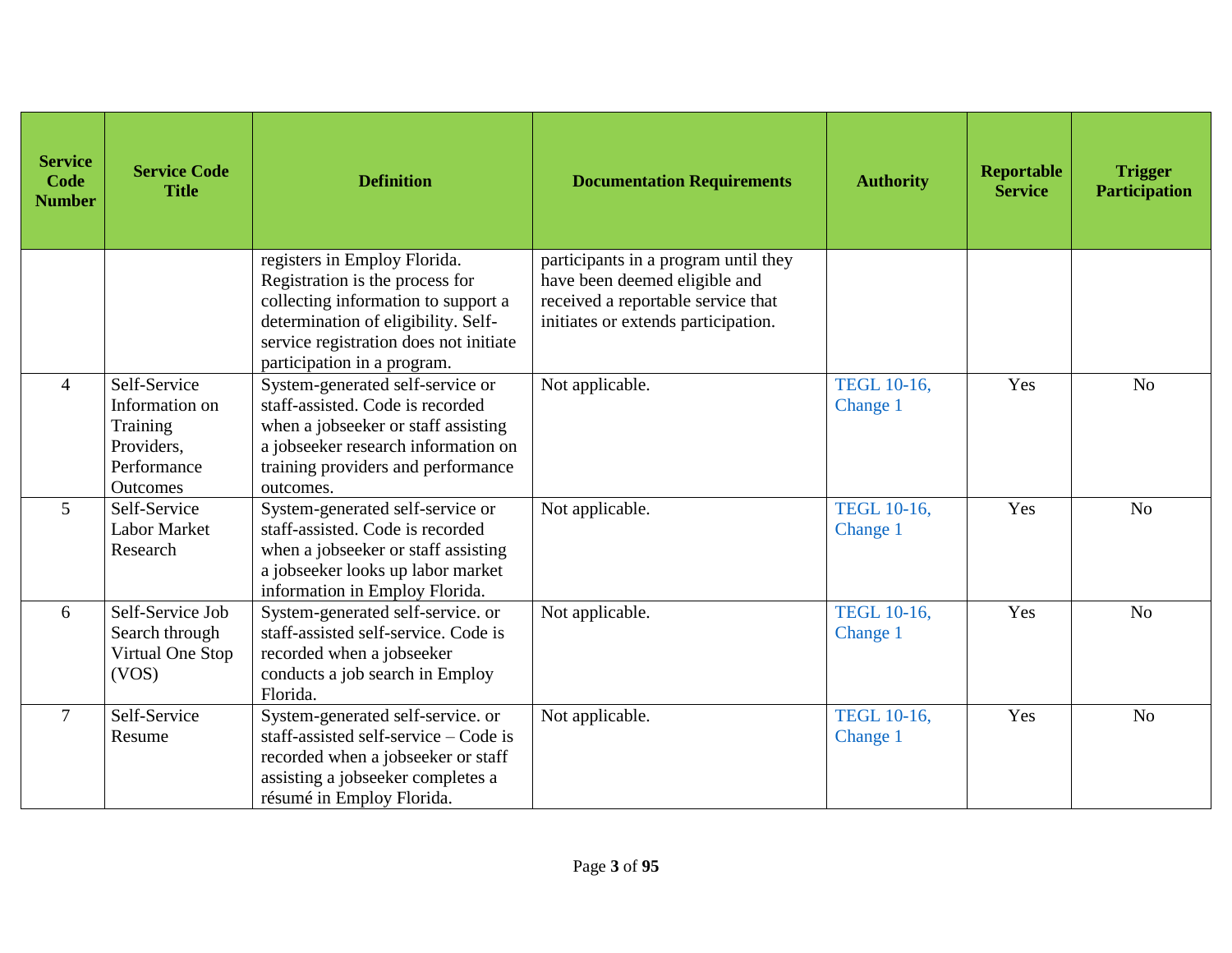| <b>Service</b><br>Code<br><b>Number</b> | <b>Service Code</b><br><b>Title</b>                         | <b>Definition</b>                                                                                                                                                                                                                                                                                                                                                                                                                                                               | <b>Documentation Requirements</b> | <b>Authority</b>            | <b>Reportable</b><br><b>Service</b> | <b>Trigger</b><br><b>Participation</b> |
|-----------------------------------------|-------------------------------------------------------------|---------------------------------------------------------------------------------------------------------------------------------------------------------------------------------------------------------------------------------------------------------------------------------------------------------------------------------------------------------------------------------------------------------------------------------------------------------------------------------|-----------------------------------|-----------------------------|-------------------------------------|----------------------------------------|
| 89                                      | Automated<br>Veteran Priority<br>of Service<br>Notification | System-Generated. Code is<br>recorded when a jobseeker<br>completes a registration and<br>indicates that he or she is a veteran<br>or eligible spouse.<br>Employ Florida was modified to<br>provide this information through an<br>information button on the site.<br>Newly self-registering veterans and<br>eligible spouses are presented with<br>a "Veteran Priority of Service"<br>button option, so that they may<br>receive information concerning<br>their entitlements. | Not applicable.                   | 20 CFR 680.650              | Yes                                 | N <sub>o</sub>                         |
| 90                                      | Skills Self-<br>Assessment                                  | System-generated – Code is<br>recorded when a jobseeker<br>completes the skills assessment in<br>Employ Florida.                                                                                                                                                                                                                                                                                                                                                                | Not applicable.                   | <b>20 CFR</b><br>678.430(b) | Yes                                 | N <sub>o</sub>                         |
| 97                                      | FL. Virtual<br>Orientation, Self-<br>Service                | System-generated – Code is<br>recorded when a jobseeker accesses<br>a virtual session that provides an<br>overview of the programs and<br>services available in a career<br>center, criteria and requirements for<br>program participation and receipt<br>of services.                                                                                                                                                                                                          | Not applicable.                   |                             | N <sub>o</sub>                      | N <sub>o</sub>                         |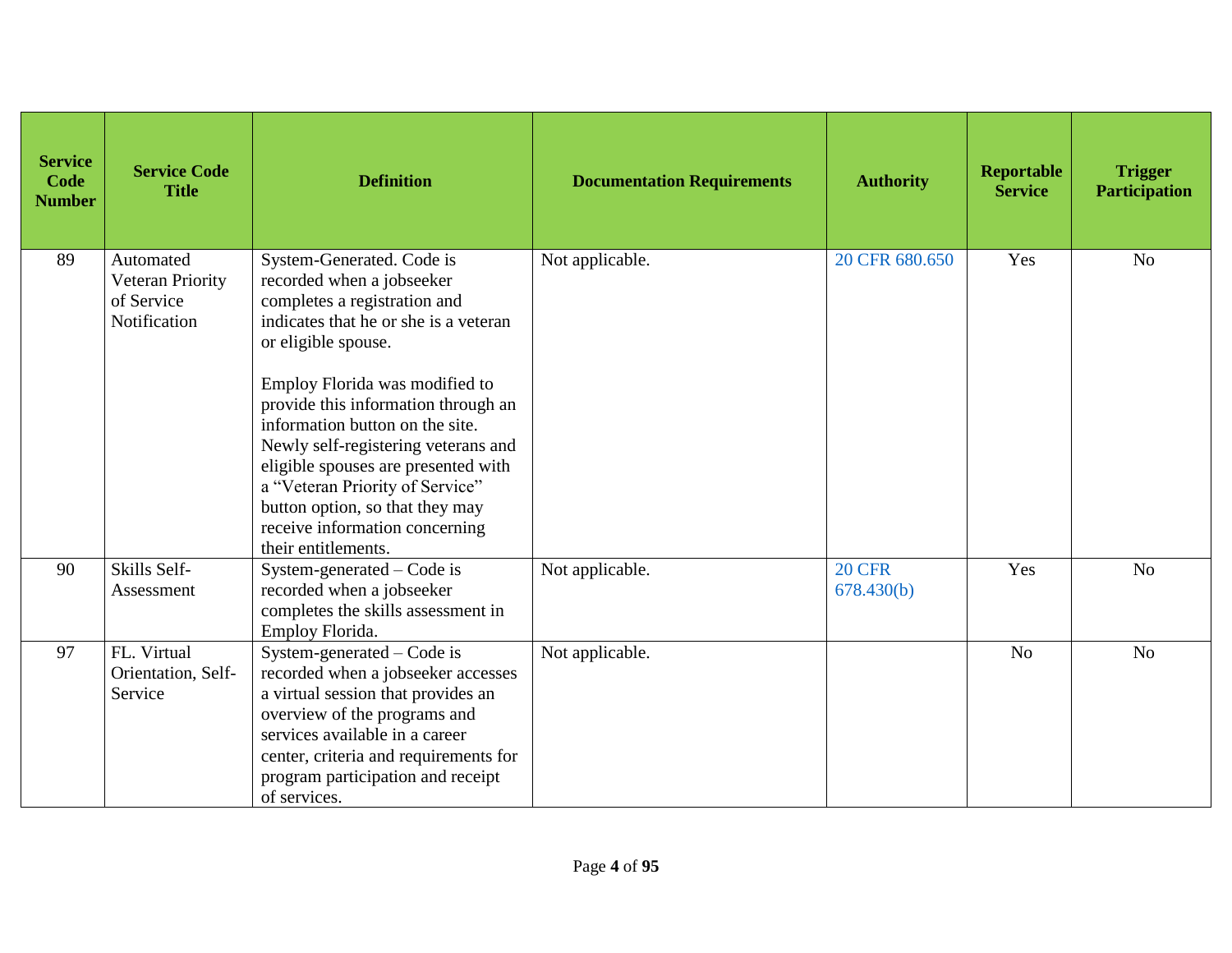| <b>Service</b><br>Code<br><b>Number</b> | <b>Service Code</b><br><b>Title</b>     | <b>Definition</b>                                                                                                                                                                                                                                                                    | <b>Documentation Requirements</b>                                                                                                                                                                                                                                                                                                                                                                                                                                                                                                                                                                                                                                                                              | <b>Authority</b>                                         | Reportable<br><b>Service</b> | <b>Trigger</b><br><b>Participation</b> |
|-----------------------------------------|-----------------------------------------|--------------------------------------------------------------------------------------------------------------------------------------------------------------------------------------------------------------------------------------------------------------------------------------|----------------------------------------------------------------------------------------------------------------------------------------------------------------------------------------------------------------------------------------------------------------------------------------------------------------------------------------------------------------------------------------------------------------------------------------------------------------------------------------------------------------------------------------------------------------------------------------------------------------------------------------------------------------------------------------------------------------|----------------------------------------------------------|------------------------------|----------------------------------------|
| 98                                      | Online<br>Orientation, Self-<br>Service | System-generated – Code is<br>recorded when a jobseeker accesses<br>a virtual session that provides an<br>overview of the programs and<br>services available in the one-stop<br>career center, criteria and<br>requirements for program<br>participation and receipt of<br>services. | Not applicable.                                                                                                                                                                                                                                                                                                                                                                                                                                                                                                                                                                                                                                                                                                |                                                          | N <sub>o</sub>               | N <sub>o</sub>                         |
| 99                                      | 511N Issued and<br>Explained            | Staff-generated – Code is recorded<br>when staff provide MSFWs with a<br>511N that explains career and<br>supportive services in their native<br>language.                                                                                                                           | A case note is required and must<br>include a description of the<br>information provided to the jobseeker,<br>such as the program components<br>available to MSFWs at their working,<br>living or gathering areas, by means of<br>written and oral presentations either<br>spontaneous or recorded, and in a<br>language readily understood by the<br>MSFW(s). Staff must also record<br>when information is shared about<br>services available from the career<br>center, including the availability of<br>referrals to: agricultural job orders and<br>non-agricultural employment,<br>training, supportive services, and the<br>availability of testing, counseling, and<br>other job development services. | 20 CFR 653.103<br>Administrative<br><b>Policy 03-040</b> | N <sub>o</sub>               | N <sub>o</sub>                         |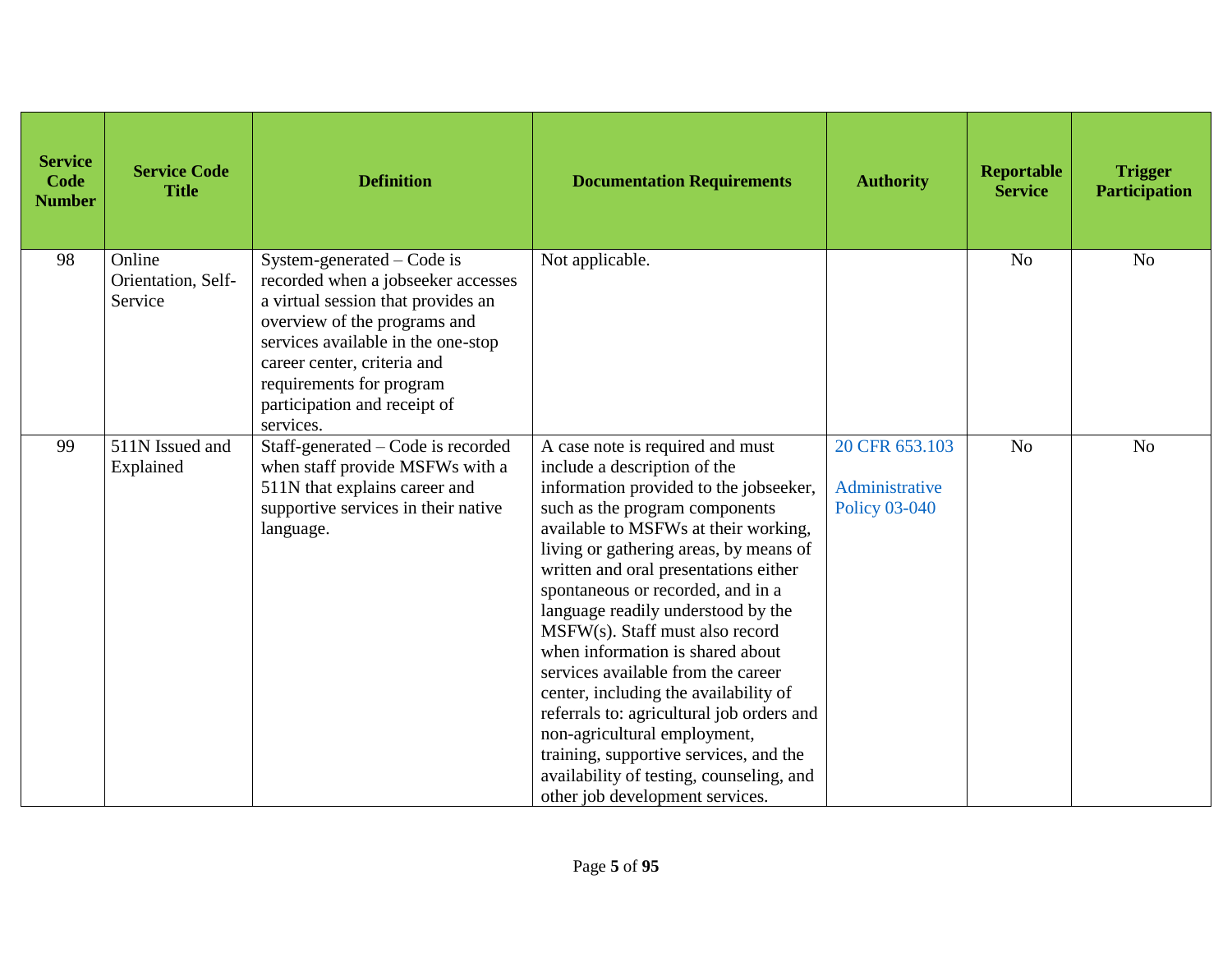| <b>Service</b><br>Code<br><b>Number</b> | <b>Service Code</b><br><b>Title</b> | <b>Definition</b>                                                                                     | <b>Documentation Requirements</b>                                                                                                                                                                                                                                                                                                                                                                                                                                                                                                                                                                                                                                                                                                                                                                                                                                                       | <b>Authority</b>                  | <b>Reportable</b><br><b>Service</b> | <b>Trigger</b><br><b>Participation</b> |
|-----------------------------------------|-------------------------------------|-------------------------------------------------------------------------------------------------------|-----------------------------------------------------------------------------------------------------------------------------------------------------------------------------------------------------------------------------------------------------------------------------------------------------------------------------------------------------------------------------------------------------------------------------------------------------------------------------------------------------------------------------------------------------------------------------------------------------------------------------------------------------------------------------------------------------------------------------------------------------------------------------------------------------------------------------------------------------------------------------------------|-----------------------------------|-------------------------------------|----------------------------------------|
| 100                                     | Validate I-9                        | Staff-generated – Code is recorded<br>by staff whenever a Form I-9, is<br>completed for a jobseeker.  | A case note must recorded and must<br>include the date the Form I-9 was<br>completed and the name of the<br>employer for whom the form was<br>completed.<br>Career center staff must ensure Form<br>I-9 is properly completed for the<br>jobseeker, in accordance with USCIS,<br>and staff must confirm that the<br>jobseeker presented acceptable<br>documents evidencing identity and<br>employment authorization. Staff must<br>examine the employment eligibility<br>and identity document(s) presented at<br>the time Form I-9 is being completed,<br>to determine if the document(s)<br>appear to be genuine, and relate to the<br>job seeker. The job seeker must also<br>attest to his or her employment<br>authorization.<br>** Once the I-9 has been completed,<br>the DEO 516INS must be completed.<br>The 516INS is the certification that is<br>delivered to the employer. | <b>AWI FG 071</b><br><b>USCIS</b> | N <sub>o</sub>                      | N <sub>o</sub>                         |
| 101                                     | Orientation, Staff-<br>Assisted     | Staff-generated. Code is used to<br>document the provision of<br>orientation services to a jobseeker. | A case note must be recorded for each<br>job seeker who attends orientation,<br>whether in an individual or group                                                                                                                                                                                                                                                                                                                                                                                                                                                                                                                                                                                                                                                                                                                                                                       | 20 CFR 678.430                    | Yes                                 | Yes                                    |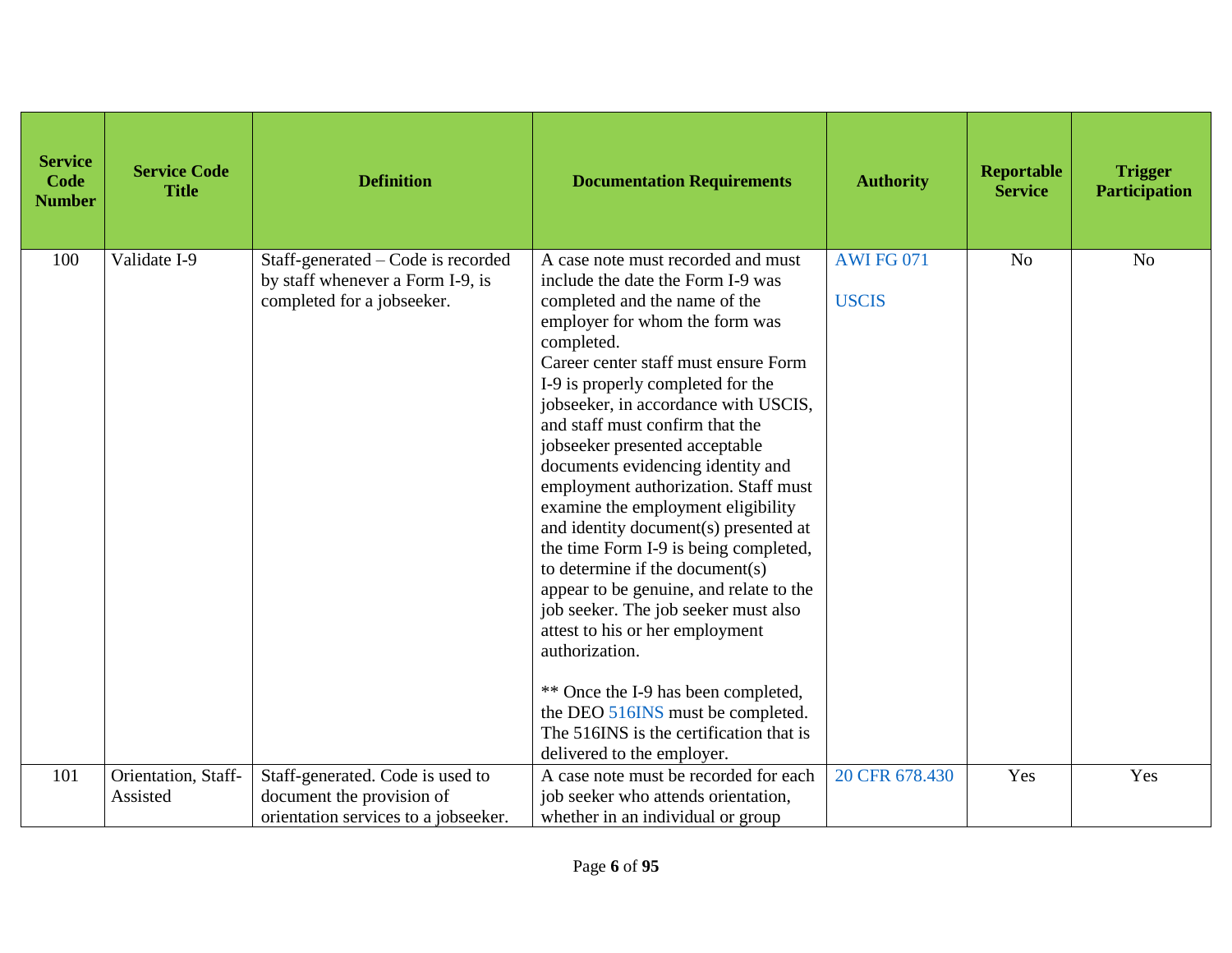| <b>Service</b><br>Code<br><b>Number</b> | <b>Service Code</b><br><b>Title</b> | <b>Definition</b>                                                                                                                                                                                                                                                                                                                                                                  | <b>Documentation Requirements</b>                                                                                                                                                                                                                                                                          | <b>Authority</b>                                                     | <b>Reportable</b><br><b>Service</b> | <b>Trigger</b><br><b>Participation</b> |
|-----------------------------------------|-------------------------------------|------------------------------------------------------------------------------------------------------------------------------------------------------------------------------------------------------------------------------------------------------------------------------------------------------------------------------------------------------------------------------------|------------------------------------------------------------------------------------------------------------------------------------------------------------------------------------------------------------------------------------------------------------------------------------------------------------|----------------------------------------------------------------------|-------------------------------------|----------------------------------------|
|                                         |                                     | Orientation is a structured<br>individual or group on-site session<br>provided by career center staff, and<br>gives the jobseeker an overview of<br>the programs and services available<br>in the career center; summary<br>criteria and requirements for<br>program participation and receipt<br>of services.                                                                     | setting, and must include a description<br>of information provided and the date<br>of the orientation.                                                                                                                                                                                                     | TEGL 10-16,<br>Change 1<br><b>UI</b> Report<br>Handbook, ETA<br>9038 |                                     |                                        |
|                                         |                                     | Additionally, for RESEA and<br>PREP customers, orientation<br>includes an overview of required<br>and optional activities.                                                                                                                                                                                                                                                         |                                                                                                                                                                                                                                                                                                            |                                                                      |                                     |                                        |
| 102                                     | <b>Initial Assessment</b><br>(IA)   | Staff-generated – Code is recorded<br>by staff to identify an evaluation of<br>a jobseeker's skill levels including<br>literacy, numeracy, and English<br>language proficiency, as well as<br>aptitudes, abilities (including skills)<br>gaps), and supportive service's<br>needs.<br>For RESEA and PREP, this<br>includes an evaluation of the<br>jobseeker's history, education, | A case note is required and must<br>record results of the assessment, to<br>include the date of the IA and<br>everything listed in the definition.<br>Case notes should provide sufficient<br>detail so that other staff can review<br>the summary of the assessment and<br>provide appropriate follow-up. | 20 CFR 678.430                                                       | Yes                                 | Yes                                    |
|                                         |                                     | interests and skills and that result in<br>the identification of employment                                                                                                                                                                                                                                                                                                        |                                                                                                                                                                                                                                                                                                            |                                                                      |                                     |                                        |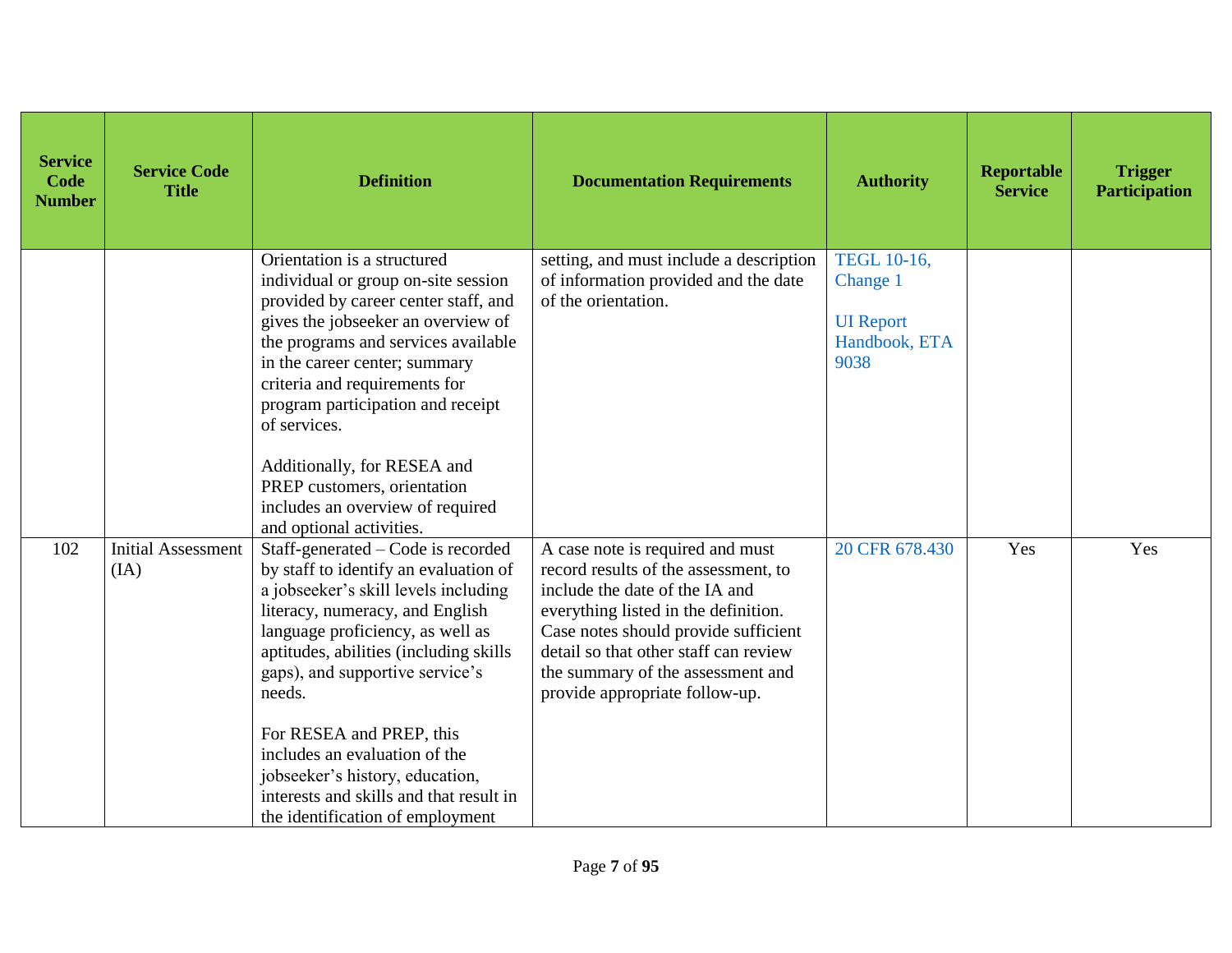| <b>Service</b><br>Code<br><b>Number</b> | <b>Service Code</b><br><b>Title</b>                                 | <b>Definition</b>                                                                                                                                                                                                                                                                                                                                                                              | <b>Documentation Requirements</b>                                                                                                                                                                                                                                                                                                                             | <b>Authority</b>                                           | Reportable<br><b>Service</b> | <b>Trigger</b><br><b>Participation</b> |
|-----------------------------------------|---------------------------------------------------------------------|------------------------------------------------------------------------------------------------------------------------------------------------------------------------------------------------------------------------------------------------------------------------------------------------------------------------------------------------------------------------------------------------|---------------------------------------------------------------------------------------------------------------------------------------------------------------------------------------------------------------------------------------------------------------------------------------------------------------------------------------------------------------|------------------------------------------------------------|------------------------------|----------------------------------------|
|                                         |                                                                     | goals, barriers to employment and<br>services needed to obtain goals. It<br>also includes completion and<br>review of the application;<br>standardized testing; and<br>interviews. Assessment includes<br>joint development with the<br>claimant of an Individual Service<br>Strategy.                                                                                                         |                                                                                                                                                                                                                                                                                                                                                               |                                                            |                              |                                        |
| 103                                     | Information on<br>Training<br>Providers,<br>Performance<br>Outcomes | Staff-generated – Code is recorded<br>when staff reviews or provides<br>information on training providers<br>and/or performance outcomes with<br>a jobseeker.                                                                                                                                                                                                                                  | A case note is required and must<br>include at least a description of the<br>information provided to the<br>jobseekers. Information provided does<br>not require an assessment by the staff<br>member of the participant's skills,<br>education, or career objectives.                                                                                        | <b>20 CFR Part 680</b>                                     | Yes                          | N <sub>o</sub>                         |
| 104                                     | <b>Job Search</b><br>Workshop                                       | Staff-generated – Code is recorded<br>when jobseekers participate in a<br>workshop or short seminar that<br>provides techniques that enable<br>jobseekers to perform a<br>comprehensive job search. Each<br>jobseeker must be provided, at<br>minimum, labor market<br>information, application<br>preparation and résumé writing,<br>interviewing techniques,<br>networking, developing a job | A case note is required and must<br>include the topics discussed in the<br>workshop and the date of the<br>workshop. Each subject can be broken<br>down into individual components;<br>however, the components may be<br>scheduled at separate times. Staff<br>cannot record a workshop as<br>completed until all mandatory<br>components have been provided. | 20 CFR 678.430<br><b>UI</b> Reports<br>Handbook No.<br>401 | Yes                          | Yes                                    |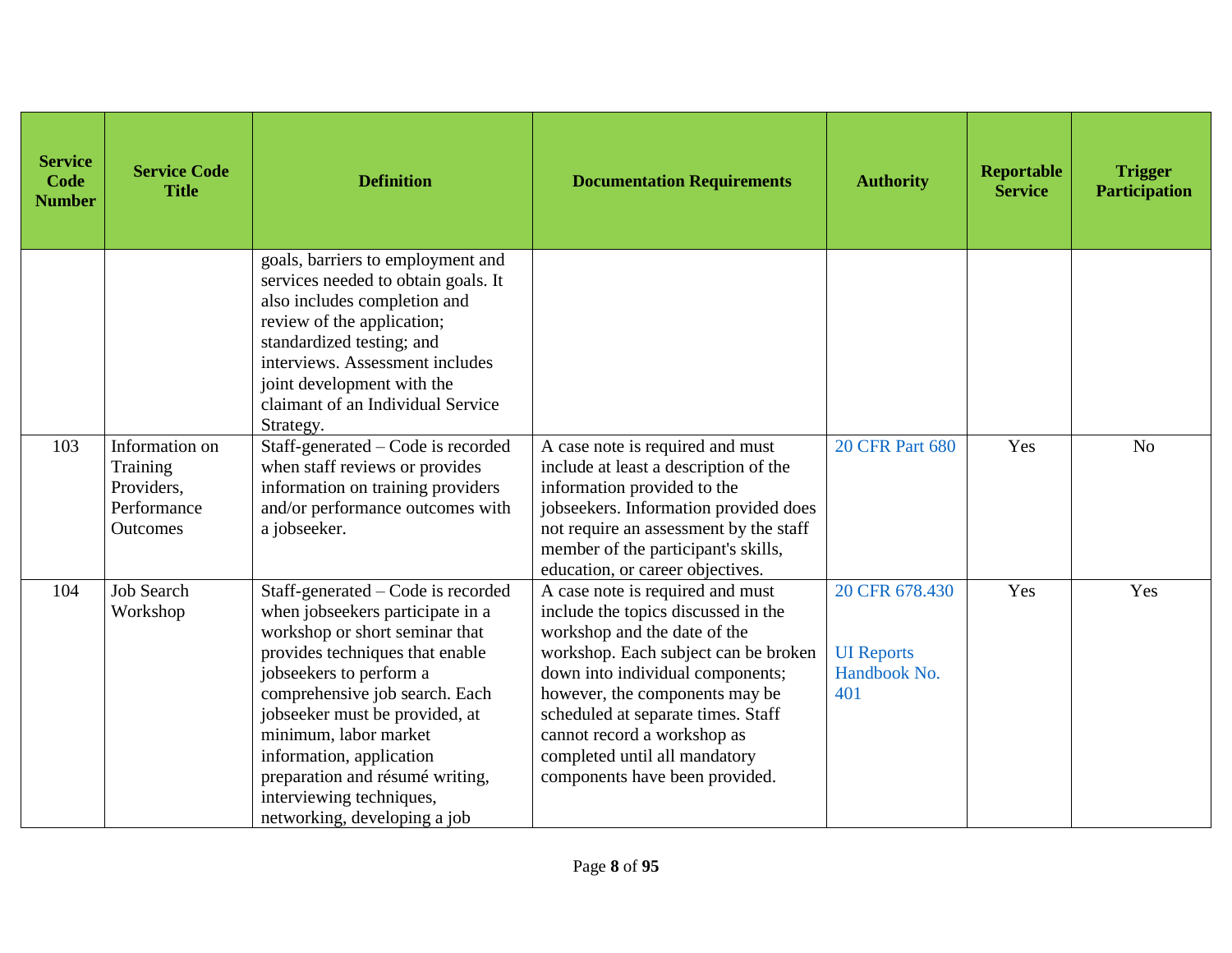| <b>Service</b><br>Code<br><b>Number</b> | <b>Service Code</b><br><b>Title</b>                          | <b>Definition</b>                                                                                                                                                                                                                                                                                                                                                                                                                  | <b>Documentation Requirements</b>                                                                                                                                                                                                                                                                                                                                                           | <b>Authority</b>                                           | Reportable<br><b>Service</b> | <b>Trigger</b><br><b>Participation</b> |
|-----------------------------------------|--------------------------------------------------------------|------------------------------------------------------------------------------------------------------------------------------------------------------------------------------------------------------------------------------------------------------------------------------------------------------------------------------------------------------------------------------------------------------------------------------------|---------------------------------------------------------------------------------------------------------------------------------------------------------------------------------------------------------------------------------------------------------------------------------------------------------------------------------------------------------------------------------------------|------------------------------------------------------------|------------------------------|----------------------------------------|
|                                         |                                                              | search plan; and instruction on<br>following up on job leads and how<br>to find job openings before credit<br>can be taken. Additional topics may<br>be discussed, at the discretion of<br>the local area.                                                                                                                                                                                                                         |                                                                                                                                                                                                                                                                                                                                                                                             |                                                            |                              |                                        |
| 105                                     | <b>Job Finding Club</b>                                      | Staff-generated – Code is recorded<br>for a jobseeker participates in and<br>completes job finding club. The job<br>finding club is at least one week of<br>structured, supervised individual<br>and/or group support where<br>participants learn the skills<br>necessary to obtain jobs and<br>actively seek vacant positions. This<br>activity must include all of the<br>elements of the job search<br>workshop outlined above. | A case note is required and must<br>include the topics discussed in the<br>workshop and the date of the<br>workshop. Each subject can be broken<br>down into individual components;<br>however, the components may be<br>scheduled at separate times. Staff<br>cannot record a job finding club<br>cannot be recorded as completed until<br>all mandatory components have been<br>provided. | 20 CFR 678.430<br><b>UI</b> Reports<br>Handbook No.<br>401 | Yes                          | Yes                                    |
| 106                                     | Provided Internet<br><b>Job Search</b><br>Support / Training | Staff-generated – Code is recorded<br>when staff provides support to a<br>jobseeker on using the internet for<br>job search activities. Staff may<br>assist customers with basic<br>computer instruction such as<br>learning the mouse, basic<br>keyboarding, and using a computer<br>to search job banks such as Employ<br>Florida or CareerBuilder.                                                                              | A case note is required and must<br>include a description of the internet<br>support or training provided to the<br>jobseeker.                                                                                                                                                                                                                                                              | 20 CFR 678.430<br><b>UI</b> Reports<br>Handbook No.<br>401 | Yes                          | Yes                                    |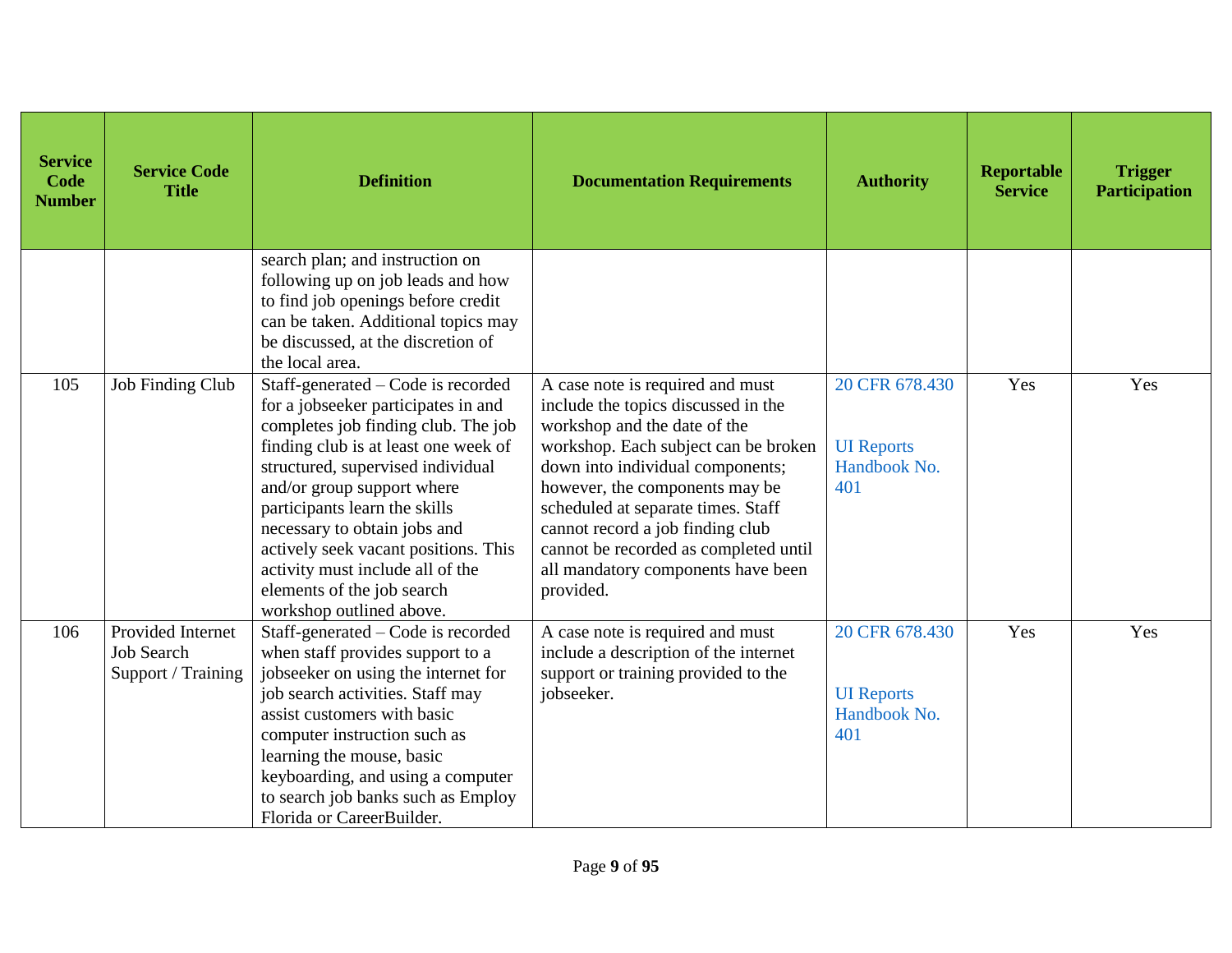| <b>Service</b><br><b>Code</b><br><b>Number</b> | <b>Service Code</b><br><b>Title</b>      | <b>Definition</b>                                                                                                                                                                                                                                                                                                                                                                                                                                                                                                                                                                                                                                                                      | <b>Documentation Requirements</b>                                                                                                                                                                                                                                                                                                                                                                                                                                                            | <b>Authority</b>                         | <b>Reportable</b><br><b>Service</b> | <b>Trigger</b><br><b>Participation</b> |
|------------------------------------------------|------------------------------------------|----------------------------------------------------------------------------------------------------------------------------------------------------------------------------------------------------------------------------------------------------------------------------------------------------------------------------------------------------------------------------------------------------------------------------------------------------------------------------------------------------------------------------------------------------------------------------------------------------------------------------------------------------------------------------------------|----------------------------------------------------------------------------------------------------------------------------------------------------------------------------------------------------------------------------------------------------------------------------------------------------------------------------------------------------------------------------------------------------------------------------------------------------------------------------------------------|------------------------------------------|-------------------------------------|----------------------------------------|
| 107                                            | Provision of<br>Labor Market<br>Research | Staff-generated – Code is recorded<br>when a jobseeker is provided with<br>information pertaining to the socio-<br>economic forces which may<br>influence the employment outlook<br>in the local labor market. Labor<br>Market Information (LMI) provides<br>occupational staffing and hiring<br>patterns, working conditions, and<br>wage information that can guide<br>jobseekers with their job search.<br>LMI services can be provided as<br>often as needed, in person, or by<br>phone or mail. However,<br>duplication of the same "Provision<br>of Labor Market Information"<br>service is prohibited.<br>RESEA requires that LMI be<br>specific and unique to the<br>customer. | A case note is required and must<br>include the specific LMI that was<br>provided to a jobseeker. This reduces<br>duplication and helps staff target<br>information provided to the jobseeker.<br>Program areas may have specific LMI<br>requirements which may be more<br>restrictive regarding the type of LMI<br>that must be provided and the<br>documentation that must be retained.<br>Staff must consult the applicable<br>program guidance and policy for<br>additional instruction. | <b>UI</b> Reports<br>Handbook No.<br>401 | Yes                                 | N <sub>o</sub>                         |
| 109                                            | <b>Case Coordinated</b><br>Services      | Staff-generated – Code is recorded<br>to document coordination with<br>community agencies and/or other<br>federal, state and local<br>governments. Community agencies<br>may refer their clients to participate<br>in workforce services administered                                                                                                                                                                                                                                                                                                                                                                                                                                  | A case note is required and must<br>include description of services<br>coordinated, and must identify the<br>community partners and governmental<br>entities. The case note must identify<br>the expected service to be provide by<br>the community partner.                                                                                                                                                                                                                                 | 20 CFR 678.430                           | Yes                                 | N <sub>o</sub>                         |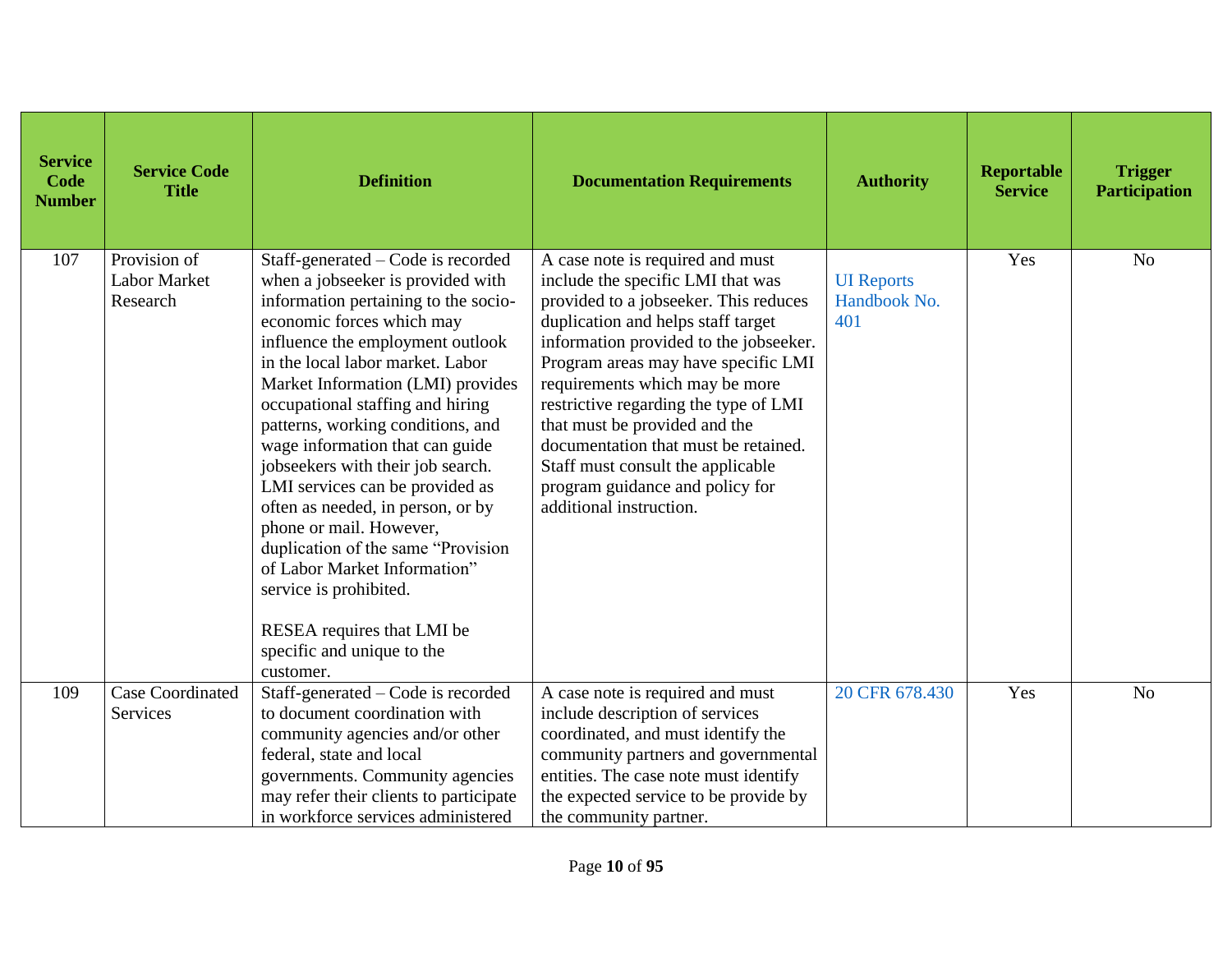| <b>Service</b><br>Code<br><b>Number</b> | <b>Service Code</b><br><b>Title</b>                   | <b>Definition</b>                                                                                                                                                                                                                                                                                                                                                                 | <b>Documentation Requirements</b>                                                                                                                                                                                                     | <b>Authority</b>                                                                               | <b>Reportable</b><br><b>Service</b> | <b>Trigger</b><br><b>Participation</b> |
|-----------------------------------------|-------------------------------------------------------|-----------------------------------------------------------------------------------------------------------------------------------------------------------------------------------------------------------------------------------------------------------------------------------------------------------------------------------------------------------------------------------|---------------------------------------------------------------------------------------------------------------------------------------------------------------------------------------------------------------------------------------|------------------------------------------------------------------------------------------------|-------------------------------------|----------------------------------------|
|                                         |                                                       | by or through the career centers to<br>meet eligibility requirements.                                                                                                                                                                                                                                                                                                             |                                                                                                                                                                                                                                       |                                                                                                |                                     |                                        |
| 110                                     | <b>Attended Rapid</b><br>Response                     | Staff-generated – Code is recorded<br>when staff provides information to<br>a jobseeker during a rapid response<br>event. Rapid response events are<br>held when a company is<br>downsizing or closing and typically<br>involve a large number of displaced<br>employees who may need the<br>services offered by the career<br>center.                                            | A case note is required and must<br>include the employer's name that is<br>the target of the rapid response. Staff<br>must also record the rapid response<br>event number in the designated field<br>in Employ Florida, if available. | 20 CFR 682.300<br>and 682.330                                                                  | Yes                                 | N <sub>o</sub>                         |
| 111                                     | Transition<br>Assistance<br>Program (TAP)<br>Workshop | Staff-generated - Code is recorded<br>to document veteran participation<br>in a TAP Workshop. TAP services<br>are provided via a three-day<br>workshop conducted by career<br>center veterans' associates, usually<br>by the Local Veterans'<br><b>Employment Representative</b><br>(LVER), to assist separating<br>military members making the<br>transition into civilian life. | Suggested Documentation - Identify<br>date and location of workshop.                                                                                                                                                                  | Florida's<br>Veterans'<br><b>Services</b><br><b>Program Guide</b><br><b>20 CFR</b><br>1001.151 | N <sub>o</sub>                      | N <sub>o</sub>                         |
| 112                                     | Job Fair                                              | Staff-generated – Code is recorded<br>when a jobseeker attends a<br>structured gathering in an<br>appointed place with jobseekers<br>and multiple employers who are                                                                                                                                                                                                               | A case note is required and must<br>include the date of and the job fair<br>attended. This service code must only<br>be recorded after the jobseeker has<br>attended the job fair. Referral to a job                                  | 2Y0 CFR<br>678.435                                                                             | Yes                                 | Yes                                    |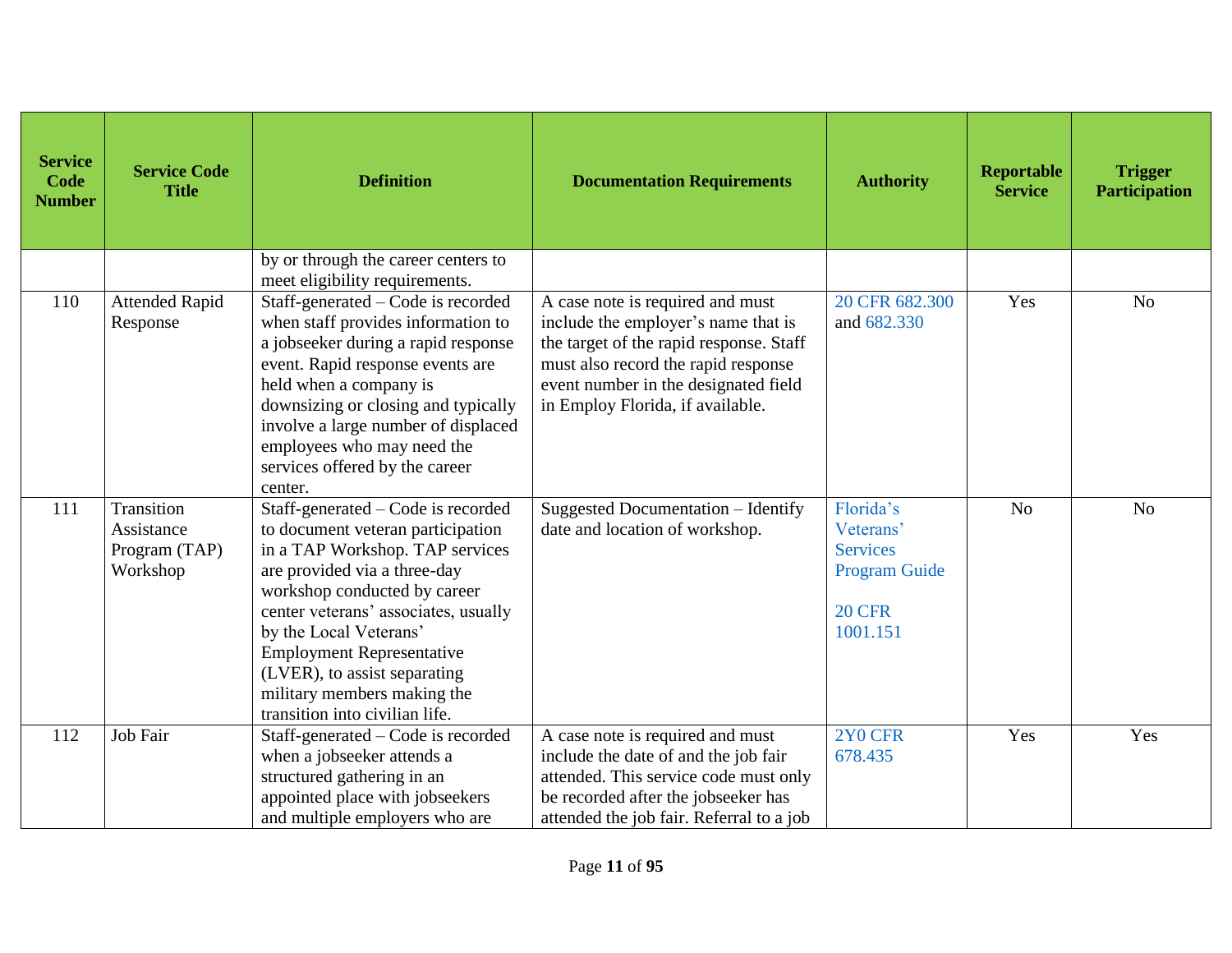| <b>Service</b><br>Code<br><b>Number</b> | <b>Service Code</b><br><b>Title</b> | <b>Definition</b>                                                                                                                                                                                                                                            | <b>Documentation Requirements</b>                                                                                                                                                                                                                                                | <b>Authority</b>                                           | Reportable<br><b>Service</b> | <b>Trigger</b><br><b>Participation</b> |
|-----------------------------------------|-------------------------------------|--------------------------------------------------------------------------------------------------------------------------------------------------------------------------------------------------------------------------------------------------------------|----------------------------------------------------------------------------------------------------------------------------------------------------------------------------------------------------------------------------------------------------------------------------------|------------------------------------------------------------|------------------------------|----------------------------------------|
|                                         |                                     | seeking workers. Job fairs can be<br>provided at an employer's business<br>location, the career center, or<br>another designated location with<br>prior arrangements made by or in<br>conjunction with one-stop staff.                                       | fair is not sufficient to record this<br>code.                                                                                                                                                                                                                                   | <b>UI</b> Reports<br>Handbook No.<br>401                   |                              |                                        |
| 113                                     | <b>Job Search Plan</b>              | Staff-generated – Code is recorded<br>to identify the development of a<br>plan (not necessarily a written plan)<br>that includes the necessary steps<br>and timetable to achieve<br>employment in specific<br>occupational, industry, or<br>geographic area. | A case note is required and must<br>include a description of the job search<br>plan. It may also include job search<br>sources, networking opportunities,<br>organization in preparation for a job<br>search, application submission and<br>follow-up, other related activities. | 20 CFR 678.430<br><b>UI</b> Reports<br>Handbook No.<br>401 | Yes                          | Yes                                    |
| 114                                     | <b>Staff-Assisted Job</b><br>Search | Staff-generated – Code is recorded<br>when a job search is conducted by<br>staff using Employ Florida, other<br>job banks, or other means such as<br>newspapers and other printed<br>advertisements.                                                         | A case note is recommended. It is<br>suggested that the jobseeker leave<br>with one or more appropriate referrals<br>to employment.                                                                                                                                              | 20 CFR 678.430<br><b>UI</b> Reports<br>Handbook No.<br>401 | Yes                          | Yes                                    |
| 115                                     | Resume<br>Preparation<br>Assistance | Staff-generated – Code is recorded<br>when staff provides instruction on<br>the content and format, and<br>provides assistance in the<br>development and production of<br>résumés and cover letters.                                                         | A case note is recommended. It is<br>suggested that each jobseeker leave<br>with a résumé in hand.                                                                                                                                                                               | 20 CFR 678.430                                             | Yes                          | Yes                                    |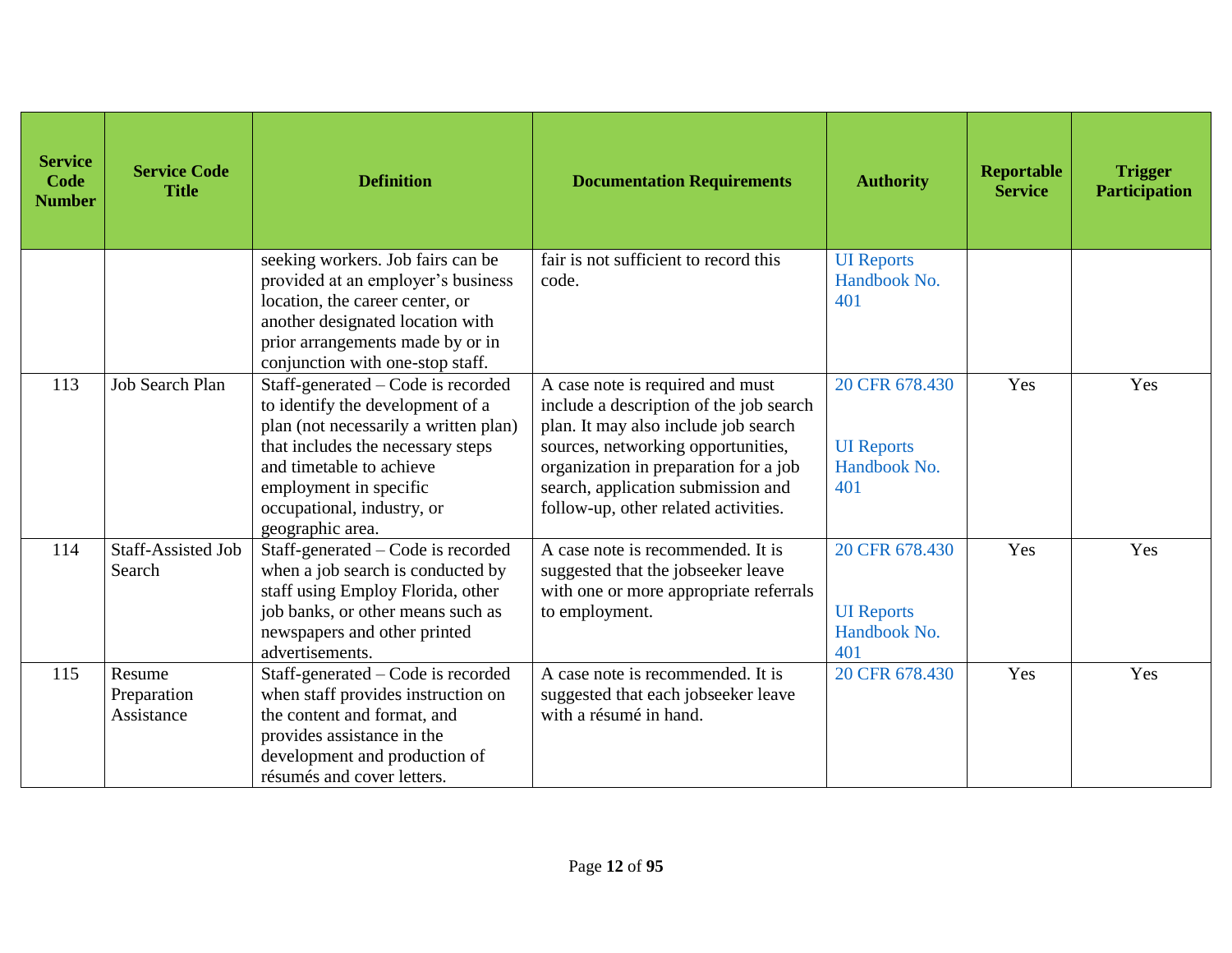| <b>Service</b><br>Code<br><b>Number</b> | <b>Service Code</b><br><b>Title</b>                     | <b>Definition</b>                                                                                                                                                                                                                                                                                                                                      | <b>Documentation Requirements</b>                                                                                                                                                                                                                                                                                              | <b>Authority</b>            | <b>Reportable</b><br><b>Service</b> | <b>Trigger</b><br><b>Participation</b> |
|-----------------------------------------|---------------------------------------------------------|--------------------------------------------------------------------------------------------------------------------------------------------------------------------------------------------------------------------------------------------------------------------------------------------------------------------------------------------------------|--------------------------------------------------------------------------------------------------------------------------------------------------------------------------------------------------------------------------------------------------------------------------------------------------------------------------------|-----------------------------|-------------------------------------|----------------------------------------|
| 116                                     | <b>Received Service</b><br>from Staff Not<br>Classified | Staff-generated - Code is recorded<br>significant staff time has been<br>extended in providing a service, to<br>a jobseeker, which is not listed in<br>Employ Florida.                                                                                                                                                                                 | A case note is required and must<br>include a description of the service(s)<br>rendered, as well as in specific actions<br>that are required of the jobseeker. This<br>code cannot be used to stop a<br>jobseeker from soft exit.<br>This code cannot be used to record an<br>activity for which there is an existing<br>code. |                             | Yes                                 | Yes                                    |
| 117                                     | Outreach<br>VET/MSFW/Mil<br>Dependents                  | Staff-generated – Code is recorded<br>when staff perform an outreach<br>service to a veteran, MSFW or<br>military spouse or dependent. The<br>outreach may include providing<br>information about services<br>available to these jobseekers. This<br>code does not commence or extend<br>participation, but is necessary for<br>performance of duties. | A case note is required and must<br>include the date of the outreach and a<br>description of what was done with the<br>jobseeker.                                                                                                                                                                                              | 20 CFR 653.107              | Yes                                 | N <sub>o</sub>                         |
| 118                                     | Failed to Respond<br>to Call-In                         | Staff-generated – Code is recorded<br>to identify a jobseeker's failure to<br>respond to a request by staff to<br>report to the career center.                                                                                                                                                                                                         | A case note is required and must<br>include the reason for the call-in.                                                                                                                                                                                                                                                        | <b>20 CFR</b><br>658.400(a) | N <sub>o</sub>                      | No                                     |
| 119                                     | Recruitment<br>Event                                    | Staff-generated - Code is recorded<br>when a structured event is<br>organized and hosted by the career<br>center for one employer seeking                                                                                                                                                                                                              | A case note is required and must<br>document the name of the employer<br>and date of the event. This service<br>code can only be recorded after the                                                                                                                                                                            | <b>20 CFR Part 653</b>      | Yes                                 | Yes                                    |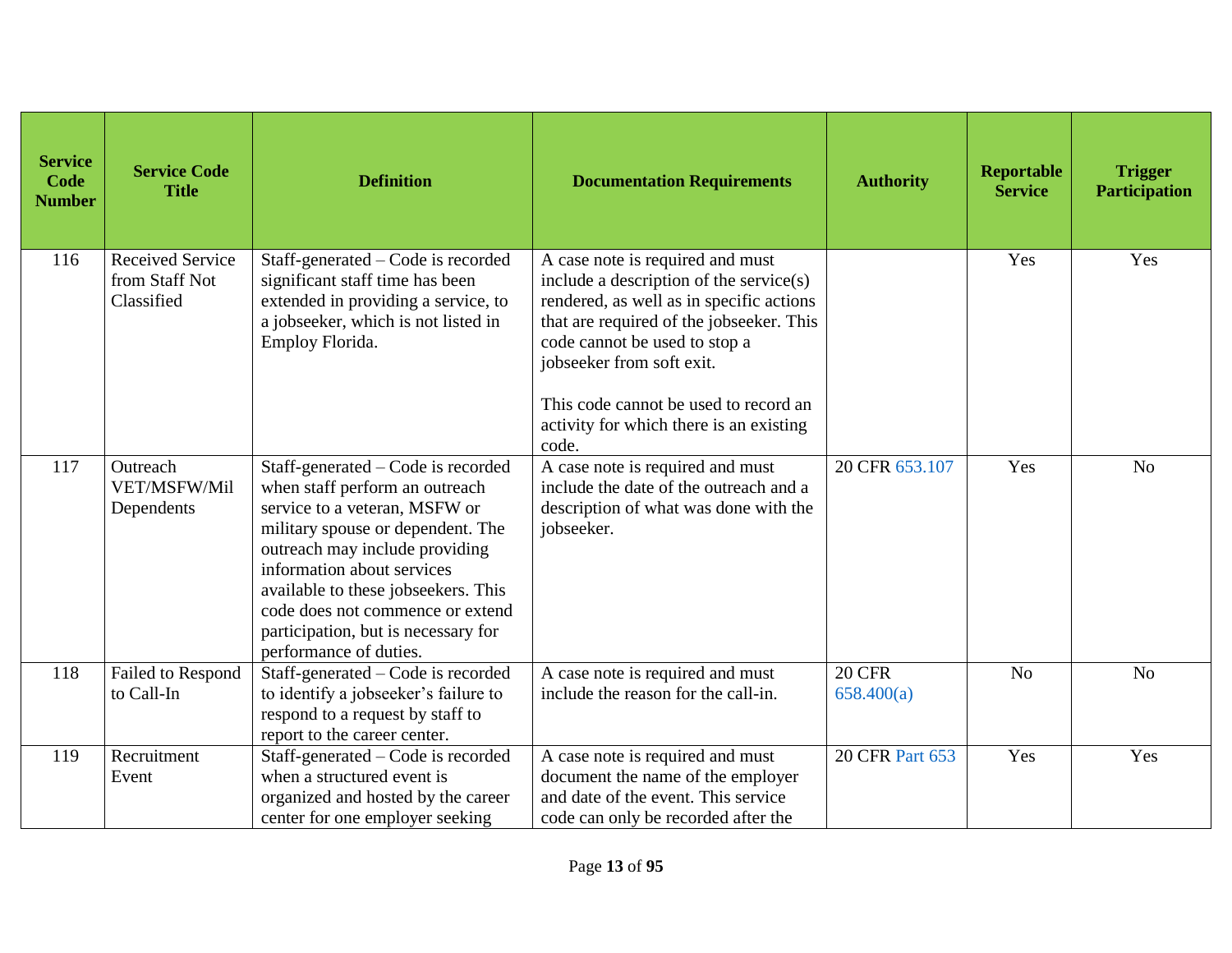| <b>Service</b><br>Code<br><b>Number</b> | <b>Service Code</b><br><b>Title</b>             | <b>Definition</b>                                                                                                                                                                                                                                                                                                                                                                                                                    | <b>Documentation Requirements</b>                                                                                                                                                                                                                      | <b>Authority</b> | <b>Reportable</b><br><b>Service</b> | <b>Trigger</b><br><b>Participation</b> |
|-----------------------------------------|-------------------------------------------------|--------------------------------------------------------------------------------------------------------------------------------------------------------------------------------------------------------------------------------------------------------------------------------------------------------------------------------------------------------------------------------------------------------------------------------------|--------------------------------------------------------------------------------------------------------------------------------------------------------------------------------------------------------------------------------------------------------|------------------|-------------------------------------|----------------------------------------|
|                                         |                                                 | qualified jobseekers to fill<br>positions.                                                                                                                                                                                                                                                                                                                                                                                           | jobseeker has attended the event.<br>Referral to a recruitment event is not<br>sufficient to record this code.                                                                                                                                         |                  |                                     |                                        |
| 120                                     | Use of One-Stop<br>Resource Room /<br>Equipment | Staff-generated – Code is recorded<br>to indicate that a jobseeker has<br>received staff assistance using the<br>resource room to perform a service.                                                                                                                                                                                                                                                                                 | A case note is recommended to<br>describe the services provided or used<br>in the resource room.                                                                                                                                                       | 20 CFR 677.150   | N <sub>o</sub>                      | N <sub>o</sub>                         |
| 121                                     | Professional<br>Placement<br>Network (PPN)      | Staff-generated – Code is recorded<br>when a workshop geared toward<br>the professional customer focuses<br>on seeking employment<br>opportunities that will lead to<br>gainful employment or assistance<br>with career choices and changes.<br>There should be predetermined<br>criteria for PPN entry and<br>participation (e.g. bachelor's<br>degree, three years management<br>experience, salary of \$30,000 or<br>more, etc.). | A case note is required and must<br>include the specific topic covered<br>during each session and other<br>essential information.                                                                                                                      | 20 CFR 678.430   | Yes                                 | Yes                                    |
| 123                                     | <b>Job Development</b><br>Contact               | Staff-generated – Code is recorded<br>to when staff engages in the<br>process of securing a job interview<br>with a public or private employer<br>for a specific jobseeker for whom<br>the career center has no suitable<br>opening on file.                                                                                                                                                                                         | A case note is required and must<br>include the employer's name, phone<br>number, address, date of contact, and<br>position/title of job staff is seeking for<br>the customer.<br>Case Note Example: Reviewed<br>jobseeker's skills with the following | 20 CFR 678.430   | Yes                                 | Yes                                    |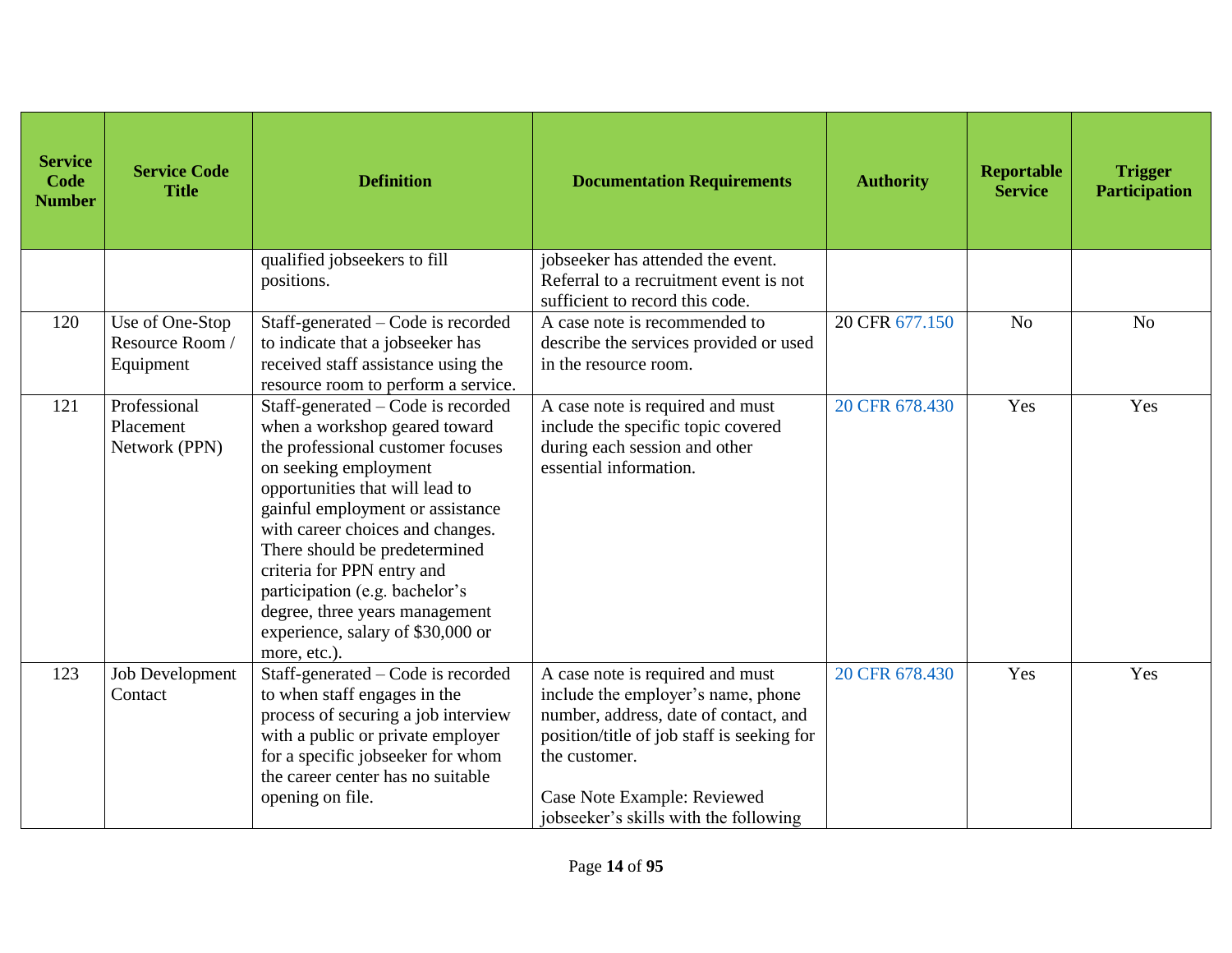| <b>Service</b><br>Code<br><b>Number</b> | <b>Service Code</b><br><b>Title</b>              | <b>Definition</b>                                                                                                                                                                                                                       | <b>Documentation Requirements</b>                                                                                                                                                                                                                                                                                                                                                                                                                                                                                                                                          | <b>Authority</b> | Reportable<br><b>Service</b> | <b>Trigger</b><br><b>Participation</b> |
|-----------------------------------------|--------------------------------------------------|-----------------------------------------------------------------------------------------------------------------------------------------------------------------------------------------------------------------------------------------|----------------------------------------------------------------------------------------------------------------------------------------------------------------------------------------------------------------------------------------------------------------------------------------------------------------------------------------------------------------------------------------------------------------------------------------------------------------------------------------------------------------------------------------------------------------------------|------------------|------------------------------|----------------------------------------|
|                                         |                                                  |                                                                                                                                                                                                                                         | employer and arranged an interview<br>for $2/3/13$ .<br><b>Employers Name: ABC Corp</b><br>Phone: (850) 555-2299<br><b>Contact Person: James Smith</b><br>Date of contact: 1/25/13<br><b>Position Title: Laborer</b><br>Address: 123 Main St. Tallahassee,<br>FL.                                                                                                                                                                                                                                                                                                          |                  |                              |                                        |
| 124                                     | <b>Received Federal</b><br>Bonding<br>Assistance | Staff-generated – Code is recorded<br>when the federal fidelity bond<br>paperwork has been issued for a<br>jobseeker to DEO. This code may<br>only be recorded by the staff<br>writing the bond, and after the bond<br>has been issued. | A case note is required and must<br>identify the employer, start-to-work<br>date, and amount of bond to be issued.<br>In addition to ex-offenders, bonds can<br>be issued to ex-addicts or recovering<br>substance abusers, persons<br>rehabilitated through treatment for<br>alcohol or drug abuse, individuals<br>with poor credit or who have declared<br>bankruptcy, individuals dishonorably<br>discharged from the military, persons<br>with no work history who are from<br>families with low income and anyone<br>who cannot secure employment<br>without bonding. | 20 CFR 678.430   | Yes                          | N <sub>o</sub>                         |
| 125                                     | Job<br>Search/Placement                          | Staff-generated – Code is recorded<br>when a jobseeker is assisted by<br>staff with a job search with career                                                                                                                            | A case note must be recorded and<br>must include Staff provided career<br>counseling to assist the participant in                                                                                                                                                                                                                                                                                                                                                                                                                                                          | 20 CFR 678.430   | Yes                          | Yes                                    |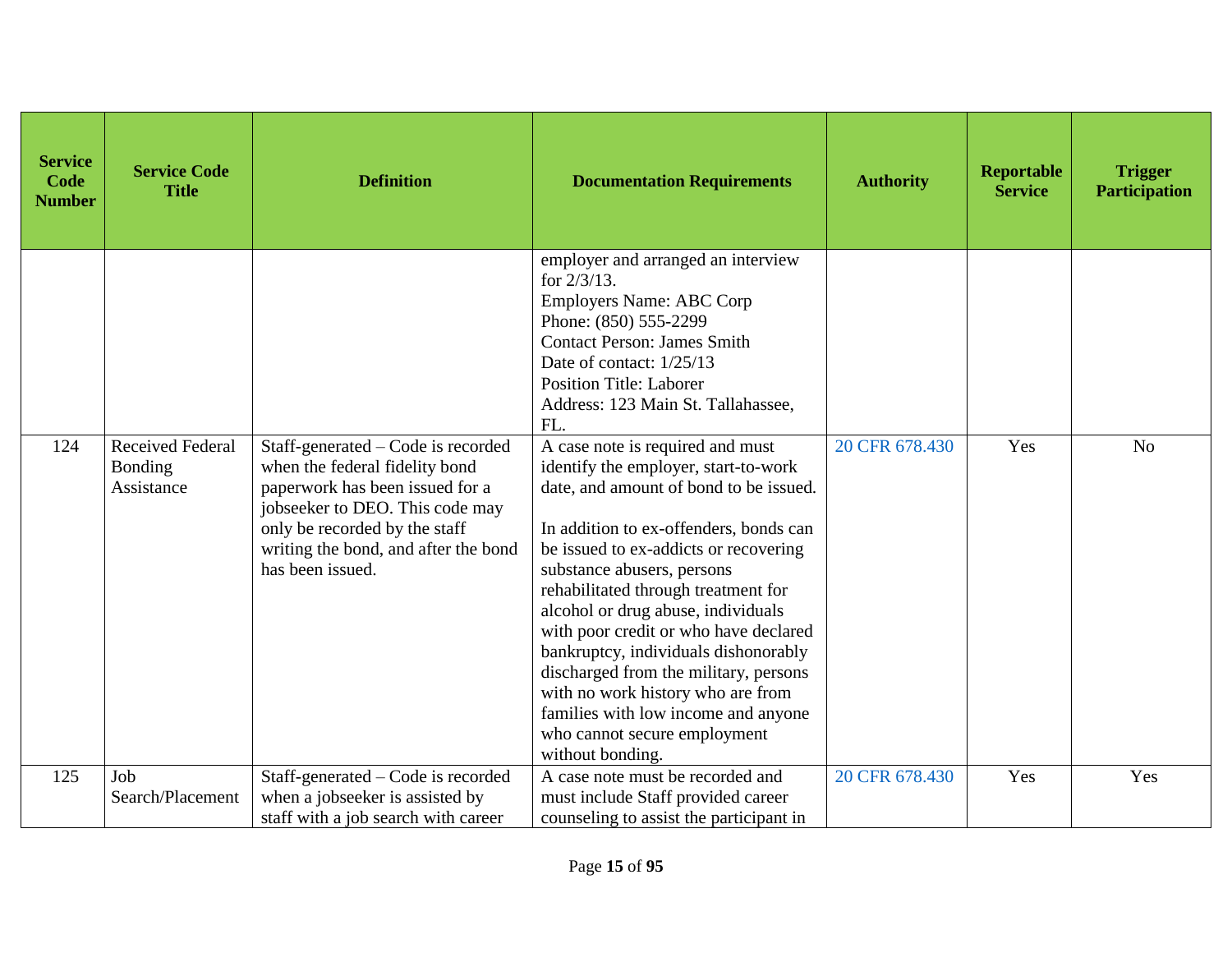| <b>Service</b><br>Code<br><b>Number</b> | <b>Service Code</b><br><b>Title</b> | <b>Definition</b>                                                                                                                                                                                                                                                                                                                                                                                                                                                                                                                                               | <b>Documentation Requirements</b>                                                                                                                                                                                                                                                                                    | <b>Authority</b>                                                  | Reportable<br><b>Service</b> | <b>Trigger</b><br><b>Participation</b> |
|-----------------------------------------|-------------------------------------|-----------------------------------------------------------------------------------------------------------------------------------------------------------------------------------------------------------------------------------------------------------------------------------------------------------------------------------------------------------------------------------------------------------------------------------------------------------------------------------------------------------------------------------------------------------------|----------------------------------------------------------------------------------------------------------------------------------------------------------------------------------------------------------------------------------------------------------------------------------------------------------------------|-------------------------------------------------------------------|------------------------------|----------------------------------------|
|                                         | Asst., Inc. Career<br>Counseling    | counseling. This activity is<br>designed to assist jobseekers<br>identify and obtain tools to become<br>employable. Career counseling is<br>the process of helping a jobseeker<br>define a course of action or study to<br>become more employable and<br>ultimately get a job. Staff helps the<br>jobseeker get into a career that is<br>suited to their aptitude, personality,<br>interests, and skills. The focus is<br>generally on issues such as career<br>exploration, career change,<br>personal career development, and<br>other career-related issues. | determining whether more intensive<br>services were required to obtain<br>employment. This could include the<br>development of a plan (not necessarily<br>a written plan) that includes the<br>necessary steps and timetables to<br>achieve employment in specific<br>occupational, industry, or geographic<br>area. |                                                                   |                              |                                        |
| 126                                     | <b>Tax Credit</b><br>Information    | Staff-generated - Code is recorded<br>when a jobseeker has been<br>provided information regarding tax<br>credits that employers may receive<br>as a result of hiring the jobseeker,<br>such as the Work Opportunity Tax<br>Credit (WOTC). This code may<br>also be used to record information<br>provided about other tax credit<br>programs for individuals, such as<br>the Earned Income Tax Credit<br>(EITC).                                                                                                                                                | A case note recommended and should<br>include the type of information<br>provided to the jobseeker.                                                                                                                                                                                                                  | 20 CFR 678.430<br><b>Work</b><br><b>Opportunity Tax</b><br>Credit | Yes                          | N <sub>o</sub>                         |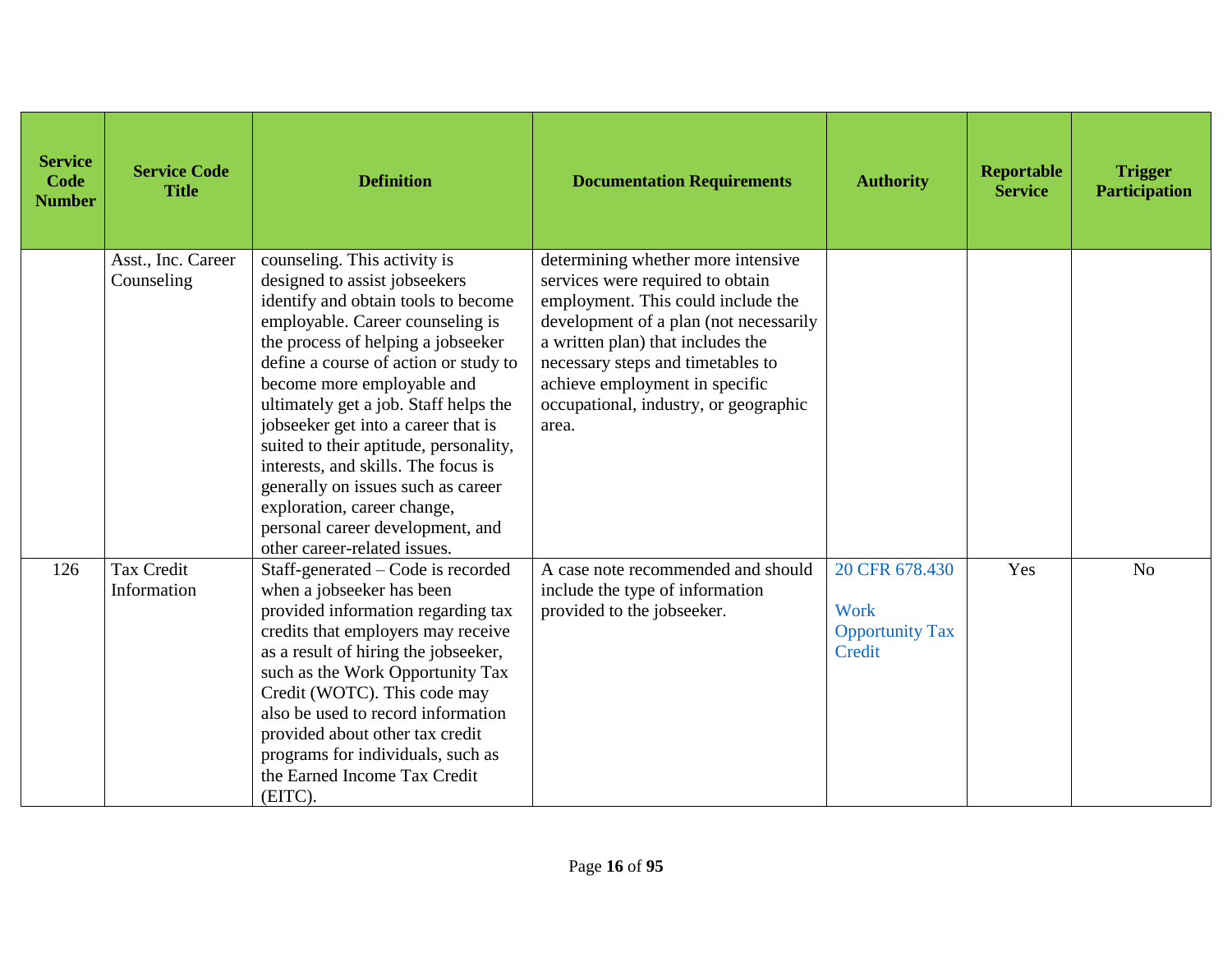| <b>Service</b><br>Code<br><b>Number</b> | <b>Service Code</b><br><b>Title</b>                   | <b>Definition</b>                                                                                                                                                                                                                                                                                                                                                                                                                                                                                                                                                                                                                                                                                                                         | <b>Documentation Requirements</b>                                                                                                                                                                                | <b>Authority</b>                                                          | Reportable<br><b>Service</b> | <b>Trigger</b><br><b>Participation</b> |
|-----------------------------------------|-------------------------------------------------------|-------------------------------------------------------------------------------------------------------------------------------------------------------------------------------------------------------------------------------------------------------------------------------------------------------------------------------------------------------------------------------------------------------------------------------------------------------------------------------------------------------------------------------------------------------------------------------------------------------------------------------------------------------------------------------------------------------------------------------------------|------------------------------------------------------------------------------------------------------------------------------------------------------------------------------------------------------------------|---------------------------------------------------------------------------|------------------------------|----------------------------------------|
| 127                                     | Reportable<br><b>Service From</b><br><b>DVOP/LVER</b> | Staff-generated – Code is recorded<br>when a Disabled Veteran Outreach<br>Program (DVOP) staff member or<br><b>Local Veterans Employment</b><br>Representative (LVER) provides a<br>service to a veteran customer which<br>is not otherwise listed in Employ<br>Florida.                                                                                                                                                                                                                                                                                                                                                                                                                                                                  | A case note is required and must<br>include the activity/action and the<br>result of the action.<br>This code should not be used to record<br>an activity for which there is an<br>existing code.                | Florida<br>Veteran's<br><b>Program Service</b><br>Guide                   | Yes                          | Yes                                    |
| 128                                     | CH 31 Vocational<br>Rehab, Case<br>Management         | Staff-generated - Code is recorded<br>to indicate that a veteran customer<br>will receive case management<br>services after being assigned to the<br>career center by the Veterans<br>administration. This code is for<br>Veterans only - (Chapter 31<br>Vocational Rehabilitation). The<br>Vocational Rehabilitation and<br>Employment (VR&E) Program is<br>authorized by Congress under Title<br>38, USC, Chapter 31 and Part 21 of<br>the Code of Federal Regulations. It<br>is sometimes referred to as the<br>Chapter 31 program. This program<br>assists Veterans with service-<br>connected disabilities to prepare<br>for, find, and retain suitable jobs.<br>For Veterans with service-<br>connected disabilities so severe that | <b>Documentation Requirement:</b><br>Requires completion and<br>documentation of an initial or<br>objective assessment service and<br>development of an employability plan.<br>Code should be recorded by DVOPs. | <b>U.S. Department</b><br>of Veterans<br><b>Affairs</b><br>20 CFR 683.230 | Yes                          | Yes                                    |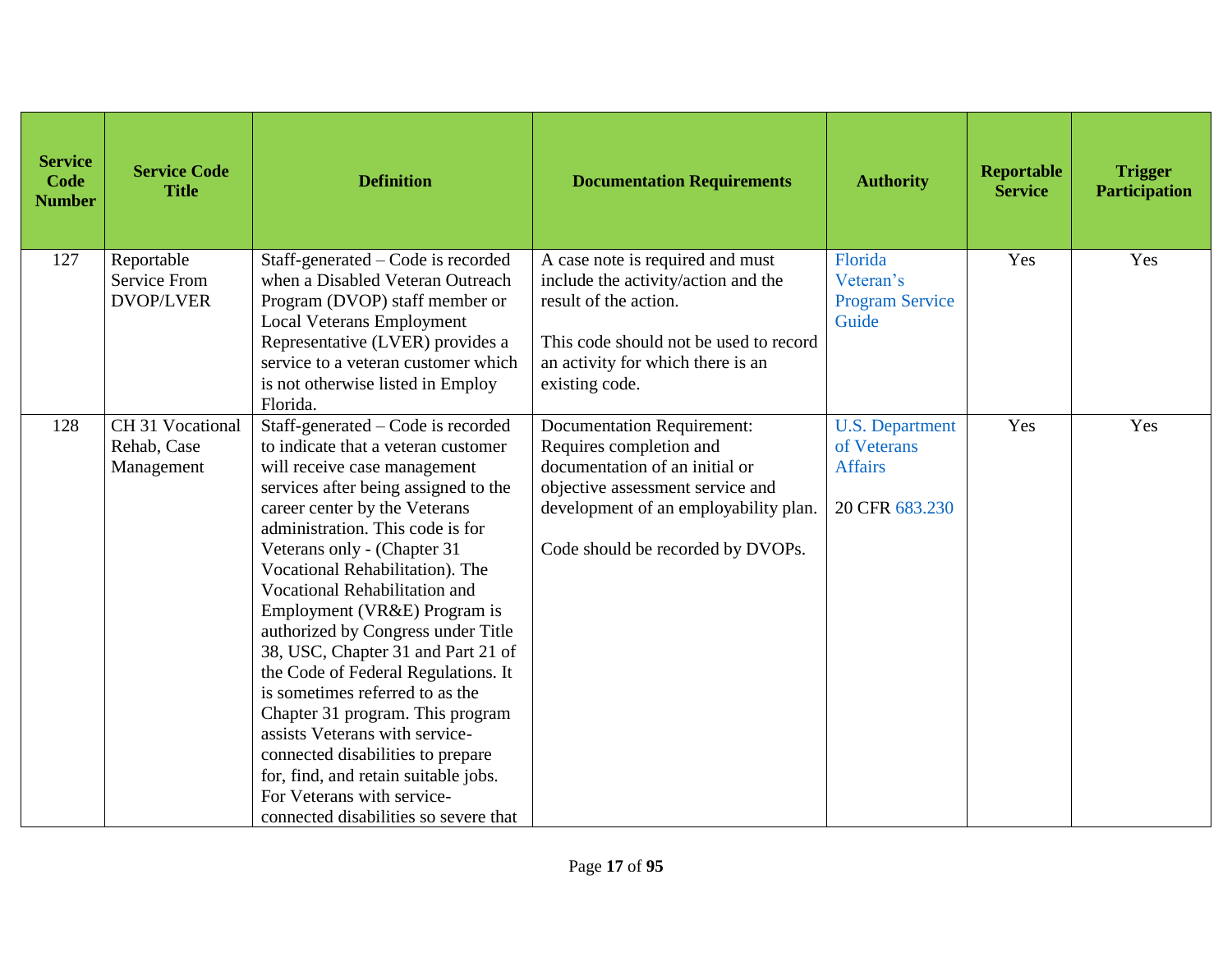| <b>Service</b><br>Code<br><b>Number</b> | <b>Service Code</b><br><b>Title</b>                        | <b>Definition</b>                                                                                                                                                                                                                                                                                                                                                                                                                                     | <b>Documentation Requirements</b>                                                                                                                                                                                                                                                                                                                                                                                                                 | <b>Authority</b>                                                          | <b>Reportable</b><br><b>Service</b> | <b>Trigger</b><br><b>Participation</b> |
|-----------------------------------------|------------------------------------------------------------|-------------------------------------------------------------------------------------------------------------------------------------------------------------------------------------------------------------------------------------------------------------------------------------------------------------------------------------------------------------------------------------------------------------------------------------------------------|---------------------------------------------------------------------------------------------------------------------------------------------------------------------------------------------------------------------------------------------------------------------------------------------------------------------------------------------------------------------------------------------------------------------------------------------------|---------------------------------------------------------------------------|-------------------------------------|----------------------------------------|
|                                         |                                                            | they cannot immediately consider<br>work, this program offers services<br>to improve their ability to live as<br>independently as possible.                                                                                                                                                                                                                                                                                                           |                                                                                                                                                                                                                                                                                                                                                                                                                                                   |                                                                           |                                     |                                        |
| 129                                     | Veteran Case<br>Management,<br>Other                       | $\overline{Staff}$ -generated – Code is recorded<br>to identify veterans, other than<br>Chapter 31 vets, who receive case<br>management services from a<br>DVOP.                                                                                                                                                                                                                                                                                      | <b>Documentation Requirement:</b><br>Requires completion and<br>documentation of an initial or<br>objective assessment service and<br>development of an employability plan<br>(EDP/ISS/IEP). This code should be<br>recorded by DVOPs.                                                                                                                                                                                                            | <b>U.S. Department</b><br>of Veterans<br><b>Affairs</b><br>20 CFR 683.230 | Yes                                 | Yes                                    |
| 130                                     | Proficiency<br>Testing                                     | Staff-generated – Code is recorded<br>to document proficiency tests that<br>examine the level of knowledge or<br>skill an individual has in a<br>particular area. These types of tests<br>demonstrate to staff and employers<br>whether the customer can perform<br>a job. This code may be recorded<br>when the career center provides<br>any type of proficiency testing,<br>such as computer skills or<br>workplace knowledge or other<br>testing. | Staff must document all proficiency<br>testing for each job seeker either in a<br>case note or under the assessment tab<br>in Employ Florida. When using a case<br>note, staff must record the type of test<br>and the results. If scores are recorded<br>under the assessment tab in Employ<br>Florida, staff must enter a case note<br>stating where the score is located as<br>follows: Please refer to the assessment<br>tab for the results. | 20 CFR 678.430                                                            | Yes                                 | Yes                                    |
| 131                                     | Testing/<br>background check<br>as required by<br>employer | Staff-generated – Code is recorded<br>when career center staff provides<br>any testing to a jobseeker or when a<br>background check is done on a                                                                                                                                                                                                                                                                                                      | Staff must document all testing for<br>each job seeker either in a case note<br>or under the Assessment tab in<br>Employ Florida. When using a case                                                                                                                                                                                                                                                                                               | 20 CFR 678.430                                                            | Yes                                 | Yes                                    |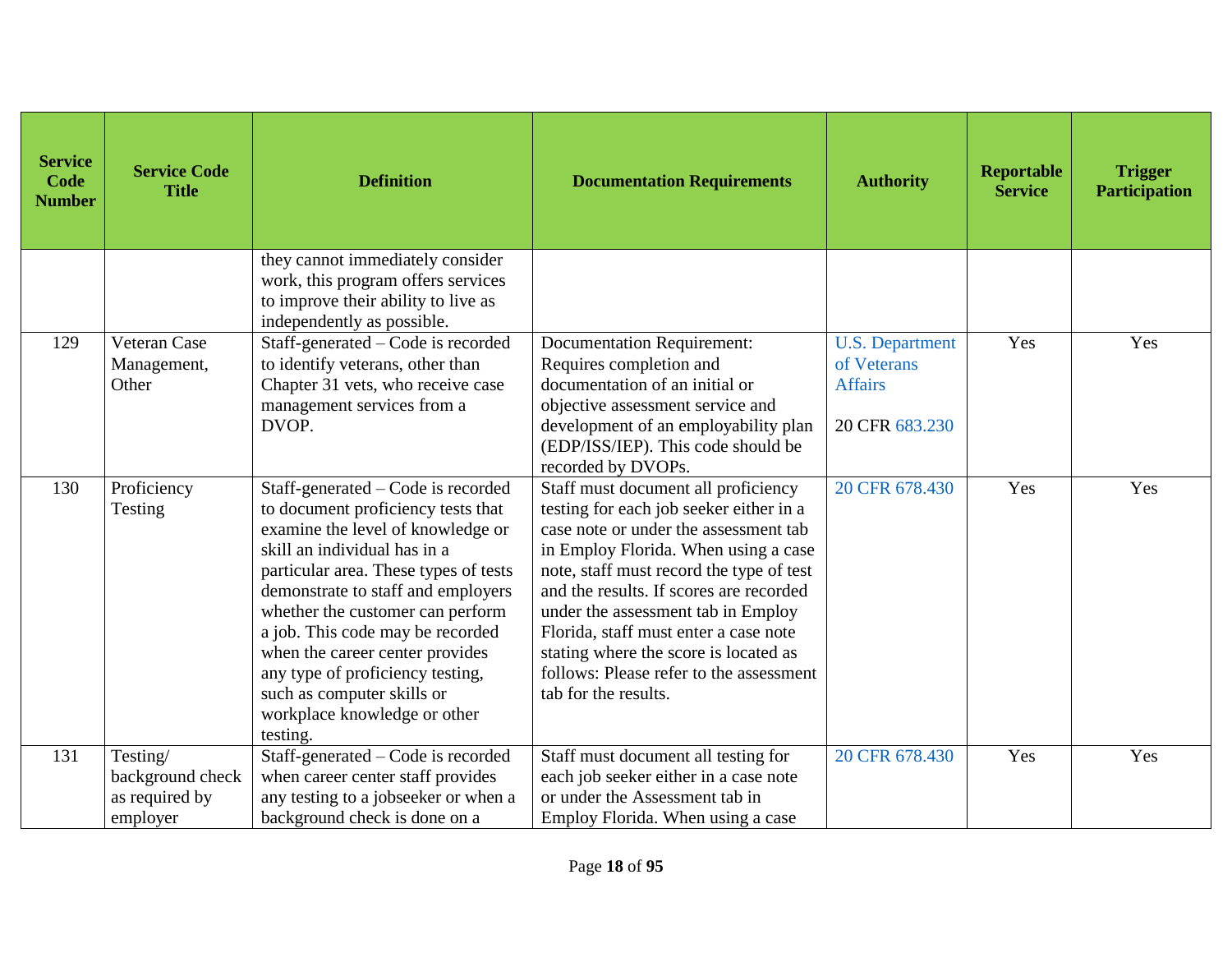| <b>Service</b><br>Code<br><b>Number</b> | <b>Service Code</b><br><b>Title</b> | <b>Definition</b>                                                                                                                                                                                                                                              | <b>Documentation Requirements</b>                                                                                                                                                                                                                                                                                                                                                                                                                                            | <b>Authority</b> | Reportable<br><b>Service</b> | <b>Trigger</b><br><b>Participation</b> |
|-----------------------------------------|-------------------------------------|----------------------------------------------------------------------------------------------------------------------------------------------------------------------------------------------------------------------------------------------------------------|------------------------------------------------------------------------------------------------------------------------------------------------------------------------------------------------------------------------------------------------------------------------------------------------------------------------------------------------------------------------------------------------------------------------------------------------------------------------------|------------------|------------------------------|----------------------------------------|
|                                         |                                     | jobseeker for an employer. The<br>type of test may vary (aptitude,<br>personality, interest, etc.).                                                                                                                                                            | note, staff must record the type of<br>test and the results. If scores are<br>recorded under the assessment tab<br>in Employ Florida, staff must enter<br>a case note stating where the score<br>is located as follows: Please refer to<br>the assessment tab for the results.<br>A background check must be<br>recorded I a case note. The name of<br>the employer for whom the service<br>is performed, and the date of the<br>service must be recorded in a case<br>note. |                  |                              |                                        |
| 132                                     | Testing - Other                     | Staff-generated – Code is recorded<br>to document other types of testing<br>services that may be provided by<br>the career center beyond those<br>specified in this guide, such as<br>career assessments. Testing must<br>be performed by career center staff. | Staff must document all testing for<br>each job seeker either in a case note<br>or under the Assessment tab in<br>Employ Florida. When using a case<br>note, staff must record the type of<br>test and the results. If scores are<br>recorded under the assessment tab in<br>Employ Florida, staff must enter a<br>case note stating where the score is<br>located as follows: Please refer to<br>the assessment tab for the results.                                        | 20 CFR 678.430   | Yes                          | Yes                                    |
| 134                                     | <b>Employer Pre-</b><br>Screening   | Staff-generated - Code is recorded<br>when staff pre-screen an applicant's<br>qualifications before providing a                                                                                                                                                | A case note is required and must<br>include any job order for which a<br>jobseeker was screened.                                                                                                                                                                                                                                                                                                                                                                             | 20 CFR 678.430   | Yes                          | Yes                                    |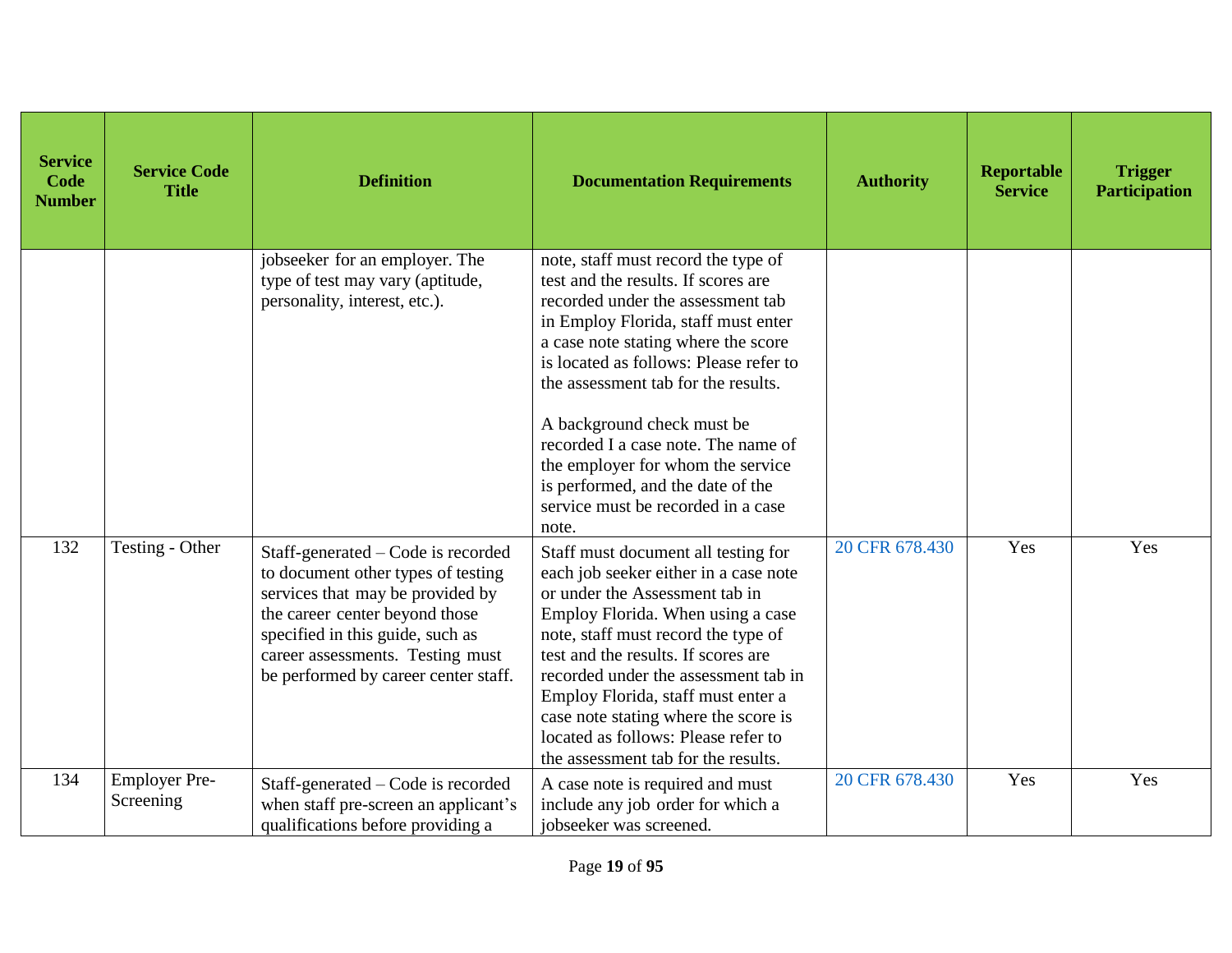| <b>Service</b><br>Code<br><b>Number</b> | <b>Service Code</b><br><b>Title</b> | <b>Definition</b>                                                                                                                                                                                                                                   | <b>Documentation Requirements</b>                                                                                                                                                                                                                  | <b>Authority</b>          | Reportable<br><b>Service</b> | <b>Trigger</b><br><b>Participation</b> |
|-----------------------------------------|-------------------------------------|-----------------------------------------------------------------------------------------------------------------------------------------------------------------------------------------------------------------------------------------------------|----------------------------------------------------------------------------------------------------------------------------------------------------------------------------------------------------------------------------------------------------|---------------------------|------------------------------|----------------------------------------|
|                                         |                                     | job referral for a suppressed job<br>order. This code may also be used<br>to document staff efforts to screen<br>applicants on the referral pending<br>review list of suppressed job orders<br>when the screening does not result<br>in a referral. |                                                                                                                                                                                                                                                    |                           |                              |                                        |
| 135                                     | <b>Local Office</b><br>Contact      | Staff-generated - Code is recorded<br>to indicate that the jobseeker came<br>into the career center as a result of<br>a call-in.                                                                                                                    | A case note is required and must state<br>the purpose the jobseeker was called<br>in. This code may be recorded for the<br>call-in, beyond any other code to<br>indicate specific activities or services<br>provided during the jobseeker's visit. | Not applicable            | Yes                          | N <sub>o</sub>                         |
| 136                                     | Follow-up<br>Contact                | Staff-generated - Code is recorded<br>to indicate that follow-up has been<br>provided to a jobseeker, such as<br>following up after reemployment<br>services, job referrals, or soft exit<br>report.                                                | A case note is recommended and<br>should include the reason for the<br>follow-up and results of the follow-up<br>contact.                                                                                                                          | 20 CFR 681.580<br>678.430 | Yes                          | N <sub>o</sub>                         |
| 153                                     | <b>Computer Skills</b><br>Workshop  | Staff-generated – Code is recorded<br>when a group or individual session<br>provides instruction about using<br>any type of computer application.                                                                                                   | A case note is recommended.                                                                                                                                                                                                                        | 20 CFR 678.430            | Yes                          | Yes                                    |
| 154                                     | Social<br>Networking<br>Workshop    | Staff-generated – Code is recorded<br>when a group or individual session<br>is held to provide information on<br>how to use social networking sites<br>to search for employment and                                                                 | A case note is recommended.                                                                                                                                                                                                                        | 20 CFR 678.430            | Yes                          | Yes                                    |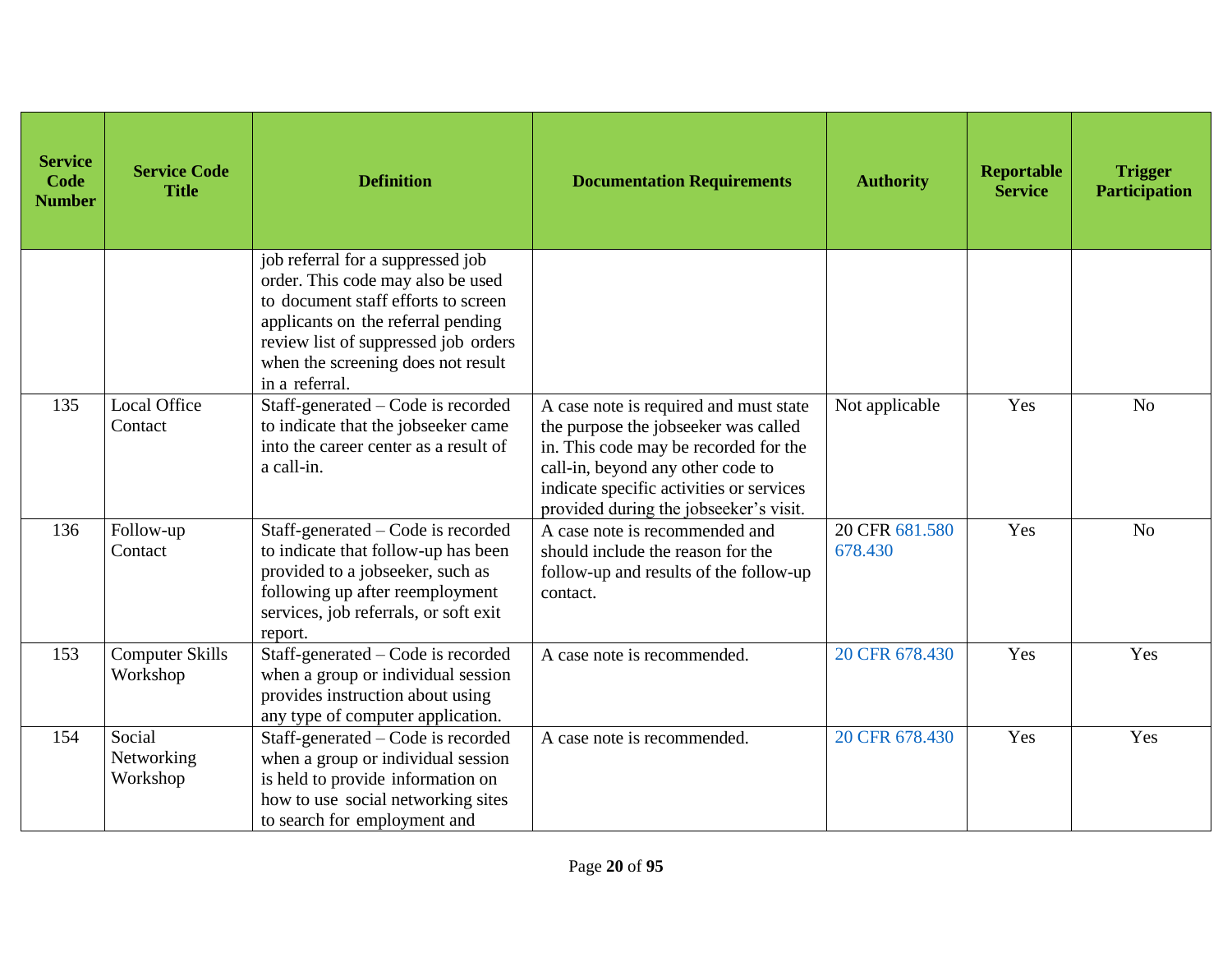| <b>Service</b><br>Code<br><b>Number</b> | <b>Service Code</b><br><b>Title</b> | <b>Definition</b>                                                                                                                                                                                                                                                                                                                                                                                                                                                 | <b>Documentation Requirements</b> | <b>Authority</b> | Reportable<br><b>Service</b> | <b>Trigger</b><br><b>Participation</b> |
|-----------------------------------------|-------------------------------------|-------------------------------------------------------------------------------------------------------------------------------------------------------------------------------------------------------------------------------------------------------------------------------------------------------------------------------------------------------------------------------------------------------------------------------------------------------------------|-----------------------------------|------------------|------------------------------|----------------------------------------|
|                                         |                                     | networking opportunities.<br>Information may be provided on the<br>proper conduct for using various<br>sites to contact employers or<br>networking with other users.                                                                                                                                                                                                                                                                                              |                                   |                  |                              |                                        |
| 155                                     | Interviewing<br>Skills Workshop     | Staff-generated - Code is recorded<br>when a group or individual session<br>is held to review guidelines and<br>best practices on how to<br>successfully participate in an<br>interview. Information may be<br>provided on how to dress<br>appropriately, a review of<br>frequently asked questions, mock<br>interview sessions, etc.                                                                                                                             | A case note is recommended.       | 20 CFR 678.430   | Yes                          | Yes                                    |
| 156                                     | Soft Skills<br>Workshop             | Staff-generated – Code is recorded<br>when a group or individual session<br>is held to discuss and identify key<br>soft skills useful in the workplace.<br>Soft skills are those behavioral<br>attributes which enhance a person's<br>job performance or career success:<br>interpersonal communications,<br>professionalism and work ethic,<br>critical thinking and problem<br>solving, teamwork, creating a self-<br>image and reputation maintenance,<br>etc. | A case note is recommended.       | 20 CFR 678.430   | Yes                          | Yes                                    |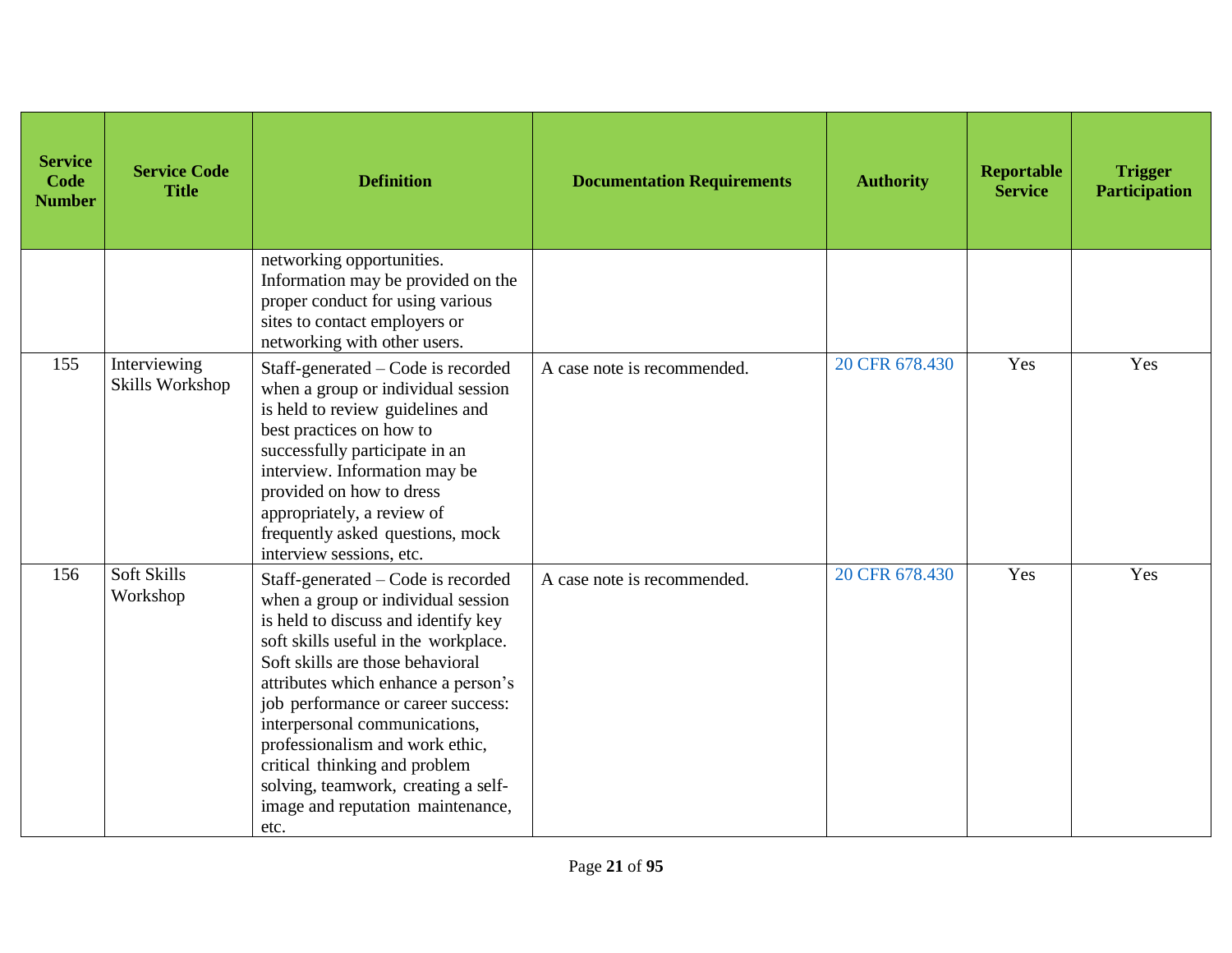| <b>Service</b><br>Code<br><b>Number</b> | <b>Service Code</b><br><b>Title</b>                                      | <b>Definition</b>                                                                                                                                                                                                                                                                                                                                                                                                                                                                                          | <b>Documentation Requirements</b> | <b>Authority</b>                                                                          | Reportable<br><b>Service</b> | <b>Trigger</b><br><b>Participation</b> |
|-----------------------------------------|--------------------------------------------------------------------------|------------------------------------------------------------------------------------------------------------------------------------------------------------------------------------------------------------------------------------------------------------------------------------------------------------------------------------------------------------------------------------------------------------------------------------------------------------------------------------------------------------|-----------------------------------|-------------------------------------------------------------------------------------------|------------------------------|----------------------------------------|
| 157                                     | Financial<br>Management<br>Workshop                                      | Staff-generated – Code is recorded<br>when a group or individual session<br>is held that provides customers<br>with information on personal<br>finances. Information may be<br>provided on basic financial<br>terminology, building a budget,<br>money management, saving and<br>retirement planning.<br>This code can also be used to<br>document a customer's attendance<br>at a seminar or workshop hosted by<br>a partner organization as long as the<br>career center is involved in the<br>activity. | A case note is recommended.       | 20 CFR 678.430                                                                            | Yes                          | Yes                                    |
| 160                                     | Meaningful RA<br>Claim Assistance<br>- Filed RA Claim                    | Staff-generated – Code is recorded<br>when staff provides meaningful<br>assistance to an individual with<br>their Reemployment Assistance<br>claim.                                                                                                                                                                                                                                                                                                                                                        | A case note is recommended.       | Department of<br>Economic<br>Opportunity<br>Reemployment<br><b>Assistance</b><br>Handbook | Yes                          | Yes                                    |
| 161                                     | Assistance<br>Establishing<br>Eligibility for<br>Financial Aid-<br>Adult | Staff-generated – Code is recorded<br>when institutions of higher<br>education, other organizations<br>involved in college access and<br>student financial aid, employers,                                                                                                                                                                                                                                                                                                                                 | A case note is recommended.       | 20 U.S. Code<br>1092f(3)                                                                  | Yes                          | Yes                                    |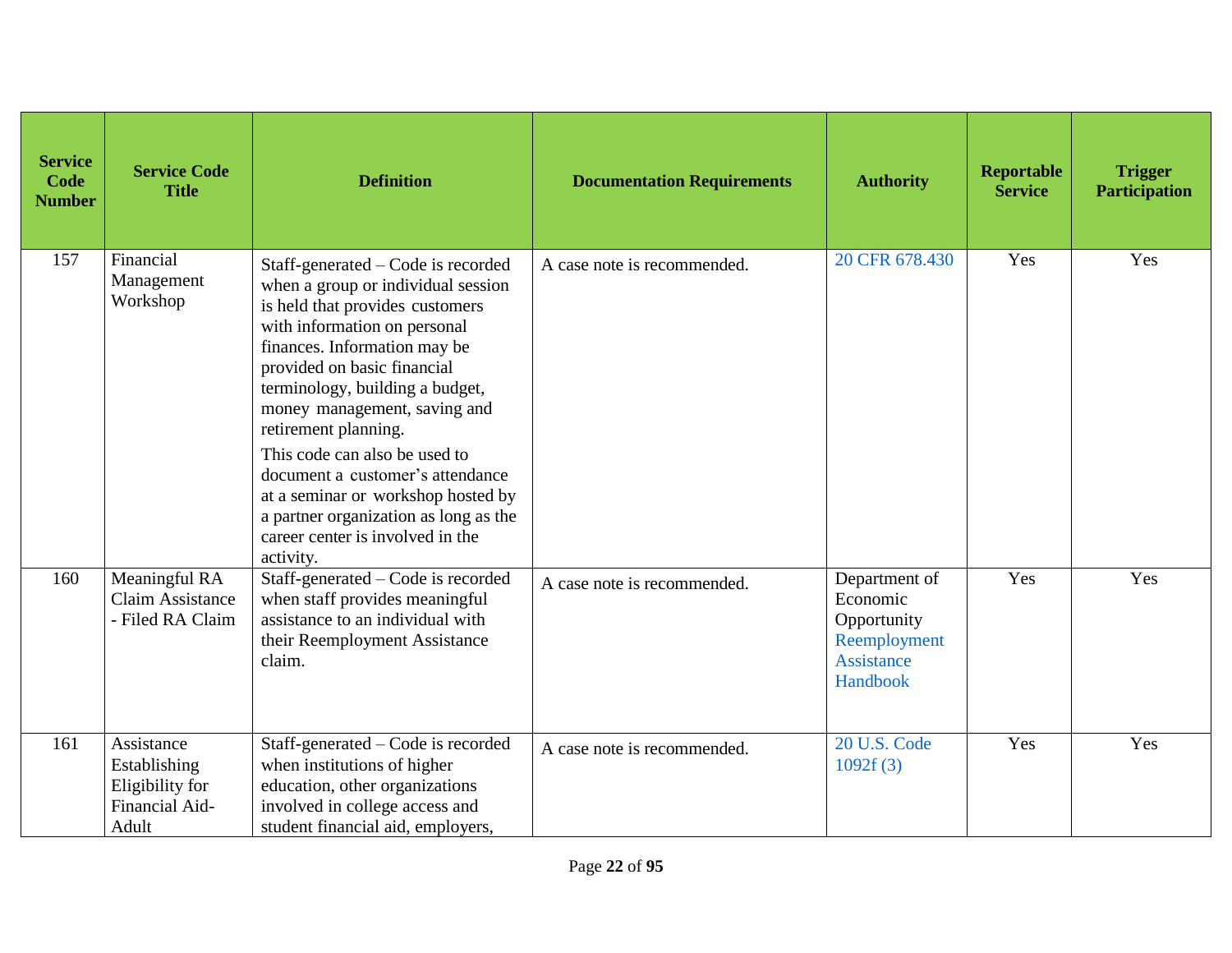| <b>Service</b><br>Code<br><b>Number</b> | <b>Service Code</b><br><b>Title</b>                                                       | <b>Definition</b>                                                                                                                                                                                                                                                                                                                                                                                                                    | <b>Documentation Requirements</b>                                                                                                                                                                                                                                                          | <b>Authority</b>                                                                                                                                                              | <b>Reportable</b><br><b>Service</b> | <b>Trigger</b><br><b>Participation</b> |
|-----------------------------------------|-------------------------------------------------------------------------------------------|--------------------------------------------------------------------------------------------------------------------------------------------------------------------------------------------------------------------------------------------------------------------------------------------------------------------------------------------------------------------------------------------------------------------------------------|--------------------------------------------------------------------------------------------------------------------------------------------------------------------------------------------------------------------------------------------------------------------------------------------|-------------------------------------------------------------------------------------------------------------------------------------------------------------------------------|-------------------------------------|----------------------------------------|
|                                         |                                                                                           | workforce investment boards, and<br>public libraries, make special<br>efforts to provide an individual<br>with information regarding the<br>availability of financial aid and<br>with non-binding estimates of the<br>amounts of grant and loan aid the<br>individual may be eligible for upon<br>completion of an application form.                                                                                                 |                                                                                                                                                                                                                                                                                            | 20 U.S. Code<br>$1087$ vv $-$<br>Definitions                                                                                                                                  |                                     |                                        |
| 162                                     | <b>Trade Adjustment</b><br>Act (TAA) Staff:<br>Wagner-Peyser<br><b>Initial Assessment</b> | Staff-generated – Code is recorded<br>by a TAA case manager to indicate<br>a review of the trade-affected<br>worker's eligibility documents (list<br>of affected workers, official Trade<br>Readjustment Allowances (TRA)<br>determination, employment history,<br>education, skills, and interests) that<br>result in the identification of<br>employment goals, barriers to<br>employment, and services needed<br>to obtain goals. | A case note is required and must<br>include specific details regarding the<br>initial assessment reviewed with the<br>individual.                                                                                                                                                          | Trade Act of<br>1974, as<br>amended, 20<br>CFR 617, Trade<br>Adjustment<br>Assistance<br>Reauthorization<br>Act 2015 and<br><b>Trade Act</b><br>Participant<br>Report (TAPR). | Yes                                 | Yes                                    |
| 163                                     | <b>TAA Staff:</b><br>Individualized<br><b>Education Plan</b><br>(Training Plan)           | Staff-generated – Code is recorded<br>by a TAA case manager to identify<br>service strategy consolidated<br>information uncovered during an<br>initial or objective assessment into<br>a living document to map out the<br>customer's process to achieve                                                                                                                                                                             | A case note is required to include that<br>an IEP Training Plan has been created<br>and the individual is being approved<br>for remedial English for speakers of<br>other languages (ESOL), prerequisite<br>and/or occupational skills training.<br>Additionally, staff should include the | Trade Act of<br>1974, as<br>amended, 20<br>CFR 617, Trade<br>Adjustment<br>Assistance<br>Reauthorization                                                                      | Yes                                 | Yes                                    |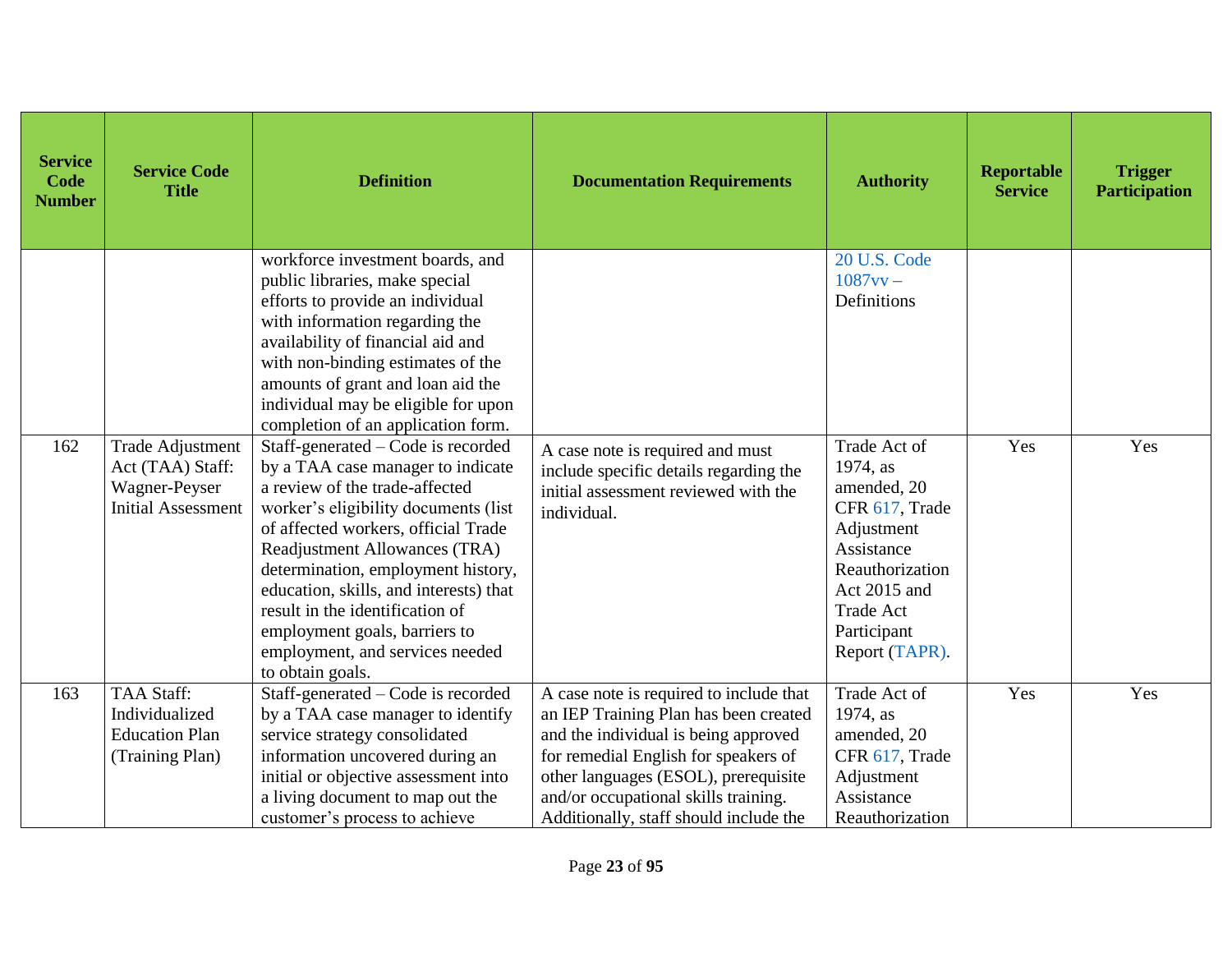| <b>Service</b><br>Code<br><b>Number</b> | <b>Service Code</b><br><b>Title</b>              | <b>Definition</b>                                                                                                                                                                                                                                                                                                                                                                                                                                                                | <b>Documentation Requirements</b>                                                                                              | <b>Authority</b>                                                                                                               | <b>Reportable</b><br><b>Service</b> | <b>Trigger</b><br><b>Participation</b> |
|-----------------------------------------|--------------------------------------------------|----------------------------------------------------------------------------------------------------------------------------------------------------------------------------------------------------------------------------------------------------------------------------------------------------------------------------------------------------------------------------------------------------------------------------------------------------------------------------------|--------------------------------------------------------------------------------------------------------------------------------|--------------------------------------------------------------------------------------------------------------------------------|-------------------------------------|----------------------------------------|
|                                         |                                                  | educational and/or occupational<br>goals. This document, prepared<br>jointly between staff and jobseeker,<br>summarizes the jobseeker's<br>strengths, barriers, services needed<br>and/or provided, and educational<br>and employment goals. It also<br>includes short and long-term goals<br>and a planned series of action steps<br>to achieve these goals. If the<br>customer is enrolled in training,<br>this activity must be dated prior to<br>the start date of training. | source used in creating the plan e.g.,<br>Employ Florida tool or hard copy<br>document with goals, objectives and<br>outcomes. | Act 2015 and<br>TAPR.                                                                                                          |                                     |                                        |
| 164                                     | Veteran Entered<br>Federal<br>Contractor Job     | Staff-generated – Code is recorded<br>to identify applicants verified to<br>have entered into any state or<br>federal training program (VR&E,<br>etc.) to which they were referred by<br>career centers. Verification may be<br>by contact (telephone or visit) with<br>the training facility or written<br>notification from the applicant.<br>Written notification from the<br>applicant can be via a 30 or 60-day<br>follow-up letter.                                        | Not applicable.                                                                                                                | Veterans'<br>Employment and<br><b>Training Service</b><br><b>VETS-4212</b><br><b>41 CFR Parts</b><br>$61-250$ and $61-$<br>300 | Yes                                 | Yes                                    |
| 165                                     | Veteran Referred<br>to Federal<br>Contractor Job | Staff-generated – Code is recorded<br>to identify the provision of priority<br>workforce services to veteran                                                                                                                                                                                                                                                                                                                                                                     | Priority of Services for Veterans'<br>include the following:                                                                   | Veterans'<br>Employment and                                                                                                    | Yes                                 | Yes                                    |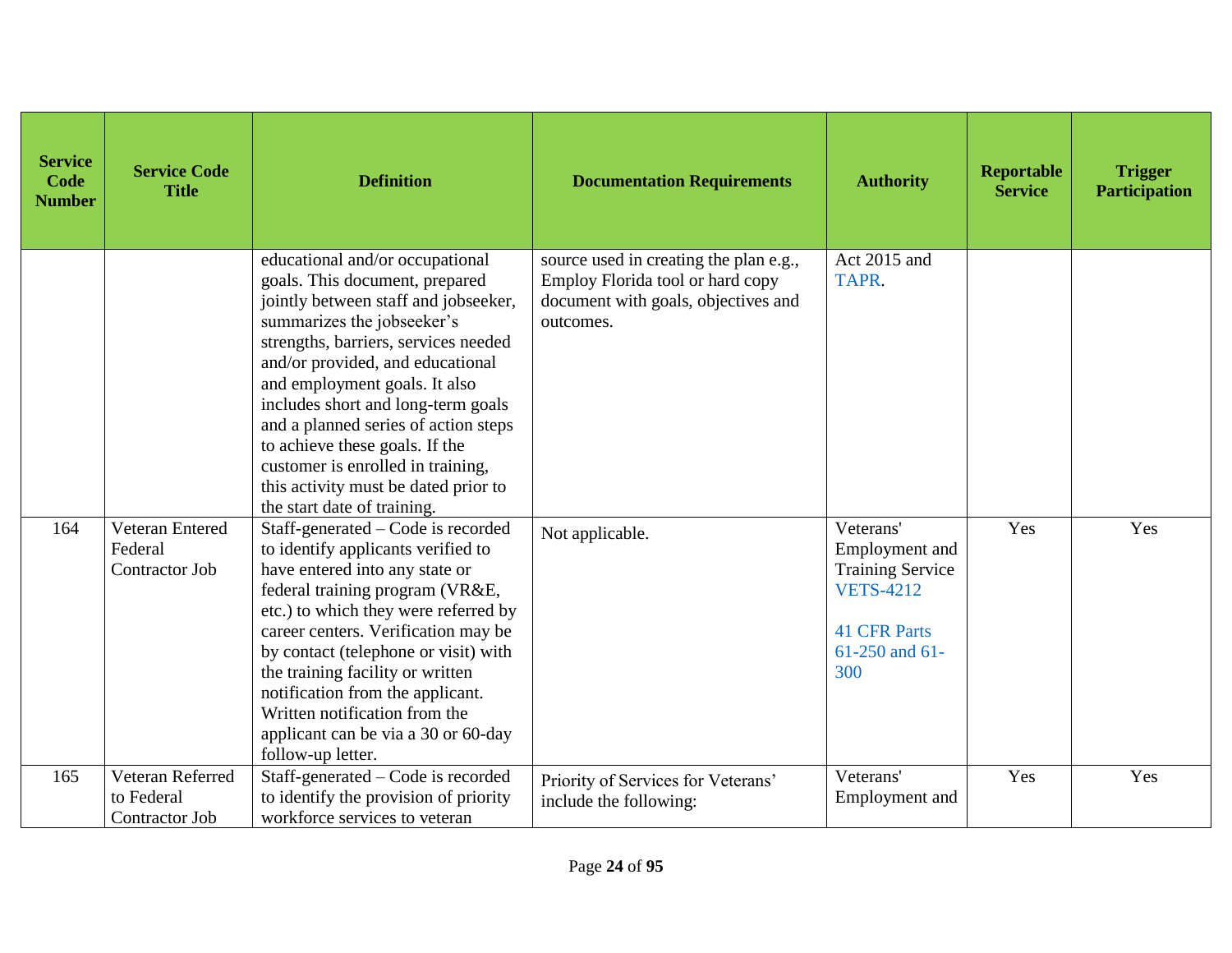| <b>Service</b><br>Code<br><b>Number</b> | <b>Service Code</b><br><b>Title</b>                                | <b>Definition</b>                                                                                                                                                                                                                                                                                                       | <b>Documentation Requirements</b>                                                                                                                                                                                                                                                                                                                     | <b>Authority</b>                                                                                 | <b>Reportable</b><br><b>Service</b> | <b>Trigger</b><br><b>Participation</b> |
|-----------------------------------------|--------------------------------------------------------------------|-------------------------------------------------------------------------------------------------------------------------------------------------------------------------------------------------------------------------------------------------------------------------------------------------------------------------|-------------------------------------------------------------------------------------------------------------------------------------------------------------------------------------------------------------------------------------------------------------------------------------------------------------------------------------------------------|--------------------------------------------------------------------------------------------------|-------------------------------------|----------------------------------------|
|                                         |                                                                    | customers in the career centers<br>located throughout the State. These<br>services include, but are not limited<br>to, job referrals, job development,<br>referrals to training and supportive<br>services, case management, labor<br>market information, resume<br>assistance, employability skills<br>workshops, etc. | Referral of qualified veterans to new<br>job openings, especially federal<br>contractor job orders; Prior to all non-<br>veteran job referral activity; Job Skills<br>Workshops and Job Clubs for<br>veterans; Job Fairs for veterans;<br>LWDB web sites promoting services<br>to veterans; Job referrals via e-mail;<br><b>Veterans Stand Downs.</b> | <b>Training Service</b><br><b>VETS-4212-</b><br><b>41 CFR Parts</b><br>$61-250$ and $61-$<br>300 |                                     |                                        |
| 169                                     | Referral to<br>Supportive<br>Service -<br>Relocation<br>Assistance | Staff-generated – Code is recorded<br>when customers who face barriers<br>that hinder their employment or<br>training opportunities are referred<br>to supportive services. This<br>includes out-of-area job search<br>assistance and relocation<br>assistance.                                                         | A case note is required and must<br>include to where the individual was<br>referred for relocation assistance.                                                                                                                                                                                                                                        | 20 CFR 678.430                                                                                   | Yes                                 | N <sub>o</sub>                         |
| 170                                     | Referral to<br>Supportive<br>Service - Family<br>Care              | Staff-generated – Code is recorded<br>when customers who face barriers<br>that hinder their employment or<br>training opportunities are referred<br>to family care supportive services                                                                                                                                  | A case note is required and must<br>include a description of family care<br>assistance the individual was referred<br>for.                                                                                                                                                                                                                            | 20 CFR 680.900                                                                                   | Yes                                 | N <sub>o</sub>                         |
| 171                                     | Referral to<br>Supportive<br>Service - Medical                     | Staff-generated - Code is recorded<br>when customers who face barriers<br>that hinder their employment or<br>training opportunities are referred<br>to medical supportive services                                                                                                                                      | A case note is required and must a<br>description of the medical assistance<br>the individual was referred for.                                                                                                                                                                                                                                       | 20 CFR 680.900                                                                                   | Yes                                 | N <sub>o</sub>                         |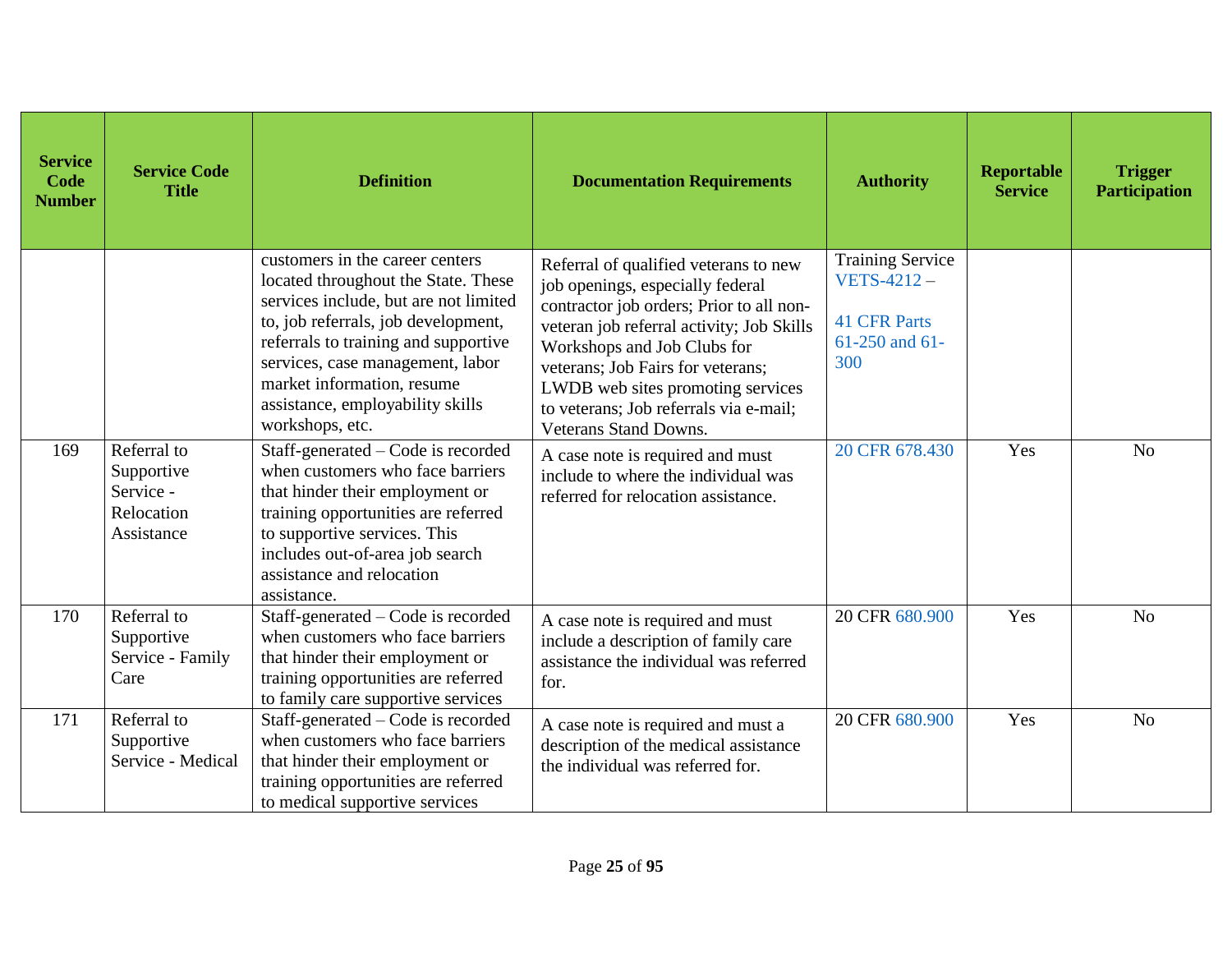| <b>Service</b><br>Code<br><b>Number</b> | <b>Service Code</b><br><b>Title</b>                                      | <b>Definition</b>                                                                                                                                                                                                  | <b>Documentation Requirements</b>                                                                                                                                             | <b>Authority</b> | <b>Reportable</b><br><b>Service</b> | <b>Trigger</b><br><b>Participation</b> |
|-----------------------------------------|--------------------------------------------------------------------------|--------------------------------------------------------------------------------------------------------------------------------------------------------------------------------------------------------------------|-------------------------------------------------------------------------------------------------------------------------------------------------------------------------------|------------------|-------------------------------------|----------------------------------------|
| 172                                     | Referral to<br>Supportive<br>Service -<br>Incentives/Stipend<br>S        | Staff-generated – Code is recorded<br>when customers who face barriers<br>that hinder their employment or<br>training opportunities are referred<br>to supportive services for<br>incentives/stipends              | A case note is required and must<br>include a description of the<br>incentives/stipends assistance the<br>individual was referred for.                                        | 20 CFR 680.900   | Yes                                 | N <sub>o</sub>                         |
| 173                                     | Referral to<br>Supportive<br>Service -<br>Temporary<br>Shelter           | Staff-generated – Code is recorded<br>when customers who face barriers<br>that hinder their employment or<br>training opportunities are referred<br>to supportive services for<br>temporary shelter                | A case note is required and must<br>include description of the temporary<br>shelter assistance the individual was<br>referred for.                                            | 20 CFR 680.900   | Yes                                 | N <sub>o</sub>                         |
| 174                                     | Referral to<br>Supportive<br>Service - Other<br>(Non-<br>Federal/State)  | Staff-generated - Code is recorded<br>when customers who face barriers<br>that hinder their employment or<br>training opportunities are referred<br>to supportive services beyond those<br>specified in this guide | A case note is required and must<br>include a description of the non-<br>federal/non-state supportive service<br>and/or agency the individual was<br>referred for assistance. | 20 CFR 680.900   | Yes                                 | N <sub>o</sub>                         |
| 175                                     | Referral to<br>Supportive<br>Service -<br>Seminar/Worksho<br>p Allowance | Staff-generated – Code is recorded<br>when customers who face barriers<br>that hinder their employment or<br>training opportunities are referred<br>to supportive services                                         | A case note is required and must<br>include a description of the<br>seminar/workshop allowance<br>assistance to which the individual was<br>referred.                         | 20 CFR 680.900   | Yes                                 | N <sub>o</sub>                         |
| 176                                     | Referral to<br>Supportive<br>Service - Job<br><b>Search Allowance</b>    | Staff-generated - Code is recorded<br>when customers who face barriers<br>that hinder their employment or<br>training opportunities are referred<br>to supportive services                                         | A case note is required and must<br>include a description of the job search<br>allowance assistance for which the<br>individual was referred.                                 | 20 CFR 678.430   | Yes                                 | N <sub>o</sub>                         |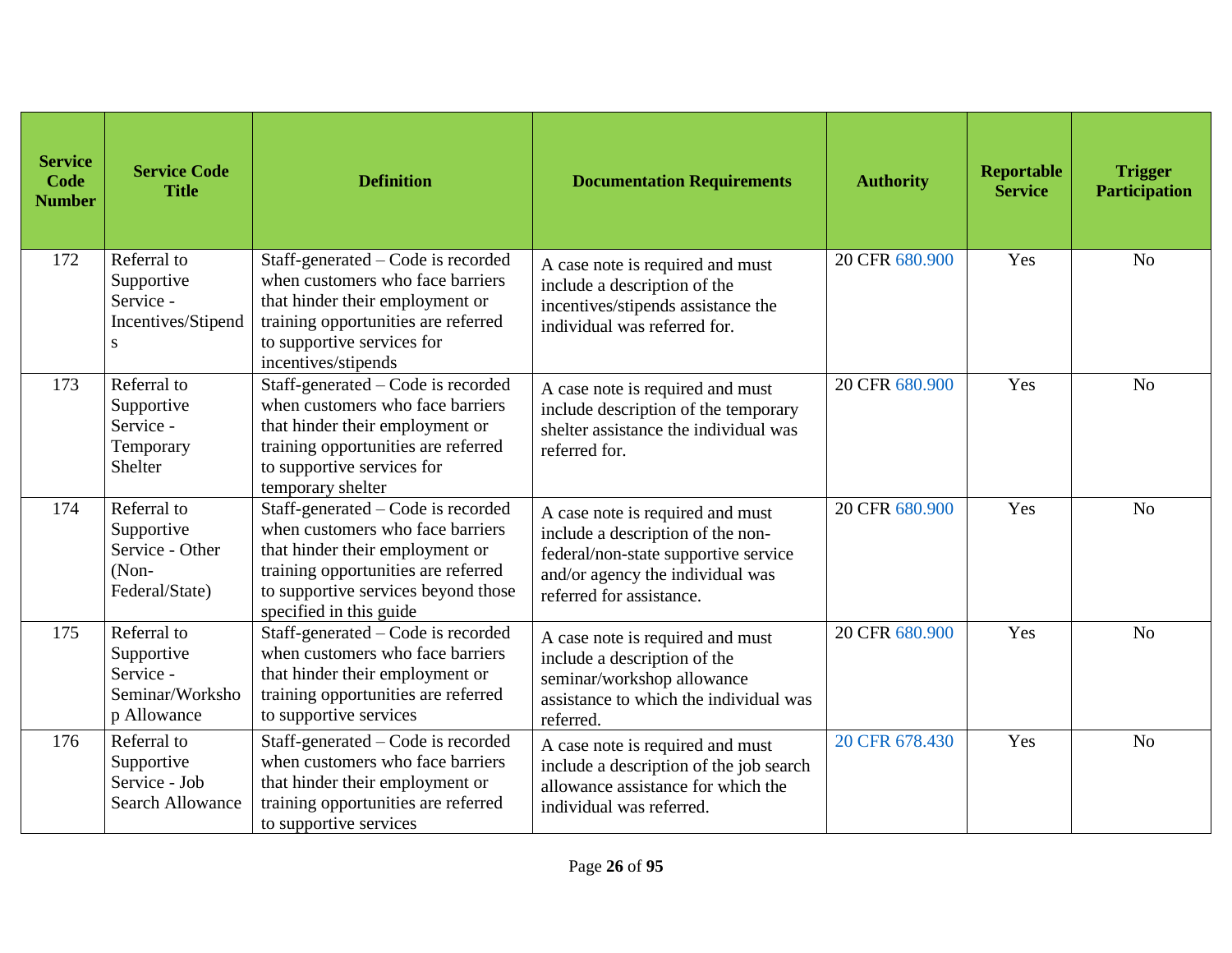| <b>Service</b><br>Code<br><b>Number</b> | <b>Service Code</b><br><b>Title</b>                                    | <b>Definition</b>                                                                                                                                                                                                                                                                                                                                                         | <b>Documentation Requirements</b>                                                                                                                     | <b>Authority</b> | <b>Reportable</b><br><b>Service</b> | <b>Trigger</b><br><b>Participation</b> |
|-----------------------------------------|------------------------------------------------------------------------|---------------------------------------------------------------------------------------------------------------------------------------------------------------------------------------------------------------------------------------------------------------------------------------------------------------------------------------------------------------------------|-------------------------------------------------------------------------------------------------------------------------------------------------------|------------------|-------------------------------------|----------------------------------------|
| 177                                     | Referral to<br>Supportive<br>Services -<br>Federal/State               | Staff-generated – Code is recorded<br>when customers who face barriers<br>that hinder their employment or<br>training opportunities are referred<br>to supportive services                                                                                                                                                                                                | A case note is required and must<br>include to which supportive service<br>and/or agency the individual was<br>referred for federal/state assistance. | 20 CFR 680.900   | Yes                                 | N <sub>o</sub>                         |
| 178                                     | Referral to<br>Supportive<br>Service -<br>Transportation<br>Assistance | Staff-generated - Code is recorded<br>when customers who face barriers<br>that hinder their employment or<br>training opportunities are referred<br>to supportive services                                                                                                                                                                                                | A case note is required and must<br>include a description of the<br>transportation assistance the individual<br>was referred for.                     | 20 CFR 680.900   | Yes                                 | N <sub>o</sub>                         |
| 179                                     | Outside Web-<br>Link Job Referral                                      | System-generated – Code is<br>recorded when staff assists a<br>jobseeker with a job search and<br>clicks on the "get more<br>information" link on a<br>spidered/external job. It also<br>records when the jobseeker clicks<br>on the link. Spidered/external jobs<br>are vacancies imported into<br>Employ Florida from other job<br>search sites such as Career Builder. | Not applicable.                                                                                                                                       | 20 CFR 678.430   | Yes                                 | Yes                                    |
| 180                                     | Supportive<br>Service - Family<br>Care                                 | Staff-generated – Code is recorded<br>when customers who face barriers<br>that hinder their employment or<br>training opportunities are provided<br>family care supportive services                                                                                                                                                                                       | A case note is required and must<br>include a description of the family care<br>supportive service(s) provided to the<br>individual.                  | 20 CFR 680.900   | Yes                                 | Yes                                    |
| 181                                     | Supportive<br>Service -                                                | Staff-generated - Code is recorded<br>when customers who face barriers                                                                                                                                                                                                                                                                                                    | A case note is required and must<br>include the specific transportation                                                                               | 20 CFR 680.900   | Yes                                 | Yes                                    |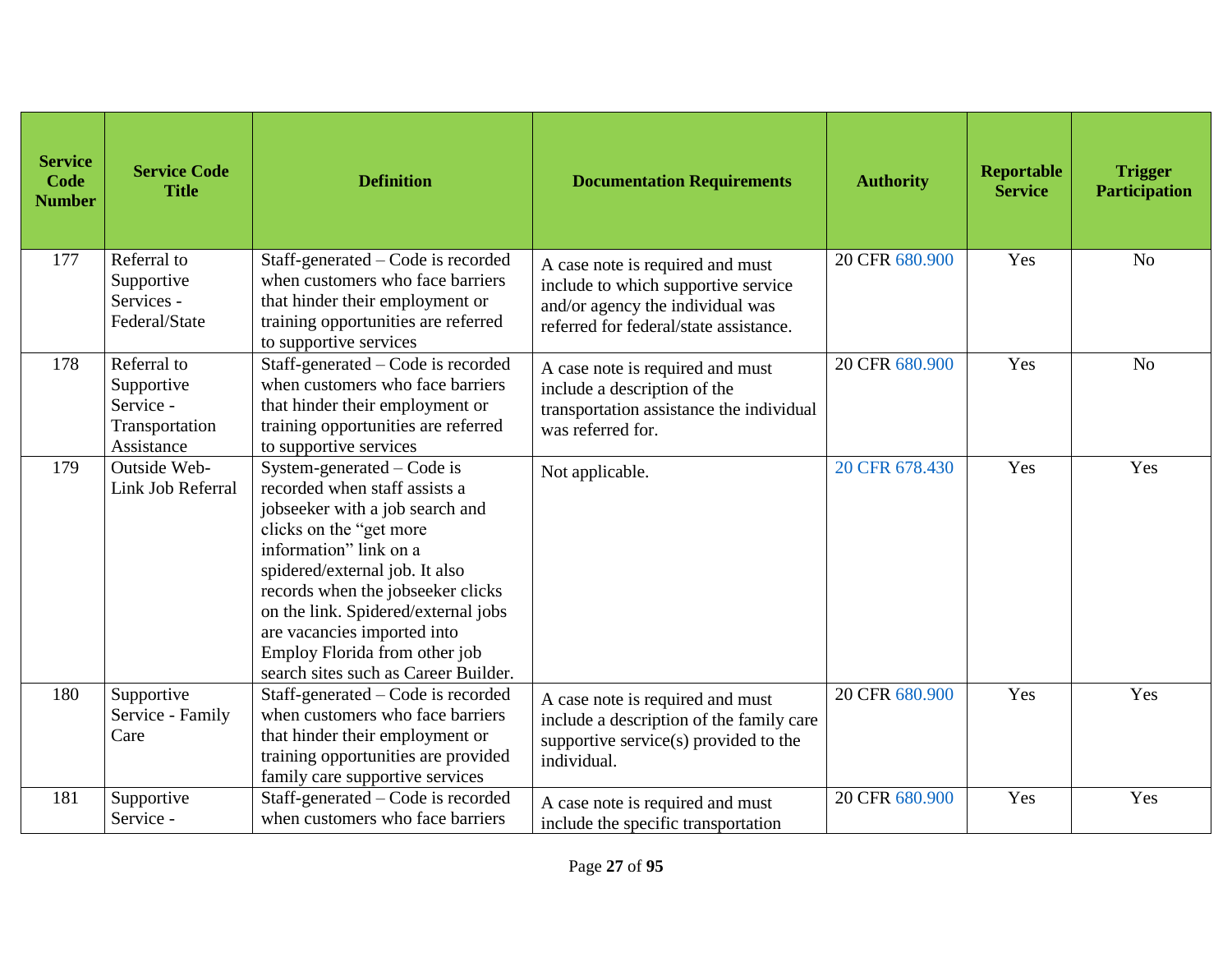| <b>Service</b><br>Code<br><b>Number</b> | <b>Service Code</b><br><b>Title</b>                         | <b>Definition</b>                                                                                                                                                                                               | <b>Documentation Requirements</b>                                                                                                                     | <b>Authority</b> | Reportable<br><b>Service</b> | <b>Trigger</b><br><b>Participation</b> |
|-----------------------------------------|-------------------------------------------------------------|-----------------------------------------------------------------------------------------------------------------------------------------------------------------------------------------------------------------|-------------------------------------------------------------------------------------------------------------------------------------------------------|------------------|------------------------------|----------------------------------------|
|                                         | Transportation<br>Assistance                                | that hinder their employment or<br>training opportunities are provided<br>transportation assistance supportive<br>services                                                                                      | assistance supportive service(s)<br>provided to the individual.                                                                                       |                  |                              |                                        |
| 182                                     | Supportive<br>Service - Medical                             | Staff-generated – Code is recorded<br>when customers who face barriers<br>that hinder their employment or<br>training opportunities are provided<br>medical supportive services                                 | A case note is required and must<br>include the specific medical supportive<br>service(s) provided to the individual.                                 | 20 CFR 680.900   | Yes                          | Yes                                    |
| 183                                     | Supportive<br>Service $-$<br>Incentives /<br><b>Bonuses</b> | Staff-generated – Code is recorded<br>when customers who face barriers<br>that hinder their employment or<br>training opportunities are provided<br>incentives/bonuses supportive<br>services                   | A case note is required and must<br>include the specific incentives/bonuses<br>supportive service(s) provided to the<br>individual.                   | 20 CFR 684.340   | Yes                          | Yes                                    |
| 184                                     | Supportive<br>Service -<br>Temporary<br>Shelter             | Staff-generated - Code is recorded<br>when customers who face barriers<br>that hinder their employment or<br>training opportunities are provided<br>temporary shelter supportive<br>services                    | A case note is required and must<br>include the specific temporary shelter<br>supportive service(s) provided to the<br>individual.                    | 20 CFR 680.900   | Yes                          | Yes                                    |
| 185                                     | Supportive<br>Service - Other                               | Staff-generated – Code is recorded<br>when customers who face barriers<br>that hinder their employment or<br>training opportunities are provided<br>supportive services beyond those<br>specified in this guide | A case note is required and must<br>include the specific supportive<br>service(s) beyond those specified in<br>this guide provided to the individual. | 20 CFR 680.900   | Yes                          | Yes                                    |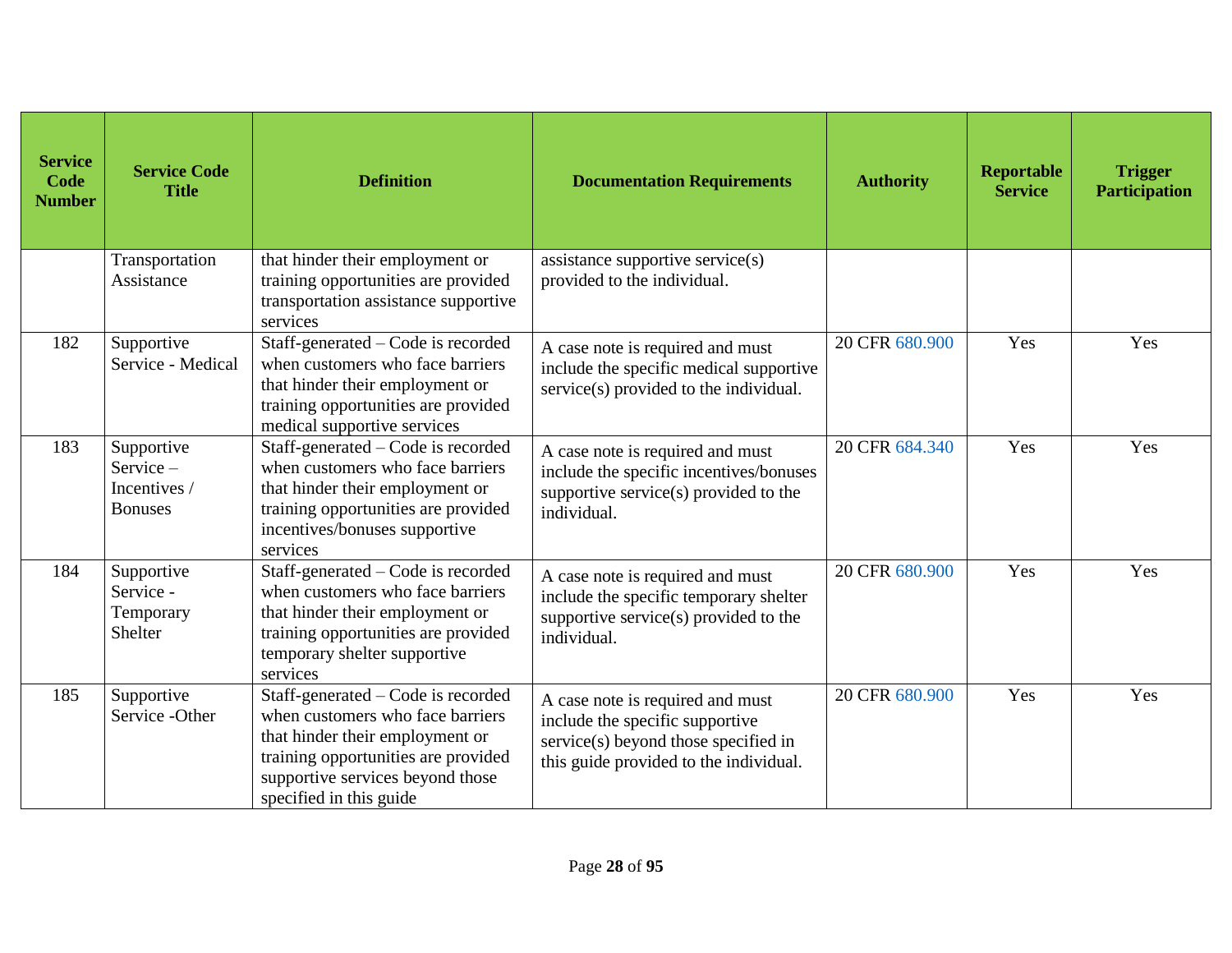| <b>Service</b><br>Code<br><b>Number</b> | <b>Service Code</b><br><b>Title</b>                       | <b>Definition</b>                                                                                                                                                                                                                                                                | <b>Documentation Requirements</b>                                                                                                                                                                                                                                              | <b>Authority</b> | Reportable<br><b>Service</b> | <b>Trigger</b><br><b>Participation</b> |
|-----------------------------------------|-----------------------------------------------------------|----------------------------------------------------------------------------------------------------------------------------------------------------------------------------------------------------------------------------------------------------------------------------------|--------------------------------------------------------------------------------------------------------------------------------------------------------------------------------------------------------------------------------------------------------------------------------|------------------|------------------------------|----------------------------------------|
| 186                                     | Supportive<br>Service -<br>Seminar/Worksho<br>p Allowance | Staff-generated – Code is recorded<br>when customers who face barriers<br>that hinder their employment or<br>training opportunities are provided<br>seminar/workshop allowance<br>supportive services                                                                            | A case note is required and must<br>include the specific seminar/workshop<br>allowance supportive service(s)<br>provided to the individual.                                                                                                                                    | 20 CFR 680.900   | Yes                          | Yes                                    |
| 187                                     | Supportive<br>Service - Job<br><b>Search Allowance</b>    | Staff-generated – Code is recorded<br>when customers who face barriers<br>that hinder their employment or<br>training opportunities are provided<br>job search allowance supportive<br>services                                                                                  | A case note is required and must<br>include the specific job search<br>allowance supportive service(s)<br>provided to the individual.                                                                                                                                          | 20 CFR 680.900   | Yes                          | Yes                                    |
| 189                                     | Notification of<br>Veteran Priority<br>of Service         | Staff-generated – Code is recorded<br>when staff explains the Veteran<br>Priority of Service (POS) to<br>veterans.<br>Note: This code is not exclusive to<br>veteran staff (LVER/DVOP) and<br>should be used by all staff.                                                       | If a Veteran does not have a Code 089<br>recorded on the activity service plan,<br>staff must verbally provide POS, case<br>note the provision, and record code<br>189 on the activity service plan.<br>Handouts regarding POS alone are not<br>sufficient to record code 189. | 20 CFR 680.650   | Yes                          | N <sub>o</sub>                         |
| 200                                     | Individual<br>Counseling                                  | Staff-generated – Code is recorded<br>to identify a private, face-to-face<br>session where career center staff<br>and a jobseeker plan to establish<br>realistic employment related goals.<br>The counseling must relate to<br>choosing, changing, or adapting to<br>a vocation. | A case note is required. The case note<br>must state what services were<br>provided, outcomes, and steps to be<br>taken going forward (e.g. additional<br>assessments, workshops, etc.) along<br>with a timeline and dates.                                                    | 20 CFR 678.430   | Yes                          | Yes                                    |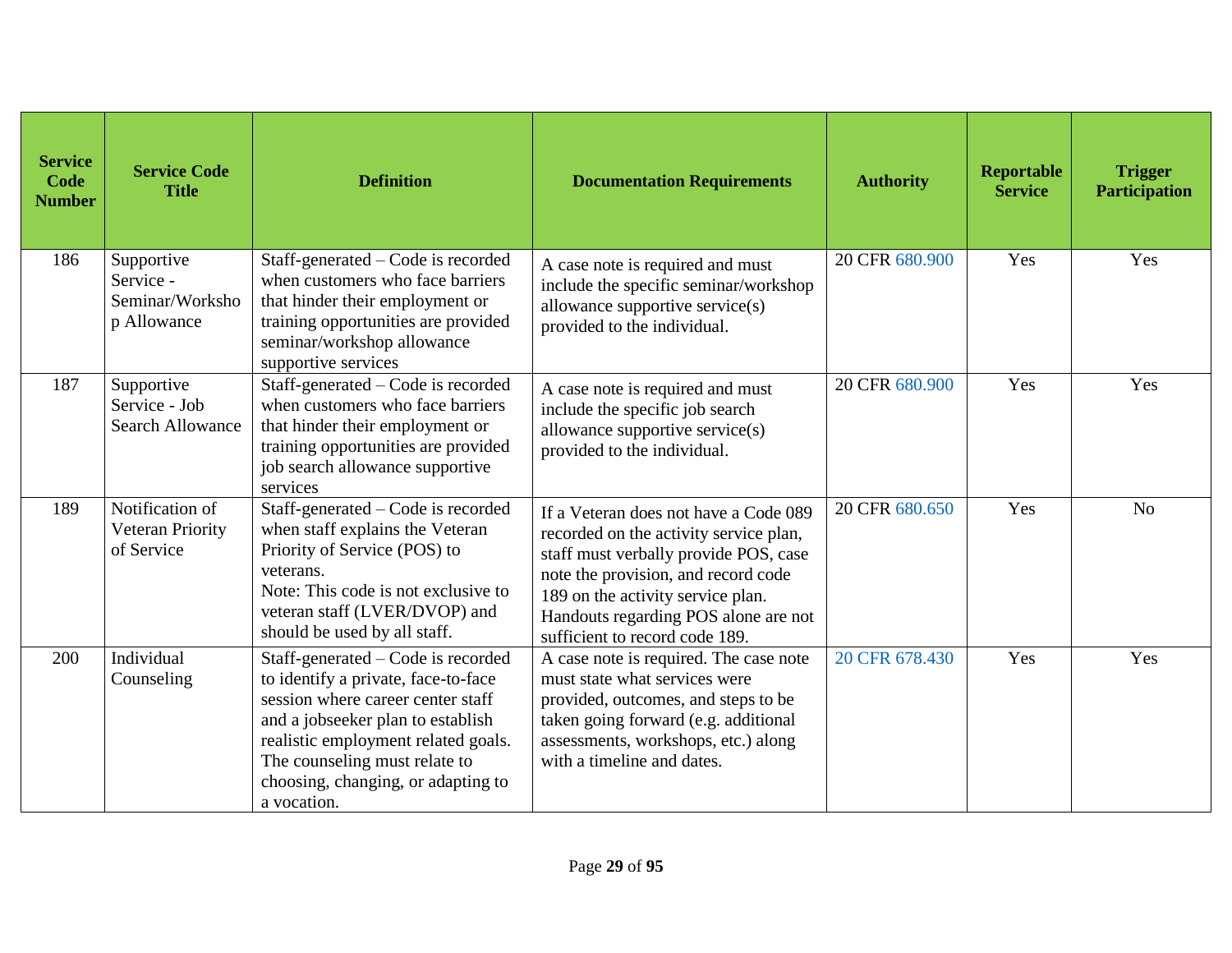| <b>Service</b><br>Code<br><b>Number</b> | <b>Service Code</b><br><b>Title</b>     | <b>Definition</b>                                                                                                                                                                                                                                                                                                                                        | <b>Documentation Requirements</b>                                                                                                                                                                                                                                                                          | <b>Authority</b>      | <b>Reportable</b><br><b>Service</b> | <b>Trigger</b><br><b>Participation</b> |
|-----------------------------------------|-----------------------------------------|----------------------------------------------------------------------------------------------------------------------------------------------------------------------------------------------------------------------------------------------------------------------------------------------------------------------------------------------------------|------------------------------------------------------------------------------------------------------------------------------------------------------------------------------------------------------------------------------------------------------------------------------------------------------------|-----------------------|-------------------------------------|----------------------------------------|
|                                         |                                         | Assistance may include support in<br>choosing or changing occupations;<br>making a suitable job adjustment;<br>and addressing personal issues that<br>may limit the jobseeker's ability to<br>achieve employment related goals.<br>A written plan outlining steps to<br>move forward with obtaining<br>employment and/or training goals<br>is developed. |                                                                                                                                                                                                                                                                                                            |                       |                                     |                                        |
| 201                                     | <b>Group Counseling</b>                 | Staff-generated - Code is recorded<br>to indicate when two or more<br>participants address certain issues,<br>problems, or situations that may be<br>shared by the group members.<br>Counseling may be financial,<br>vocational, or personal.                                                                                                            | A case note is required and must<br>follow the same protocol listed for<br>individual counseling.<br>Example: Staff provided counseling to<br>a participant in a group setting to help<br>the individual achieve employment<br>goals and make decisions about<br>employment and training<br>opportunities. | 20 CFR 678.430        | Yes                                 | Yes                                    |
| 202                                     | Career<br>Guidance/Plannin<br>${\sf g}$ | Staff-generated - Code is recorded<br>to indicate the ongoing delivery of<br>services designed to prepare and<br>coordinate comprehensive<br>employment plans, such as service<br>strategies, for jobseekers to ensure<br>access to necessary workforce<br>investment activities and                                                                     | A case note is required and must<br>include the specific guidance provided<br>and document the plan that was<br>developed. Provide as much detail as<br>possible about the meeting with the<br>jobseeker and note the steps that need<br>to be taken for him/her to reach the                              | WIOA, Section<br>3(8) | Yes                                 | Yes                                    |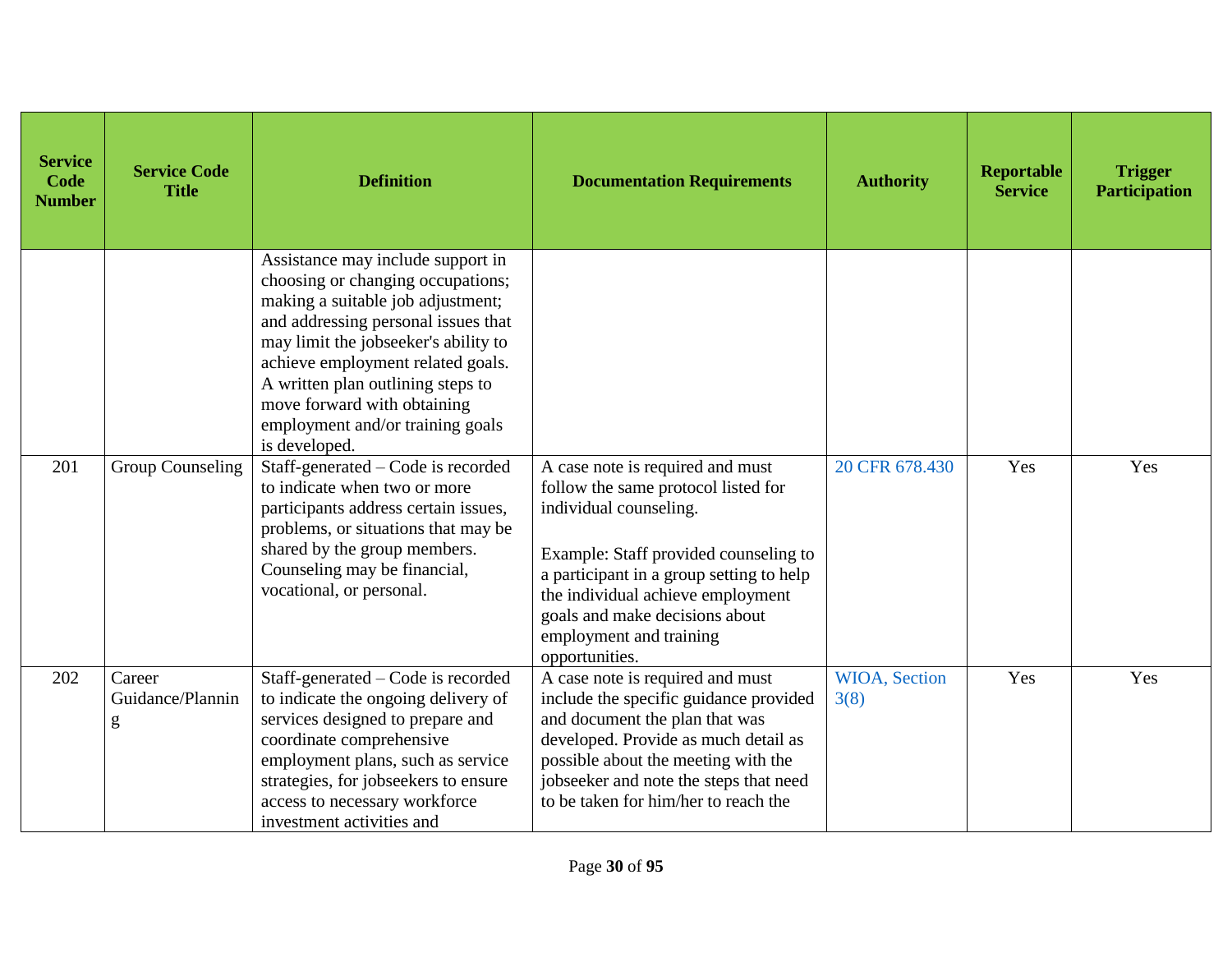| <b>Service</b><br><b>Code</b><br><b>Number</b> | <b>Service Code</b><br><b>Title</b> | <b>Definition</b>                                                                                                                                                                                                                                                                                                                                                                                                                                                                                                                                                                                                                                                                                                                      | <b>Documentation Requirements</b>                                                                                                                                                                                                                                                                                         | <b>Authority</b>                       | Reportable<br><b>Service</b> | <b>Trigger</b><br><b>Participation</b> |
|------------------------------------------------|-------------------------------------|----------------------------------------------------------------------------------------------------------------------------------------------------------------------------------------------------------------------------------------------------------------------------------------------------------------------------------------------------------------------------------------------------------------------------------------------------------------------------------------------------------------------------------------------------------------------------------------------------------------------------------------------------------------------------------------------------------------------------------------|---------------------------------------------------------------------------------------------------------------------------------------------------------------------------------------------------------------------------------------------------------------------------------------------------------------------------|----------------------------------------|------------------------------|----------------------------------------|
|                                                |                                     | supportive services, using, where<br>feasible, computer-based<br>technologies; and to provide job,<br>education, and career counseling,<br>as appropriate during program<br>participation and after job<br>placement.                                                                                                                                                                                                                                                                                                                                                                                                                                                                                                                  | goals and an approximate timeline for<br>completing them, if possible.                                                                                                                                                                                                                                                    |                                        |                              |                                        |
| 203                                            | Objective<br>Assessment             | Staff-generated - Code is recorded<br>when an evaluation of the academic<br>and skill levels, and service needs<br>of a jobseeker are assessed. This<br>process includes a review of basic<br>skills, occupational skills, prior<br>work experience, employability,<br>interests, aptitudes (including<br>interests and aptitudes for<br>nontraditional jobs), supportive<br>service needs, and developmental<br>needs of a jobseeker, for the<br>purpose of identifying appropriate<br>services and career pathways for<br>participants. A new assessment of a<br>jobseeker is not required if staff<br>determines it is appropriate to use a<br>recent assessment conducted<br>pursuant to another education or<br>training program. | A case note is required and must<br>include the specific testing used and a<br>summary of the results, interview and<br>employment/education history<br>evaluation results, barriers and<br>strengths, and supportive service<br>needs. The assessment in Employ<br>Florida or a locally-developed format<br>may be used. | <b>WIOA</b> , Section<br>129 (c)(1)(A) | Yes                          | Yes                                    |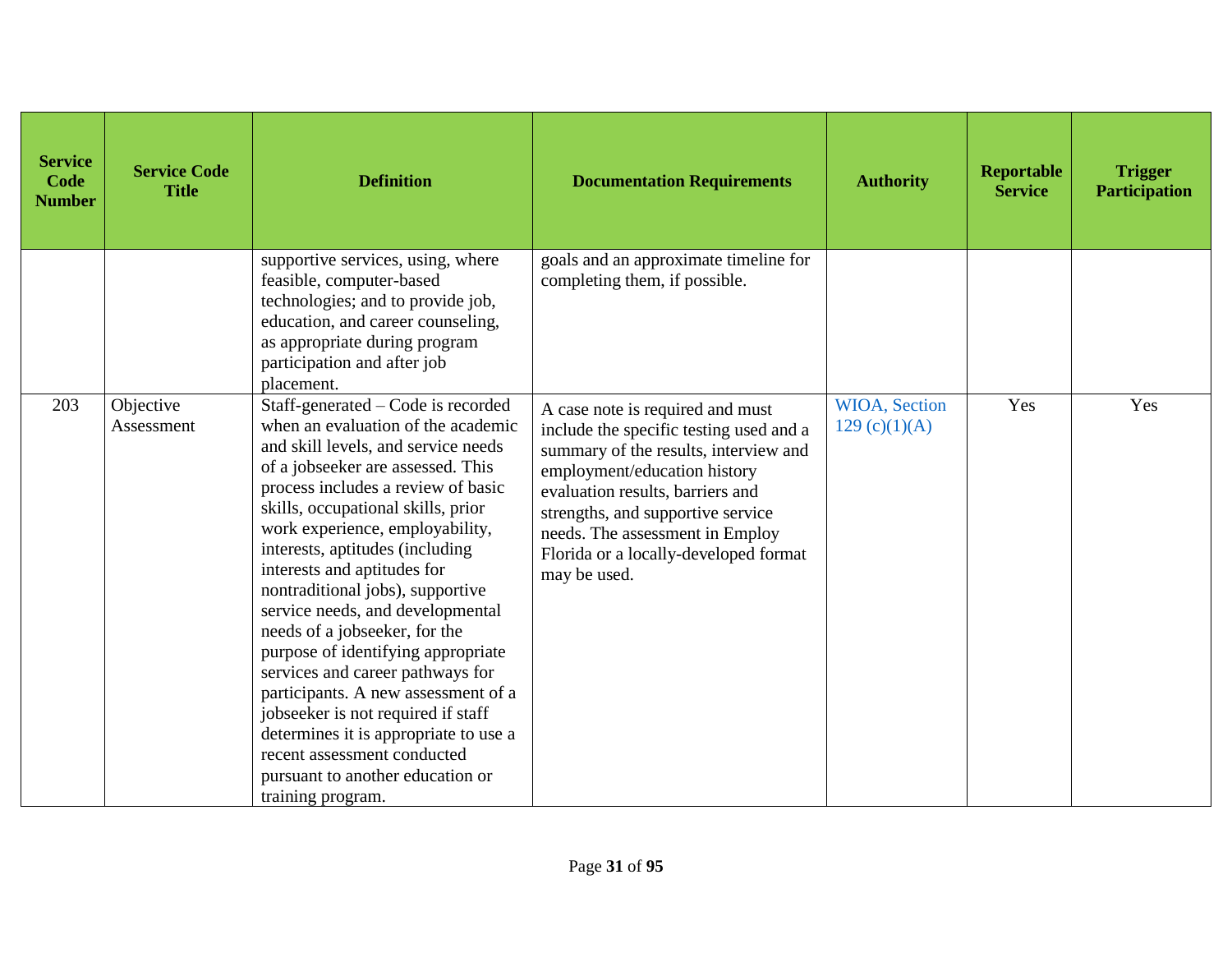| <b>Service</b><br>Code<br><b>Number</b> | <b>Service Code</b><br><b>Title</b>      | <b>Definition</b>                                                                                                                                                                                                                                                                                                                                                                                                                                             | <b>Documentation Requirements</b>                                                                                                                                                                                                                                                                                                                                                                                                                                                                               | <b>Authority</b> | Reportable<br><b>Service</b> | <b>Trigger</b><br><b>Participation</b> |
|-----------------------------------------|------------------------------------------|---------------------------------------------------------------------------------------------------------------------------------------------------------------------------------------------------------------------------------------------------------------------------------------------------------------------------------------------------------------------------------------------------------------------------------------------------------------|-----------------------------------------------------------------------------------------------------------------------------------------------------------------------------------------------------------------------------------------------------------------------------------------------------------------------------------------------------------------------------------------------------------------------------------------------------------------------------------------------------------------|------------------|------------------------------|----------------------------------------|
| 204                                     | Interest and<br><b>Aptitude Testing</b>  | Staff-generated – Code is recorded<br>to identify testing that evaluates the<br>skill levels and service needs of<br>adults and dislocated workers that<br>includes assessment instruments<br>beyond basic skills assessment.<br>Interest tests measure an<br>individual's likes and dislikes of a<br>variety of activities. Aptitude tests<br>measure the skills an individual has<br>acquired through life experience,<br>study or training.                | A case note is required and must<br>include the specific testing used and a<br>summary of the results.<br>Examples of testing include placement<br>testing by colleges or universities,<br>GATB, COPS/CAPS/COPES, Career<br>Key, Vocational Rehabilitation's<br>comprehensive vocational evaluations<br>and/or psychological/physical capacity<br>evaluations, other diagnostic testing,<br>and in-depth interviewing and<br>evaluation to identify employment<br>barriers and appropriate employment<br>goals. | 20 CFR 678.430   | Yes                          | Yes                                    |
| 205                                     | <b>Service Strategy</b><br>(IEP/ISS/EDP) | Staff-generated – Code is recorded<br>when a service strategy is<br>developed jointly by a participant<br>and case manager. The service<br>strategy incorporates steps taken to<br>identify career pathways that<br>include education and employment<br>goals, based in part on career<br>planning and the results of the<br>objective assessment. The<br>document records the process a<br>jobseeker will take to achieve<br>educational and/or occupational | A case note is required and must<br>include a summary of the goals and<br>steps to attain them, as well as a<br>summary of the jobseeker's strengths,<br>barriers, services needed.<br>Example: Strengths - mathematical<br>skills (count money, balance<br>accounts); Leadership and<br>management skills (team lead for a<br>team of five employees); Barriers -<br>Transportation and childcare. Services                                                                                                    | 20 CFR 678.430   | Yes                          | Yes                                    |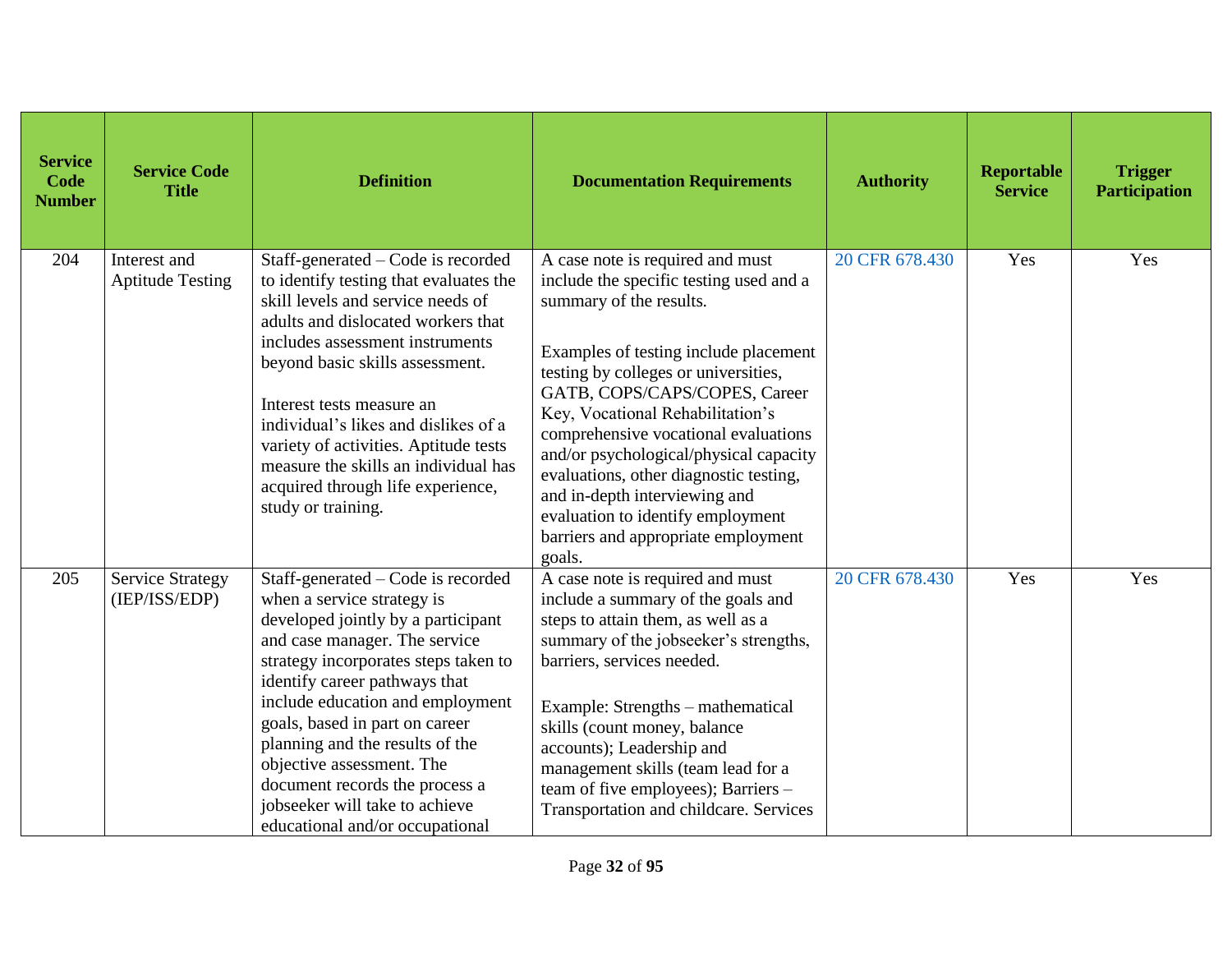| <b>Service</b><br>Code<br><b>Number</b> | <b>Service Code</b><br><b>Title</b> | <b>Definition</b>                                                                                                                                                                                                                                                                                                                                                                                                                                                        | <b>Documentation Requirements</b>                                                                                                                                                                                                                                                                                                                                                                                                                                                                                                                                                                                                                                                                                                                                                                                                        | <b>Authority</b>                               | Reportable<br><b>Service</b> | <b>Trigger</b><br><b>Participation</b> |
|-----------------------------------------|-------------------------------------|--------------------------------------------------------------------------------------------------------------------------------------------------------------------------------------------------------------------------------------------------------------------------------------------------------------------------------------------------------------------------------------------------------------------------------------------------------------------------|------------------------------------------------------------------------------------------------------------------------------------------------------------------------------------------------------------------------------------------------------------------------------------------------------------------------------------------------------------------------------------------------------------------------------------------------------------------------------------------------------------------------------------------------------------------------------------------------------------------------------------------------------------------------------------------------------------------------------------------------------------------------------------------------------------------------------------------|------------------------------------------------|------------------------------|----------------------------------------|
|                                         |                                     | goals, and includes a summary of<br>the jobseeker's strengths, barriers,<br>services needed and/or provided,<br>and educational and employment<br>goals. It also includes short- and<br>long-term goals and a planned<br>series of action steps to achieve<br>them.<br>*For the Reemployment Services<br>and Eligibility Assessment<br>(RESEA) program, the EDP must<br>focus on "occupational goals"<br>instead of "educational goals" to<br>meet program requirements. | needed - Full Employ Florida<br>registration. Short-term goal - Obtain<br>a cashier position for $25 - 30$ hours a<br>week in retail. Long-term goal -<br>Complete manager trainee program for<br>company/business and obtain a store<br>manager position.<br>Future actions – Scheduled to attend<br>Employ Florida registration workshop<br>at N.E. Career Center on 12/3/18 in<br>room 234A; Follow-up appointment<br>with Ms. Smith on $12/15/18$ to review<br>Employ Florida registration to include<br>a completed résumé. If assistance is<br>needed on résumé completion, a<br>workshop is going to be held on<br>12/10/18 at N.E. Career Center in<br>room 112B 3:00 p.m. $-4:00$ p.m.;<br>After follow up meeting, submit an<br>online application for the Cashier<br>position at www.needajob.com no<br>later than $3/3/19$ . |                                                |                              |                                        |
| 206                                     | Referred to<br>Apprenticeship       | Staff-generated – Code is recorded<br>when referring customers interested<br>in obtaining training to orientations<br>or training institutions to find out<br>more information and/or register.                                                                                                                                                                                                                                                                          | A case note is required and must<br>include to which orientation or<br>training institution the individual was<br>referred.                                                                                                                                                                                                                                                                                                                                                                                                                                                                                                                                                                                                                                                                                                              | <b>WIOA</b> Section<br>3(10)<br>20 CFR 678.430 | Yes                          | N <sub>o</sub>                         |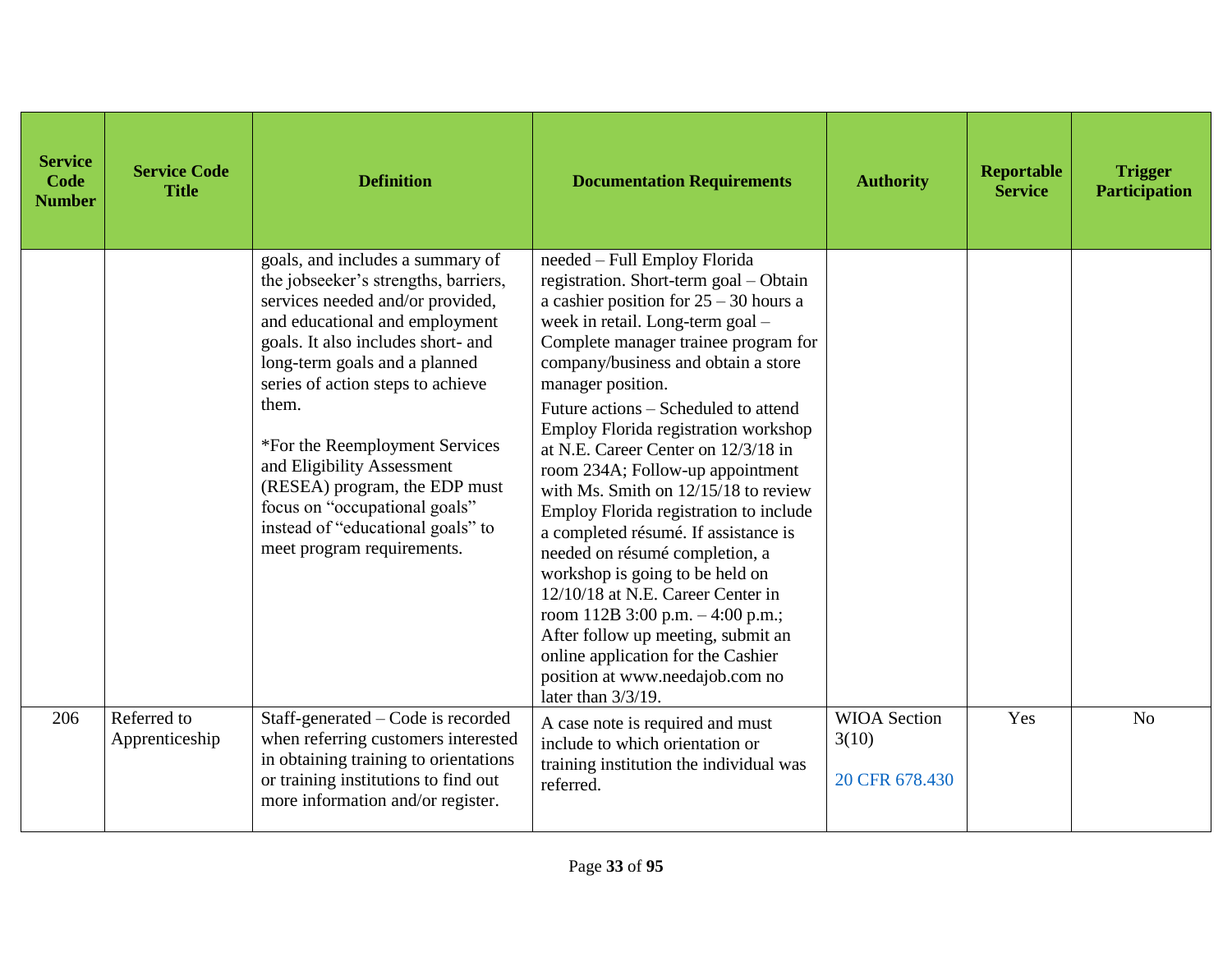| <b>Service</b><br><b>Code</b><br><b>Number</b> | <b>Service Code</b><br><b>Title</b>                  | <b>Definition</b>                                                                                                                                                                                                                            | <b>Documentation Requirements</b>                                                                                           | <b>Authority</b>                               | Reportable<br><b>Service</b> | <b>Trigger</b><br><b>Participation</b> |
|------------------------------------------------|------------------------------------------------------|----------------------------------------------------------------------------------------------------------------------------------------------------------------------------------------------------------------------------------------------|-----------------------------------------------------------------------------------------------------------------------------|------------------------------------------------|------------------------------|----------------------------------------|
|                                                |                                                      |                                                                                                                                                                                                                                              |                                                                                                                             |                                                |                              |                                        |
| 207                                            | Referred to Job<br>Corps                             | Staff-generated – Code is recorded<br>when referring customers interested<br>in Job Corps.                                                                                                                                                   | A case note is required and must<br>include to which Job Corps site and<br>training program the individual was<br>referred. | WIOA, Subtitle<br>C-Job Corps,<br>Section 141. | Yes                          | N <sub>o</sub>                         |
| 208                                            | Referred to Other<br>Federal (Non-<br>WIOA) Training | Staff-generated – Code is recorded<br>when staff refers an individual to a<br>training program supported by the<br>federal government, such as TAA.<br>This definition does not include<br>referrals to Job Corps (207).                     | A case note is required and must<br>include to which federal training<br>program the individual was referred.               | 20 CFR 678.430                                 | Yes                          | N <sub>o</sub>                         |
| 209                                            | Referred to State<br>and Local<br>Training           | Staff-generated – Code is recorded<br>when staff refers an individual to a<br>training program funded with<br>monies from state and/or local<br>agencies. This definition does not<br>include referrals to WIOA funded<br>training $(211)$ . | A case note is required and must<br>include to which training program the<br>individual was referred.                       | 20 CFR 678.430                                 | Yes                          | N <sub>o</sub>                         |
| 210                                            | Referred to<br>Educational<br>Services               | Staff-generated – Code is recorded<br>when referring customers interested<br>in obtaining training to orientations<br>or training institutions to find out<br>more information and/or register.                                              | A case note is required and must<br>include to which specific educational<br>services the individual was referred.          | 20 CFR 678.430                                 | Yes                          | N <sub>o</sub>                         |
| 211                                            | Referred To<br><b>WIOA</b>                           | Staff-generated – Code is recorded<br>when referring customers to the<br>WIOA program who are interested<br>in obtaining training to orientations                                                                                            | A case note is required.                                                                                                    | 20 CFR 678.430                                 | Yes                          | N <sub>o</sub>                         |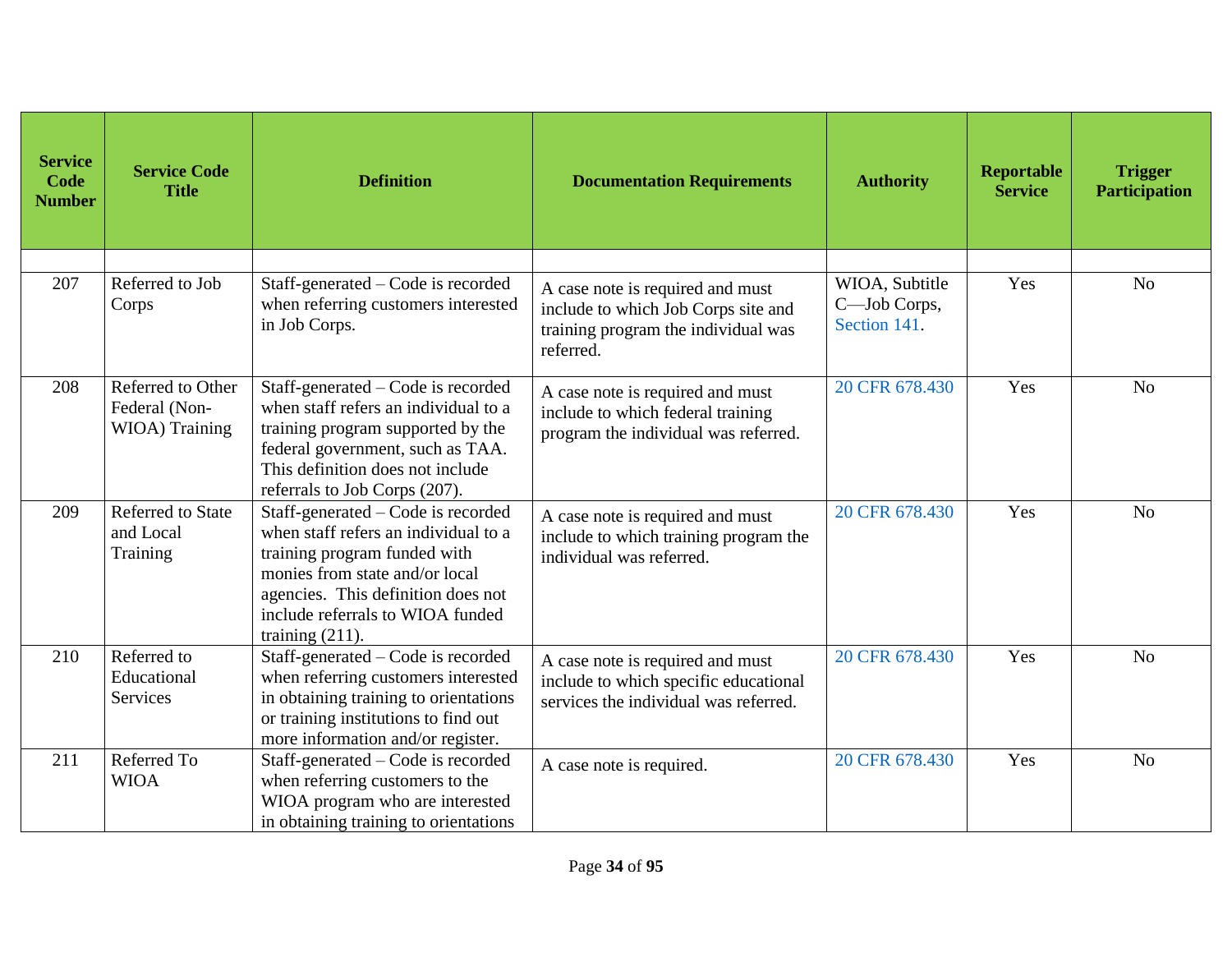| <b>Service</b><br>Code<br><b>Number</b> | <b>Service Code</b><br><b>Title</b>                                   | <b>Definition</b>                                                                                                                                                                                                                                                                                                                                                                                                                                                                                    | <b>Documentation Requirements</b>                                                                                                                                                                                                                                                                                                                     | <b>Authority</b> | Reportable<br><b>Service</b> | <b>Trigger</b><br><b>Participation</b> |
|-----------------------------------------|-----------------------------------------------------------------------|------------------------------------------------------------------------------------------------------------------------------------------------------------------------------------------------------------------------------------------------------------------------------------------------------------------------------------------------------------------------------------------------------------------------------------------------------------------------------------------------------|-------------------------------------------------------------------------------------------------------------------------------------------------------------------------------------------------------------------------------------------------------------------------------------------------------------------------------------------------------|------------------|------------------------------|----------------------------------------|
|                                         |                                                                       | or training institutions to find out<br>more information and/or register.<br>This definition does not include<br>referrals to registered<br>apprenticeship programs (206).                                                                                                                                                                                                                                                                                                                           |                                                                                                                                                                                                                                                                                                                                                       |                  |                              |                                        |
| 212                                     | <b>Other Career</b><br><b>Services Not</b><br>Otherwise<br>Classified | Staff-generated – Code is recorded<br>when Wagner-Peyser staff time is<br>used to provide a career service that<br>cannot be captured using any other<br>Employ Florida service code.                                                                                                                                                                                                                                                                                                                | A case note is required. The case note<br>or other documentation for this code<br>will vary depending on the type of<br>service offered. However, staff must<br>detail the career service that was<br>provided and the results of that action.<br>Note: This code should not be used to<br>record an activity for which there is an<br>existing code. | 20 CFR 678.430   | Yes                          | Yes                                    |
| 213                                     | Mentorship                                                            | Staff-generated – Code is recorded<br>when a participant is paired with a<br>mentor experienced in one or more<br>areas that would benefit the<br>participant. The mentor shares their<br>knowledge, wisdom, and<br>experience with the participant and<br>facilitates learning through<br>methods such as instructing,<br>coaching, providing experiences,<br>modeling, and advising. The<br>mentorship could include a contract<br>for learning and should last for a<br>specified period of time. | A case note is required and must<br>include specifics of the mentorship,<br>including the name of the mentor,<br>expected length of mentorship,<br>expectations from the mentorship, and<br>other specifics.                                                                                                                                          | 20 CFR 678.430   | Yes                          | Yes                                    |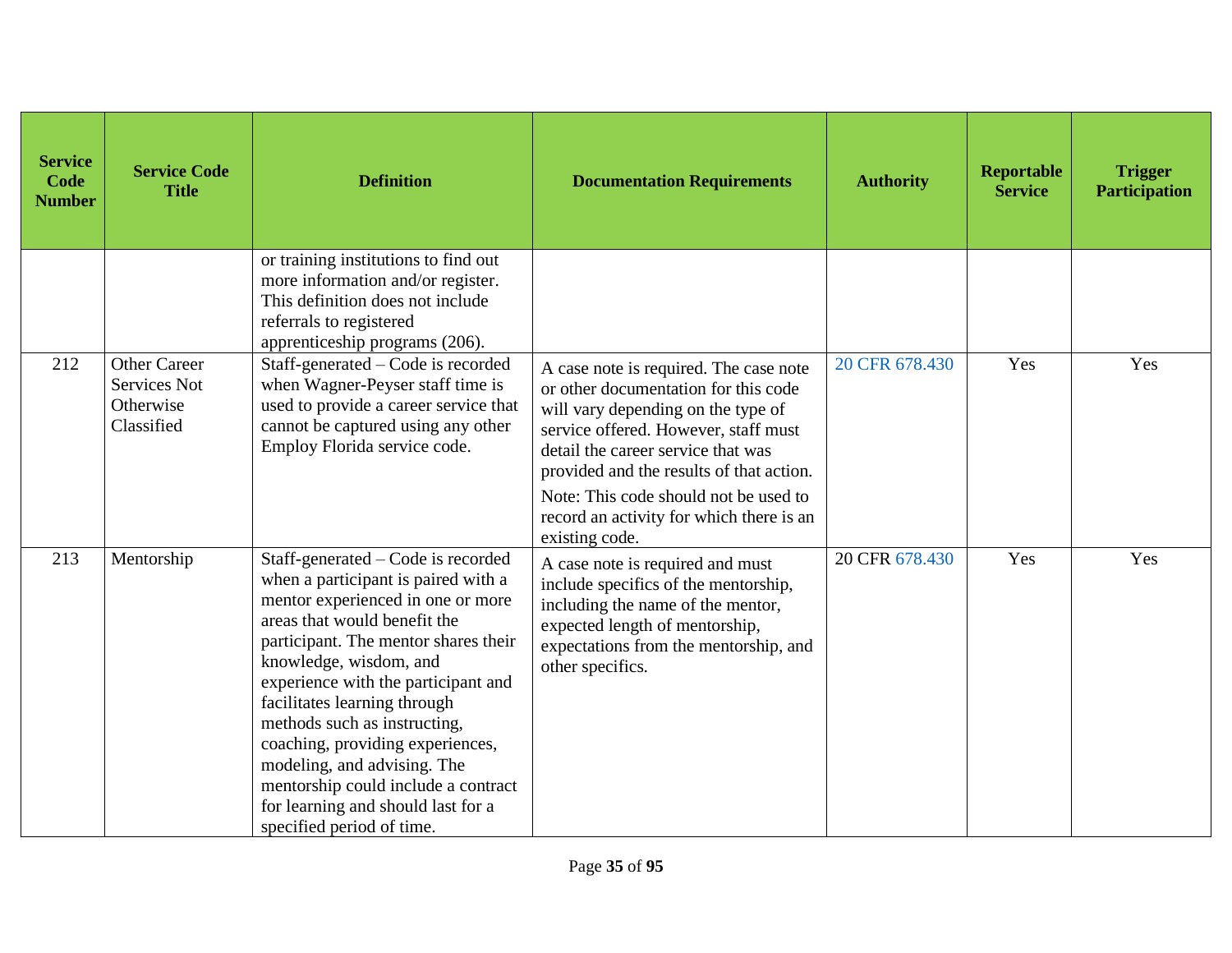| <b>Service</b><br>Code<br><b>Number</b> | <b>Service Code</b><br><b>Title</b>                 | <b>Definition</b>                                                                                                                                                                                                                                                                                                                                             | <b>Documentation Requirements</b>                                                                                                                  | <b>Authority</b> | Reportable<br><b>Service</b> | <b>Trigger</b><br><b>Participation</b> |
|-----------------------------------------|-----------------------------------------------------|---------------------------------------------------------------------------------------------------------------------------------------------------------------------------------------------------------------------------------------------------------------------------------------------------------------------------------------------------------------|----------------------------------------------------------------------------------------------------------------------------------------------------|------------------|------------------------------|----------------------------------------|
| 215                                     | Pre-Vocational-<br>Adult                            | Staff-generated – Code is recorded<br>to identify short-term pre-<br>vocational services that include<br>development of learning skills,<br>communication skills, interviewing<br>skills, punctuality, personal<br>maintenance skills, and<br>professional conduct services<br>provided to prepare individuals for<br>unsubsidized employment or<br>training. | A case note is required and must<br>include to which specific pre-<br>vocational services the individual was<br>referred.                          | 20 CFR 678.430   | Yes                          | Yes                                    |
| 216                                     | Out-of-area job<br>search asst.                     | Staff-generated - Code is recorded<br>when staff assists participants with<br>out-of-area job search. The<br>assistance is deemed appropriate<br>based on an assessment of the<br>participant or the participant's<br>individual employment plan.                                                                                                             | A case note is required and must<br>include on which specific areas and<br>jobs the job search assistance focused.                                 | 20 CFR 678.430   | Yes                          | Yes                                    |
| 217                                     | Supportive<br>Service -<br>Relocation<br>assistance | Staff-generated - Code is recorded<br>when customers who face barriers<br>that hinder their employment or<br>training opportunities are referred<br>to supportive services. This<br>includes out-of-area job search<br>assistance and relocation<br>assistance.                                                                                               | A case note is required and must<br>include to which supportive service<br>and/or agency the individual was<br>referred for relocation assistance. | 20 CFR 680.900   | Yes                          | Yes                                    |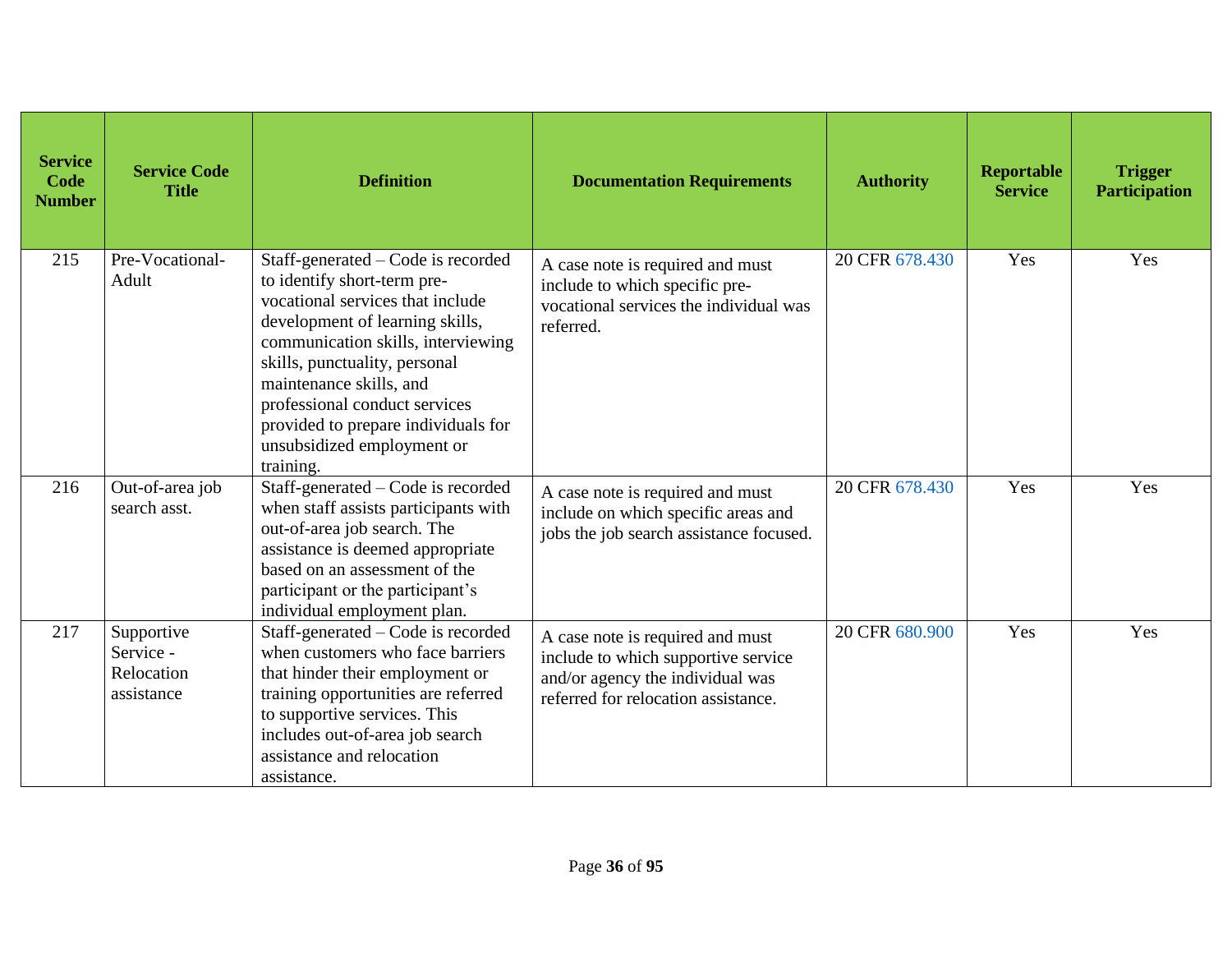| <b>Service</b><br>Code<br><b>Number</b> | <b>Service Code</b><br><b>Title</b> | <b>Definition</b>                                                                                                                                                                                                                                                                                                                                                                                                                                                                                                                                                              | <b>Documentation Requirements</b>                                                                             | <b>Authority</b> | <b>Reportable</b><br><b>Service</b> | <b>Trigger</b><br><b>Participation</b> |
|-----------------------------------------|-------------------------------------|--------------------------------------------------------------------------------------------------------------------------------------------------------------------------------------------------------------------------------------------------------------------------------------------------------------------------------------------------------------------------------------------------------------------------------------------------------------------------------------------------------------------------------------------------------------------------------|---------------------------------------------------------------------------------------------------------------|------------------|-------------------------------------|----------------------------------------|
| 218                                     | Internships                         | Staff-generated – Code is recorded<br>when an internship or work<br>experience is a planned, structured<br>learning experience that takes place<br>in a workplace for a limited period<br>of time. Internships may be paid or<br>unpaid, as appropriate and<br>consistent with other laws, such as<br>the Fair Labor Standards Act. An<br>internship may be arranged within<br>the private for-profit sector, the<br>non-profit sector, or the public<br>sector. Labor standards apply in<br>any work experience setting where<br>an employee/employer relationship<br>exists. | A case note is required and must<br>include to which internship and/or<br>agency the individual was referred. | 20 CFR 680.180   | Yes                                 | Yes                                    |
| 219                                     | Work Experience                     | Staff-generated – Code is recorded<br>when work experience is a planned,<br>structured learning experience that<br>takes place in a workplace for a<br>limited period of time. Work<br>experience may be paid or unpaid,<br>as appropriate and consistent with<br>other laws, such as the Fair Labor<br>Standards Act. Work experience<br>may be arranged within the private<br>for-profit sector, the non-profit<br>sector, or the public sector. Labor                                                                                                                       | A case note is required and must<br>include to which internship and/or<br>agency the individual was referred. | 20 CFR 680.180   | Yes                                 | Yes                                    |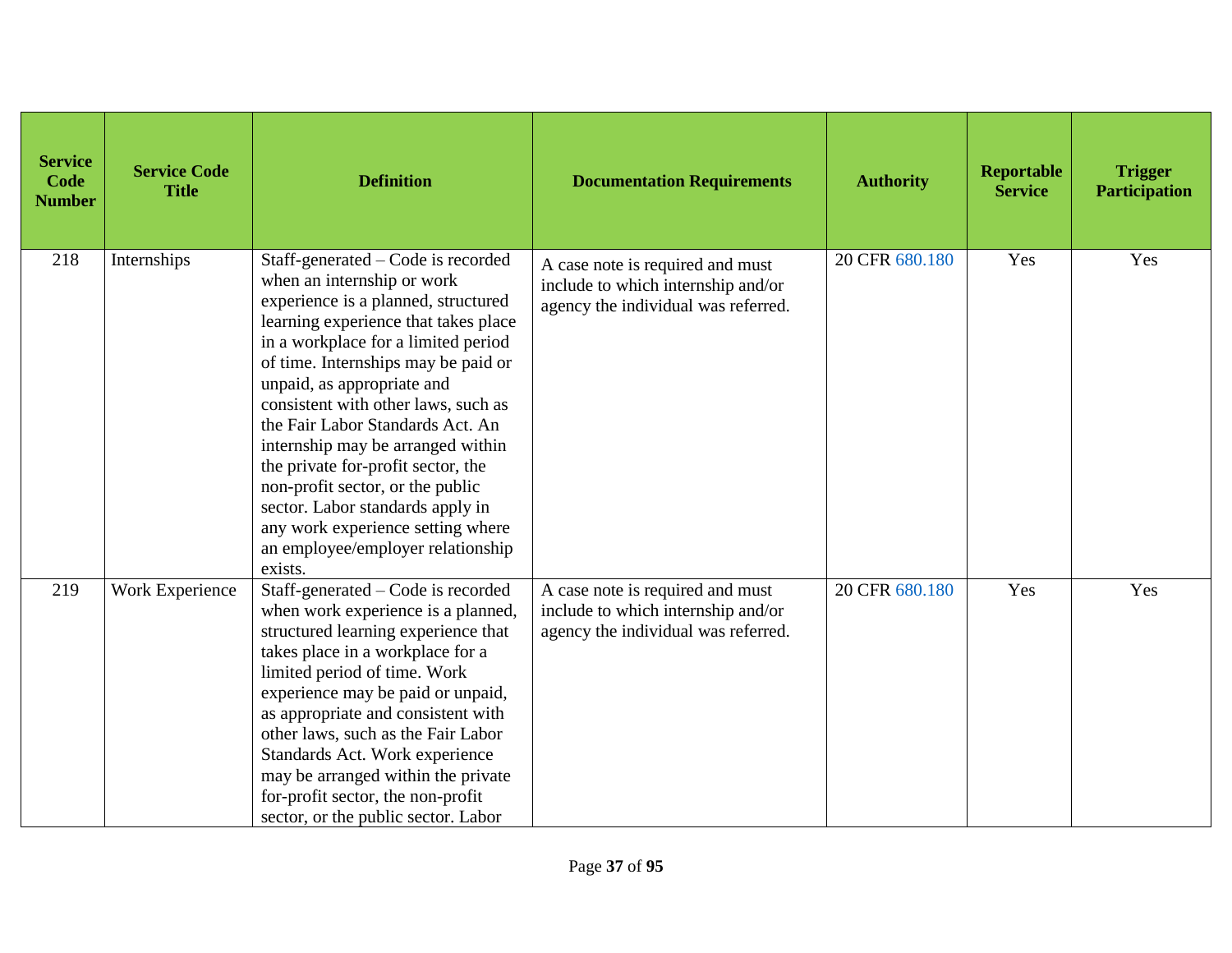| <b>Service</b><br>Code<br><b>Number</b> | <b>Service Code</b><br><b>Title</b>                      | <b>Definition</b>                                                                                                                                                                                                                                                                                                                                                                                                                                                           | <b>Documentation Requirements</b>                                                                                                                                                     | <b>Authority</b>                                                        | <b>Reportable</b><br><b>Service</b> | <b>Trigger</b><br><b>Participation</b> |
|-----------------------------------------|----------------------------------------------------------|-----------------------------------------------------------------------------------------------------------------------------------------------------------------------------------------------------------------------------------------------------------------------------------------------------------------------------------------------------------------------------------------------------------------------------------------------------------------------------|---------------------------------------------------------------------------------------------------------------------------------------------------------------------------------------|-------------------------------------------------------------------------|-------------------------------------|----------------------------------------|
|                                         |                                                          | standards apply in any work<br>experience setting where an<br>employee/employer relationship<br>exists.                                                                                                                                                                                                                                                                                                                                                                     |                                                                                                                                                                                       |                                                                         |                                     |                                        |
| 222                                     | English as a<br>Second Language<br>(ESL)                 | Staff-generated - Code is recorded<br>when an individual is enrolled in a<br>program of instruction designed to<br>help eligible individuals who are<br>English language learners achieve<br>competence in reading, writing,<br>speaking, and comprehension of<br>the English language; and that<br>leads to attainment of the<br>secondary school diploma or its<br>recognized equivalent; and<br>transition to postsecondary<br>education and training; or<br>employment. | A case note is required and must<br>include in which program the<br>individual was enrolled.                                                                                          | 20 CFR 678.430                                                          | Yes                                 | Yes                                    |
| 226                                     | Reading and/or<br>Math Testing                           | Staff-generated – Code is recorded<br>when a reading or math test has<br>been administered by staff (e.g.<br>TABE test).                                                                                                                                                                                                                                                                                                                                                    | A case note is required and must<br>include the name of the test<br>administered, the results and any other<br>pertinent information in which<br>program the individual was enrolled. | 20 CFR 678.430                                                          | Yes                                 | Yes                                    |
| 230                                     | TAA - Approved<br>Out of Area<br>Relocation<br>Allowance | Staff-generated – Code is recorded<br>when a service is provided to a<br>trade-affected worker who has<br>relocated outside of the commuting<br>area for which other employment                                                                                                                                                                                                                                                                                             | A case note is required to support the<br>activity with details regarding the<br>occurrence. The activity must be<br>recorded when all pertinent                                      | Trade Act of<br>1974, as<br>amended, 20<br>CFR 617, Trade<br>Adjustment | Yes                                 | Yes                                    |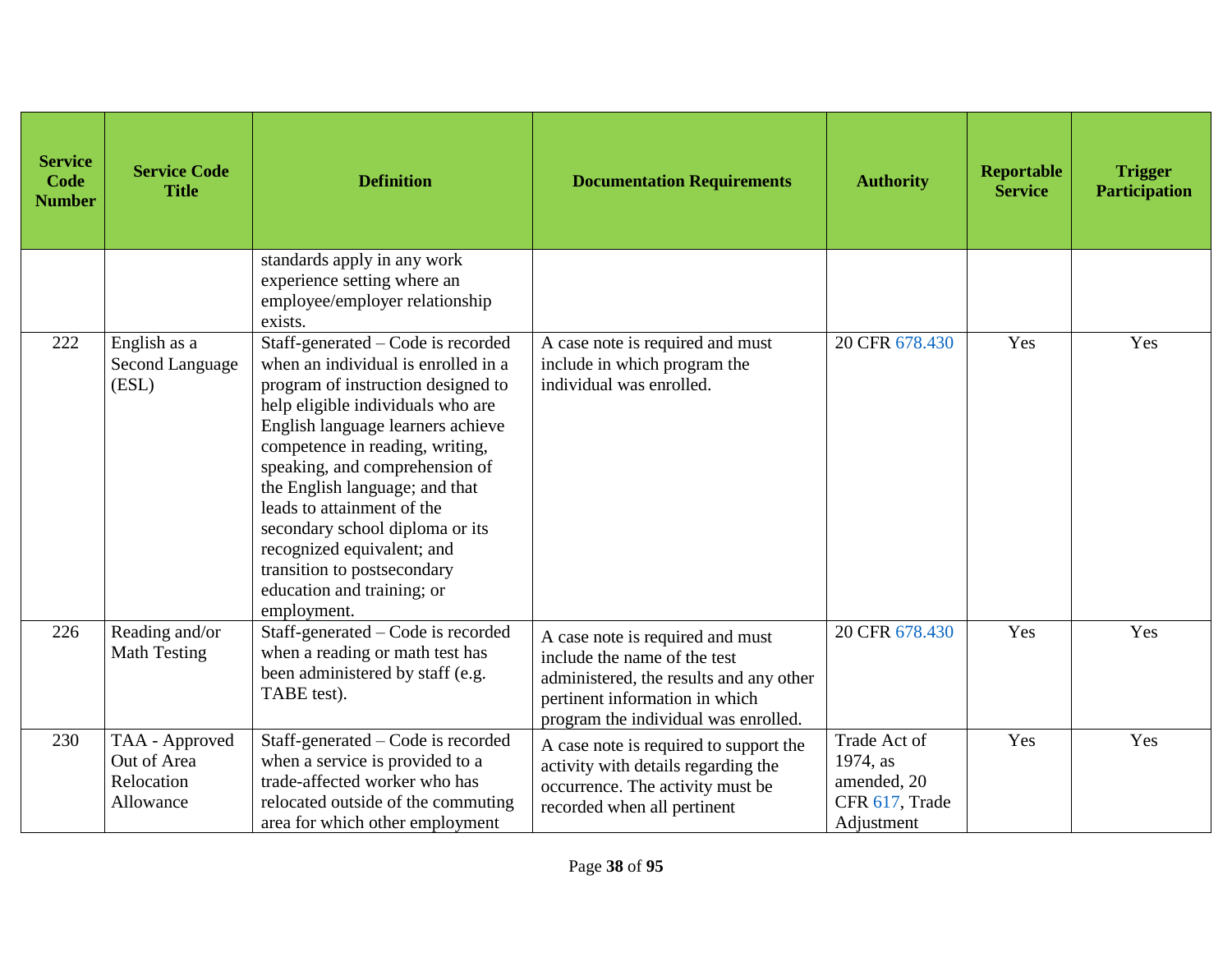| <b>Service</b><br>Code<br><b>Number</b> | <b>Service Code</b><br><b>Title</b>                          | <b>Definition</b>                                                                                                                                                                                                                                                                                                                          | <b>Documentation Requirements</b>                                                                                                                                                                                                                                                                                                                                                                                                                                                                                            | <b>Authority</b>                                                                                                           | <b>Reportable</b><br><b>Service</b> | <b>Trigger</b><br><b>Participation</b> |
|-----------------------------------------|--------------------------------------------------------------|--------------------------------------------------------------------------------------------------------------------------------------------------------------------------------------------------------------------------------------------------------------------------------------------------------------------------------------------|------------------------------------------------------------------------------------------------------------------------------------------------------------------------------------------------------------------------------------------------------------------------------------------------------------------------------------------------------------------------------------------------------------------------------------------------------------------------------------------------------------------------------|----------------------------------------------------------------------------------------------------------------------------|-------------------------------------|----------------------------------------|
|                                         |                                                              | has been secured. It reimburses the<br>worker and pays for travel,<br>subsistence for the worker to assist<br>him/her family, if any, to relocate<br>within the United States including a<br>lump-sum payment.                                                                                                                             | information is received and approval<br>granted for reimbursement.<br>Documentation Required: The worker<br>must complete a Relocation<br>Application (DEO 860), TAA<br>Certification of Suitable Employment<br>(DEO MA 861A), become totally<br>separated from the trade-impacted<br>employer, obtained suitable<br>employment of long-term, and has<br>received a bona fide offer. A<br>Relocation Application must be filed<br>prior to the official move. Duplication<br>of payment is prohibited under 20<br>CFR 617.25 | Assistance<br>Reauthorization<br>Act 2015 TAPR.                                                                            |                                     |                                        |
| 231                                     | TAA - Approved<br>Out of Area Job<br><b>Search Allowance</b> | Staff-generated - Code is recorded<br>when a service is provided to a<br>trade-affected worker who has<br>traveled outside of the commuting<br>area to interview for a valid job<br>opening. It reimburses the worker<br>and pays for travel or subsistence to<br>assist the worker in securing<br>employment within the United<br>States. | A case note is required to support the<br>activity with details regarding each<br>occurrence, if applicable. The activity<br>must be recorded when all pertinent<br>information is received and approval<br>granted for reimbursement.<br>Documentation Required: The worker<br>must complete a Job Search<br>Allowance Application (DEO 861),<br>TAA Certification of Suitable                                                                                                                                              | Trade Act of<br>1974, as<br>amended, 20<br>CFR 617, Trade<br>Adjustment<br>Assistance<br>Reauthorization<br>Act 2015 TAPR. | Yes                                 | Yes                                    |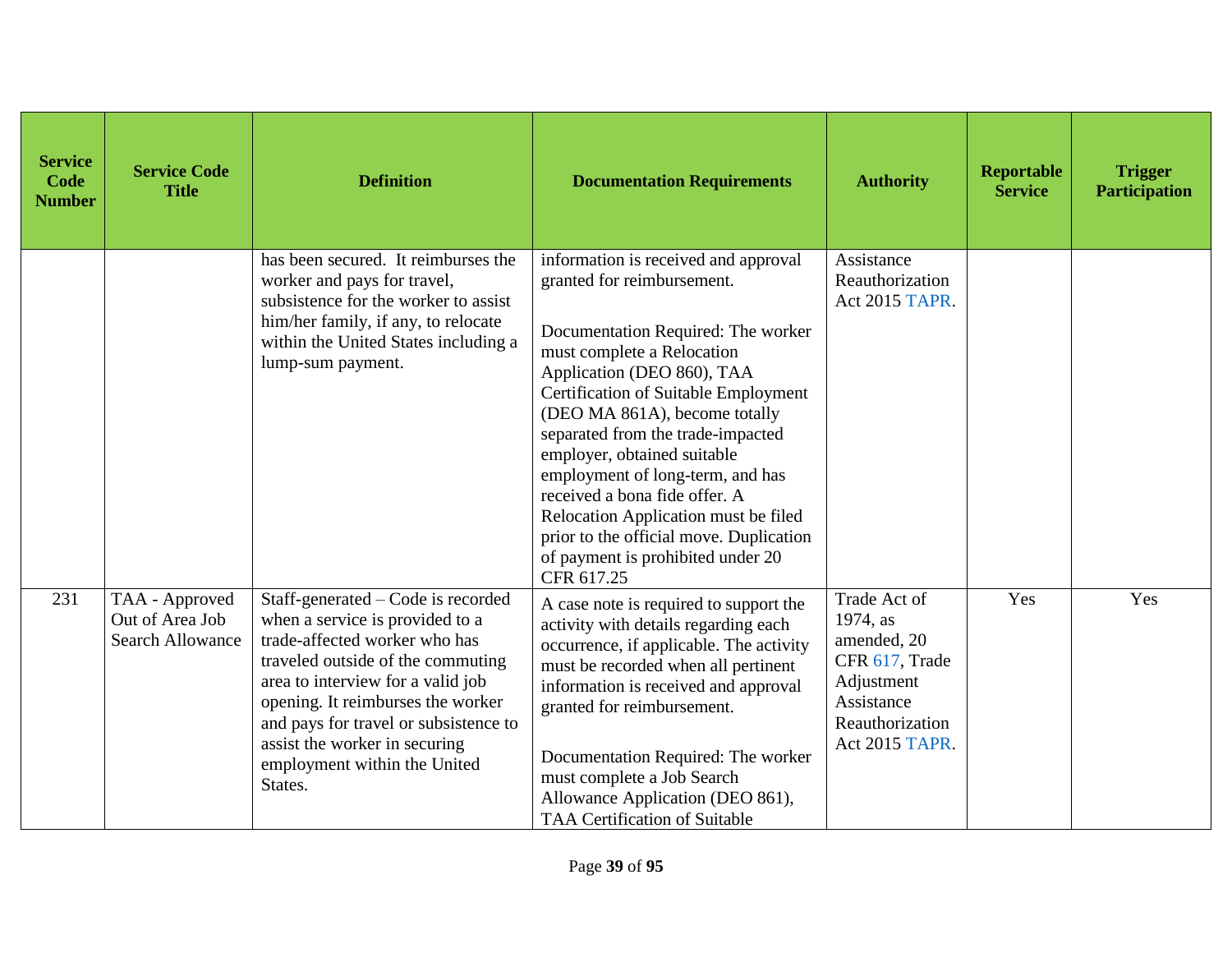| <b>Service</b><br>Code<br><b>Number</b> | <b>Service Code</b><br><b>Title</b>         | <b>Definition</b>                                                                                                                                                                                                                                 | <b>Documentation Requirements</b>                                                                                                                                                                                                                                                                                                                                                                                                                                                                                         | <b>Authority</b>                                                                                                                                                          | <b>Reportable</b><br><b>Service</b> | <b>Trigger</b><br><b>Participation</b> |
|-----------------------------------------|---------------------------------------------|---------------------------------------------------------------------------------------------------------------------------------------------------------------------------------------------------------------------------------------------------|---------------------------------------------------------------------------------------------------------------------------------------------------------------------------------------------------------------------------------------------------------------------------------------------------------------------------------------------------------------------------------------------------------------------------------------------------------------------------------------------------------------------------|---------------------------------------------------------------------------------------------------------------------------------------------------------------------------|-------------------------------------|----------------------------------------|
|                                         |                                             |                                                                                                                                                                                                                                                   | Employment (DEO MA 861A),<br>become totally separated from the<br>trade-impacted employer, active<br><b>Employ Florida Job Seeker</b><br>Registration. A Job Search<br>Application must be filed prior to the<br>worker's actual<br>interview. Duplication of payment is<br>prohibited under 20 CFR 617.25                                                                                                                                                                                                                |                                                                                                                                                                           |                                     |                                        |
| 232                                     | <b>ATAA/RTAA</b><br>Wage Subsidy            | Staff-generated – Code is recorded<br>to indicate benefits that are<br>provided for a wage supplement<br>available to workers age 50 or older<br>who have found reemployment<br>making less than those wages from<br>the trade-impacted employer. | A case note is required to support the<br>activity when the Trade Unit has<br>reviewed all information and an<br>official determination issued<br>approving the wage subsidy for the<br>individual.<br>Documentation Required: The worker<br>must complete a Wage Subsidy<br>Application by visiting the<br>CareerSource Center, provide the first<br>two pay statements from the<br>reemployment hire date and the last<br>two pay statements from the official<br>separation date from the trade-<br>impacted employer. | Trade Act of<br>1974, as<br>amended,<br>TEGLs 11-02,<br>02-03, 22-08,<br>$06-09, 10-11,$<br>05-15, Trade<br>Adjustment<br>Assistance<br>Reauthorization<br>Act 2015 TAPR. | Yes                                 | Yes                                    |
| 233                                     | TAA - Scheduled<br><b>Break in Training</b> | Staff-generated – Code is recorded<br>when a participant is in an                                                                                                                                                                                 | Documentation Required: The TAA<br>case manager must complete the TAA                                                                                                                                                                                                                                                                                                                                                                                                                                                     | Trade Act of<br>1974, as                                                                                                                                                  | Yes                                 | N <sub>o</sub>                         |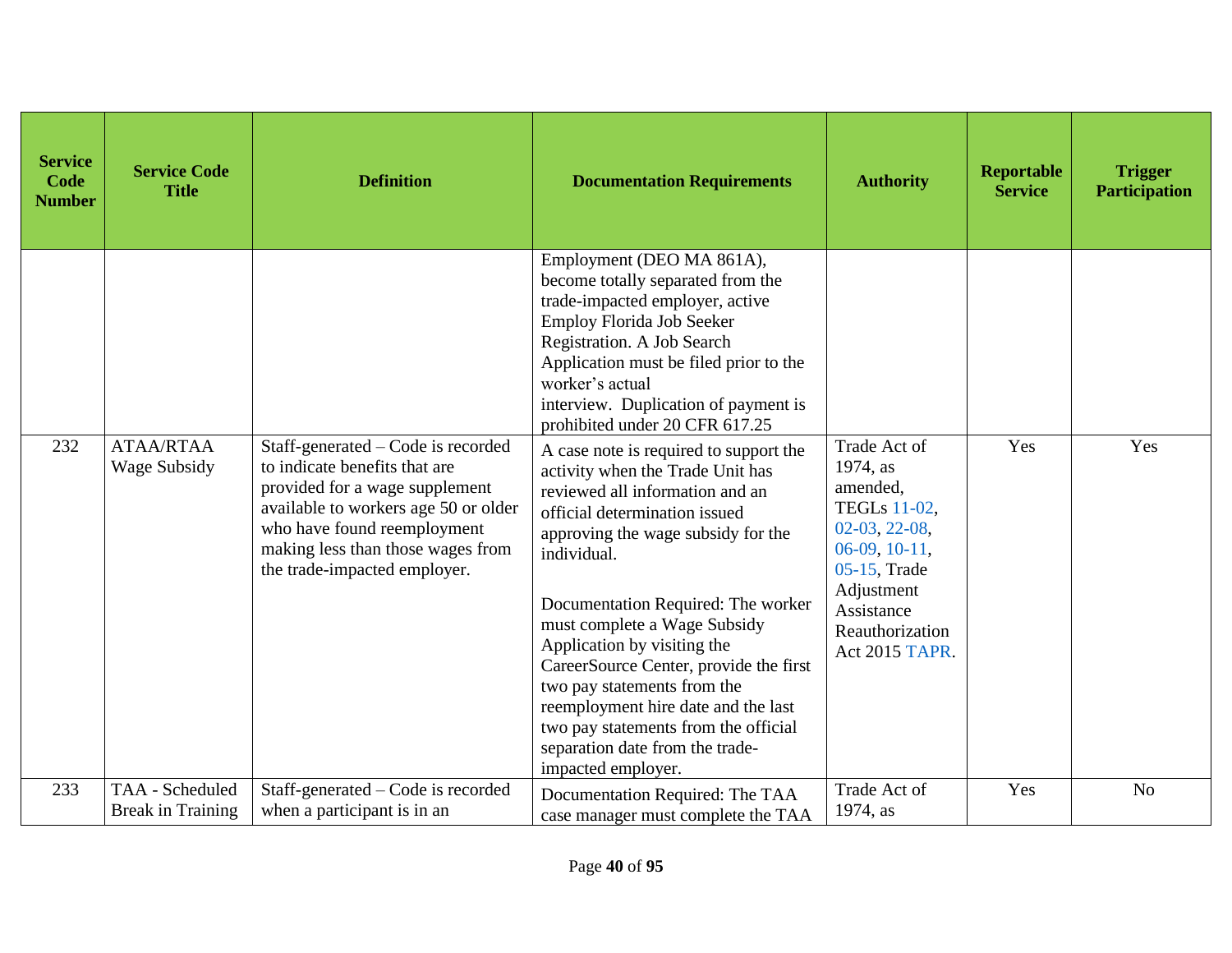| <b>Service</b><br>Code<br><b>Number</b> | <b>Service Code</b><br><b>Title</b>             | <b>Definition</b>                                                                                                                                                   | <b>Documentation Requirements</b>                                                                                                                                                                                                                                                                                                                                                                                                                                                                                                                                                | <b>Authority</b>                                                                                                                                                                         | <b>Reportable</b><br><b>Service</b> | <b>Trigger</b><br><b>Participation</b> |
|-----------------------------------------|-------------------------------------------------|---------------------------------------------------------------------------------------------------------------------------------------------------------------------|----------------------------------------------------------------------------------------------------------------------------------------------------------------------------------------------------------------------------------------------------------------------------------------------------------------------------------------------------------------------------------------------------------------------------------------------------------------------------------------------------------------------------------------------------------------------------------|------------------------------------------------------------------------------------------------------------------------------------------------------------------------------------------|-------------------------------------|----------------------------------------|
|                                         |                                                 | approved training program and has<br>been placed on a scheduled break<br>between semesters/terms when<br>classes needed are not available.                          | Break in Training form, and record the<br>appropriate activity in Employ Florida<br>and submit the form to the Trade Unit<br>via the TRA Mailbox after the<br>beginning of the first day. The<br>document must have the actual begin<br>and projected end dates. Note: When<br>the break has ended, the case manager<br>must verify and submit the initial<br>Break in Training form with the actual<br>end date for the break and record the<br>actual end date activity in Employ<br>Florida and resubmit the completed<br>form closing the break to the Trade<br>Unit at DEO. | amended, 20<br>CFR 617, Trade<br>Adjustment<br>Assistance<br>Reauthorization<br>Act 2015,<br>TEGLs 11-02,<br>$02-03, 22-08,$<br>$06-09, 10-11,$<br>$05 - 15$                             |                                     |                                        |
| 234                                     | TAA-<br>Unscheduled<br><b>Break in Training</b> | Staff-generated – Code is recorded<br>when the participant is no longer<br>participating in training during a<br>semester/term for personal or<br>academic reasons. | Documentation Required: The TAA<br>case manager must complete the TAA<br>Break in Training form, and record the<br>appropriate activity in Employ Florida<br>and submit the form to the Trade Unit<br>via the TRA Mailbox after the<br>beginning of the first day. The<br>document must have the actual begin<br>and projected end dates. Note: When<br>the break has ended, the case manager<br>must verify and submit the initial<br>Break in Training form with the actual<br>end date for the break and record the                                                           | Trade Act of<br>1974, as<br>amended, 20<br>CFR 617, Trade<br>Adjustment<br>Assistance<br>Reauthorization<br>Act 2015,<br>TEGLs 11-02,<br>$02-03, 22-08,$<br>$06-09, 10-11,$<br>$05 - 15$ | Yes                                 | N <sub>o</sub>                         |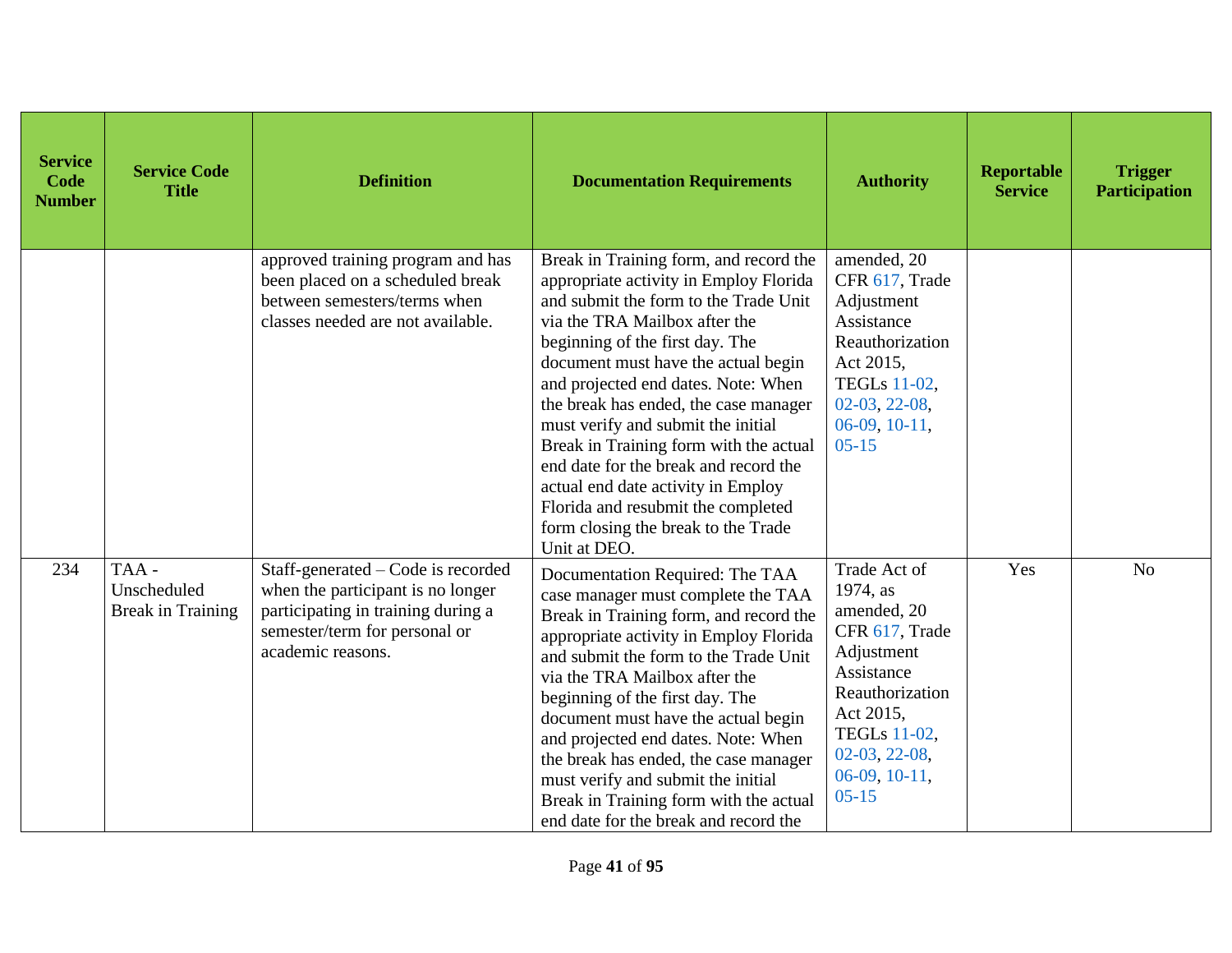| <b>Service</b><br>Code<br><b>Number</b> | <b>Service Code</b><br><b>Title</b>      | <b>Definition</b>                                                                                                                                                                                                                                                                                                               | <b>Documentation Requirements</b>                                                                                                                                                                                                                                                                                                                                                                                                                                                                                                                                                 | <b>Authority</b>                                                                                                                                                                                | <b>Reportable</b><br><b>Service</b> | <b>Trigger</b><br><b>Participation</b> |
|-----------------------------------------|------------------------------------------|---------------------------------------------------------------------------------------------------------------------------------------------------------------------------------------------------------------------------------------------------------------------------------------------------------------------------------|-----------------------------------------------------------------------------------------------------------------------------------------------------------------------------------------------------------------------------------------------------------------------------------------------------------------------------------------------------------------------------------------------------------------------------------------------------------------------------------------------------------------------------------------------------------------------------------|-------------------------------------------------------------------------------------------------------------------------------------------------------------------------------------------------|-------------------------------------|----------------------------------------|
|                                         |                                          |                                                                                                                                                                                                                                                                                                                                 | actual end date activity in Employ<br>Florida and resubmit the completed<br>form closing the break to the Trade<br>Unit at DEO.                                                                                                                                                                                                                                                                                                                                                                                                                                                   |                                                                                                                                                                                                 |                                     |                                        |
| 243                                     | Waiver -<br>Individual or<br>Family Care | Staff-generated – Code is recorded<br>when the participant has<br>been approved for training with an<br>anticipated start date but due to<br>health reasons (individual or<br>family), the individual is unable to<br>begin training as scheduled.                                                                              | Documentation Required: The TAA<br>case manager must complete the first<br>Waiver of Training Requirement Form<br>prior to the enrolled in training<br>deadline, the worker must be<br>Reemployment Assistance (RA)<br>eligible, collect appropriate medical<br>certification, record the activity and<br>case note in Employ Florida for this<br>condition and submit the documents to<br>the Trade Unit via the TRA Mailbox.<br>HIPAA Requirements must be<br>satisfied. Note: For continued benefits,<br>the waiver is required to be viewed<br>within an every 30-day period. | Trade Act of<br>1974, as<br>amended, 20<br>CFR 617, Trade<br>Adjustment<br>Assistance<br>Reauthorization<br>Act 2015,<br><b>TEGLs</b> 11-02,<br>$02-03, 22-08,$<br>$06-09, 10-11,$<br>05-15TAPR | Yes                                 | Yes                                    |
| 244                                     | Waiver -<br>Enrollment<br>Unavailable    | Staff-generated – Code is recorded<br>when the participant has been<br>approved for training but is<br>scheduled to begin participating in<br>training within 60 days from the<br>approval date. The trade-affected<br>worker may also receive a waiver<br>for this condition based on the<br>individual not receiving a timely | Documentation Required: The TAA<br>case manager must complete the first<br>Waiver of Training Requirement Form<br>prior to the enrolled in training<br>deadline, the worker must be RA<br>eligible, record comment on the form<br>to support the condition selected,<br>record the activity, case note in<br>Employ Florida and submit the                                                                                                                                                                                                                                        | Trade Act of<br>1974, as<br>amended, 20<br>CFR 617, Trade<br>Adjustment<br>Assistance<br>Reauthorization<br>Act 2015,<br><b>TEGLs</b> 11-02,                                                    | Yes                                 | Yes                                    |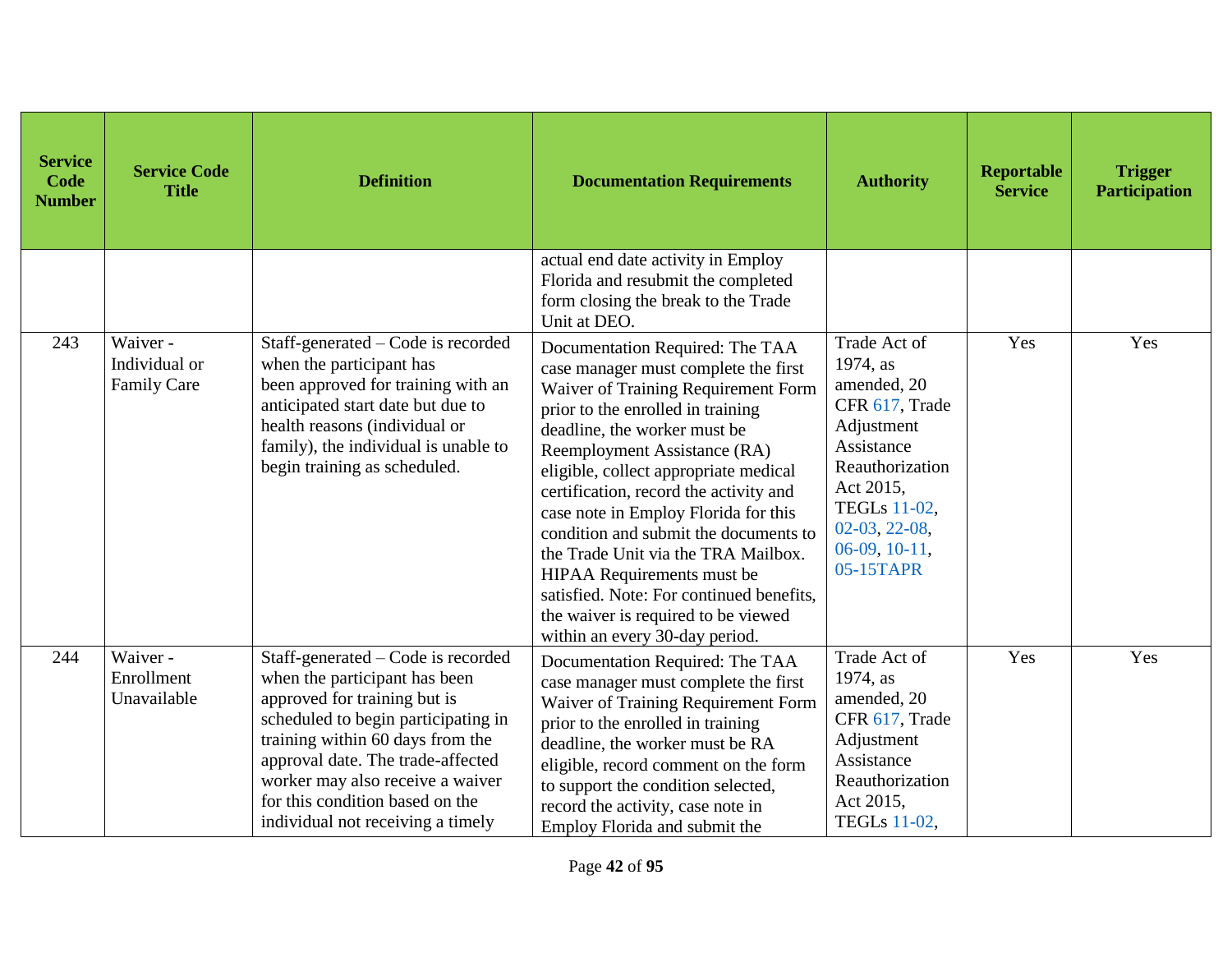| <b>Service</b><br><b>Code</b><br><b>Number</b> | <b>Service Code</b><br><b>Title</b>                             | <b>Definition</b>                                                                                                                                                                                                                                                                                                                                                                                                             | <b>Documentation Requirements</b>                                                                                                                                                                                                                                                                               | <b>Authority</b>                                                                                                                                      | <b>Reportable</b><br><b>Service</b> | <b>Trigger</b><br><b>Participation</b> |
|------------------------------------------------|-----------------------------------------------------------------|-------------------------------------------------------------------------------------------------------------------------------------------------------------------------------------------------------------------------------------------------------------------------------------------------------------------------------------------------------------------------------------------------------------------------------|-----------------------------------------------------------------------------------------------------------------------------------------------------------------------------------------------------------------------------------------------------------------------------------------------------------------|-------------------------------------------------------------------------------------------------------------------------------------------------------|-------------------------------------|----------------------------------------|
| 245                                            | Waiver - Training<br>Not Available                              | notification for which the<br>comprehensive assessment will not<br>be completed before the enrolled in<br>training deadline.<br>Staff-generated – Code is recorded<br>when the participant is being<br>considered for training approval                                                                                                                                                                                       | document(s) to the Trade Unit at DEO<br>via the TAA Mailbox.<br>Documentation Required: The TAA<br>case manager must complete the first<br>Waiver of Training Requirement Form                                                                                                                                  | $02-03, 22-08,$<br>$06-09, 10-11,$<br>05-15 TAPR<br>Trade Act of<br>1974, as<br>amended, 20                                                           | Yes                                 | Yes                                    |
|                                                |                                                                 | however, there is no training that is<br>suitable or available to start timely<br>or at a reasonable cost, or there are<br>no training funds available to meet<br>the enrolled in training deadline.                                                                                                                                                                                                                          | prior to the enrolled in training<br>deadline, the worker must be RA<br>eligible, record comment on the form<br>to support the condition selected,<br>record the activity in Employ Florida<br>and submit the document(s) to the<br>Trade Unit at DEO via the TAA<br>Mailbox.                                   | CFR 617, Trade<br>Adjustment<br>Assistance<br>Reauthorization<br>Act 2015,<br><b>TEGLs</b> 11-02,<br>$02-03, 22-08,$<br>$06-09, 10-11,$<br>05-15 TAPR |                                     |                                        |
| 300                                            | Occupational<br>Skills Training -<br>Approved<br>Provider (ITA) | Staff-generated – Code is recorded<br>to indicate that occupational skills<br>training provides specific<br>vocational skills that lead to<br>proficiency in performing actual<br>tasks and technical functions<br>required by certain occupational<br>fields at entry, intermediate, or<br>advanced levels. Local areas must<br>give priority consideration to<br>training programs that lead to<br>recognized postsecondary | A case note is required and must<br>include the specific details related to<br>the activities of the training<br>assignment, the training topic, the<br>name of the organization providing<br>training to the participant, a point of<br>contact, the address and a phone<br>number and the length of training. | 20 CFR 680.200                                                                                                                                        | Yes                                 | Yes                                    |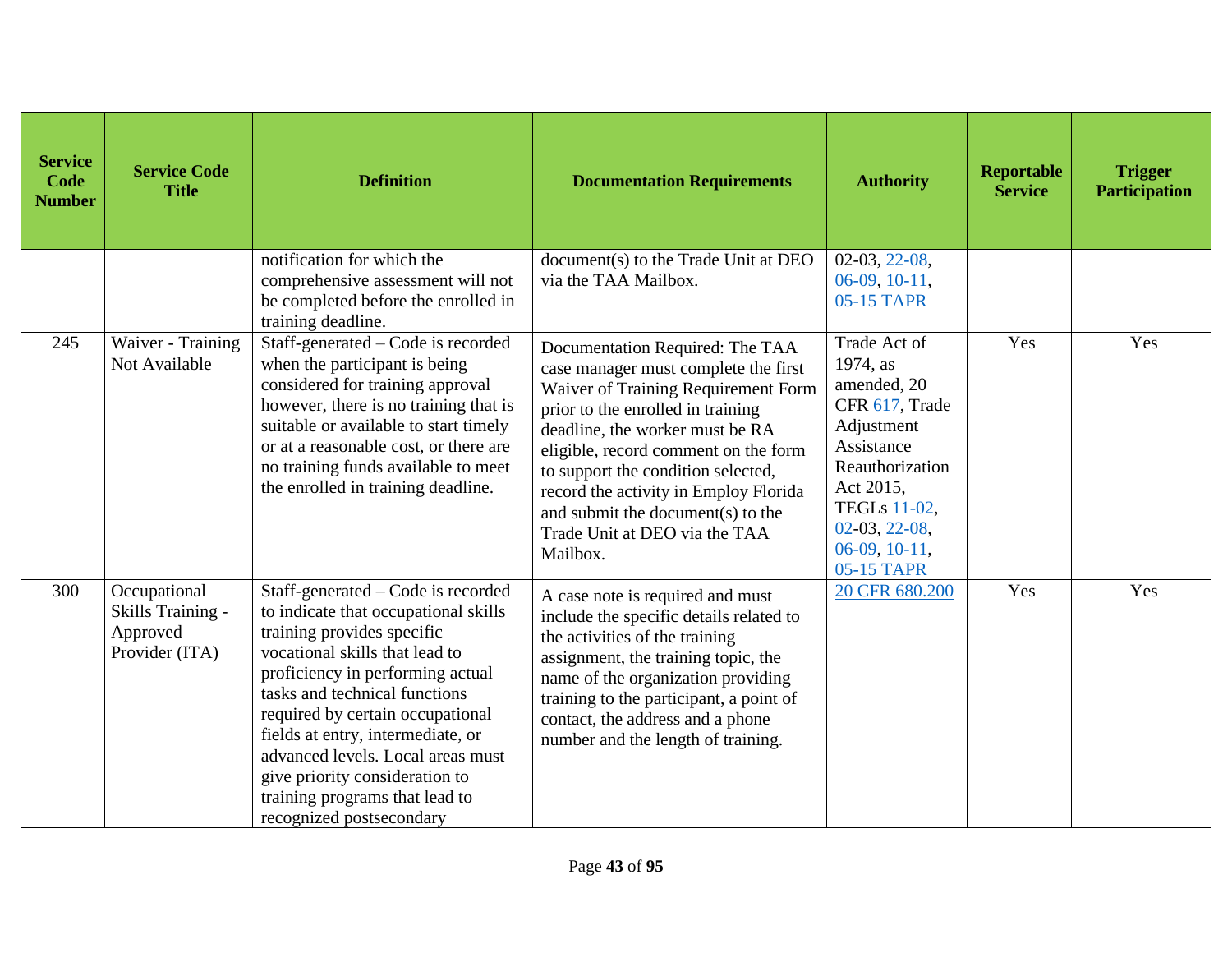| <b>Service</b><br>Code<br><b>Number</b> | <b>Service Code</b><br><b>Title</b> | <b>Definition</b>                                                                                                                                                                                                                                                                                                                                                                                                                                                                                                                                                                                                                                                                                                                                                                                          | <b>Documentation Requirements</b>                                                                                                                                                                                                                                                           | <b>Authority</b> | <b>Reportable</b><br><b>Service</b> | <b>Trigger</b><br><b>Participation</b> |
|-----------------------------------------|-------------------------------------|------------------------------------------------------------------------------------------------------------------------------------------------------------------------------------------------------------------------------------------------------------------------------------------------------------------------------------------------------------------------------------------------------------------------------------------------------------------------------------------------------------------------------------------------------------------------------------------------------------------------------------------------------------------------------------------------------------------------------------------------------------------------------------------------------------|---------------------------------------------------------------------------------------------------------------------------------------------------------------------------------------------------------------------------------------------------------------------------------------------|------------------|-------------------------------------|----------------------------------------|
|                                         |                                     | credentials that align with in-<br>demand industry sectors or<br>occupations in the local area.                                                                                                                                                                                                                                                                                                                                                                                                                                                                                                                                                                                                                                                                                                            |                                                                                                                                                                                                                                                                                             |                  |                                     |                                        |
| 301                                     | On-The-Job<br>Training (OJT)        | Staff-generated – Code is recorded<br>to identify on-the-job training by an<br>employer that is provided to a paid<br>participant while engaged in<br>productive work in a job that:<br>provides knowledge or skills<br>essential to the full and<br>adequate performance of the<br>job;<br>is made available through a<br>$b_{1}$<br>program that provides<br>reimbursement to the employer<br>of up to 50 percent of the wage<br>rate of the participant, except as<br>provided in section<br>$134(c)(3)(H)$ , for the<br>extraordinary costs of providing<br>the training and additional<br>supervision related to the<br>training; and<br>is limited in duration as<br>c.<br>appropriate to the occupation<br>for which the participant is<br>being trained, taking into<br>account the content of the | A case note is required and must<br>include the specifics related to the<br>activities of the training assignment,<br>the name of the organization providing<br>training to the jobseeker, the job title,<br>wage, length of OJT, a point of<br>contact, the address and a phone<br>number. | 20 CFR 680.700   | Yes                                 | Yes                                    |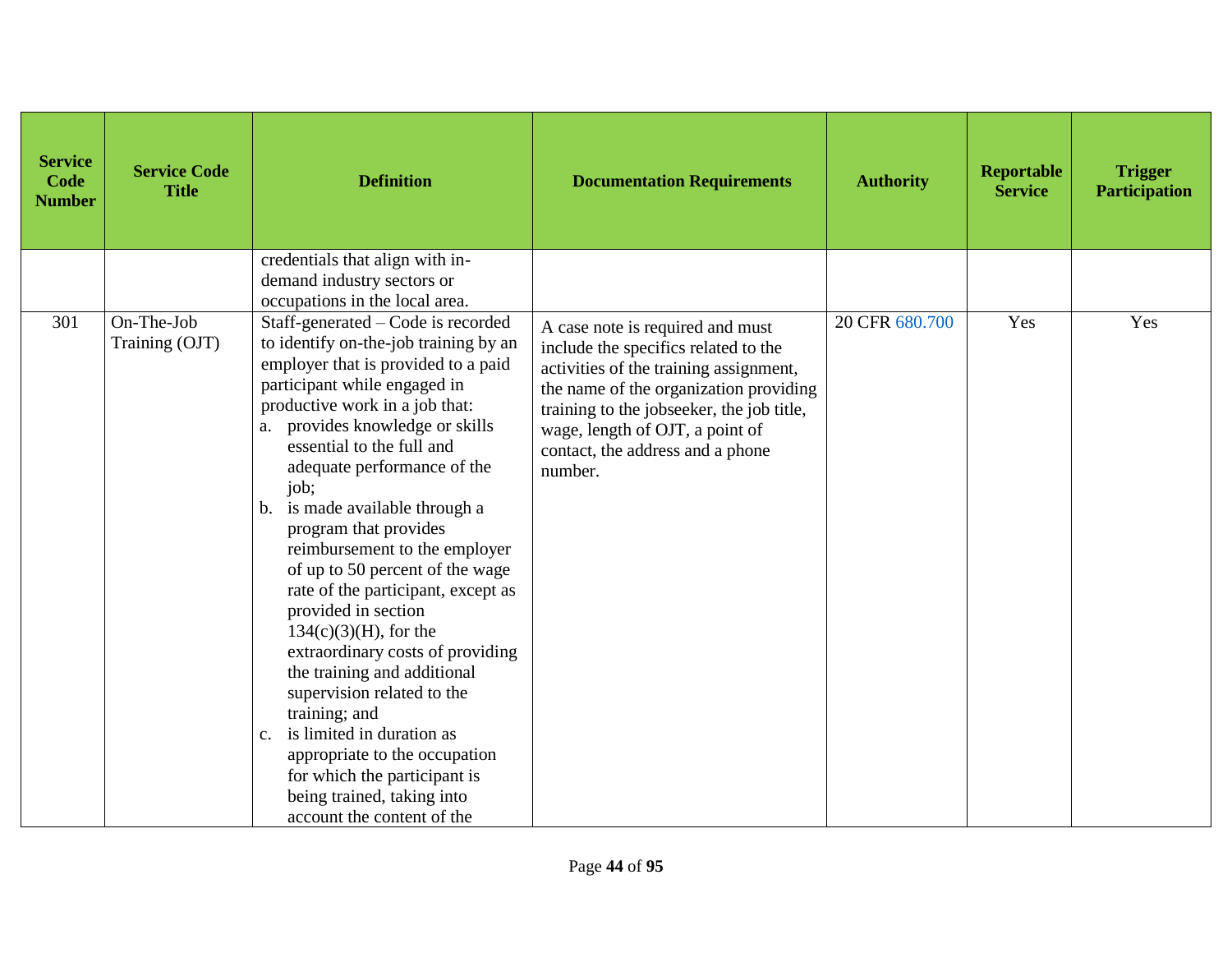| <b>Service</b><br>Code<br><b>Number</b> | <b>Service Code</b><br><b>Title</b>                | <b>Definition</b>                                                                                                                                                           | <b>Documentation Requirements</b>                                                                                                                                                                                                                                                                                                                                                                                                                                                                                                             | <b>Authority</b> | <b>Reportable</b><br><b>Service</b> | <b>Trigger</b><br><b>Participation</b> |
|-----------------------------------------|----------------------------------------------------|-----------------------------------------------------------------------------------------------------------------------------------------------------------------------------|-----------------------------------------------------------------------------------------------------------------------------------------------------------------------------------------------------------------------------------------------------------------------------------------------------------------------------------------------------------------------------------------------------------------------------------------------------------------------------------------------------------------------------------------------|------------------|-------------------------------------|----------------------------------------|
|                                         |                                                    | training, the prior work<br>experience of the participant,<br>and the service strategy of the<br>participant, as appropriate.                                               |                                                                                                                                                                                                                                                                                                                                                                                                                                                                                                                                               |                  |                                     |                                        |
| 302                                     | Entrepreneurial<br>Training                        | Staff-generated - Code is recorded<br>to indicate entrepreneurial skills<br>training that provides the basics of<br>starting and operating a small<br>business.             | Such types of training must develop<br>the skills associated with<br>entrepreneurship. These skills may<br>include, but are not limited to, the<br>ability to:<br>Take initiative;<br>a.<br>Creatively seek out and identify<br>$\mathbf b$ .<br>business opportunities;<br>Develop budgets and forecast<br>$\mathbf{c}$ .<br>resource needs;<br>Understand various options for<br>d.<br>acquiring capital and the trade-<br>offs associated with each option;<br>and<br>Communicate effectively and<br>e.<br>market oneself and one's ideas. | 20 CFR 680.200   | Yes                                 | Yes                                    |
| 303                                     | Occupational<br><b>Skills Distance</b><br>Learning | Training services lead to recognized<br>postsecondary credentials that align<br>with in-demand industry sectors or<br>occupations in the local area. Such<br>training must: | A case note is required and must<br>include the specific subjects taught<br>and the length of training.                                                                                                                                                                                                                                                                                                                                                                                                                                       | 20 CFR 680.200   | Yes                                 | Yes                                    |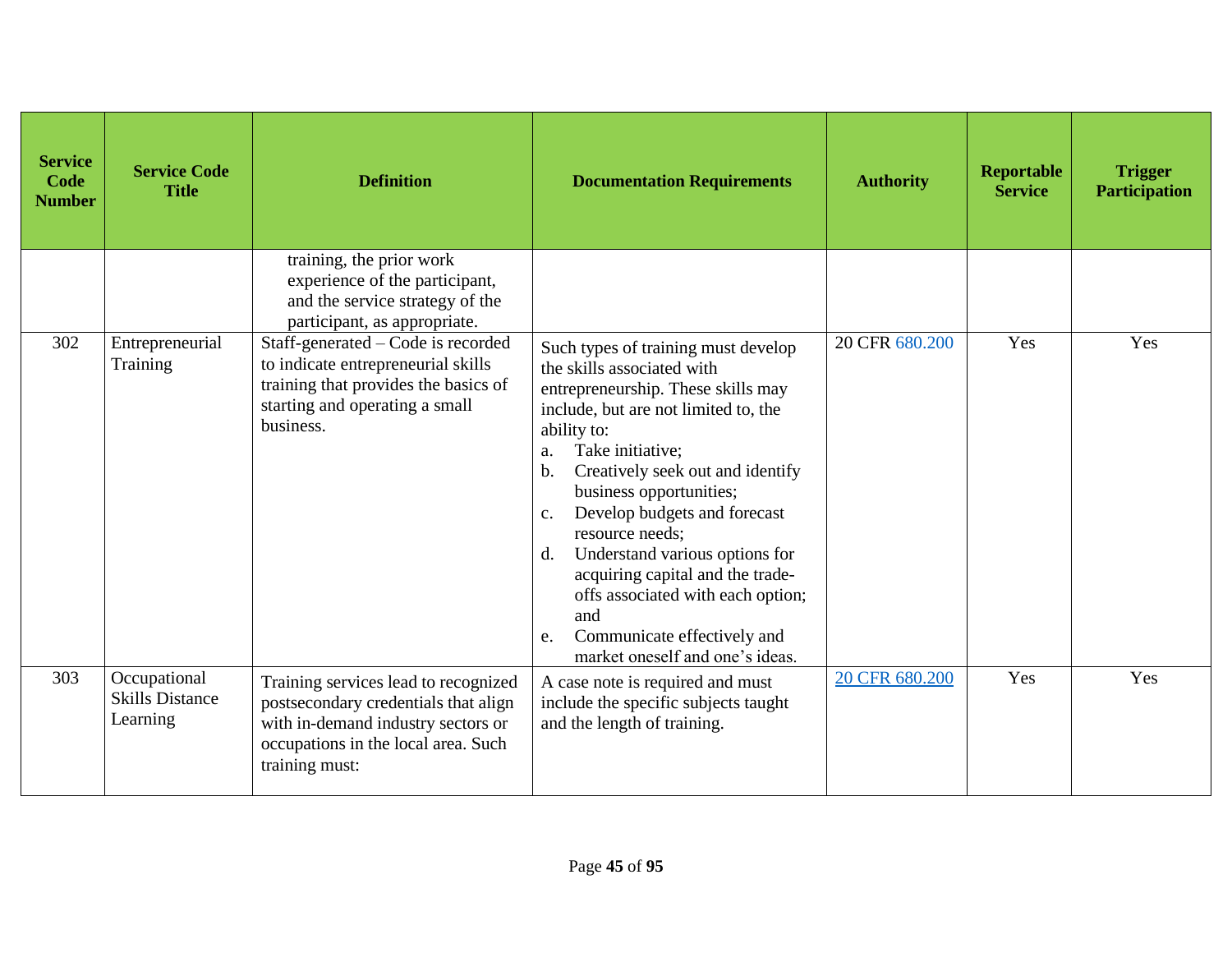| <b>Service</b><br>Code<br><b>Number</b> | <b>Service Code</b><br><b>Title</b> | <b>Definition</b>                                                                                                                                                                                                                                                                                                                                                                                                                                                                                                                                                          | <b>Documentation Requirements</b>                                                                                                                                                                                                                                      | <b>Authority</b>             | Reportable<br><b>Service</b> | <b>Trigger</b><br><b>Participation</b> |
|-----------------------------------------|-------------------------------------|----------------------------------------------------------------------------------------------------------------------------------------------------------------------------------------------------------------------------------------------------------------------------------------------------------------------------------------------------------------------------------------------------------------------------------------------------------------------------------------------------------------------------------------------------------------------------|------------------------------------------------------------------------------------------------------------------------------------------------------------------------------------------------------------------------------------------------------------------------|------------------------------|------------------------------|----------------------------------------|
|                                         |                                     | Be outcome-oriented and<br>a.<br>focused on an occupational goal<br>specified in the individual<br>service strategy;<br>Be of sufficient duration to<br>$\mathbf{b}$ .<br>impart the skills needed to meet<br>the occupational goal; and<br>Result in attainment of a recognized<br>postsecondary credential.                                                                                                                                                                                                                                                              |                                                                                                                                                                                                                                                                        |                              |                              |                                        |
| 304                                     | Customized<br>Training              | Staff-generated – Code is recorded<br>to indicate that customized training<br>is designed to meet the specific<br>requirements of an employer<br>(including a group of employers)<br>conducted with a commitment by<br>the employer to employ an<br>individual upon successful<br>completion of the training and for<br>which the employer pays a<br>significant portion of the cost of<br>training.<br>Customized training may be<br>provided when the employee is not<br>earning a self-sufficient wage or<br>wages comparable to, or higher<br>than wages from previous | A case note is required and must<br>include the specifics related to the<br>activities of the training assignment<br>and should include the name of the<br>organization providing training to the<br>jobseeker, a point of contact, the<br>address and a phone number. | 20 CFR 680.760<br>$-680.770$ | Yes                          | Yes                                    |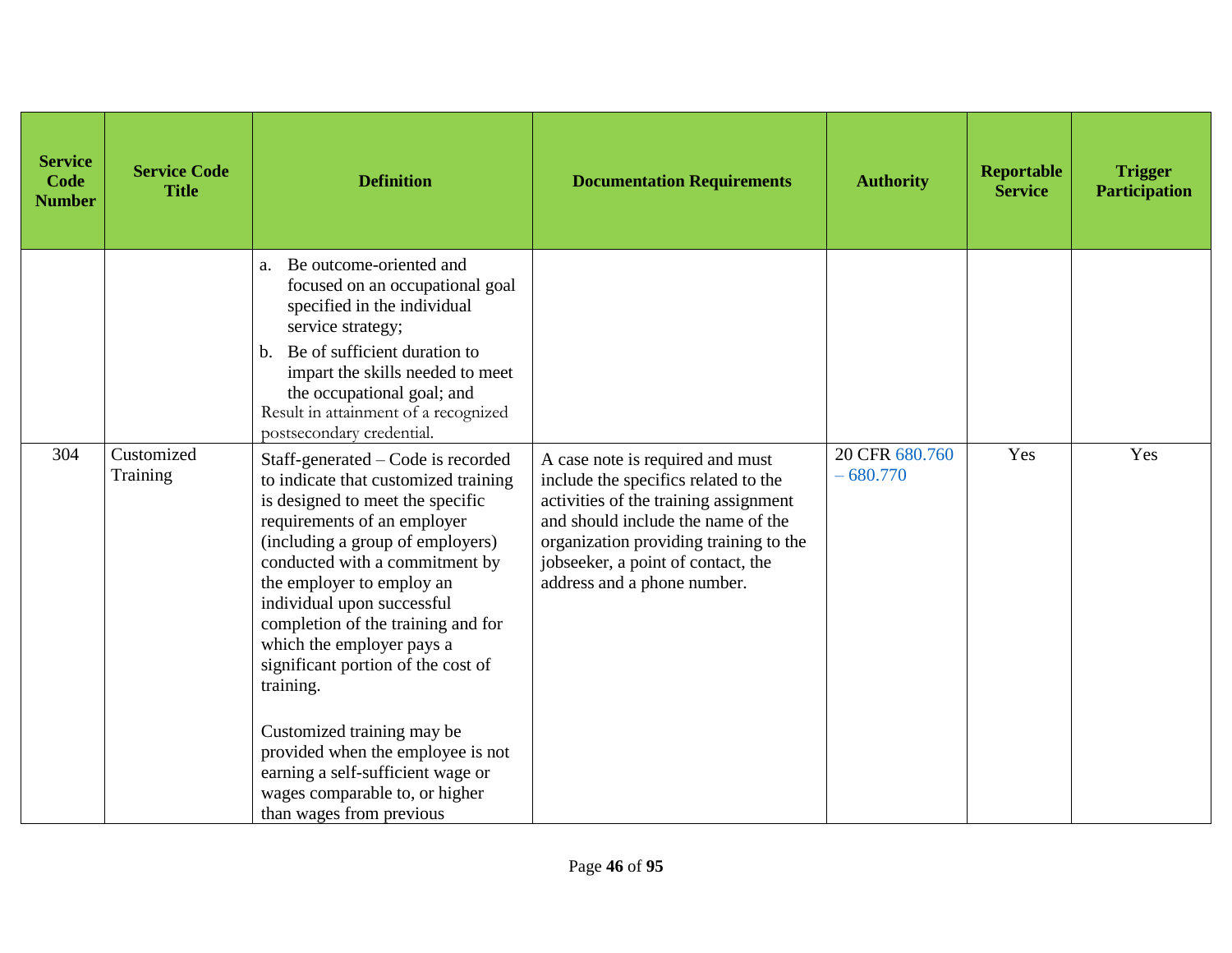| <b>Service</b><br><b>Code</b><br><b>Number</b> | <b>Service Code</b><br><b>Title</b>      | <b>Definition</b>                                                                                                                                                                                                                                                                                                                                                    | <b>Documentation Requirements</b>                                                                                                                                                                                                                                                                                                                                                                                             | <b>Authority</b> | <b>Reportable</b><br><b>Service</b> | <b>Trigger</b><br><b>Participation</b> |
|------------------------------------------------|------------------------------------------|----------------------------------------------------------------------------------------------------------------------------------------------------------------------------------------------------------------------------------------------------------------------------------------------------------------------------------------------------------------------|-------------------------------------------------------------------------------------------------------------------------------------------------------------------------------------------------------------------------------------------------------------------------------------------------------------------------------------------------------------------------------------------------------------------------------|------------------|-------------------------------------|----------------------------------------|
|                                                |                                          | employment, as determined by<br>LWDB policy. Customized training<br>requires a contract with the<br>employer.                                                                                                                                                                                                                                                        |                                                                                                                                                                                                                                                                                                                                                                                                                               |                  |                                     |                                        |
| 305                                            | <b>Skill Upgrading</b><br>and Retraining | Staff-generated – Code is recorded<br>when training services are provided<br>for the purpose of upgrading the<br>skills and/or retraining the<br>participant.                                                                                                                                                                                                        | A case note is required and must<br>include the specifics related to the<br>activities of the training assignment<br>and should include the name of the<br>organization providing training to the<br>jobseeker, a point of contact, the<br>address and a phone number.<br>Retraining assistance —participants<br>shall be eligible for retraining<br>assistance to upgrade skills by<br>obtaining marketable skills needed to | 20 CFR 680.200   | Yes                                 | Yes                                    |
| 306                                            | <b>Transitional Jobs</b>                 | Staff-generated - Code is recorded<br>to identify paid work experience<br>that is a transitional job which<br>provides a time-limited work<br>experience that is wage-paid and<br>subsidized, and is in the public,<br>private, or non-profit sectors for<br>those individuals with barriers to<br>employment who are chronically<br>unemployed or have inconsistent | support the conversion.<br>A case note is required and must<br>include the name of the employer, job<br>title, industry and the expected length<br>of employment.                                                                                                                                                                                                                                                             | 20 CFR 680.190   | Yes                                 | Yes                                    |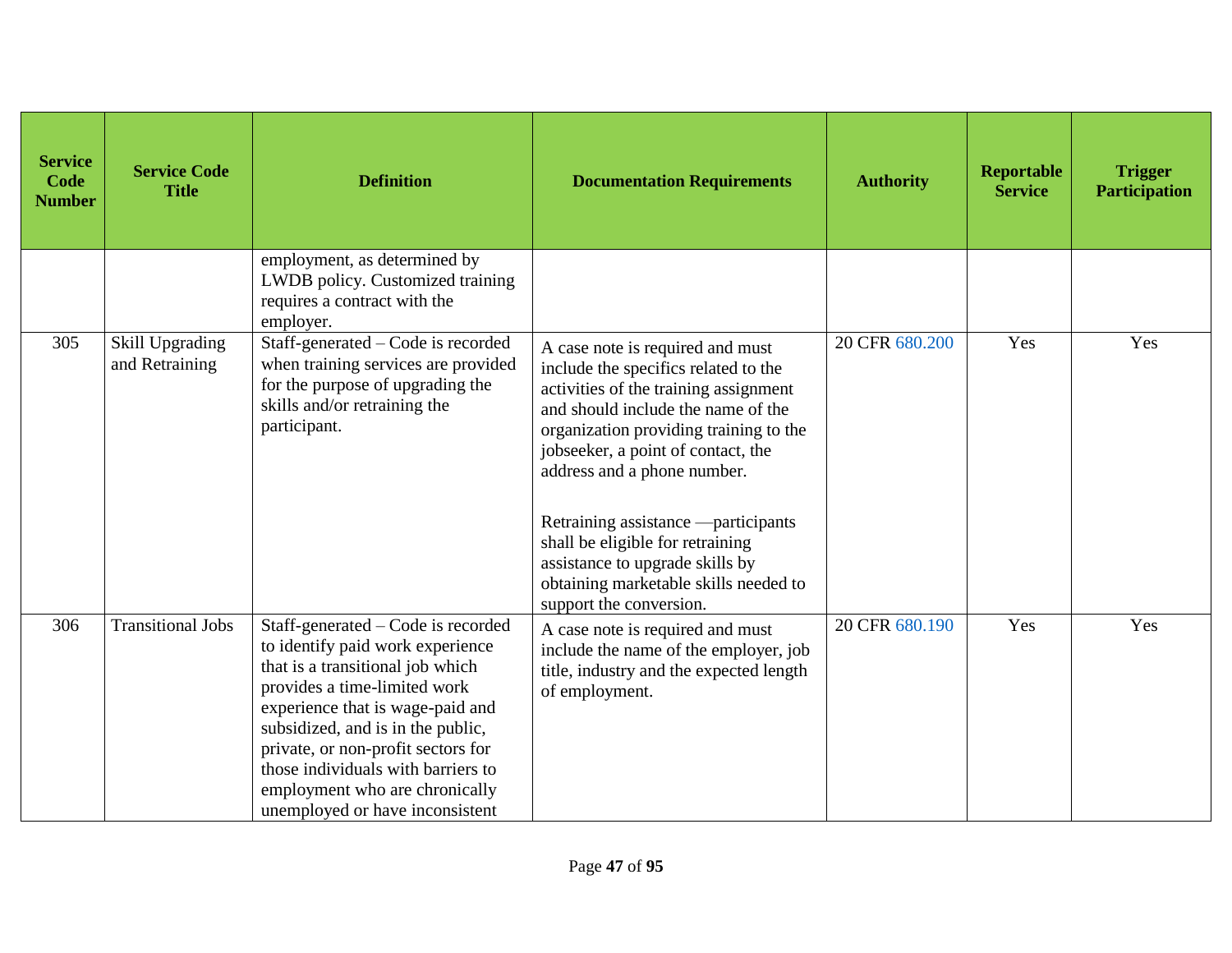| <b>Service</b><br>Code<br><b>Number</b> | <b>Service Code</b><br><b>Title</b> | <b>Definition</b>                                                                                                                                                                                                                                                             | <b>Documentation Requirements</b>                                                                                                                                                                                                                        | <b>Authority</b> | <b>Reportable</b><br><b>Service</b> | <b>Trigger</b><br><b>Participation</b> |
|-----------------------------------------|-------------------------------------|-------------------------------------------------------------------------------------------------------------------------------------------------------------------------------------------------------------------------------------------------------------------------------|----------------------------------------------------------------------------------------------------------------------------------------------------------------------------------------------------------------------------------------------------------|------------------|-------------------------------------|----------------------------------------|
|                                         |                                     | work history, as determined by the<br>LWDB. A transitional job is<br>designed to enable an individual to<br>establish a work history,<br>demonstrate work success in an<br>employee-employer relationship,<br>and develop the skills that lead to<br>unsubsidized employment. |                                                                                                                                                                                                                                                          |                  |                                     |                                        |
| 307                                     | <b>Job Shadowing</b>                | Staff-generated – Code is recorded<br>when a participant spends time<br>one-on-one with an employee<br>observing daily activities and<br>asking questions about the job and<br>industry.                                                                                      | Individuals participate before, during<br>and after the job shadowing to help<br>them understand and reflect on what is<br>learned at the worksite. Job shadowing<br>allows the individual to determine<br>career compatibility and<br>responsibilities. | 20 CFR 678.430   | Yes                                 | Yes                                    |
| 308                                     | Prerequisite-Adult                  | Staff-generated – Code is recorded<br>to identify coursework that a<br>training institution requires before<br>entry into an approved training<br>program.                                                                                                                    | Non-credit education and remedial<br>coursework often provide a vital<br>opportunity to strengthen basic skills<br>needed in order to enroll in<br>credentialing programs and to<br>maximize independence.                                               | 20 CFR 678.430   | Yes                                 | N <sub>o</sub>                         |
| 311                                     | WP Enrolled in<br><b>Job Corps</b>  | Staff-generated – Code is recorded<br>when a Wagner- Peyser participant<br>has enrolled in a Job Corps training<br>program.                                                                                                                                                   | A case note is required and must<br>include the specific details related to<br>the activities of the assignment, a point<br>of contact, the address and a phone<br>number.                                                                               | 20 CFR 670.400   | Yes                                 | N <sub>o</sub>                         |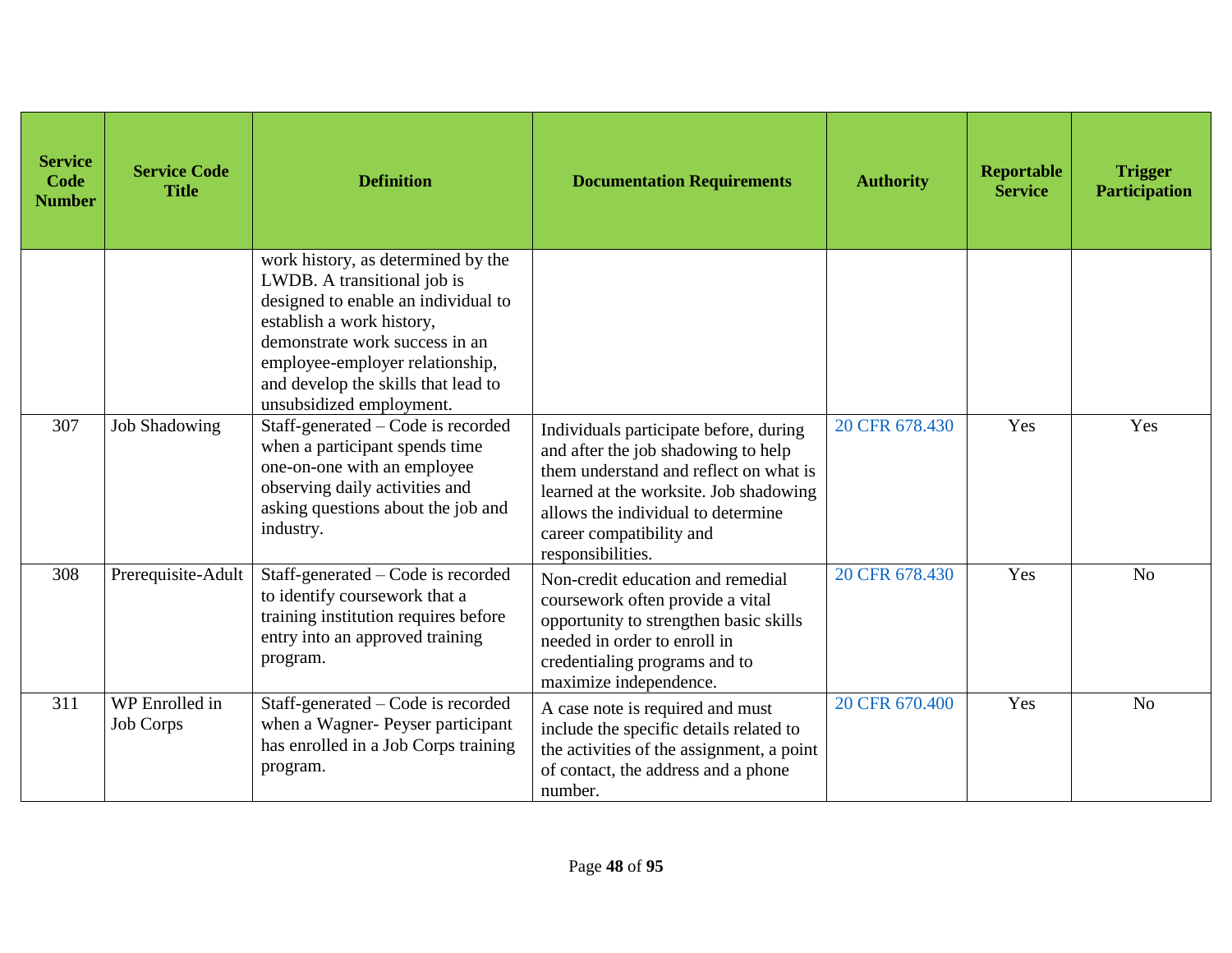| <b>Service</b><br>Code<br><b>Number</b> | <b>Service Code</b><br><b>Title</b>                    | <b>Definition</b>                                                                                                                                                              | <b>Documentation Requirements</b>                                                                                                                                                                                                                             | <b>Authority</b> | Reportable<br><b>Service</b> | <b>Trigger</b><br><b>Participation</b> |
|-----------------------------------------|--------------------------------------------------------|--------------------------------------------------------------------------------------------------------------------------------------------------------------------------------|---------------------------------------------------------------------------------------------------------------------------------------------------------------------------------------------------------------------------------------------------------------|------------------|------------------------------|----------------------------------------|
| 312                                     | WP Enrolled $\overline{in}$<br><b>Federal Training</b> | Staff-generated – Code is recorded<br>when a Wagner- Peyser participant<br>has enrolled in a federal training<br>program other than Job Corps<br>(could include WIOA and TAA). | A case note is required and must<br>include the specific details related to<br>the activities of the training<br>assignment, the name of the<br>organization providing training to the<br>participant, a point of contact, the<br>address and a phone number. | 20 CFR 680.200   | Yes                          | N <sub>o</sub>                         |
| 313                                     | WP Enrolled in<br><b>State and Local</b><br>Training   | Staff-generated – Code is recorded<br>when a Wagner -Peyser participant<br>has enrolled in a state or local<br>training program.                                               | A case note is required and must<br>include the specific details related to<br>the activities of the training<br>assignment, the name of the<br>organization providing training to the<br>participant, a point of contact, the<br>address and a phone number. | 20 CFR 680.200   | Yes                          | N <sub>o</sub>                         |
| 314                                     | WP Enrolled in<br>Apprenticeship<br>Training           | Staff-generated – Code is recorded<br>when a Wagner- Peyser participant<br>has enrolled in a registered<br>apprenticeship training program.                                    | A case note is required and must<br>include the specific details related to<br>the activities of the training<br>assignment, the name of the<br>organization providing training to the<br>participant, a point of contact, the<br>address and a phone number. | 20 CFR 680.330   | Yes                          | Yes                                    |
| 315                                     | Adult Literacy,<br>Basic Skills, GED<br>Prep           | Staff-generated - Code is recorded<br>to indicate that adult education and<br>"literacy" is a measure of an<br>individual's ability to participate                             | A case note is required and must<br>include the specific details related to<br>the activities of the assignment.                                                                                                                                              | 20 CFR 678.430   | Yes                          | Yes                                    |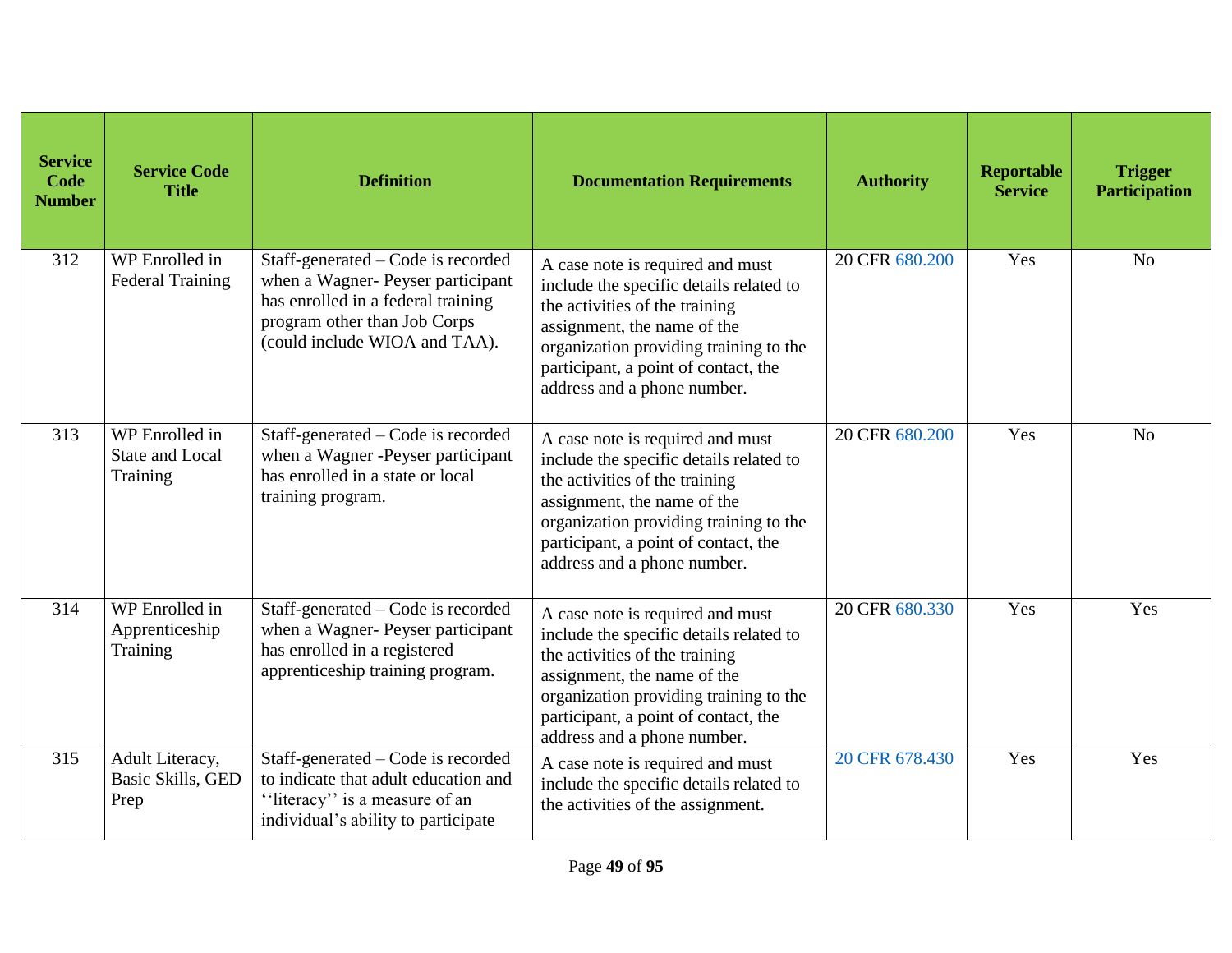| <b>Service</b><br>Code<br><b>Number</b> | <b>Service Code</b><br><b>Title</b>            | <b>Definition</b>                                                                                                                                                                                                                                                                                                                                                                                                                                                                                                                                                                                                                                                                                               | <b>Documentation Requirements</b>                                                                                                                                                      | <b>Authority</b> | <b>Reportable</b><br><b>Service</b> | <b>Trigger</b><br><b>Participation</b> |
|-----------------------------------------|------------------------------------------------|-----------------------------------------------------------------------------------------------------------------------------------------------------------------------------------------------------------------------------------------------------------------------------------------------------------------------------------------------------------------------------------------------------------------------------------------------------------------------------------------------------------------------------------------------------------------------------------------------------------------------------------------------------------------------------------------------------------------|----------------------------------------------------------------------------------------------------------------------------------------------------------------------------------------|------------------|-------------------------------------|----------------------------------------|
|                                         |                                                | and successfully function both in<br>the workplace and in society.<br>Basic skills deficient -means, with<br>respect to an individual:<br>a. who is a youth, that the<br>individual has English reading,<br>writing, or computing skills at<br>or below the 8th grade level on<br>a generally accepted<br>standardized test; or<br>b. who is a youth or adult, which<br>the individual is unable to<br>compute or solve problems, or<br>read, write, or speak English,<br>at a level necessary to function<br>on the job, in the individual's<br>family, or in society.<br>GED Prep: formerly General<br><b>Education Diploma - GED</b><br>preparation is considered a career<br>service or a training service. |                                                                                                                                                                                        |                  |                                     |                                        |
| 316                                     | Incumbent<br><b>Worker Training</b><br>(Local) | Staff-generated - Code is recorded<br>to indicate the special requirements<br>of an employer (including a group<br>of employers) to retain a skilled<br>workforce or avert the need to lay                                                                                                                                                                                                                                                                                                                                                                                                                                                                                                                      | A case note is required and must<br>include the specific details related to<br>the activities of the training<br>assignment, the name of the<br>organization providing training to the | 20 CFR 680.780   | Yes                                 | Yes                                    |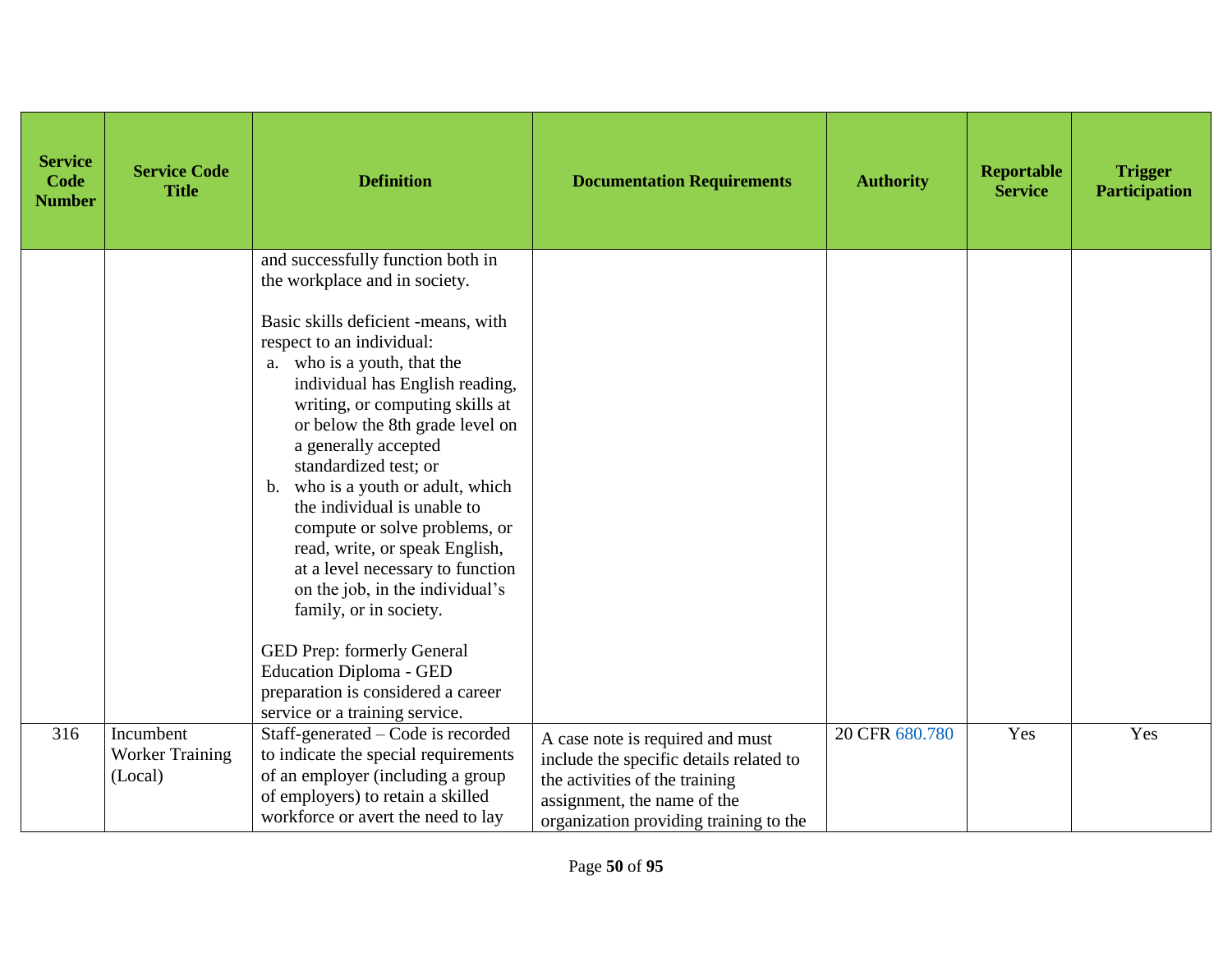| <b>Service</b><br><b>Code</b><br><b>Number</b> | <b>Service Code</b><br><b>Title</b>                      | <b>Definition</b>                                                                                                                                                                                                                                                                                                                                                                                                                                                                                                                      | <b>Documentation Requirements</b>                                                                                                                                                                                                                                                                               | <b>Authority</b> | <b>Reportable</b><br><b>Service</b> | <b>Trigger</b><br><b>Participation</b> |
|------------------------------------------------|----------------------------------------------------------|----------------------------------------------------------------------------------------------------------------------------------------------------------------------------------------------------------------------------------------------------------------------------------------------------------------------------------------------------------------------------------------------------------------------------------------------------------------------------------------------------------------------------------------|-----------------------------------------------------------------------------------------------------------------------------------------------------------------------------------------------------------------------------------------------------------------------------------------------------------------|------------------|-------------------------------------|----------------------------------------|
|                                                |                                                          | off employees by assisting the<br>workers in obtaining the necessary<br>skills to retain employment and is<br>conducted with a commitment by<br>the employer to retain or avert the<br>layoff of the incumbent worker.                                                                                                                                                                                                                                                                                                                 | participant, a point of contact, the<br>address and a phone number.                                                                                                                                                                                                                                             |                  |                                     |                                        |
| 317                                            | Other<br>Occupational<br>Skills Training -<br>Adult      | Staff-generated – Code is recorded<br>when a participant receives<br>occupational skills training that<br>provides specific vocational skills<br>that lead to proficiency in<br>performing actual tasks and<br>technical functions required by<br>certain occupational fields at entry,<br>intermediate, or advanced levels.<br>Occupational skills training<br>includes training programs that lead<br>to recognized postsecondary<br>credentials that align with in-<br>demand industry sectors or<br>occupations in the local area. | A case note is required and must<br>include the specific details related to<br>the activities of the training<br>assignment, the training topic, the<br>name of the organization providing<br>training to the participant, a point of<br>contact, the address and a phone<br>number and the length of training. | 20 CFR 680.200   | Yes                                 | Yes                                    |
| 318                                            | Other Non-<br>Occupational<br>Skills Training -<br>Adult | Staff-generated - Code is recorded<br>to indicate that non-occupational<br>skills training provides specific<br>educational skills that lead to<br>recognized postsecondary<br>credentials that align with in-                                                                                                                                                                                                                                                                                                                         | A case note is required and must<br>include the specific details related to<br>the activities of the training<br>assignment, the training topic, the<br>name of the organization providing<br>training to the participant, a point of                                                                           | 20 CFR 680.200   | Yes                                 | Yes                                    |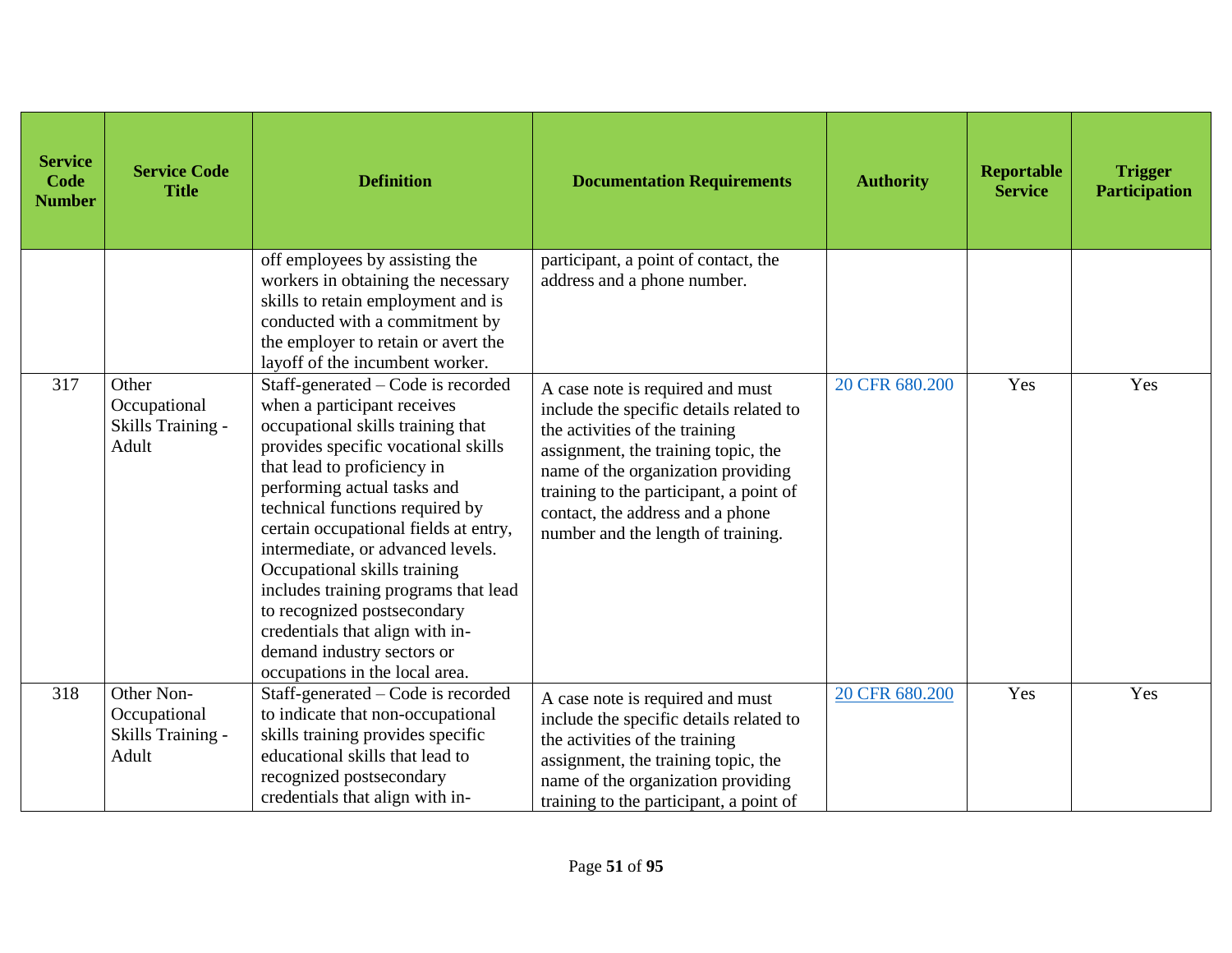| <b>Service</b><br>Code<br><b>Number</b> | <b>Service Code</b><br><b>Title</b>                   | <b>Definition</b>                                                                                                                                                                                                                                                                                                                                                                                                                                                                                                                                         | <b>Documentation Requirements</b>                                                                                                                                                                                                                             | <b>Authority</b> | <b>Reportable</b><br><b>Service</b> | <b>Trigger</b><br><b>Participation</b> |
|-----------------------------------------|-------------------------------------------------------|-----------------------------------------------------------------------------------------------------------------------------------------------------------------------------------------------------------------------------------------------------------------------------------------------------------------------------------------------------------------------------------------------------------------------------------------------------------------------------------------------------------------------------------------------------------|---------------------------------------------------------------------------------------------------------------------------------------------------------------------------------------------------------------------------------------------------------------|------------------|-------------------------------------|----------------------------------------|
|                                         |                                                       | demand industry sectors or<br>occupations in the local area.<br>Occupational skills training is an<br>organized program of study that<br>provides specific vocational skills<br>that lead to proficiency in<br>performing actual tasks and<br>technical functions required by<br>certain occupational fields at entry,<br>intermediate or advanced levels.<br>Postsecondary classroom-based<br>training teaches the skills necessary<br>for a specific occupation. The<br>provider of the training must be<br>approved by the LWDB prior to<br>placement. | contact, the address and a phone<br>number and the length of training.                                                                                                                                                                                        |                  |                                     |                                        |
| 320                                     | Private Sector<br>Training                            | Staff-generated – Code is recorded<br>to identify training services<br>operated by the private sector to<br>equip individuals to enter the<br>workforce and retain employment.                                                                                                                                                                                                                                                                                                                                                                            | A case note is required and must<br>include the specific details related to<br>the activities of the training<br>assignment, the name of the<br>organization providing training to the<br>participant, a point of contact, the<br>address and a phone number. | 20 CFR 678.430   | Yes                                 | Yes                                    |
| 323                                     | Workplace<br>Training $&$<br>Cooperative<br>Education | Staff-generated - Code is recorded<br>to identify training services that<br>combine workplace training with<br>related instruction.                                                                                                                                                                                                                                                                                                                                                                                                                       | A case note is required and must<br>include the specific details related to<br>the activities of the training<br>assignment, the name of the                                                                                                                  | 20 CFR 678.430   | Yes                                 | Yes                                    |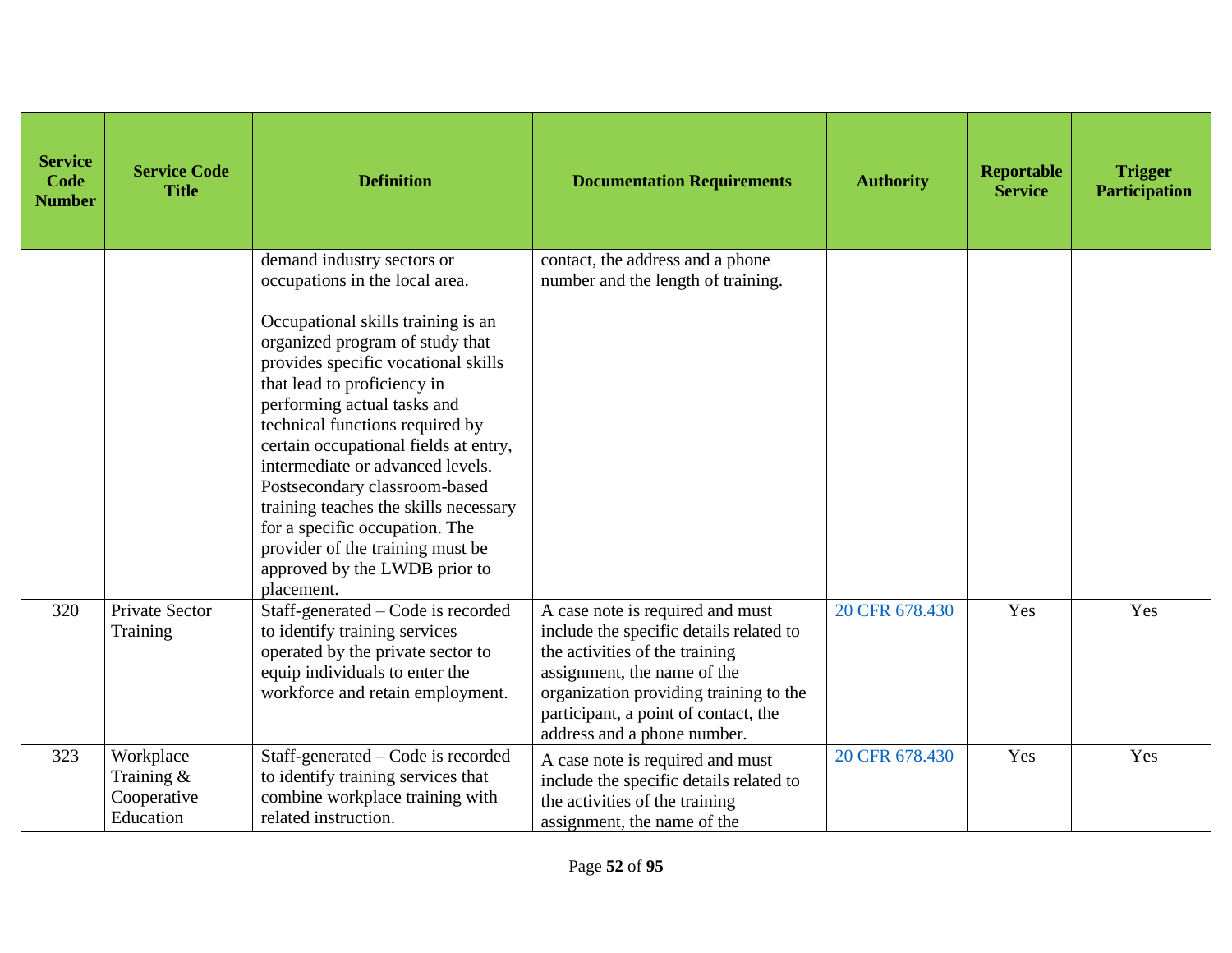| <b>Service</b><br>Code<br><b>Number</b> | <b>Service Code</b><br><b>Title</b>                                                         | <b>Definition</b>                                                                                                                                                                                                                                                                                                                                                                                                                                                                                                                                                                                                                                                                                        | <b>Documentation Requirements</b>                                                                                                                                                                                                                                                                               | <b>Authority</b> | <b>Reportable</b><br><b>Service</b> | <b>Trigger</b><br><b>Participation</b> |
|-----------------------------------------|---------------------------------------------------------------------------------------------|----------------------------------------------------------------------------------------------------------------------------------------------------------------------------------------------------------------------------------------------------------------------------------------------------------------------------------------------------------------------------------------------------------------------------------------------------------------------------------------------------------------------------------------------------------------------------------------------------------------------------------------------------------------------------------------------------------|-----------------------------------------------------------------------------------------------------------------------------------------------------------------------------------------------------------------------------------------------------------------------------------------------------------------|------------------|-------------------------------------|----------------------------------------|
|                                         |                                                                                             |                                                                                                                                                                                                                                                                                                                                                                                                                                                                                                                                                                                                                                                                                                          | organization providing training to the<br>participant, a point of contact, the<br>address and a phone number.                                                                                                                                                                                                   |                  |                                     |                                        |
| 324                                     | <b>Adult Education</b><br>w/Occupational<br>Skills Training -<br>Approved<br>Provider (ITA) | Staff-generated - Code is recorded<br>when an Individual Training<br>Account (ITA) is established on<br>behalf of a participant. WIOA title<br>I adult and dislocated workers<br>purchase training services from<br>eligible providers they select in<br>consultation with the case manager.<br>Payments from ITA's may be made<br>in a variety of ways, including the<br>electronic transfer of funds through<br>financial institutions, vouchers, or<br>other appropriate methods.<br>Payments may also be made<br>incrementally, through payment of<br>a portion of the costs at different<br>points in the training course. ITAs<br>are key tools used in the delivery of<br>many training services. | A case note is required and must<br>include the specific details related to<br>the activities of the training<br>assignment, the training topic, the<br>name of the organization providing<br>training to the participant, a point of<br>contact, the address and a phone<br>number and the length of training. | 20 CFR 680.200   | Yes                                 | Yes                                    |
| 326                                     | Supportive<br>Service - Needs<br><b>Related Payments</b>                                    | Staff-generated – Code is recorded<br>to indicate that needs-related<br>payments provide financial<br>assistance to participants for the<br>purpose of enabling them to<br>participate in training. In order to                                                                                                                                                                                                                                                                                                                                                                                                                                                                                          | A case note is required and must<br>include the specific details related to<br>the supportive service/needs related<br>payment provided to the participant.                                                                                                                                                     | 20 CFR 680.930   | Yes                                 | Yes                                    |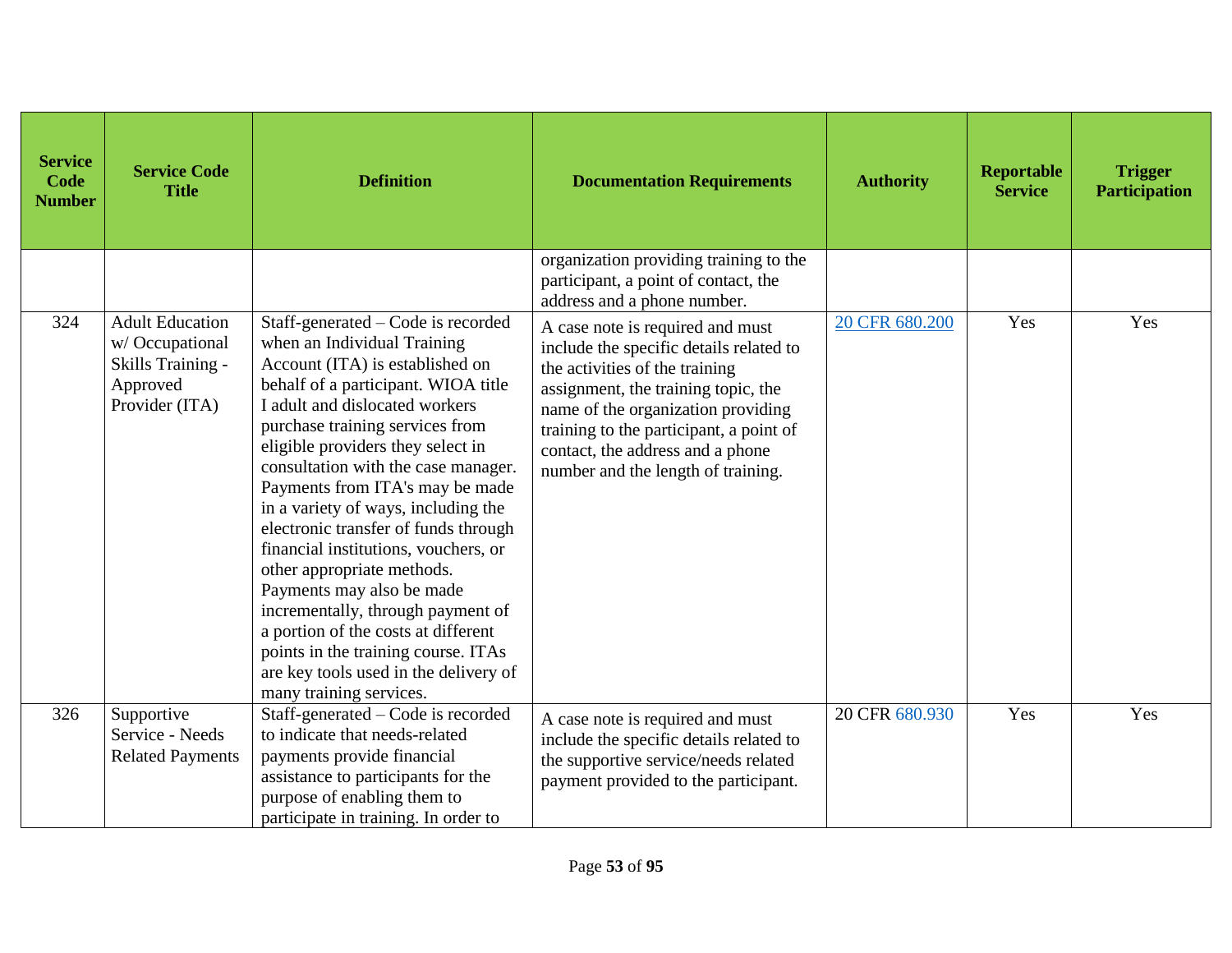| <b>Service</b><br><b>Code</b><br><b>Number</b> | <b>Service Code</b><br><b>Title</b>                                     | <b>Definition</b>                                                                                                                                                                                                                                                                                                                                                                                                                          | <b>Documentation Requirements</b>                                                                                                                                                                                                                                                                                                                | <b>Authority</b> | <b>Reportable</b><br><b>Service</b> | <b>Trigger</b><br><b>Participation</b> |
|------------------------------------------------|-------------------------------------------------------------------------|--------------------------------------------------------------------------------------------------------------------------------------------------------------------------------------------------------------------------------------------------------------------------------------------------------------------------------------------------------------------------------------------------------------------------------------------|--------------------------------------------------------------------------------------------------------------------------------------------------------------------------------------------------------------------------------------------------------------------------------------------------------------------------------------------------|------------------|-------------------------------------|----------------------------------------|
|                                                |                                                                         | qualify for needs-related payments<br>a participant must be enrolled in<br>training.                                                                                                                                                                                                                                                                                                                                                       |                                                                                                                                                                                                                                                                                                                                                  |                  |                                     |                                        |
| 327                                            | Supportive<br>Service - Training<br>Allowance                           | Staff-generated - Code is recorded<br>when direct payments are made to<br>participants during their enrollment<br>to enable them to participate in<br>career services or training services<br>as appropriate.                                                                                                                                                                                                                              | A case note is required and must<br>include the specific details related to<br>the supportive services provided and<br>the activity.<br>Approved allowances for training<br>needed must be in conjunction with<br>the training or education.<br>Example: a participant with a nursing<br>degree receives training allowance for<br>CPR training. | 20 CFR 680.900   | Yes                                 | Yes                                    |
| 328                                            | Occupational<br>Skills Training -<br>Non Approv<br>Provider (No<br>ITA) | Staff-generated – Code is recorded<br>to indicate that occupational skills<br>training provides the technical<br>skills necessary to perform a<br>specific job or group of jobs.<br>Occupational skills training is an<br>organized program of study that<br>provides specific vocational skills<br>that lead to proficiency in<br>performing actual tasks and<br>technical functions required by<br>certain occupational fields at entry, | A case note is required and must<br>include the specific details related to<br>the activities of the training<br>assignment, the training topic, the<br>name of the organization providing<br>training to the participant, a point of<br>contact, the address and a phone<br>number and the length of training.                                  | 20 CFR 680.200   | Yes                                 | Yes                                    |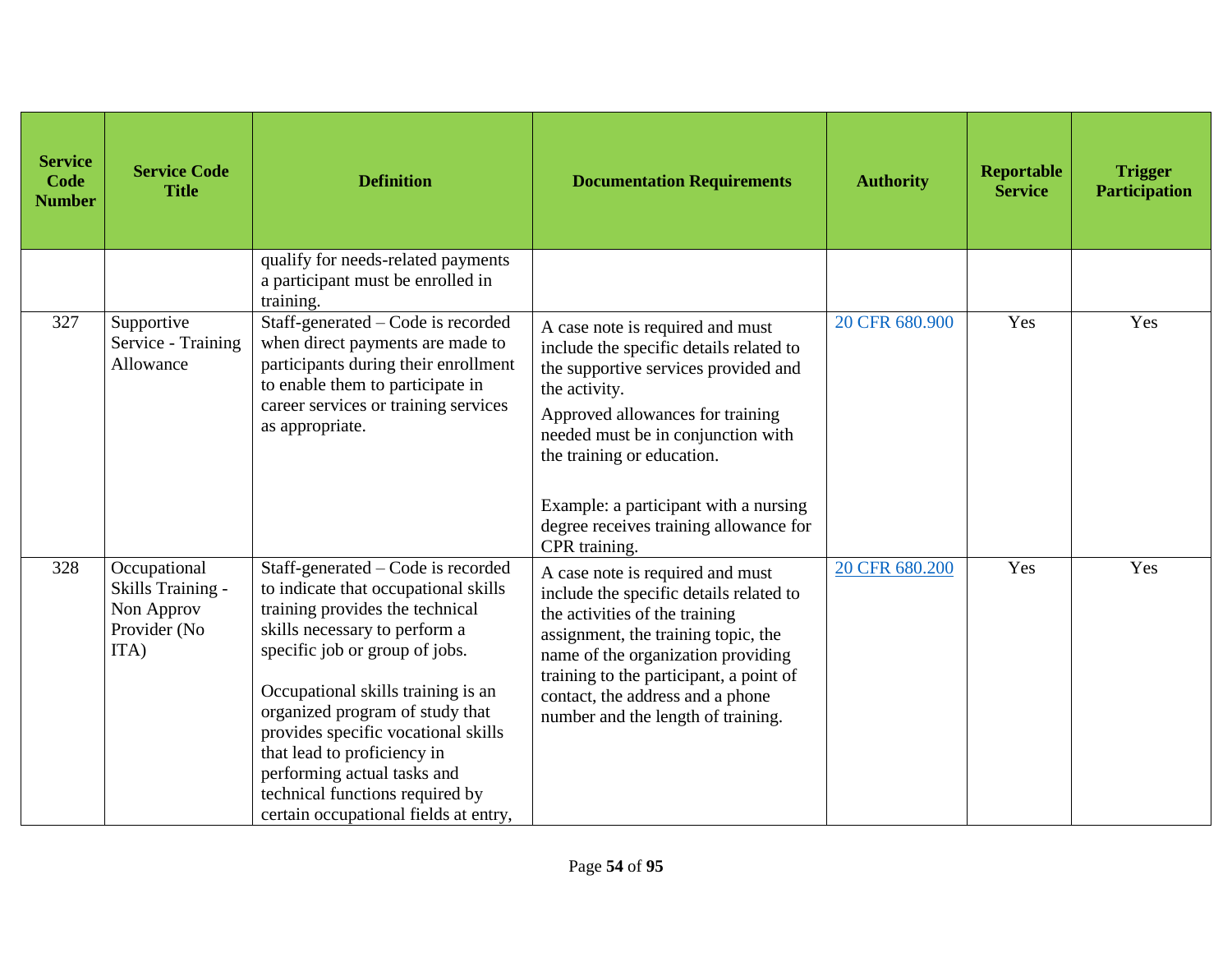| <b>Service</b><br>Code<br><b>Number</b> | <b>Service Code</b><br><b>Title</b>           | <b>Definition</b>                                                                                                                                                                                                                     | <b>Documentation Requirements</b>                                                                                                                                                                                                                                                                                                                                                                                                                                                                                                        | <b>Authority</b>                                          | Reportable<br><b>Service</b> | <b>Trigger</b><br><b>Participation</b> |
|-----------------------------------------|-----------------------------------------------|---------------------------------------------------------------------------------------------------------------------------------------------------------------------------------------------------------------------------------------|------------------------------------------------------------------------------------------------------------------------------------------------------------------------------------------------------------------------------------------------------------------------------------------------------------------------------------------------------------------------------------------------------------------------------------------------------------------------------------------------------------------------------------------|-----------------------------------------------------------|------------------------------|----------------------------------------|
|                                         |                                               | intermediate or advanced levels.<br>Postsecondary classroom-based<br>training teaches the skills necessary<br>for a specific occupation. The<br>provider of the training must be<br>approved by the LWDB prior to<br>placement.       |                                                                                                                                                                                                                                                                                                                                                                                                                                                                                                                                          |                                                           |                              |                                        |
| 329                                     | Registered<br>Apprenticeship                  | Staff-generated – Code is recorded<br>to indicate that registered<br>apprenticeships are unique, flexible<br>training system that combine job<br>related technical instruction with<br>structured on-the-job learning<br>experiences. | Training strategies for Registered<br>Apprenticeships include:<br>a. Naming an apprenticeship<br>representative to state and local<br>workforce boards;<br>b. including Registered<br>Apprenticeship programs on the<br>Eligible Training Provider List;<br>promoting work-based learning to<br>$C_{\bullet}$<br>meet employer needs for skilled<br>workers:<br>supporting career pathways for<br>d.<br>youth through apprenticeship; and<br>e. using the apprenticeship model as<br>a key strategy in meeting the needs<br>of business. | 20 CFR 680.470                                            | Yes                          | Yes                                    |
| 330                                     | TAA-Approved<br>Transportation in<br>Training | Staff-generated - Code is recorded<br>when the participant has been<br>approved for training but is<br>required to travel outside of the                                                                                              | A case note is required and must<br>include the specific details related to<br>this activity where the round trip<br>mileage is documented along with the                                                                                                                                                                                                                                                                                                                                                                                | Trade Act of<br>1974, as<br>amended, 20<br>CFR 617, Trade | Yes                          | Yes                                    |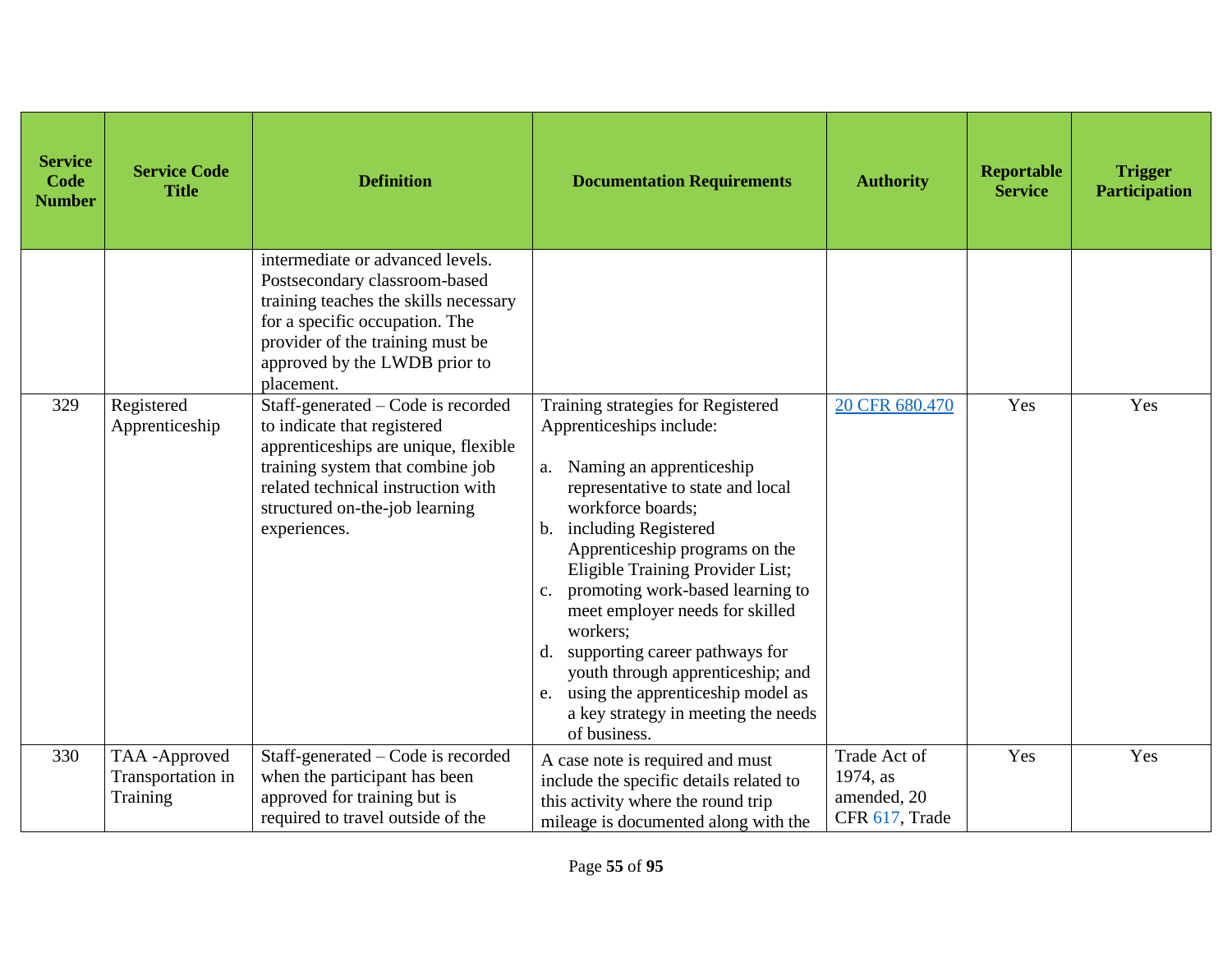| <b>Service</b><br>Code<br><b>Number</b> | <b>Service Code</b><br><b>Title</b>          | <b>Definition</b>                                                                                                                                                                                                                                   | <b>Documentation Requirements</b>                                                                                                                                                                                                                                                                                                                                                                                                                                                                                                                                                                                                                                                             | <b>Authority</b>                                                                                                                      | <b>Reportable</b><br><b>Service</b> | <b>Trigger</b><br><b>Participation</b> |
|-----------------------------------------|----------------------------------------------|-----------------------------------------------------------------------------------------------------------------------------------------------------------------------------------------------------------------------------------------------------|-----------------------------------------------------------------------------------------------------------------------------------------------------------------------------------------------------------------------------------------------------------------------------------------------------------------------------------------------------------------------------------------------------------------------------------------------------------------------------------------------------------------------------------------------------------------------------------------------------------------------------------------------------------------------------------------------|---------------------------------------------------------------------------------------------------------------------------------------|-------------------------------------|----------------------------------------|
|                                         |                                              | commuting area. The distance is<br>calculated from the participant's<br>residence to the training institution.<br>LWDB must use the commuting<br>distance definition based on your<br>local operating procedures for TAA<br>program participants.   | number days per week the individual<br>is required to travel.<br>Documentation Required: The TAA<br>case manager must have approved<br>training documents along with mileage<br>calculating the distance in order for the<br>federal mileage rate to be applied and<br>the activity recorded in Employ<br>Florida with the actual begin and<br>projected end dates for the approved<br>training program. This reimbursable<br>amount must be based on attendance<br>record. The LWDB will decide on the<br>process for which this benefit will be<br>payable to the participant (weekly, bi-<br>weekly, monthly or quarterly).<br>Duplication of payment is prohibited<br>under 20 CFR 617.25 | Adjustment<br>Assistance<br>Reauthorization<br>Act 2015,<br><b>TEGLs</b> 11-02,<br>02-03, 22-08,<br>$06-09, 10-11,$<br>05-15 TAPR     |                                     |                                        |
| 331                                     | TAA - Approved<br>Subsistence in<br>Training | Staff-generated – Code is recorded<br>when the participant has been<br>approved for training but is<br>required to travel outside of the<br>commuting area for which lodging<br>and meals may be authorized based<br>on federal travel regulations. | A case note is required and must<br>include the specific details related to<br>this activity where the lodging<br>requirements are documented.<br>Documentation Required: The TAA<br>case manager must have approved<br>training documents along with the                                                                                                                                                                                                                                                                                                                                                                                                                                     | Trade Act of<br>1974, as<br>amended, 20<br>CFR 617, Trade<br>Adjustment<br>Assistance<br>Reauthorization<br>Act 2015,<br>TEGLs 11-02, | Yes                                 | Yes                                    |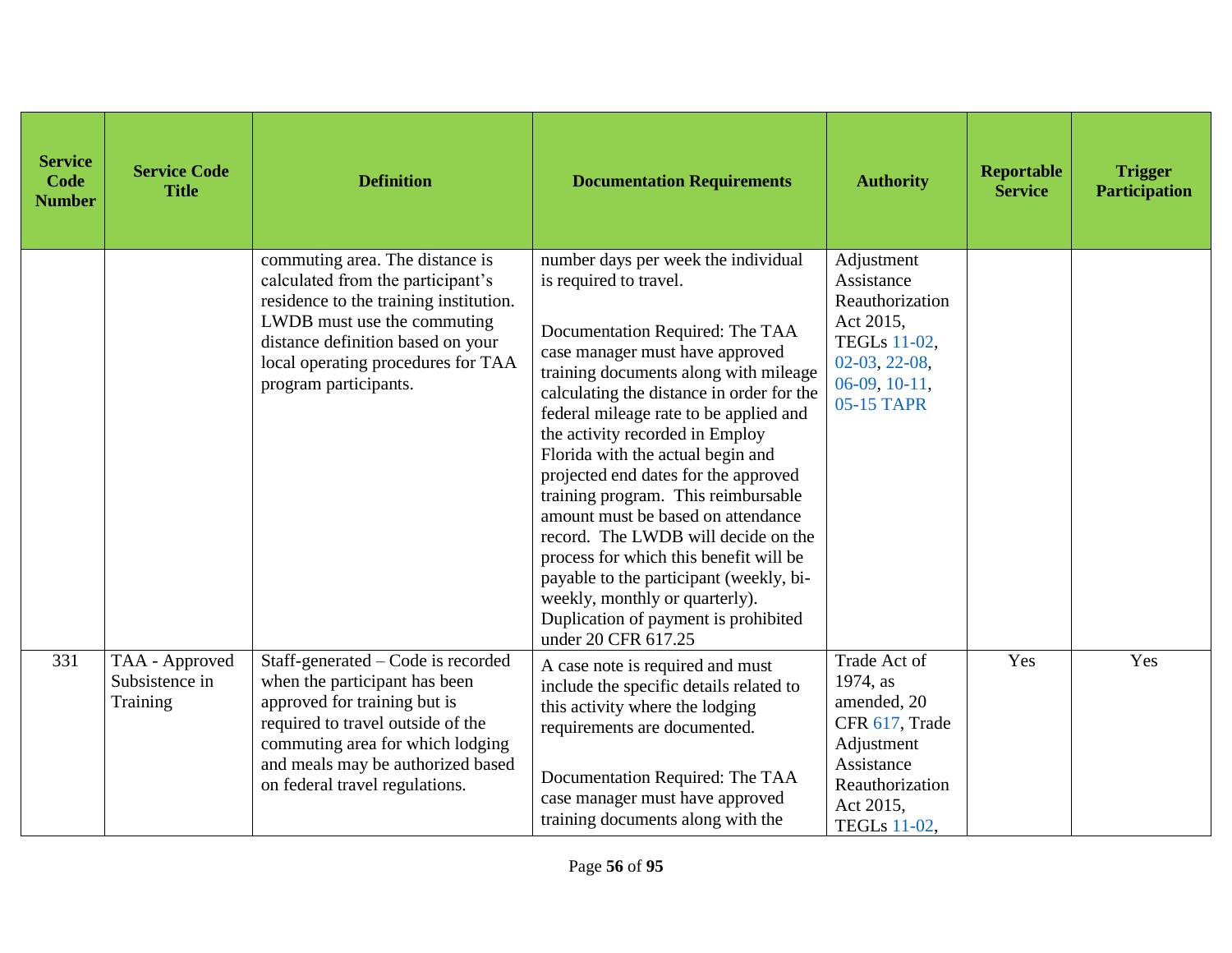| <b>Service</b><br>Code<br><b>Number</b> | <b>Service Code</b><br><b>Title</b>      | <b>Definition</b>                                                                                                                                                                                                                                                                                                                                                                                                                                                                                                                                                                | <b>Documentation Requirements</b>                                                                                                                                                                                                                                                                                                                                                                                                                                       | <b>Authority</b>                                                                                                           | <b>Reportable</b><br><b>Service</b> | <b>Trigger</b><br><b>Participation</b> |
|-----------------------------------------|------------------------------------------|----------------------------------------------------------------------------------------------------------------------------------------------------------------------------------------------------------------------------------------------------------------------------------------------------------------------------------------------------------------------------------------------------------------------------------------------------------------------------------------------------------------------------------------------------------------------------------|-------------------------------------------------------------------------------------------------------------------------------------------------------------------------------------------------------------------------------------------------------------------------------------------------------------------------------------------------------------------------------------------------------------------------------------------------------------------------|----------------------------------------------------------------------------------------------------------------------------|-------------------------------------|----------------------------------------|
|                                         |                                          |                                                                                                                                                                                                                                                                                                                                                                                                                                                                                                                                                                                  | training institution's course<br>requirements that overnight lodging is<br>necessary and the activity recorded in<br>Employ Florida with the actual begin<br>and end dates. This reimbursable<br>amount must be supported by school<br>records. The LWDB will decide on the<br>process for which this benefit will be<br>payable to the participant (weekly, bi-<br>weekly, monthly or quarterly). Note:<br>Duplication of payment is prohibited<br>under 20 CFR 617.25 | $02-03, 22-08,$<br>$06-09, 10-11,$<br>05-15 TAPR                                                                           |                                     |                                        |
| 332                                     | TAA - Approved<br>On-the-Job<br>Training | Staff-generated - Code is recorded<br>when the participant has been<br>approved for training for which the<br>training is provided by the<br>employer. The employer pays 50<br>percent of the training cost and the<br>TAA program pays 50 percent. On-<br>the-Job training may be provided<br>when the individual meets the<br>conditions for approval of training,<br>and who has been hired by the<br>employer, while the individual is<br>engaged in productive work which<br>provides knowledge and skills<br>essential to the full and adequate<br>performance of the job. | Documentation Required: The TAA<br>case manager must have approved<br>training documents, an executed<br>contract/agreement between the<br>LWDB and employer for the<br>participant's training position, activity<br>recorded in Employ Florida and<br>documents submitted to the Trade Unit<br>at DEO via the TRA Mailbox. Note:<br>Duplication of payment is prohibited<br>under 20 CFR 617.25                                                                        | Trade Act of<br>1974, as<br>amended, 20<br>CFR 617, Trade<br>Adjustment<br>Assistance<br>Reauthorization<br>Act 2015 TAPR. | Yes                                 | Yes                                    |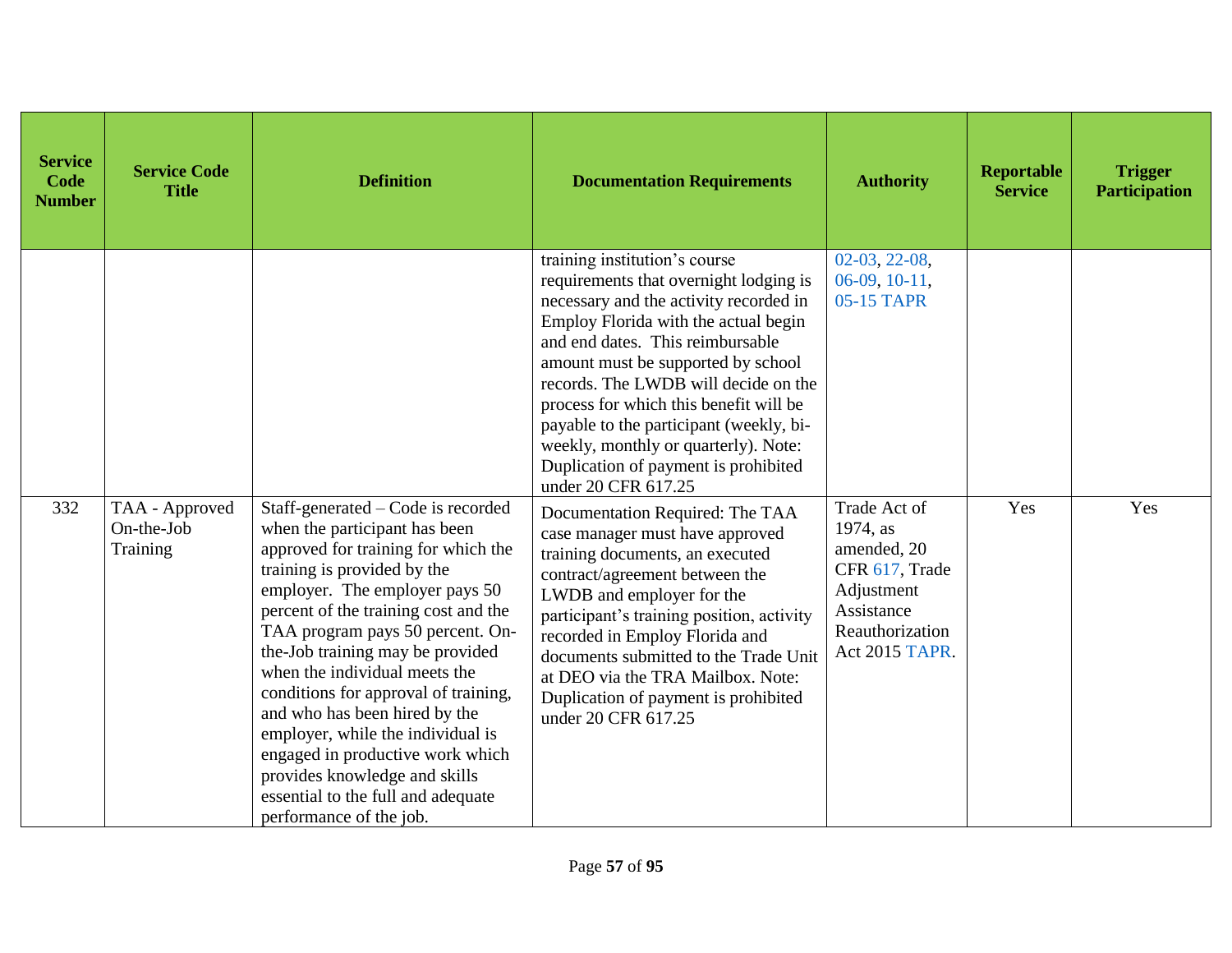| <b>Service</b><br>Code<br><b>Number</b> | <b>Service Code</b><br><b>Title</b>                      | <b>Definition</b>                                                                                                                                                                                                                                                                                                                                                                                                                                                                                                                                                                                                                                                 | <b>Documentation Requirements</b>                                                                                                                                                                                                                                                                                                                                                                | <b>Authority</b>                                                                                                           | <b>Reportable</b><br><b>Service</b> | <b>Trigger</b><br><b>Participation</b> |
|-----------------------------------------|----------------------------------------------------------|-------------------------------------------------------------------------------------------------------------------------------------------------------------------------------------------------------------------------------------------------------------------------------------------------------------------------------------------------------------------------------------------------------------------------------------------------------------------------------------------------------------------------------------------------------------------------------------------------------------------------------------------------------------------|--------------------------------------------------------------------------------------------------------------------------------------------------------------------------------------------------------------------------------------------------------------------------------------------------------------------------------------------------------------------------------------------------|----------------------------------------------------------------------------------------------------------------------------|-------------------------------------|----------------------------------------|
| 333                                     | TAA - Approved<br>Customized<br>Training                 | Staff-generated - Code is recorded<br>when the participant has been<br>approved for customized training<br>that is designed to meet the special<br>requirements of an employer or<br>group of employers; is conducted<br>with a commitment by the<br>employer to hire an individual upon<br>successful completion of the<br>training; and the employer pays for<br>a significant cost of the training, as<br>determined by the LWDB. When it<br>is determined that the employee is<br>not earning a self-sufficient wage<br>or wages comparable to or higher<br>than wages from previous<br>employment, the LWDB will<br>require a contract with the<br>employer. | Documentation Required: The TAA<br>case manager must have approved<br>training documents, an executed<br>contract/agreement between the<br>LWDB and employer for the<br>participant's training position, activity<br>recorded in Employ Florida and<br>documents submitted to the Trade Unit<br>at DEO via the TRA Mailbox. Note:<br>Duplication of payment is prohibited<br>under 20 CFR 617.25 | Trade Act of<br>1974, as<br>amended, 20<br>CFR 617, Trade<br>Adjustment<br>Assistance<br>Reauthorization<br>Act 2015 TAPR. | Yes                                 | Yes                                    |
| 334                                     | TAA - Approved<br>Occupational<br><b>Skills Training</b> | Staff-generated – Code is recorded<br>when the participant has been<br>approved for skills training which<br>is structured, competency-based<br>usually with a set curriculum or<br>learning plan that teaches the<br>student job specific skills needed to<br>perform actual tasks and functions                                                                                                                                                                                                                                                                                                                                                                 | Documentation Required: The TAA<br>case manager must have approved<br>training documents, activity recorded<br>in Employ Florida and documents<br>submitted to the Trade Unit at DEO<br>via the TRA Mailbox. Note:<br>Duplication of payment is prohibited<br>under 20 CFR 617.25                                                                                                                | Trade Act of<br>1974, as<br>amended, 20<br>CFR 617, Trade<br>Adjustment<br>Assistance<br>Reauthorization<br>Act 2015 TAPR. | Yes                                 | Yes                                    |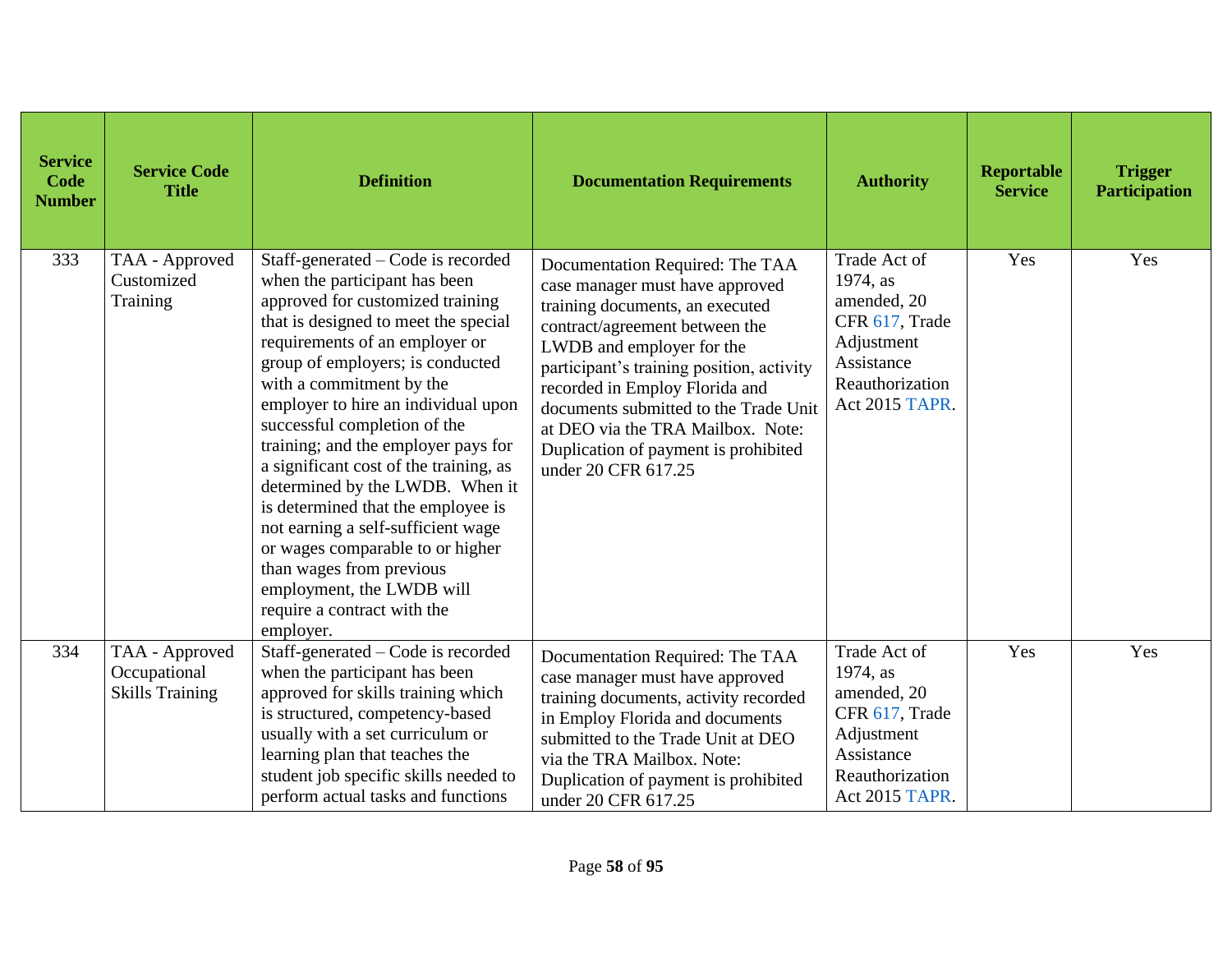| <b>Service</b><br>Code<br><b>Number</b> | <b>Service Code</b><br><b>Title</b>            | <b>Definition</b>                                                                                                                                                                                                                                                                     | <b>Documentation Requirements</b>                                                                                                                                                                                                                                                 | <b>Authority</b>                                                                                                                                                | <b>Reportable</b><br><b>Service</b> | <b>Trigger</b><br><b>Participation</b> |
|-----------------------------------------|------------------------------------------------|---------------------------------------------------------------------------------------------------------------------------------------------------------------------------------------------------------------------------------------------------------------------------------------|-----------------------------------------------------------------------------------------------------------------------------------------------------------------------------------------------------------------------------------------------------------------------------------|-----------------------------------------------------------------------------------------------------------------------------------------------------------------|-------------------------------------|----------------------------------------|
|                                         |                                                | required by particular jobs or<br>occupational clusters.                                                                                                                                                                                                                              |                                                                                                                                                                                                                                                                                   |                                                                                                                                                                 |                                     |                                        |
| 335                                     | TAA - Approved<br>Remedial<br>Training         | Staff-generated – Code is recorded<br>when the participant has been<br>approved for entry level training to<br>increase areas of study in basic<br>skills (reading, math, language) to<br>allow the individual to meet entry<br>level requirements of a skills<br>training program.   | Documentation Required: The TAA<br>case manager must have approved<br>training documents, activity recorded<br>in Employ Florida and documents<br>submitted to the Trade Unit at DEO<br>via the TRA Mailbox. Note:<br>Duplication of payment is prohibited<br>under 20 CFR 617.25 | Trade Act of<br>1974, as<br>amended, 20<br>CFR 617, Trade<br>Adjustment<br>Assistance<br>Reauthorization<br><b>Act 2015 TAPR.</b>                               | Yes                                 | Yes                                    |
| 336                                     | TAA - Approved<br><b>ESOL Required</b><br>Only | Staff-generated – Code is recorded<br>when the participant has a language<br>barrier and is in need of English for<br><b>Speakers of Other Languages</b><br>(ESOL) but has skills necessary to<br>obtain employment.                                                                  | Documentation Required: The TAA<br>case manager must have approved<br>training documents, activity recorded<br>in Employ Florida and documents<br>submitted to the Trade Unit at DEO<br>via the TRA Mailbox. Note:<br>Duplication of payment is prohibited<br>under 20 CFR 617.25 | TEGLs 11-02, -<br>$02-03, 22-08,$<br>06-09, 10-11 and<br>$05 - 15$                                                                                              | Yes                                 | Yes                                    |
| 337                                     | <b>TAA Prerequisite</b><br>Training            | Staff-generated – Code is recorded<br>when the participant has been<br>approved for college-level<br>prerequisite classes. These type<br>courses are often required prior to<br>enrolling in the program.<br>Typically, prerequisite courses are<br>outlined in the program of study. | Documentation Required: The TAA<br>case manager must have approved<br>training documents, activity recorded<br>in Employ Florida and documents<br>submitted to the Trade Unit at DEO<br>via the TRA Mailbox. Note:<br>Duplication of payment is prohibited<br>under 20 CFR 617.25 | Trade Act of<br>1974, as<br>amended, 20<br>CFR 617, Trade<br>Adjustment<br>Assistance<br>Reauthorization<br>Act 2015,<br><b>TEGLs 11-02,</b><br>$02-03, 22-08,$ | Yes                                 | Yes                                    |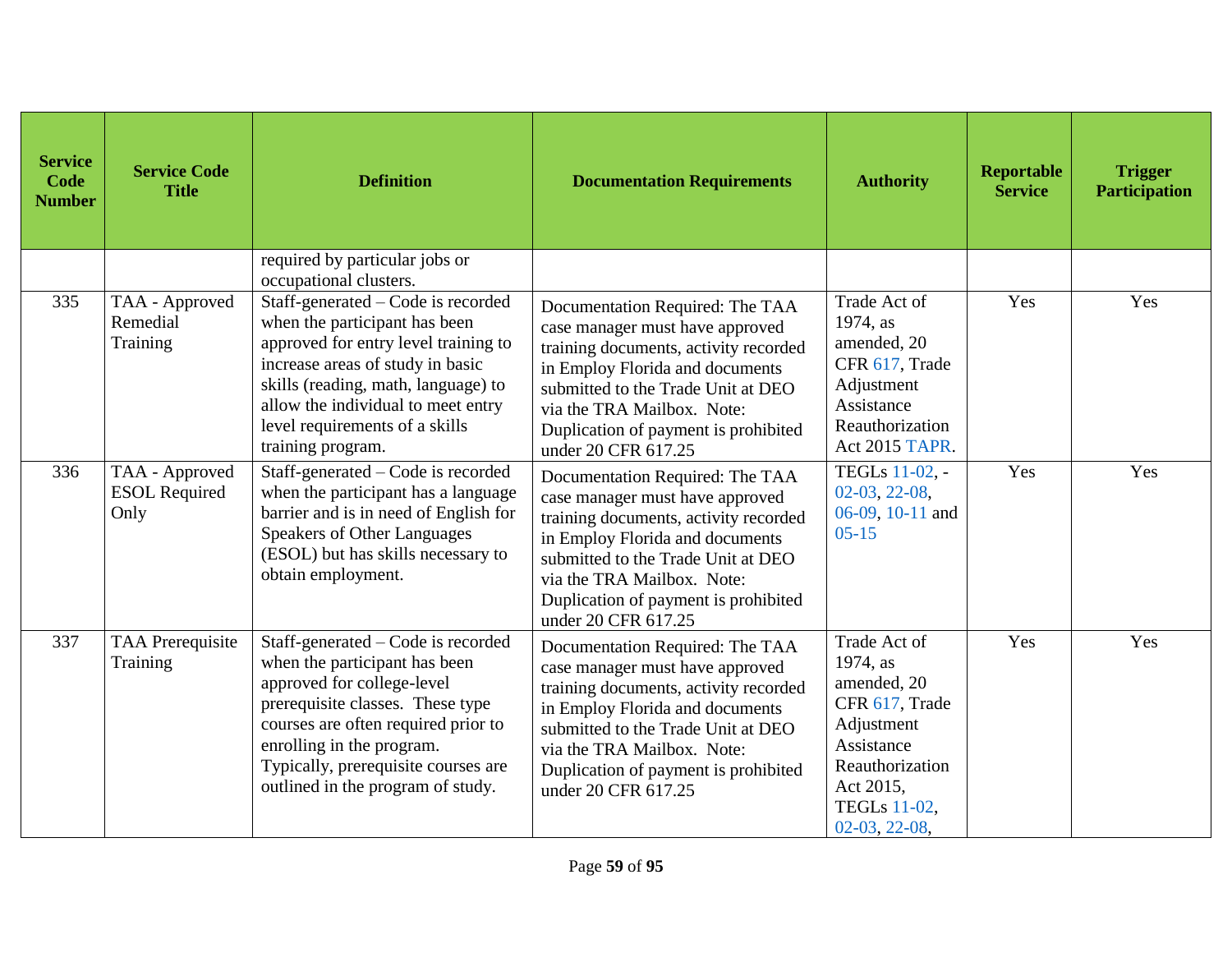| <b>Service</b><br>Code<br><b>Number</b> | <b>Service Code</b><br><b>Title</b>                                             | <b>Definition</b>                                                                                                                                                                                                                                                                                                                                                                                                                                                                     | <b>Documentation Requirements</b>                                                                                                                                                                                                                                                 | <b>Authority</b>                                                                                                                                                                                | Reportable<br><b>Service</b> | <b>Trigger</b><br><b>Participation</b> |
|-----------------------------------------|---------------------------------------------------------------------------------|---------------------------------------------------------------------------------------------------------------------------------------------------------------------------------------------------------------------------------------------------------------------------------------------------------------------------------------------------------------------------------------------------------------------------------------------------------------------------------------|-----------------------------------------------------------------------------------------------------------------------------------------------------------------------------------------------------------------------------------------------------------------------------------|-------------------------------------------------------------------------------------------------------------------------------------------------------------------------------------------------|------------------------------|----------------------------------------|
|                                         |                                                                                 |                                                                                                                                                                                                                                                                                                                                                                                                                                                                                       |                                                                                                                                                                                                                                                                                   | $06-09, 10-11,$<br>$05 - 15$                                                                                                                                                                    |                              |                                        |
| 338                                     | <b>TAA</b><br>Apprenticeship<br>Training                                        | Staff-generated – Code is recorded<br>when the participant has been<br>approved for training where there is<br>a combination of on-the-job<br>learning and related instruction.<br>Also, there is a series of defined<br>curricula until the completion of<br>their apprenticeship program.                                                                                                                                                                                           | Documentation Required: The TAA<br>case manager must have approved<br>training documents, activity recorded<br>in Employ Florida and documents<br>submitted to the Trade Unit at DEO<br>via the TRA Mailbox. Note:<br>Duplication of payment is prohibited<br>under 20 CFR 617.25 | <b>TEGLs 22-08,</b><br>$05 - 15$                                                                                                                                                                | Yes                          | Yes                                    |
| 341                                     | TAA-<br>Occupational<br>Skills Training -<br>Non Approv<br>Provider (No<br>ITA) | Staff-generated – Code is recorded<br>when the participant has been<br>approved for skills training which<br>is structured, competency-based<br>usually with a set curriculum or<br>learning plan that teaches the<br>student job specific skills needed to<br>perform actual tasks and functions<br>required by particular jobs or<br>occupational clusters. Note: Co-<br>enrollment in WIOA for which<br>either all or a portion of the funds<br>are paid with this funding stream. | Documentation Required: The TAA<br>case manager must have approved<br>training documents, activity recorded<br>in Employ Florida and documents<br>submitted to the Trade Unit via the<br>TRA Mailbox. Note: Duplication of<br>payment is prohibited under 20 CFR<br>617.25        | Trade Act of<br>1974, as<br>amended, 20<br>CFR 617, Trade<br>Adjustment<br>Assistance<br>Reauthorization<br>Act 2015,<br><b>TEGLs 11-02,</b><br>$02-03, 22-08,$<br>$06-09, 10-11,$<br>$05 - 15$ | Yes                          | Yes                                    |
| 370                                     | Completed<br>Training -<br>WP/Vets                                              | Staff-generated – Code is recorded<br>to indicate the outcome of the<br>training.                                                                                                                                                                                                                                                                                                                                                                                                     | A referred to training service code<br>must be recorded before this service<br>can be taken.                                                                                                                                                                                      | Florida<br>Veteran's<br><b>Program Service</b><br>Guide                                                                                                                                         | Yes                          | Yes                                    |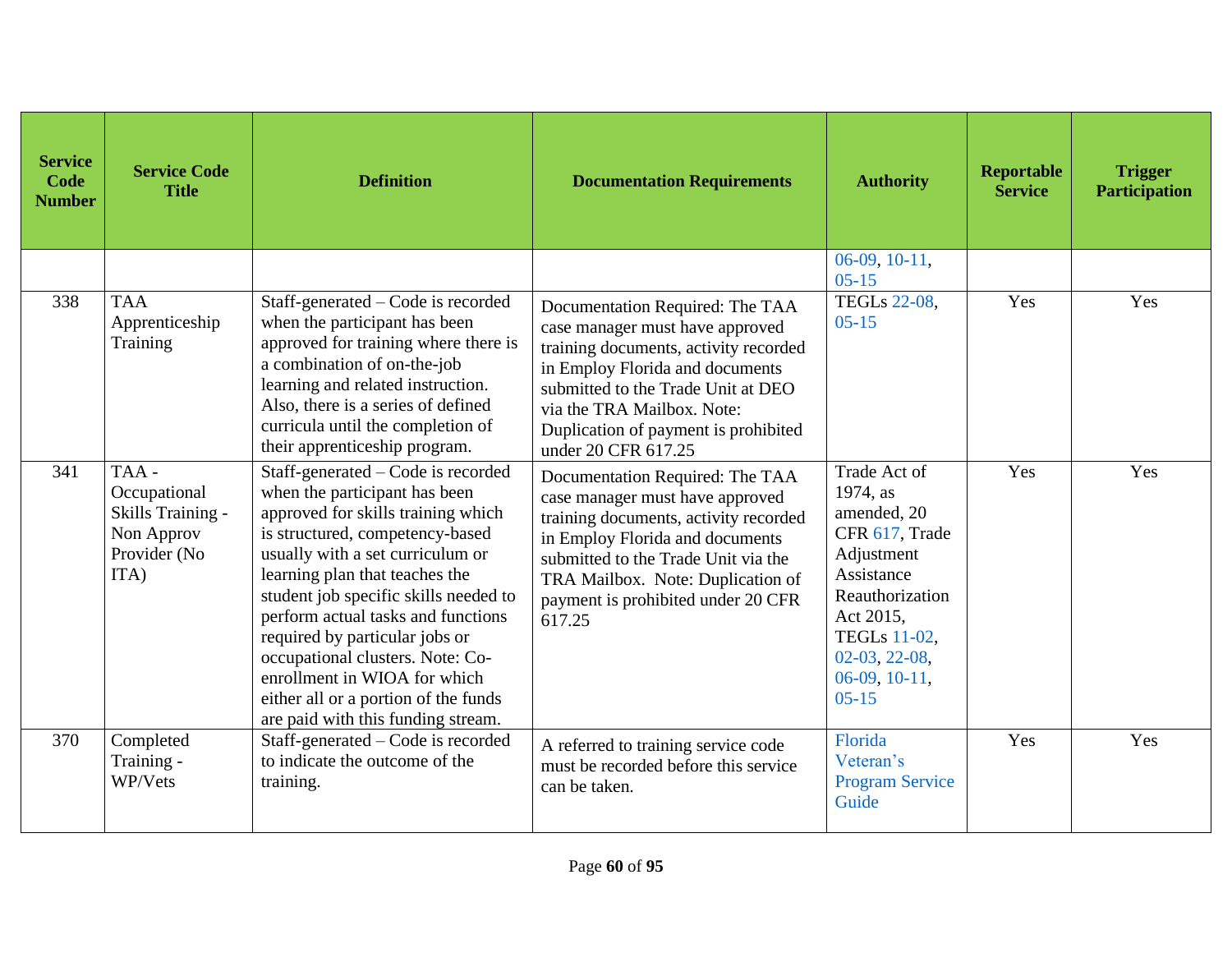| <b>Service</b><br>Code<br><b>Number</b> | <b>Service Code</b><br><b>Title</b>           | <b>Definition</b>                                                                                                                                                                                                                                                                                                     | <b>Documentation Requirements</b>                                                                                                                                                                                                                                                                                              | <b>Authority</b>    | Reportable<br><b>Service</b> | <b>Trigger</b><br><b>Participation</b> |
|-----------------------------------------|-----------------------------------------------|-----------------------------------------------------------------------------------------------------------------------------------------------------------------------------------------------------------------------------------------------------------------------------------------------------------------------|--------------------------------------------------------------------------------------------------------------------------------------------------------------------------------------------------------------------------------------------------------------------------------------------------------------------------------|---------------------|------------------------------|----------------------------------------|
|                                         |                                               |                                                                                                                                                                                                                                                                                                                       | A case note is required and must<br>include the specifics related to the<br>activities of the training assignment<br>and should include the name of the<br>organization providing training to the<br>participant, a point of contact, the<br>address and a phone number.                                                       | 20 CFR Part<br>1001 |                              |                                        |
| 400                                     | <b>Summer Youth</b><br>Employment             | Staff-generated - Code is recorded<br>to indicate summer employment<br>opportunities to include a paid or<br>unpaid work experience, and<br>incorporates occupational<br>education as a component of the<br>work experience program element.<br>This type of activity counts towards<br>the work experience priority. | A case note is required and must<br>include the specific details related to<br>the activities of the training<br>assignment and should include the<br>name of the organization providing<br>training to the participant, a point of<br>contact, the address and a phone<br>number.                                             | 20 CFR 681.460      | Yes                          | Yes                                    |
| 401                                     | Pre-Employment<br>Training / Work<br>Maturity | Staff-generated – Code is recorded<br>to identify services offered to youth<br>participants facing multiple barriers<br>to employment and activities that<br>prepare a youth for employment or<br>will enhance skills for current<br>employment. This includes the<br>following services, where<br>applicable:        | A case note is required and must<br>include the type of pre-employment<br>training and specific details related to<br>the activities of the training<br>assignment. Details should include the<br>name of the organization providing<br>training to the participant, a point of<br>contact, the address and a phone<br>number. | 20 CFR 681.460      | Yes                          | Yes                                    |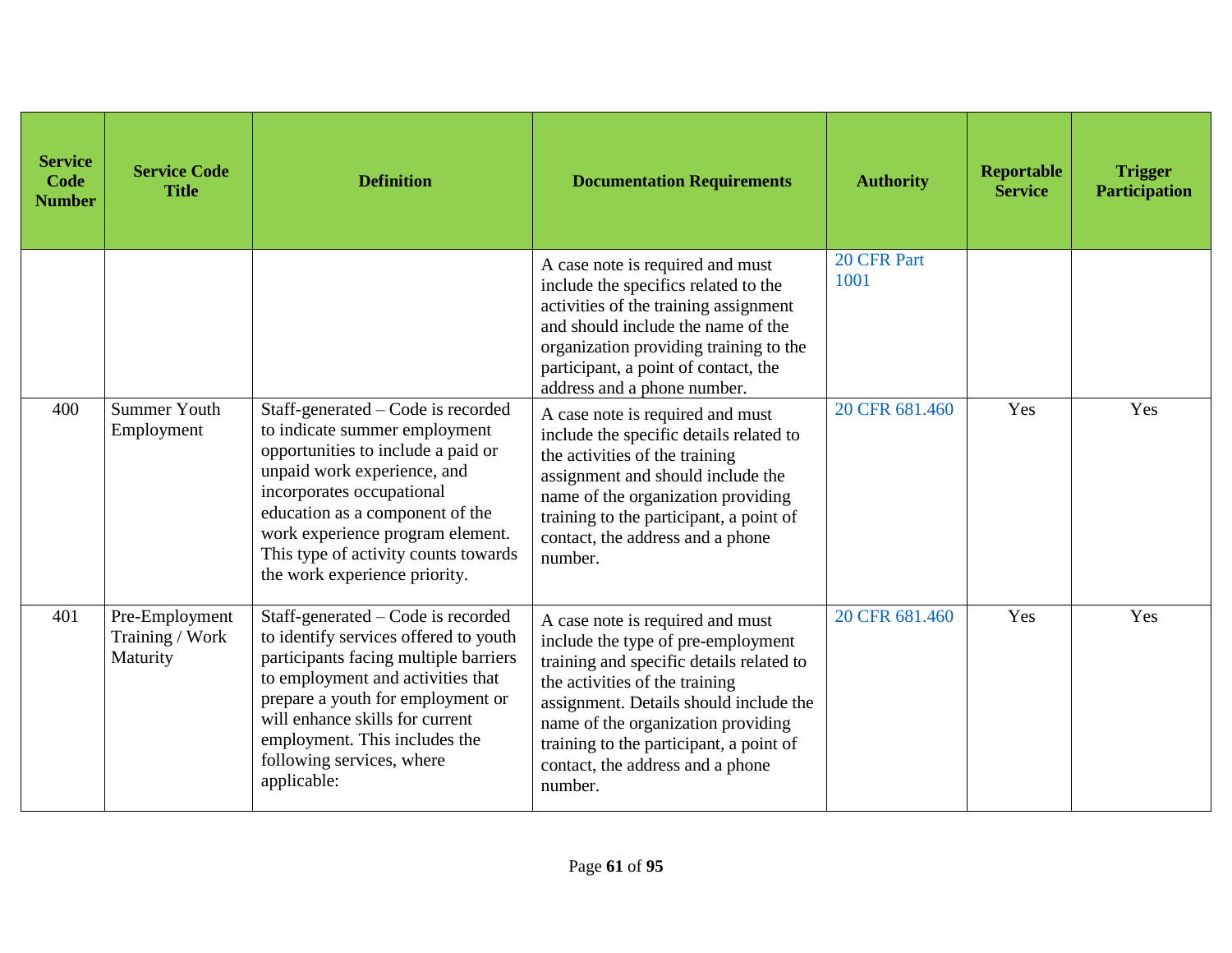| <b>Service</b><br>Code<br><b>Number</b> | <b>Service Code</b><br><b>Title</b>                 | <b>Definition</b>                                                                                                                                                                                                                                                                                                                                                                 | <b>Documentation Requirements</b>                                                                                                                                                                                                                                                                               | <b>Authority</b> | <b>Reportable</b><br><b>Service</b> | <b>Trigger</b><br><b>Participation</b> |
|-----------------------------------------|-----------------------------------------------------|-----------------------------------------------------------------------------------------------------------------------------------------------------------------------------------------------------------------------------------------------------------------------------------------------------------------------------------------------------------------------------------|-----------------------------------------------------------------------------------------------------------------------------------------------------------------------------------------------------------------------------------------------------------------------------------------------------------------|------------------|-------------------------------------|----------------------------------------|
| 402                                     | Other Youth                                         | Referrals of applicants and<br>a.<br>students:<br>Participant assessment;<br>b.<br>Pre-employment and work<br>$\mathbf{c}$ .<br>maturity skills training;<br>Work-based learning;<br>d.<br>Job search, occupational, and<br>e.<br>basic skills training;<br>Provision of continued services<br>for graduates.<br>Staff-generated – Code is recorded                               | A case not is required and must                                                                                                                                                                                                                                                                                 | 20 CFR 681.460   | Yes                                 | Yes                                    |
|                                         | Services                                            | to identify services provided to<br>youth that require significant staff<br>involvement, but are not captured<br>under any other Employ Florida<br>Service code and assist the youth in<br>achieving employment-related<br>success.                                                                                                                                               | include the description the service<br>provided to the youth.                                                                                                                                                                                                                                                   |                  |                                     |                                        |
| 403                                     | Other<br>Occupational<br>Skills Training -<br>Youth | Staff-generated - Code is recorded<br>to indicate that occupational skills<br>training is being provided for the<br>designated population (youth). This<br>type of training is an organized<br>program of study that provides<br>specific vocational skills that lead<br>to proficiency in performing actual<br>tasks and technical functions<br>required by certain occupational | A case note is required and must<br>include the specific details related to<br>the activities of the training<br>assignment, the training topic, the<br>name of the organization providing<br>training to the participant, a point of<br>contact, the address and a phone<br>number and the length of training. | 20 CFR 681.540   | Yes                                 | Yes                                    |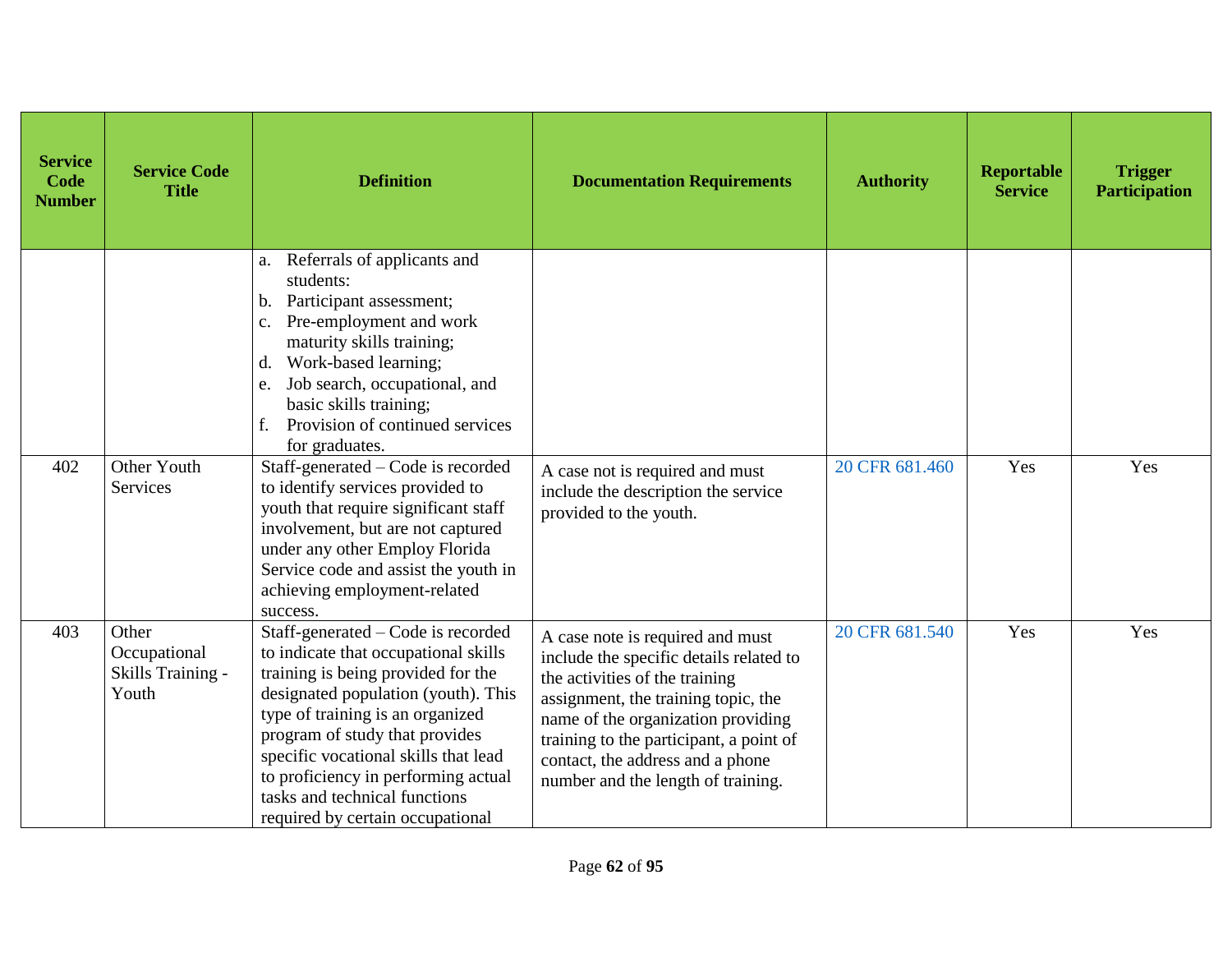| <b>Service</b><br>Code<br><b>Number</b> | <b>Service Code</b><br><b>Title</b>                      | <b>Definition</b>                                                                                                                                                                                                                                                                                                                                                                                                                                                                                                          | <b>Documentation Requirements</b>                                                                                                                                                                                                                                                                               | <b>Authority</b> | <b>Reportable</b><br><b>Service</b> | <b>Trigger</b><br><b>Participation</b> |
|-----------------------------------------|----------------------------------------------------------|----------------------------------------------------------------------------------------------------------------------------------------------------------------------------------------------------------------------------------------------------------------------------------------------------------------------------------------------------------------------------------------------------------------------------------------------------------------------------------------------------------------------------|-----------------------------------------------------------------------------------------------------------------------------------------------------------------------------------------------------------------------------------------------------------------------------------------------------------------|------------------|-------------------------------------|----------------------------------------|
|                                         |                                                          | fields at entry, intermediate, or<br>advanced levels. Such training<br>must:<br>Be outcome-oriented and<br>a.<br>focused on an occupational<br>goal specified in the individual<br>service strategy;<br>Be of sufficient duration to<br>$\mathbf{b}$ .<br>impart the skills needed to<br>meet the occupational goal;<br>and<br>Lead to the attainment of a<br>C <sub>1</sub><br>recognized postsecondary<br>credential.<br>The chosen occupational skills<br>training must meet the quality<br>standards in WIOA sec. 123. |                                                                                                                                                                                                                                                                                                                 |                  |                                     |                                        |
| 404                                     | Other Non-<br>Occupational<br>Skills Training -<br>Youth | Staff-generated - Occupational<br>skills training is an organized<br>program of study that provides<br>specific vocational skills that lead<br>to proficiency in performing actual<br>tasks and technical functions<br>required by certain occupational<br>fields at entry, intermediate, or<br>advanced levels. Local areas must                                                                                                                                                                                          | A case note is required and must<br>include the specific details related to<br>the activities of the training<br>assignment, the training topic, the<br>name of the organization providing<br>training to the participant, a point of<br>contact, the address and a phone<br>number and the length of training. | 20 CFR 681.540   | Yes                                 | Yes                                    |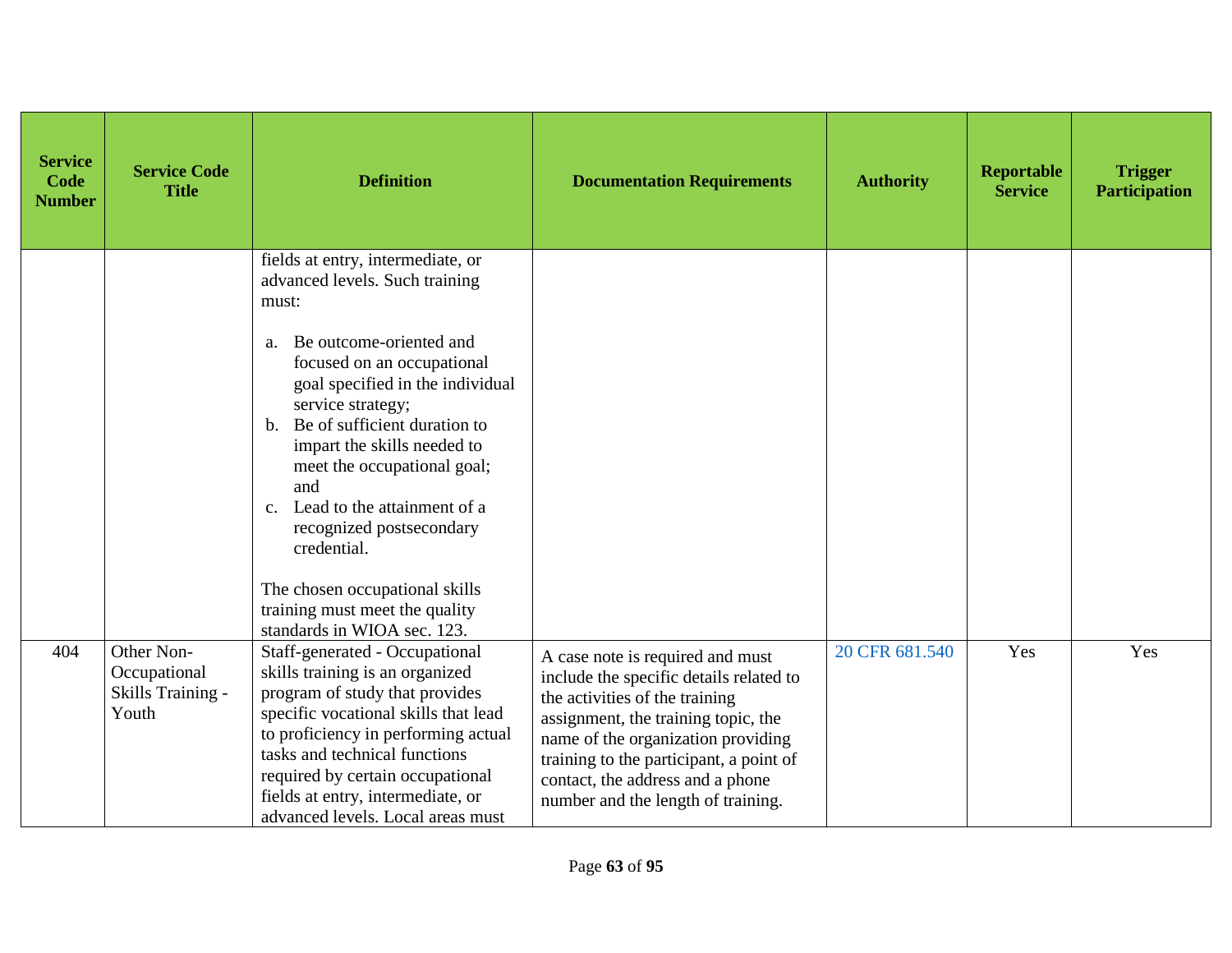| <b>Service</b><br>Code<br><b>Number</b> | <b>Service Code</b><br><b>Title</b>                                                                  | <b>Definition</b>                                                                                                                                                                                                                                                                                                                                                                                         | <b>Documentation Requirements</b>                                                                                                                                                                                                                                                                                                                           | <b>Authority</b> | Reportable<br><b>Service</b> | <b>Trigger</b><br><b>Participation</b> |
|-----------------------------------------|------------------------------------------------------------------------------------------------------|-----------------------------------------------------------------------------------------------------------------------------------------------------------------------------------------------------------------------------------------------------------------------------------------------------------------------------------------------------------------------------------------------------------|-------------------------------------------------------------------------------------------------------------------------------------------------------------------------------------------------------------------------------------------------------------------------------------------------------------------------------------------------------------|------------------|------------------------------|----------------------------------------|
|                                         |                                                                                                      | give priority consideration to<br>training programs that lead to<br>recognized postsecondary<br>credentials that align with in-<br>demand industry sectors or<br>occupations in the local area.                                                                                                                                                                                                           |                                                                                                                                                                                                                                                                                                                                                             |                  |                              |                                        |
| 405                                     | Prerequisite -<br>Youth                                                                              | Staff-generated – Code is recorded<br>to identify the coursework a<br>training institution requires before<br>entry into an approved training<br>program.                                                                                                                                                                                                                                                 | Non-credit education and remedial<br>coursework often provide a vital<br>opportunity to strengthen basic skills<br>needed to enroll in credentialing<br>programs and maximize<br>independence. This code specifies that<br>coursework or additional activities are<br>required as a prior condition to<br>enrolling in the activity or program<br>selected. | 20 CFR 681.460   | Yes                          | Yes                                    |
| 406                                     | Tutoring, study<br>skills training,<br>instruction and<br>Dropout<br>Prevention<br><b>Strategies</b> | Staff-generated – Code is recorded<br>to identify services which focus on<br>providing academic support,<br>helping a youth identify areas of<br>academic concern, assisting with<br>overcoming learning obstacles, and<br>providing tools and resources to<br>develop learning strategies.<br>Dropout prevention strategies<br>include services and activities that<br>keep a young person in-school and | A case note is required and must<br>include the specific detail the outcome<br>and related activities of the training<br>assignment, and should include the<br>name of the organization providing<br>training to the participant, a point of<br>contact, the address, a phone number                                                                        | 20 CFR 681.460   | Yes                          | Yes                                    |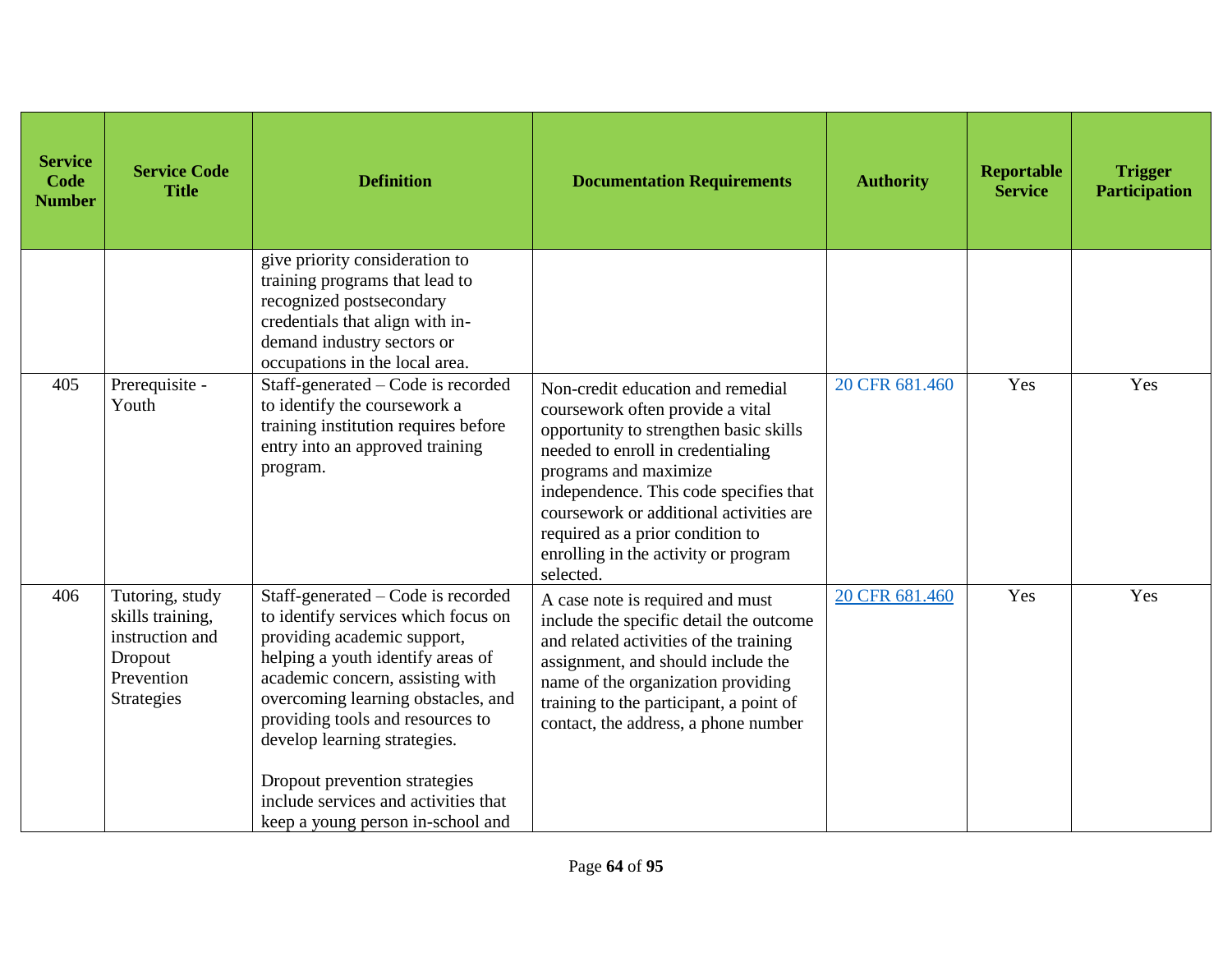| <b>Service</b><br>Code<br><b>Number</b> | <b>Service Code</b><br><b>Title</b> | <b>Definition</b>                                                                                                                                                                                                                                                                                                                                                                                                              | <b>Documentation Requirements</b>                                                                                                                                                                                                                                                                    | <b>Authority</b>              | Reportable<br><b>Service</b> | <b>Trigger</b><br><b>Participation</b> |
|-----------------------------------------|-------------------------------------|--------------------------------------------------------------------------------------------------------------------------------------------------------------------------------------------------------------------------------------------------------------------------------------------------------------------------------------------------------------------------------------------------------------------------------|------------------------------------------------------------------------------------------------------------------------------------------------------------------------------------------------------------------------------------------------------------------------------------------------------|-------------------------------|------------------------------|----------------------------------------|
|                                         |                                     | engaged in a formal learning and/or<br>training setting. Strategies include,<br>but are not limited to tutoring,<br>literacy development, active<br>learning experiences, after-school<br>opportunities, and individualized<br>instruction. Strategies include, but<br>are not limited to tutoring, literacy<br>development, active learning<br>experiences, after-school<br>opportunities, and individualized<br>instruction. |                                                                                                                                                                                                                                                                                                      |                               |                              |                                        |
| 407                                     | Customized<br>Training - Youth      | Staff-generated – Code is recorded<br>to indicate when a youth participant<br>is enrolled into specific activities for<br>customized training. This training is<br>designed to meet the specific<br>requirements of an employer or<br>group of employers with the<br>commitment that the employer(s)<br>hire an individual upon successful<br>completion of the training.                                                      | A case note is required and must<br>include the specific details related to<br>the training and activities of the<br>training assignment. Details should<br>include the name of the organization<br>providing training to the participant, a<br>point of contact, the address and a<br>phone number. | <b>20 CFR</b><br>680.760-.770 | Yes                          | Yes                                    |
| 408                                     | Internship - Un-<br>Paid            | Staff-generated – Code is recorded<br>to indicate that the participant is<br>enrolled into planned, structured<br>learning experience that takes place<br>in a workplace for a limited period.                                                                                                                                                                                                                                 | A case note is required and must<br>include the specific details related to<br>the internship and activities of the<br>assignment. Details should include the<br>name of the organization providing the<br>internship to the participant, a point of                                                 | 20 CFR 681.600                | Yes                          | Yes                                    |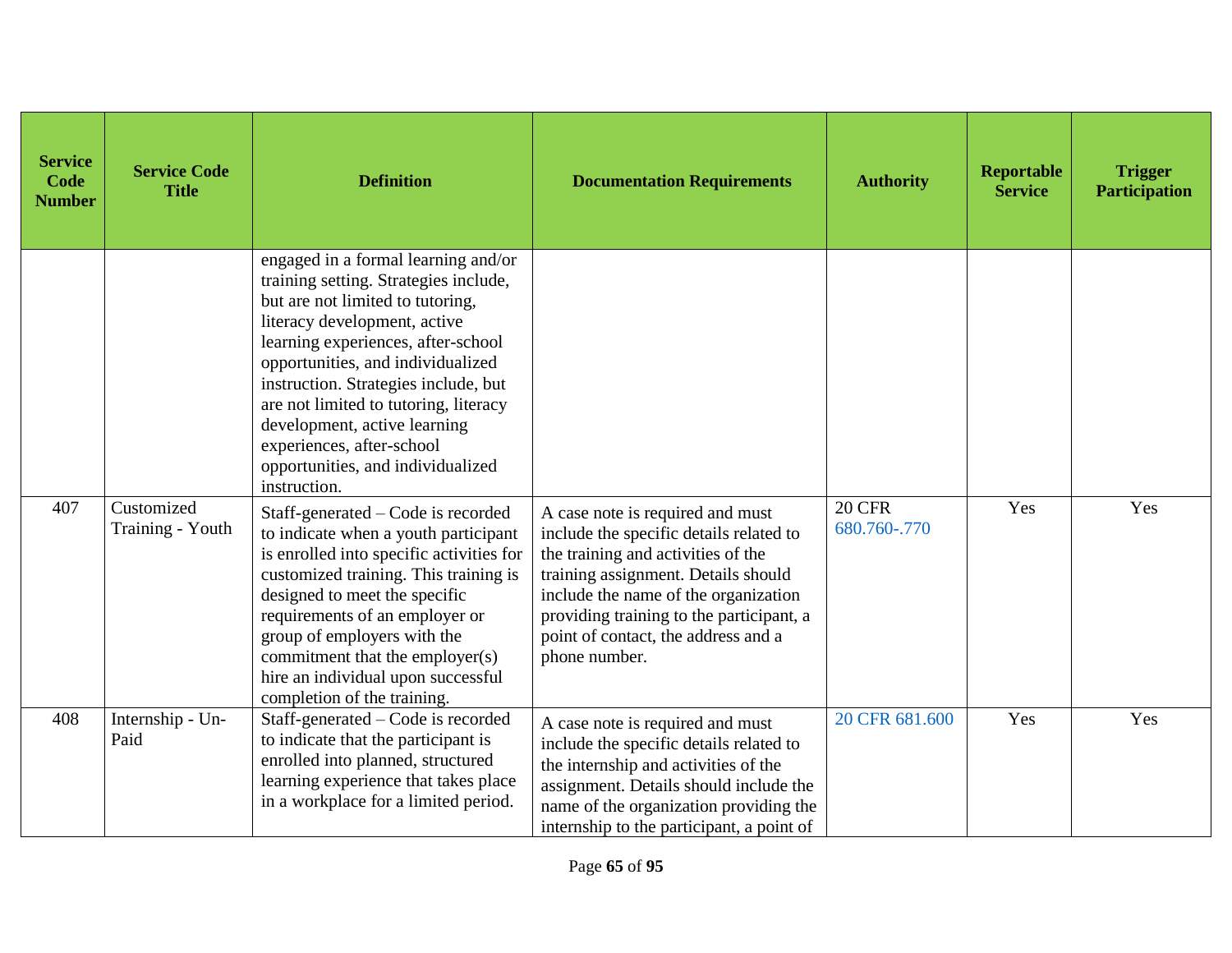| <b>Service</b><br>Code<br><b>Number</b> | <b>Service Code</b><br><b>Title</b> | <b>Definition</b>                                                                                                                                                                                                                                                                                                                                                                                                                                                                                                                                                                                                                                                                                                                                                                                                                                                                                           | <b>Documentation Requirements</b>                                                                                                                                                                                                                                                                                                                                                                                                                                                                                          | <b>Authority</b> | <b>Reportable</b><br><b>Service</b> | <b>Trigger</b><br><b>Participation</b> |
|-----------------------------------------|-------------------------------------|-------------------------------------------------------------------------------------------------------------------------------------------------------------------------------------------------------------------------------------------------------------------------------------------------------------------------------------------------------------------------------------------------------------------------------------------------------------------------------------------------------------------------------------------------------------------------------------------------------------------------------------------------------------------------------------------------------------------------------------------------------------------------------------------------------------------------------------------------------------------------------------------------------------|----------------------------------------------------------------------------------------------------------------------------------------------------------------------------------------------------------------------------------------------------------------------------------------------------------------------------------------------------------------------------------------------------------------------------------------------------------------------------------------------------------------------------|------------------|-------------------------------------|----------------------------------------|
| 409                                     | <b>Job Shadowing</b>                | Unpaid Internships must:<br>a. Focus on career exploration<br>and skill development and are<br>not primarily set up to benefit<br>the employer;<br>Expose youth to realistic<br>$\mathbf{b}$ .<br>working conditions and<br>meaningful tasks.<br>Be used sparingly and must be<br>$\mathbf{c}$ .<br>combined with other services.<br>Be of limited duration.<br>d.<br>Staff-generated – Code is recorded<br>to when a youth is engaged in a job<br>shadowing work experience option<br>where the youth learns about a job<br>by walking through the work day as<br>a shadow to a competent worker.<br>Youth witness firsthand the work<br>environment, employability and<br>occupational skills in practice, the<br>value of professional training, and<br>potential career options. This is a<br>temporary, unpaid exposure to the<br>workplace in an occupational area<br>of interest to the participant. | contact, the address and a phone<br>number.<br>The internship must be documented as<br>a part of the overall employment<br>strategy in the Individual Service<br>Strategy (ISS) or IEP Individual<br>Educational/Employment Plan.<br>A case note is required and must<br>include the specific details related to<br>the activities of the training<br>assignment. Details must include the<br>name of the organization providing<br>training to the participant, a point of<br>contact, the address and a phone<br>number. | 20 CFR 681.600   | Yes                                 | Yes                                    |
| 410                                     | Leadership<br>Development           | Staff-generated – Code is recorded<br>to identify opportunities provided                                                                                                                                                                                                                                                                                                                                                                                                                                                                                                                                                                                                                                                                                                                                                                                                                                    | A case note is required and must                                                                                                                                                                                                                                                                                                                                                                                                                                                                                           | 20 CFR 681.520   | Yes                                 | Yes                                    |
|                                         | Services                            | to a youth that encourage                                                                                                                                                                                                                                                                                                                                                                                                                                                                                                                                                                                                                                                                                                                                                                                                                                                                                   | include a description of the specific<br>activity (ies) the youth is engaged in.                                                                                                                                                                                                                                                                                                                                                                                                                                           |                  |                                     |                                        |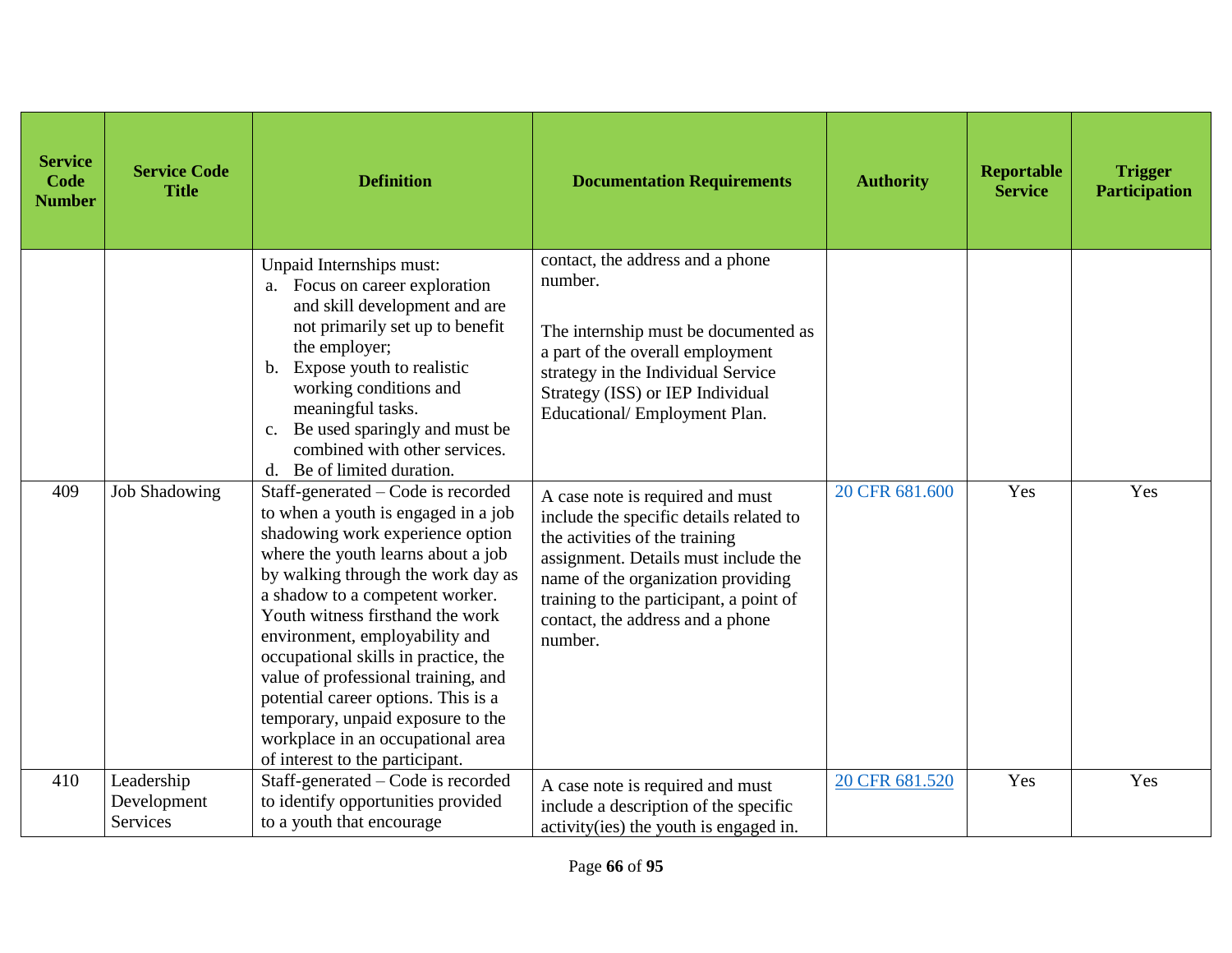| <b>Service</b><br>Code<br><b>Number</b> | <b>Service Code</b><br><b>Title</b> | <b>Definition</b>                                                                                                                                                                                                                                                                                                                                                                                                                                                                                                                                                                   | <b>Documentation Requirements</b>                                                                                                                             | <b>Authority</b> | <b>Reportable</b><br><b>Service</b> | <b>Trigger</b><br><b>Participation</b> |
|-----------------------------------------|-------------------------------------|-------------------------------------------------------------------------------------------------------------------------------------------------------------------------------------------------------------------------------------------------------------------------------------------------------------------------------------------------------------------------------------------------------------------------------------------------------------------------------------------------------------------------------------------------------------------------------------|---------------------------------------------------------------------------------------------------------------------------------------------------------------|------------------|-------------------------------------|----------------------------------------|
|                                         |                                     | responsibility, confidence,<br>employability, self-determination,<br>and other positive social behaviors.<br>This includes but is not limited<br>exposure to post-secondary<br>educational possibilities;<br>community and service learning<br>projects; peer mentoring and<br>tutoring; team leadership training;<br>decision-making training; problem<br>solving; citizenship training; life<br>skills training; civic engagement<br>activities which promote the quality<br>of life in a community; and other<br>leadership activities that place<br>youth in a leadership role. |                                                                                                                                                               |                  |                                     |                                        |
| 411                                     | <b>Adult Mentoring</b>              | Staff-generated - Code is recorded<br>when youth is engaged in a formal<br>relationship with an adult mentor<br>and includes structured activities<br>where the mentor offers guidance,<br>support, and encouragement to<br>develop the competence and<br>character of the mentee.                                                                                                                                                                                                                                                                                                  | A case note is required and must<br>include the name of the adult mentor.                                                                                     | 20 CFR 681.490   | Yes                                 | Yes                                    |
| 412                                     | Objective<br>Assessment             | Staff-generated - Code is recorded<br>when an objective assessment of<br>the academic levels, skill levels,<br>and service needs of each                                                                                                                                                                                                                                                                                                                                                                                                                                            | A case note is required and must<br>include the specific details related to<br>the internship and activities of the<br>assignment. Details should include the | 20 CFR 681.420   | Yes                                 | Yes                                    |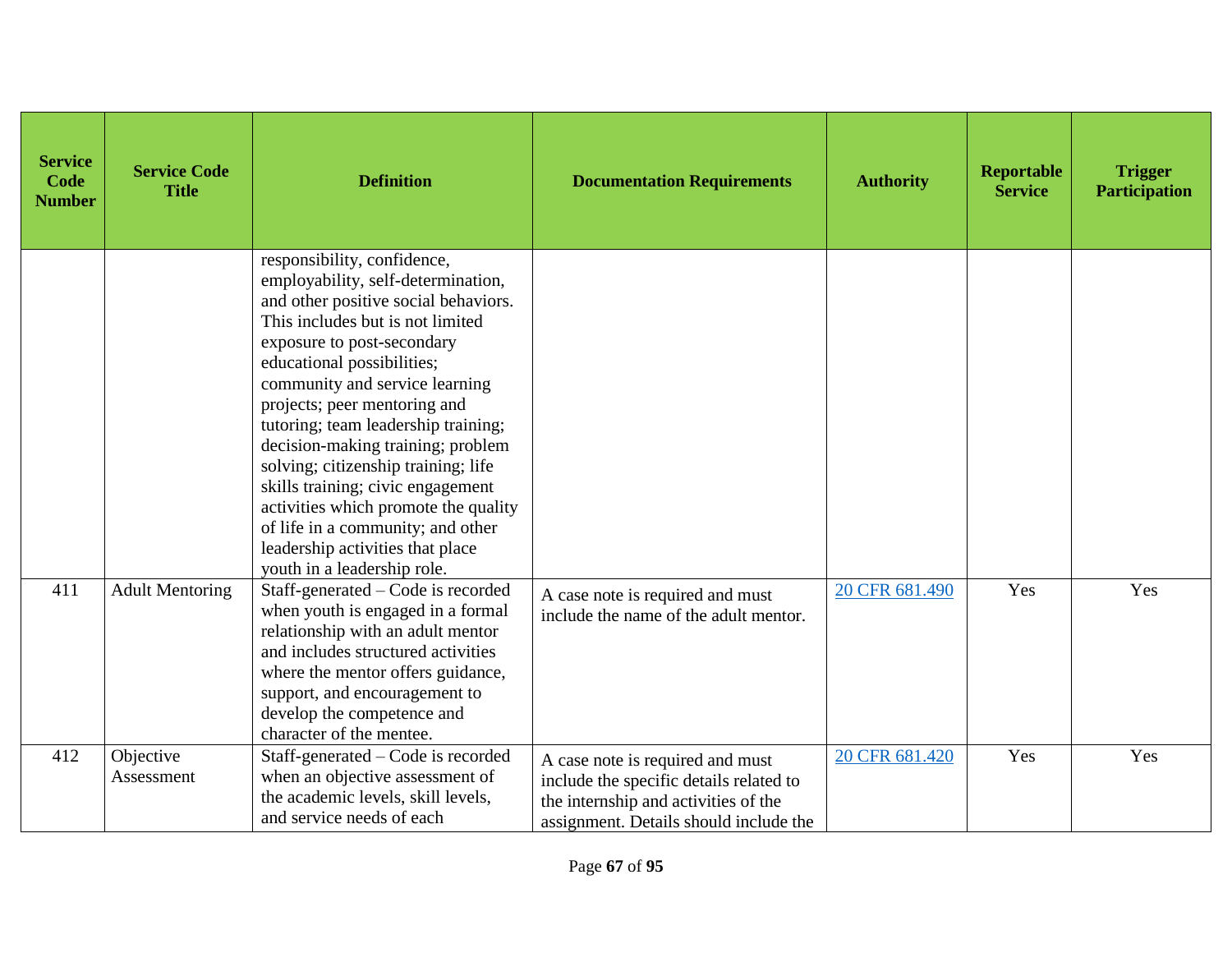| <b>Service</b><br>Code<br><b>Number</b> | <b>Service Code</b><br><b>Title</b>        | <b>Definition</b>                                                                                                                                                                                                                                                                                                                                                                                                                                                                                                                                                                                         | <b>Documentation Requirements</b>                                                                                                                                                                                                                                                                                                                                                                                                            | <b>Authority</b> | <b>Reportable</b><br><b>Service</b> | <b>Trigger</b><br><b>Participation</b> |
|-----------------------------------------|--------------------------------------------|-----------------------------------------------------------------------------------------------------------------------------------------------------------------------------------------------------------------------------------------------------------------------------------------------------------------------------------------------------------------------------------------------------------------------------------------------------------------------------------------------------------------------------------------------------------------------------------------------------------|----------------------------------------------------------------------------------------------------------------------------------------------------------------------------------------------------------------------------------------------------------------------------------------------------------------------------------------------------------------------------------------------------------------------------------------------|------------------|-------------------------------------|----------------------------------------|
|                                         |                                            | participant includes a review of<br>basic skills, occupational skills,<br>prior work experience,<br>employability, interests, aptitudes<br>(including interests and aptitudes<br>for nontraditional jobs), supportive<br>service needs, and developmental<br>needs of such participant, for<br>identifying appropriate services and<br>career pathways for participants.                                                                                                                                                                                                                                  | name of the organization providing the<br>internship to the participant, a point of<br>contact, the address and a phone<br>number.                                                                                                                                                                                                                                                                                                           |                  |                                     |                                        |
| 413                                     | Develop Service<br>Strategies<br>(IEP/ISS) | Staff-generated - Code is recorded<br>when an IEP/ISS or a plan is<br>developed that provides a<br>framework for identifying a youth's<br>goals and the strategies needed to<br>help guide ongoing development<br>and enhance the participants<br>capabilities. The ISS/IEP identifies<br>goals, objectives and details the<br>service needs of the youth<br>participant, taking into account the<br>Objective Assessment.<br>The ISS is a living document that<br>changes over time and must be<br>developed in partnership with the<br>youth and should consider not only<br>the needs indicated by the | A case note is required and must<br>include the details related to the<br>assessment and activities of the<br>assignment.<br>Note: A new ISS is not required if a<br>recent ISS was developed under<br>another education and training<br>program. The ISS must:<br>Be completed within 30 days of<br>a.<br>the date of participation;<br>Reviewed, updated and revised<br>b.<br>regularly to reflect outcomes, and<br>current circumstances. | 20 CFR 681.420   | Yes                                 | Yes                                    |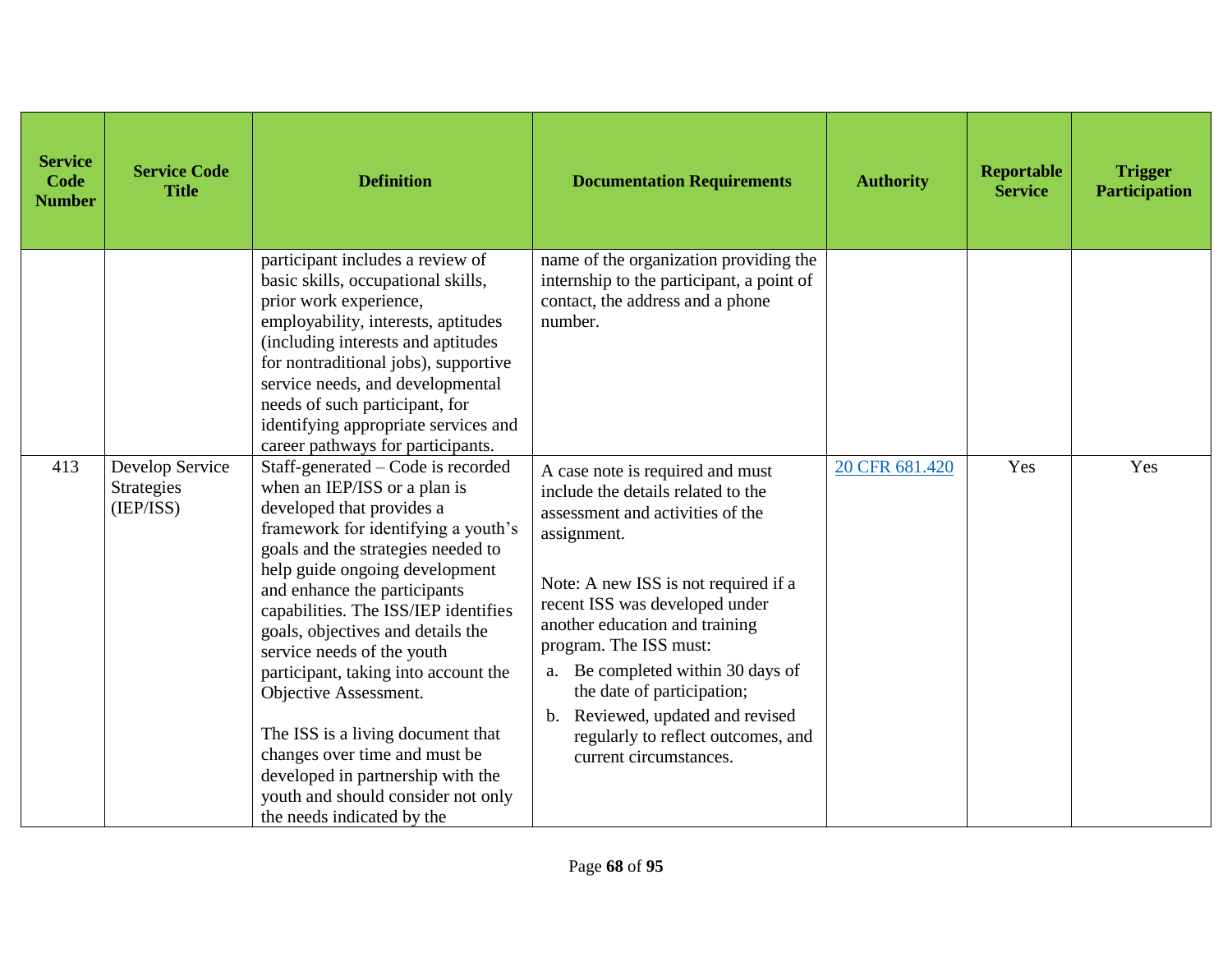| <b>Service</b><br><b>Code</b><br><b>Number</b> | <b>Service Code</b><br><b>Title</b> | <b>Definition</b>                                                                                                                                                                                                                                                                                                                                                                                | <b>Documentation Requirements</b>                                                                                                                                                                                                                                                                             | <b>Authority</b> | Reportable<br><b>Service</b> | <b>Trigger</b><br><b>Participation</b> |
|------------------------------------------------|-------------------------------------|--------------------------------------------------------------------------------------------------------------------------------------------------------------------------------------------------------------------------------------------------------------------------------------------------------------------------------------------------------------------------------------------------|---------------------------------------------------------------------------------------------------------------------------------------------------------------------------------------------------------------------------------------------------------------------------------------------------------------|------------------|------------------------------|----------------------------------------|
| 414                                            | <b>Basic Skills</b>                 | Objective Assessment but also the<br>youth's stated interests and desires.<br>The plan is an ongoing strategy to<br>identify employment goals,<br>achievement objectives and a<br>combination of services for the<br>participant to achieve the<br>employment goals.<br>The ISS must directly link to one or<br>more of the performance indicators.<br>Staff-generated - Code is recorded        | A case note is required and must                                                                                                                                                                                                                                                                              | 20 CFR 681.460   | Yes                          | Yes                                    |
|                                                | Training                            | to indicate when a participant is<br>enrolled in an organized program<br>of study, such as secondary school,<br>post-secondary school, adult<br>education, etc. This should not be<br>used for informal instruction.<br>Basic skills training includes, but is<br>not limited to, reading<br>comprehension, math computation,<br>writing, speaking, listening,<br>problem solving and reasoning. | include the specific details related to<br>the training activities, the type of<br>training, the outcome and any other<br>relevant information.<br>The need for basic skills training must<br>be documented in the Individual<br>Service Strategy (ISS) or IEP<br>Individual Educational/ Employment<br>Plan. |                  |                              |                                        |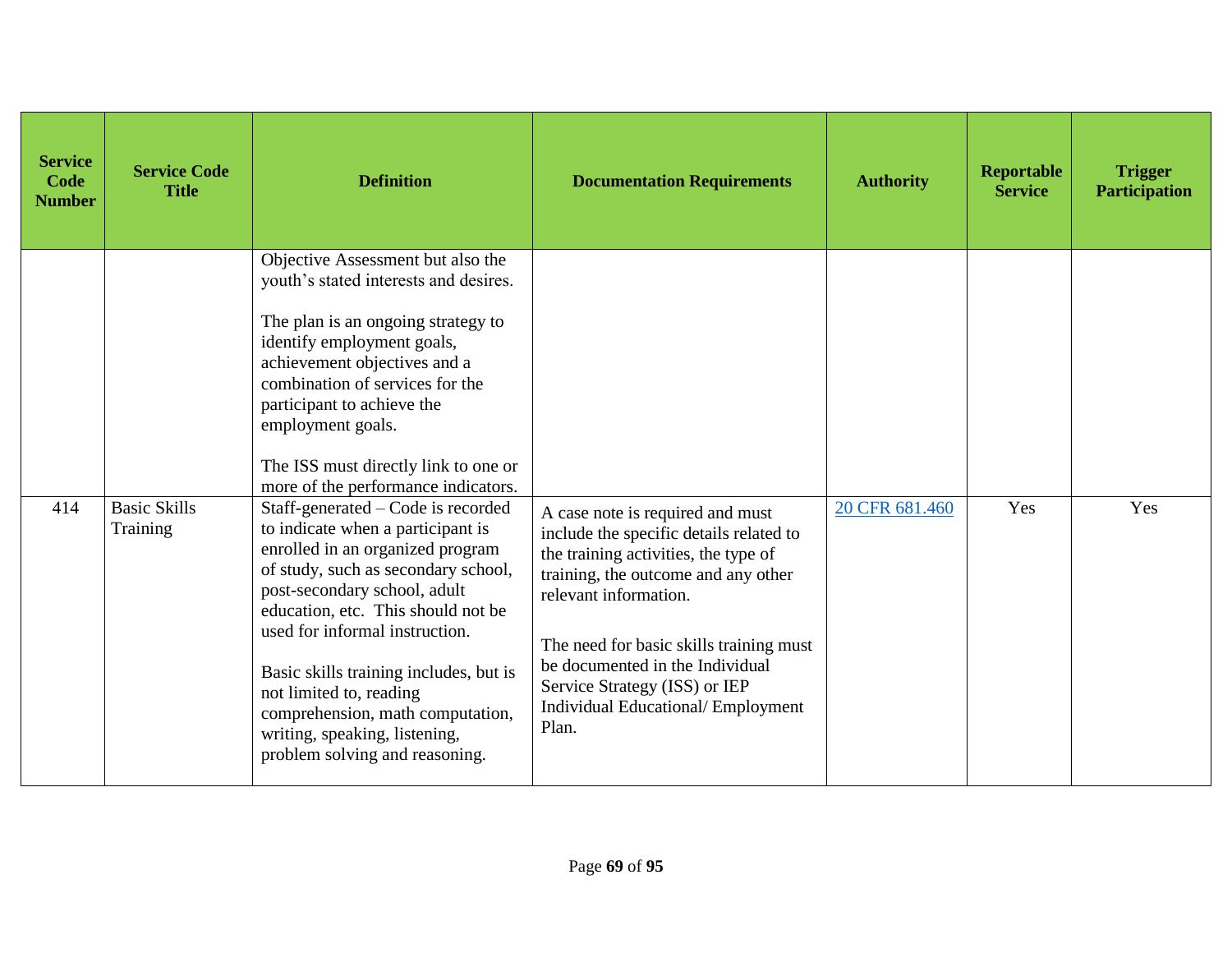| <b>Service</b><br>Code<br><b>Number</b> | <b>Service Code</b><br><b>Title</b>                                       | <b>Definition</b>                                                                                                                                                                                                                                                                                                                                                                                                                                                                                                                                                                             | <b>Documentation Requirements</b>                                                                                                                                                                                                                                                                               | <b>Authority</b> | Reportable<br><b>Service</b> | <b>Trigger</b><br><b>Participation</b> |
|-----------------------------------------|---------------------------------------------------------------------------|-----------------------------------------------------------------------------------------------------------------------------------------------------------------------------------------------------------------------------------------------------------------------------------------------------------------------------------------------------------------------------------------------------------------------------------------------------------------------------------------------------------------------------------------------------------------------------------------------|-----------------------------------------------------------------------------------------------------------------------------------------------------------------------------------------------------------------------------------------------------------------------------------------------------------------|------------------|------------------------------|----------------------------------------|
| 415                                     | Enrolled in<br>Alternative<br>Secondary<br>Education                      | Staff-generated - Code is recorded<br>when a participant is enrolled in<br>such as basic education skills<br>training, individualized academic<br>instruction, and English as a<br>Second Language training, which<br>assist youth who have struggled in<br>traditional secondary education.<br>These programs provide instruction<br>and leads to a high school diploma<br>or its equivalency.                                                                                                                                                                                               | A case note is required and must<br>include the details of the training the<br>youth is enrolled in.                                                                                                                                                                                                            | 20 CFR 681.460   | Yes                          | Yes                                    |
| 416                                     | Occupational<br>Skills Training -<br><b>Eligible Training</b><br>Provider | Staff-generated – Code is recorded<br>to indicate when a participant is<br>enrolled into a formal occupational<br>skills training, through an<br>Individual Training Account (ITA).<br>Occupational skills training is an<br>organized program of study that<br>provides specific vocational skills<br>that lead to proficiency in<br>performing actual tasks and<br>technical functions required by<br>certain occupational fields at entry,<br>intermediate or advanced levels.<br>Postsecondary classroom-based<br>training teaches the skills necessary<br>for a specific occupation. The | A case note is required and must<br>include the specific details related to<br>the activities of the training<br>assignment, the training topic, the<br>name of the organization providing<br>training to the participant, a point of<br>contact, the address and a phone<br>number and the length of training. | 20 CFR 681.540   | Yes                          | Yes                                    |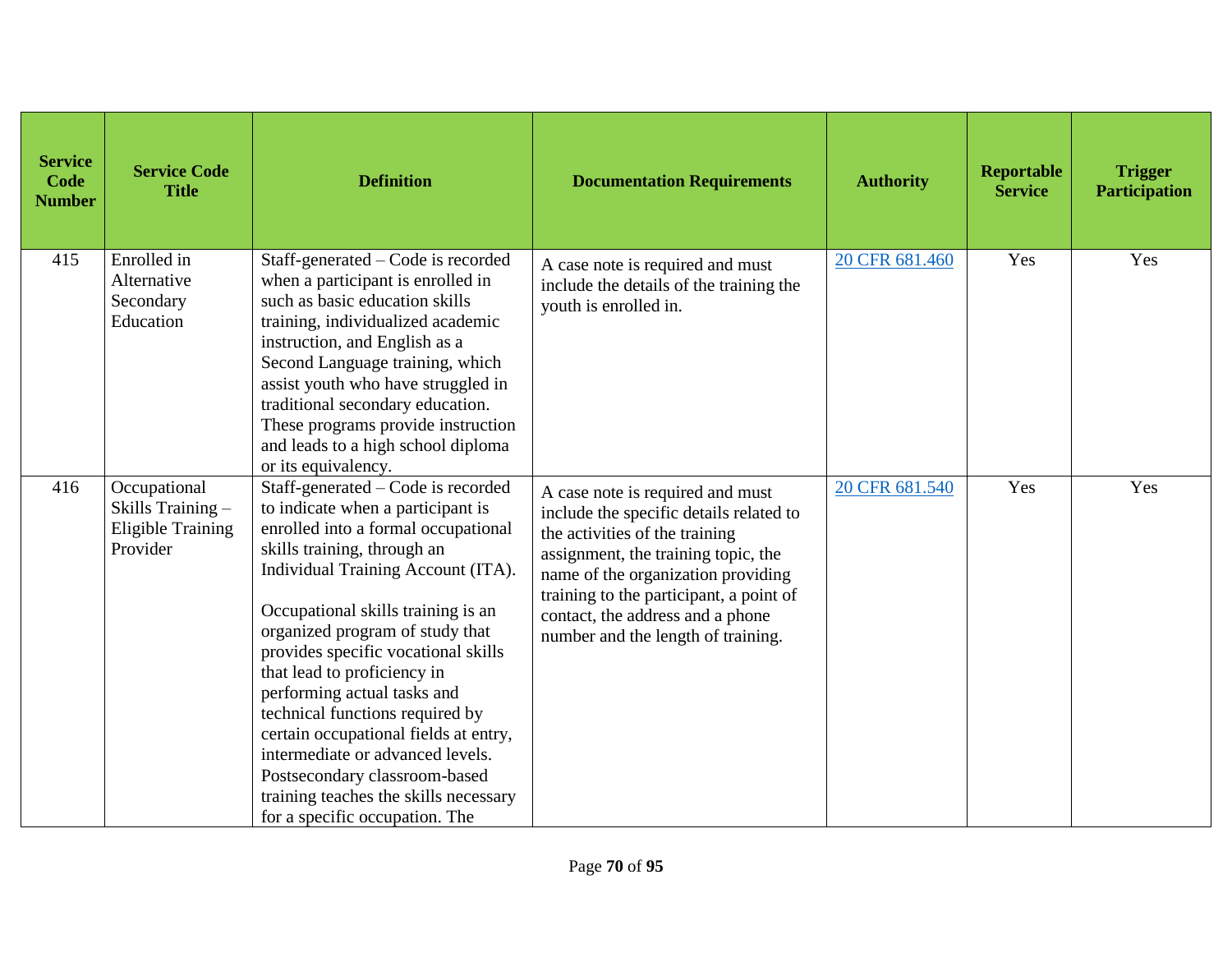| <b>Service</b><br>Code<br><b>Number</b> | <b>Service Code</b><br><b>Title</b>         | <b>Definition</b>                                                                                                                                                                                                                                                                                                                                                                                                                                | <b>Documentation Requirements</b>                                                                                                    | <b>Authority</b> | <b>Reportable</b><br><b>Service</b> | <b>Trigger</b><br><b>Participation</b> |
|-----------------------------------------|---------------------------------------------|--------------------------------------------------------------------------------------------------------------------------------------------------------------------------------------------------------------------------------------------------------------------------------------------------------------------------------------------------------------------------------------------------------------------------------------------------|--------------------------------------------------------------------------------------------------------------------------------------|------------------|-------------------------------------|----------------------------------------|
|                                         |                                             | provider of the training must be<br>approved by the LWDB prior to<br>placement.<br>Note: This training will be<br>provided by an institute of higher<br>education that leads to a specialized<br>diploma, certification or licensure<br>as defined by the Florida<br>Department of Education.<br>The participant should select this<br>training from their regional Eligible<br>Training Provider List (ETPL)                                    |                                                                                                                                      |                  |                                     |                                        |
| 417                                     | Comprehensive<br>Guidance and<br>Counseling | Staff-generated – Code is recorded<br>when an individual participates in<br>individualized counseling that is<br>included, but not limited to, drug<br>and alcohol abuse counseling,<br>mental health counseling, and<br>referral to partner programs, as<br>appropriate.<br>Services provided benefit<br>participants by addressing career,<br>personal and educational needs.<br>This activity may be conducted<br>individually or in a group. | A case note is required and must<br>include a description of the counseling<br>and information provided to the youth<br>participant. | 20 CFR 681.510   | Yes                                 | Yes                                    |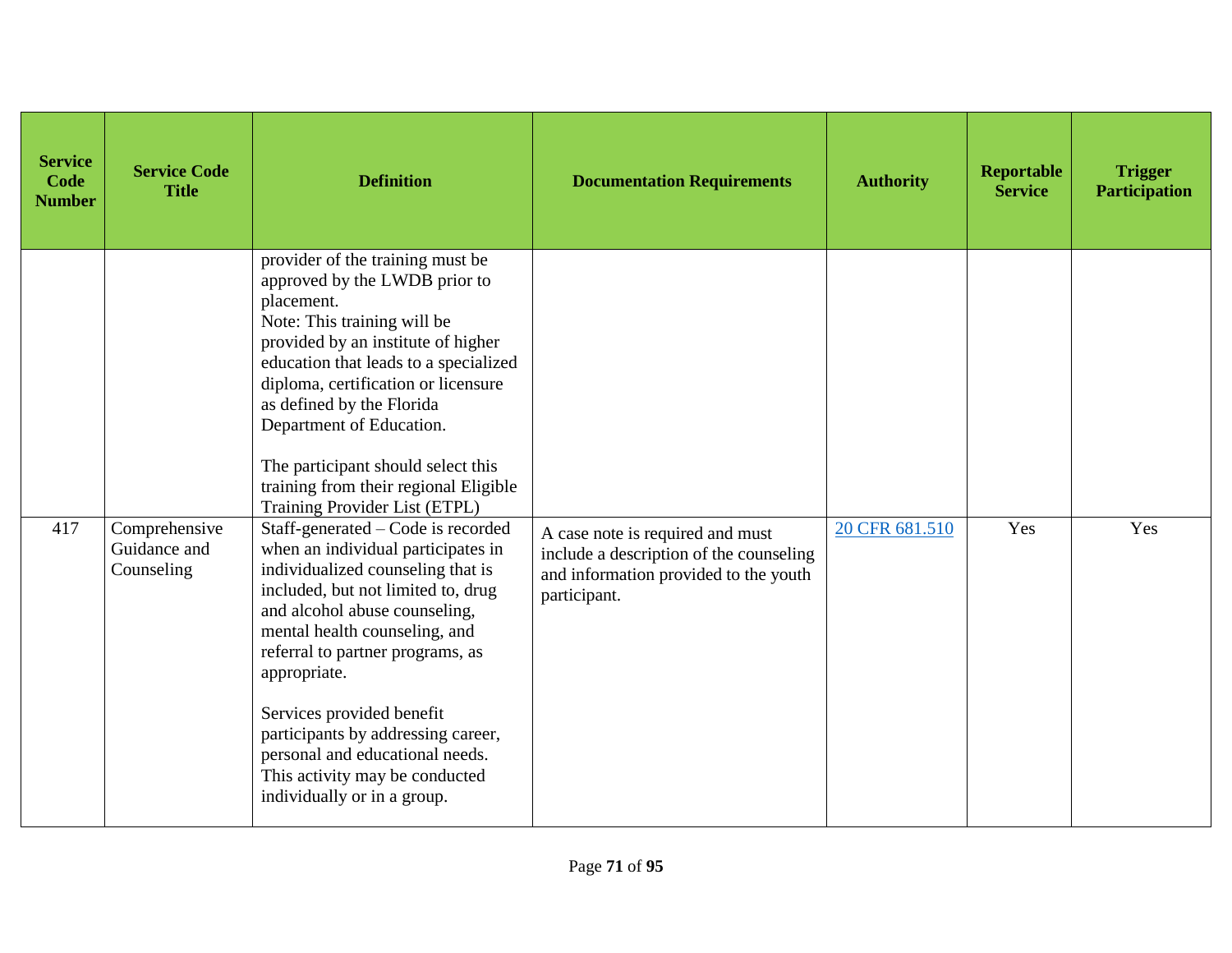| <b>Service</b><br>Code<br><b>Number</b> | <b>Service Code</b><br><b>Title</b> | <b>Definition</b>                                                                                                                                                                                                                                                                                                                                                                                                                                                           | <b>Documentation Requirements</b>                                                                                                        | <b>Authority</b> | <b>Reportable</b><br><b>Service</b> | <b>Trigger</b><br><b>Participation</b> |
|-----------------------------------------|-------------------------------------|-----------------------------------------------------------------------------------------------------------------------------------------------------------------------------------------------------------------------------------------------------------------------------------------------------------------------------------------------------------------------------------------------------------------------------------------------------------------------------|------------------------------------------------------------------------------------------------------------------------------------------|------------------|-------------------------------------|----------------------------------------|
|                                         |                                     | Comprehensive Guidance and<br>Counseling programs includes<br>services such as:<br>Assessment<br>a.<br>Information<br>b.<br>Consultation<br>c.<br>Counseling<br>d.<br>Referral<br>e.<br>Placement<br>Follow-up<br>g<br>Follow-through<br>h.<br>Referrals to appropriate resources<br>(including drug and alcohol) should<br>be made as needed.                                                                                                                              |                                                                                                                                          |                  |                                     |                                        |
| 418                                     | <b>Adult Education</b><br>(GED)     | Staff-generated - Code is recorded<br>when a participant is enrolled in an<br>adult education program and<br>receives academic instruction, and<br>education services below the<br>postsecondary level that increase an<br>individual's ability to read, write,<br>and speak in English and perform<br>mathematics or other activities<br>necessary for the attainment of a<br>secondary school diploma or its<br>recognized equivalent; and<br>transition to postsecondary | A case note is required and must<br>include the details related to the<br>participants current educational level<br>and overall outcome. | 20 CFR 681.460   | Yes                                 | Yes                                    |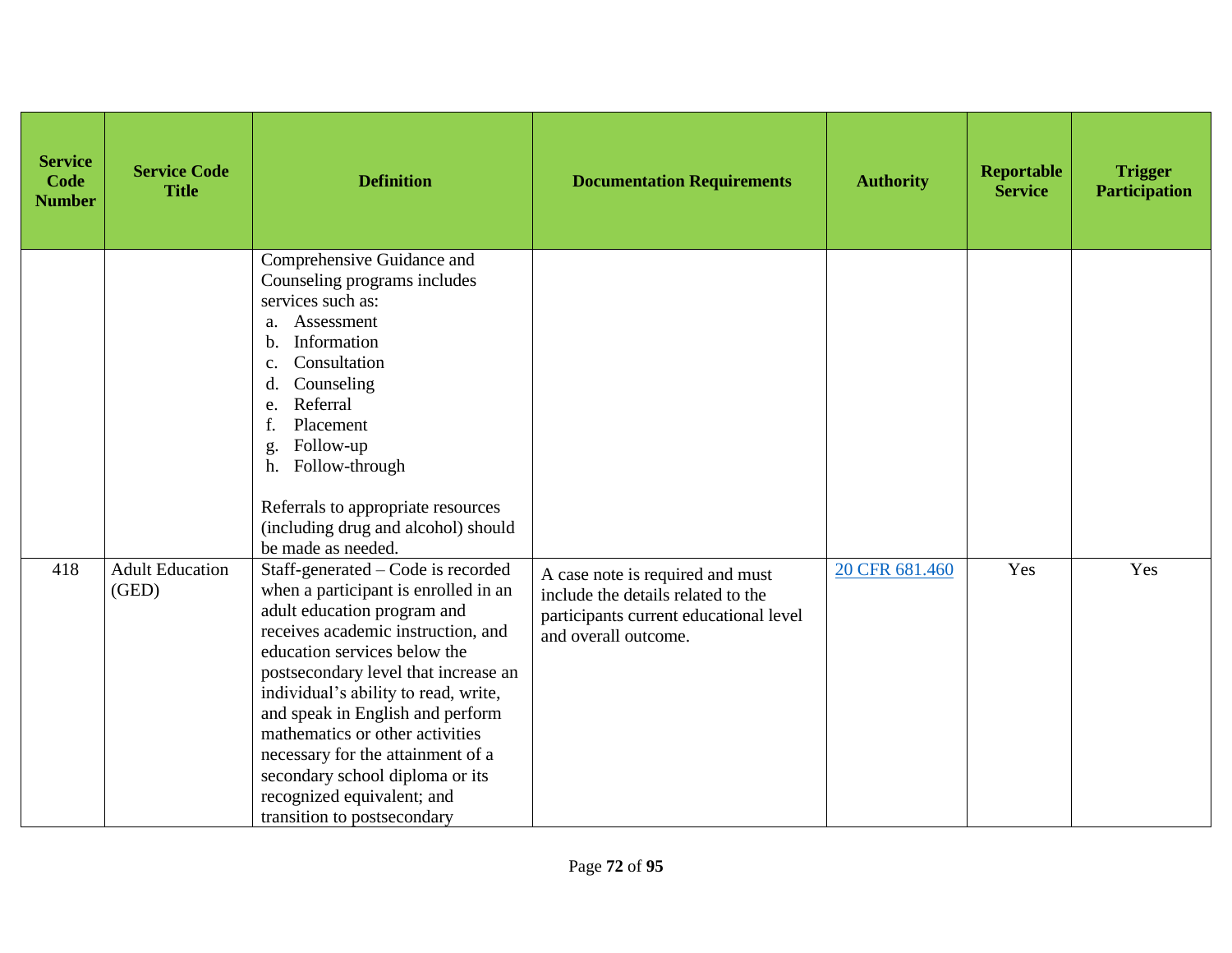| <b>Service</b><br>Code<br><b>Number</b> | <b>Service Code</b><br><b>Title</b>                                                | <b>Definition</b>                                                                                                                                                                                                                                                                                                                                                                                 | <b>Documentation Requirements</b>                                                                                                                                                                                                                                      | <b>Authority</b> | <b>Reportable</b><br><b>Service</b> | <b>Trigger</b><br><b>Participation</b> |
|-----------------------------------------|------------------------------------------------------------------------------------|---------------------------------------------------------------------------------------------------------------------------------------------------------------------------------------------------------------------------------------------------------------------------------------------------------------------------------------------------------------------------------------------------|------------------------------------------------------------------------------------------------------------------------------------------------------------------------------------------------------------------------------------------------------------------------|------------------|-------------------------------------|----------------------------------------|
|                                         |                                                                                    | education and training; and obtain<br>employment.                                                                                                                                                                                                                                                                                                                                                 |                                                                                                                                                                                                                                                                        |                  |                                     |                                        |
| 419                                     | Supportive<br>Services -<br>Stipends                                               | Staff-generated – Code is recorded<br>to identify support services that are<br>reasonable and necessary to enable<br>a jobseeker to participate in WIOA<br>activities.                                                                                                                                                                                                                            | A case note is required and must<br>include the requirements and amount<br>of the stipend.                                                                                                                                                                             | 20 CFR 681.570   | Yes                                 | Yes                                    |
| 420                                     | Post-Secondary<br>Transition and<br>Preparatory<br>Activities/Service<br>s - Youth | Staff-generated - Code is recorded<br>to identify youth services designed<br>to prepare and coordinate a<br>comprehensive employment plan,<br>such as a service strategy to ensure<br>access to necessary workforce<br>activities and supportive services.                                                                                                                                        | A case note is required and must<br>include the specifics related to the<br>activities of the training assignment<br>and should include the name of the<br>organization providing training to the<br>jobseeker, a point of contact, the<br>address and a phone number. | 20 CFR 681.460   | Yes                                 | Yes                                    |
| 421                                     | Financial Literacy<br>Education - Youth                                            | Staff-generated – Code is recorded<br>when a youth participant is offered<br>financial education that is age<br>appropriate and timely, and provide<br>opportunities to put lessons into<br>practice, such as access to safe and<br>affordable financial products that<br>enable money management and<br>savings. These services include, but<br>are not limited to, the following<br>activities: | A case note is required and must<br>document the specific information<br>offered to the youth participant.                                                                                                                                                             | 20 CFR 681.500   | Yes                                 | Yes                                    |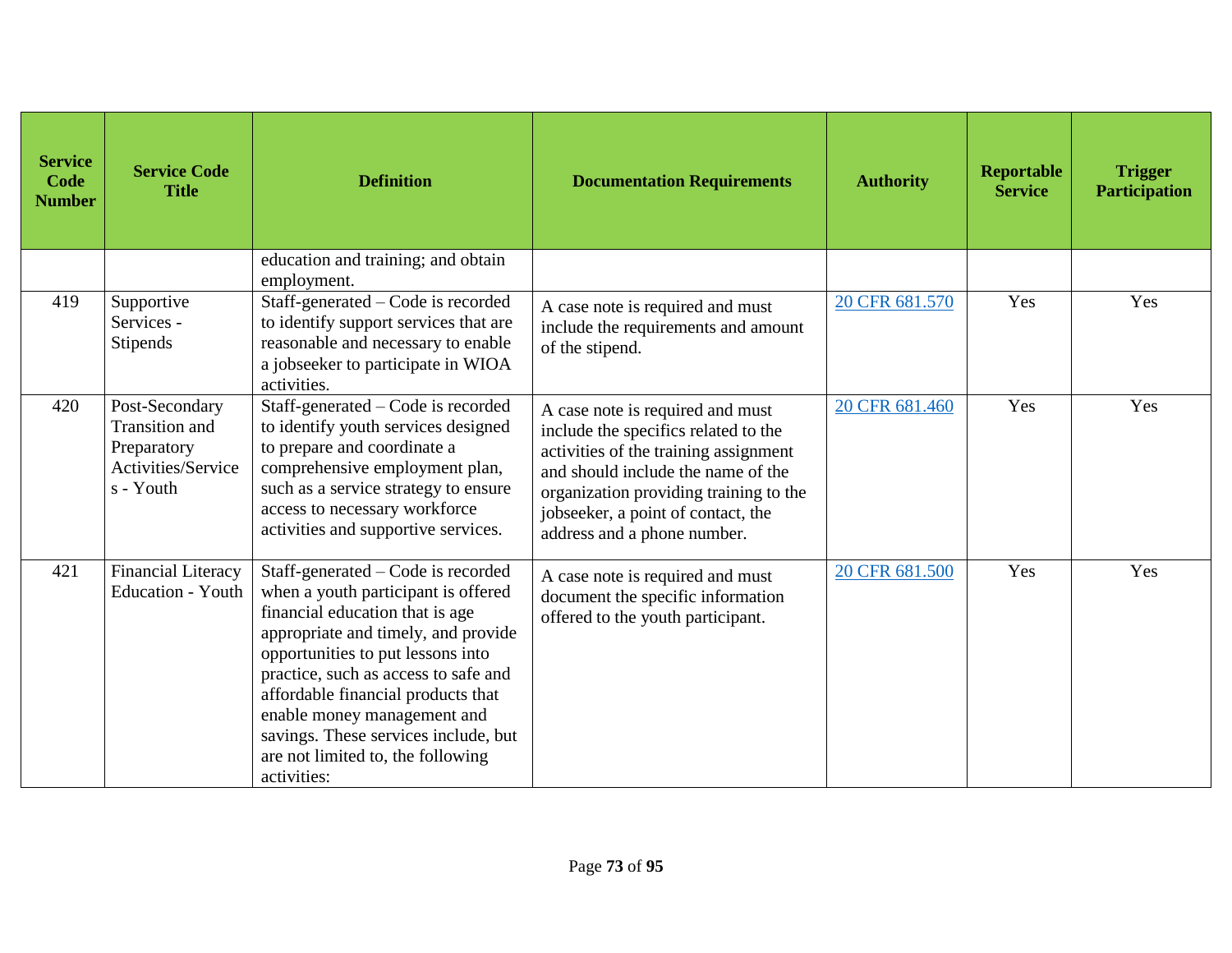| <b>Service</b><br>Code<br><b>Number</b> | <b>Service Code</b><br><b>Title</b>                                   | <b>Definition</b>                                                                                                                                                                                                                                                                                                                                                                                                                                                                                | <b>Documentation Requirements</b>                                                                     | <b>Authority</b> | <b>Reportable</b><br><b>Service</b> | <b>Trigger</b><br><b>Participation</b> |
|-----------------------------------------|-----------------------------------------------------------------------|--------------------------------------------------------------------------------------------------------------------------------------------------------------------------------------------------------------------------------------------------------------------------------------------------------------------------------------------------------------------------------------------------------------------------------------------------------------------------------------------------|-------------------------------------------------------------------------------------------------------|------------------|-------------------------------------|----------------------------------------|
|                                         |                                                                       | Budget creation, opening<br>checking and savings accounts<br>at banks.<br>Learning how to effectively<br>$\overline{2}$<br>manage spending, credit, and<br>debt, including student loans,<br>consumer credit and credit<br>cards.<br>3<br>Learning about financial<br>products and services.<br>Educating youth about identity<br>4<br>theft, how to resolve cases of<br>identity theft and to understand<br>their rights and protections<br>related to personal identity and<br>financial data. |                                                                                                       |                  |                                     |                                        |
| 422                                     | Education<br>Concurrently with<br>Workforce<br>Preparation -<br>Youth | Staff-generated - Code is recorded<br>to document when youth is<br>engaged in an integrated education<br>and training program that has the<br>three components listed in the law<br>as necessary for the integration of<br>education and training program:<br>Adult education and literacy<br>activities, such as basic academic<br>skill training, critical thinking skills<br>or digital literacy skills.                                                                                      | A case note is required and must<br>include a description of the activities<br>provided to the youth. | 20 CFR 681.630   | Yes                                 | Yes                                    |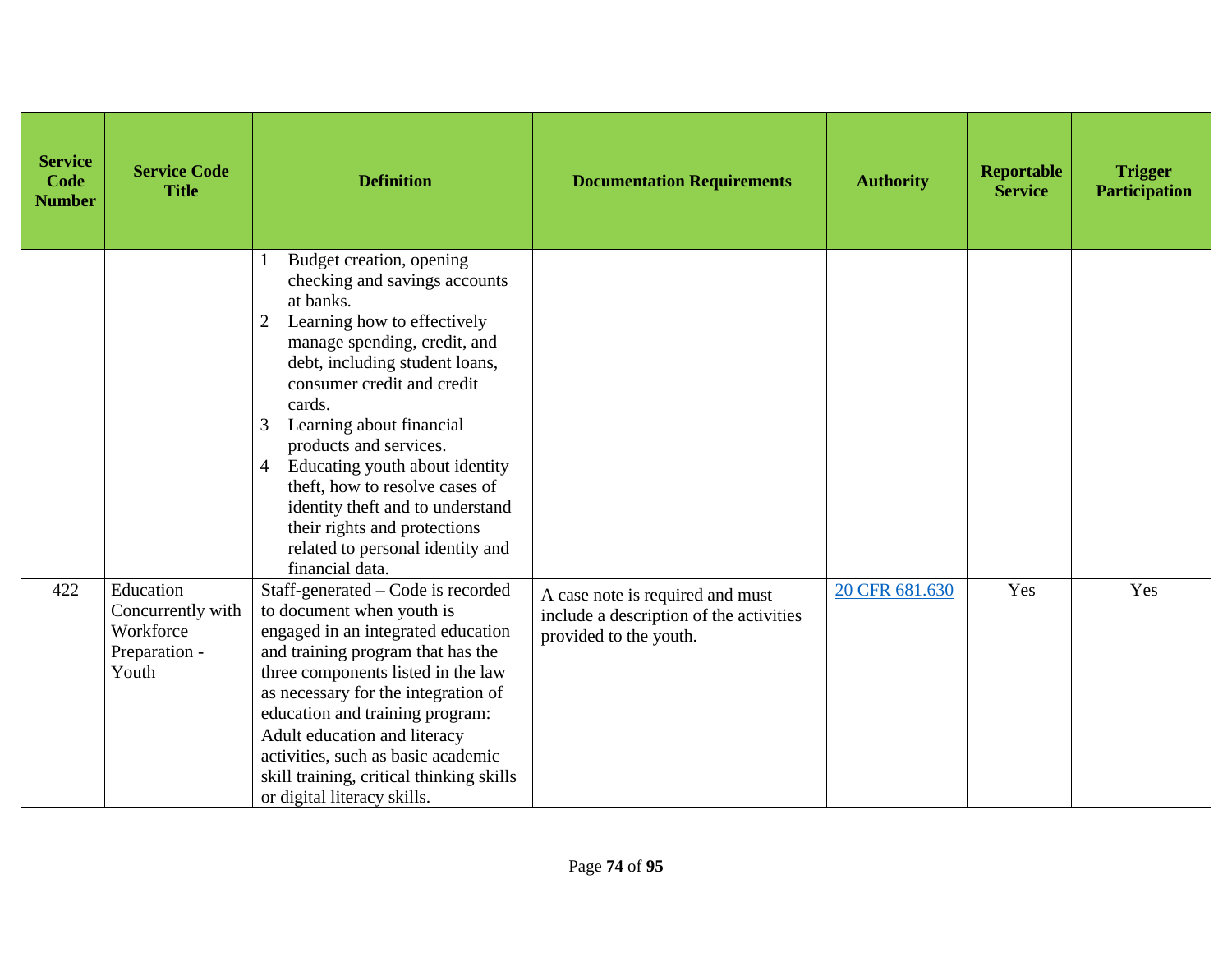| <b>Service</b><br><b>Code</b><br><b>Number</b> | <b>Service Code</b><br><b>Title</b> | <b>Definition</b>                                                                                                                                                                                                                                                                                                                             | <b>Documentation Requirements</b>                                                                                                                                                                                          | <b>Authority</b> | <b>Reportable</b><br><b>Service</b> | <b>Trigger</b><br><b>Participation</b> |
|------------------------------------------------|-------------------------------------|-----------------------------------------------------------------------------------------------------------------------------------------------------------------------------------------------------------------------------------------------------------------------------------------------------------------------------------------------|----------------------------------------------------------------------------------------------------------------------------------------------------------------------------------------------------------------------------|------------------|-------------------------------------|----------------------------------------|
|                                                |                                     | Workforce preparation activities,<br>such as self-management,<br>grooming for employment, or<br>following directions.<br>Workforce training, such as<br>occupational skills training, on the<br>job training, job readiness training<br>or customized training.                                                                               |                                                                                                                                                                                                                            |                  |                                     |                                        |
| 423                                            | Pre-<br>Apprenticeship -<br>Youth   | Staff-generated – Code is recorded<br>to document pre-apprenticeship,<br>which is a program or set of<br>strategies designed to prepare<br>individuals to enter and succeed in<br>a registered apprenticeship<br>program, and which has a<br>documented partnership with at<br>least one, if not more, registered<br>apprenticeship programs. | A case note is required and must<br>document the type of pre-<br>apprenticeship training and other<br>details related to the pre-<br>apprenticeship.                                                                       | 20 CFR 681.460   | Yes                                 | Yes                                    |
| 424                                            | Registered<br>Apprenticeship        | Staff-generated - Code is recorded<br>to indicate that an eligible<br>participant is enrolled into a<br>registered apprenticeship.<br>Registered Apprenticeships are a<br>proven business-driven<br>employment model that provides an<br>effective way for employers to                                                                       | A case note is required and must<br>include the specifics related to the<br>activities of the apprenticeship and<br>should include the name of the<br>organization, a point of contact, the<br>address and a phone number. | 20 CFR 681.460   | Yes                                 | Yes                                    |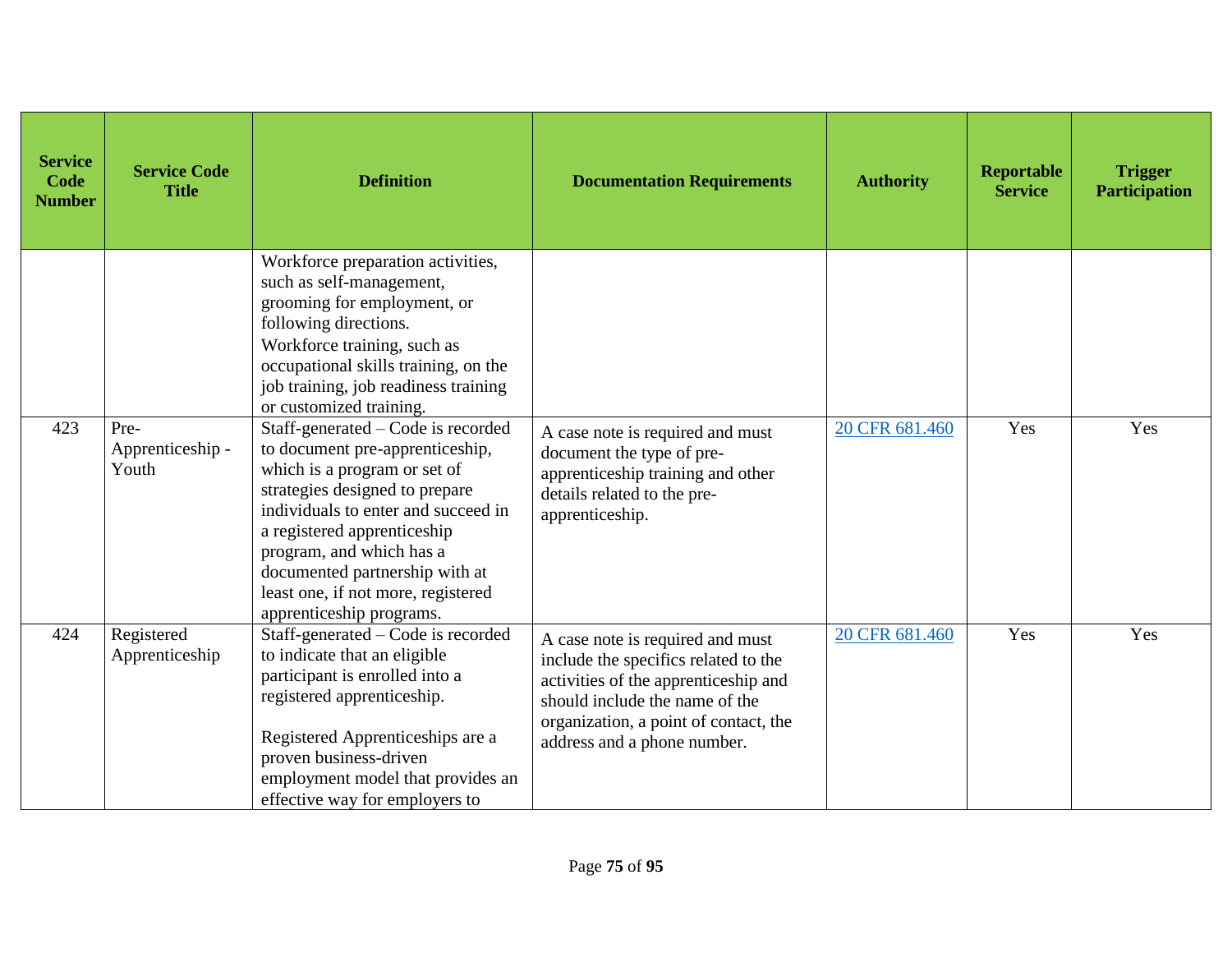| <b>Service</b><br>Code<br><b>Number</b> | <b>Service Code</b><br><b>Title</b> | <b>Definition</b>                                                                                                                                                                                                                                                                                                                                                                     | <b>Documentation Requirements</b>                                                                                                                                                                                                                                       | <b>Authority</b> | <b>Reportable</b><br><b>Service</b> | <b>Trigger</b><br><b>Participation</b> |
|-----------------------------------------|-------------------------------------|---------------------------------------------------------------------------------------------------------------------------------------------------------------------------------------------------------------------------------------------------------------------------------------------------------------------------------------------------------------------------------------|-------------------------------------------------------------------------------------------------------------------------------------------------------------------------------------------------------------------------------------------------------------------------|------------------|-------------------------------------|----------------------------------------|
|                                         |                                     | recruit, train, and retain highly<br>skilled workers.<br>Registered apprenticeship provides<br>the opportunity for workers seeking<br>high-skilled, high-paying jobs and<br>for employers seeking to build a<br>qualified workforce.                                                                                                                                                  |                                                                                                                                                                                                                                                                         |                  |                                     |                                        |
| 425                                     | <b>Work Experience</b><br>- Paid    | Staff-generated – Code is recorded<br>to identify paid work experiences<br>that provides participants the<br>opportunity to learn basic work<br>skills and workplace behaviors<br>through a subsidized work<br>placement with an employer.                                                                                                                                            | A case note is required and must<br>include the specifics related to the<br>activities of the work experience and<br>should include the name of the<br>organization providing the service to<br>the participant, a point of contact, the<br>address and a phone number. | 20 CFR 681.600   | Yes                                 | Yes                                    |
| 426                                     | Work Experience<br>- Un-Paid        | Staff-generated - Code is recorded<br>to identify work experience that<br>provides participants the<br>opportunity to learn basic work<br>skills and workplace behaviors<br>through an unsubsidized work<br>placement with an employer. A<br>work experience placement is a<br>planned, structured learning<br>experience that occurs in a<br>workplace and may be paid or<br>unpaid. | A case note is required and must<br>include the specifics related to the<br>activities of the work experience and<br>should include the name of the<br>organization providing the service to<br>the participant, a point of contact, the<br>address and a phone number. | 20 CFR 681.600   | Yes                                 | Yes                                    |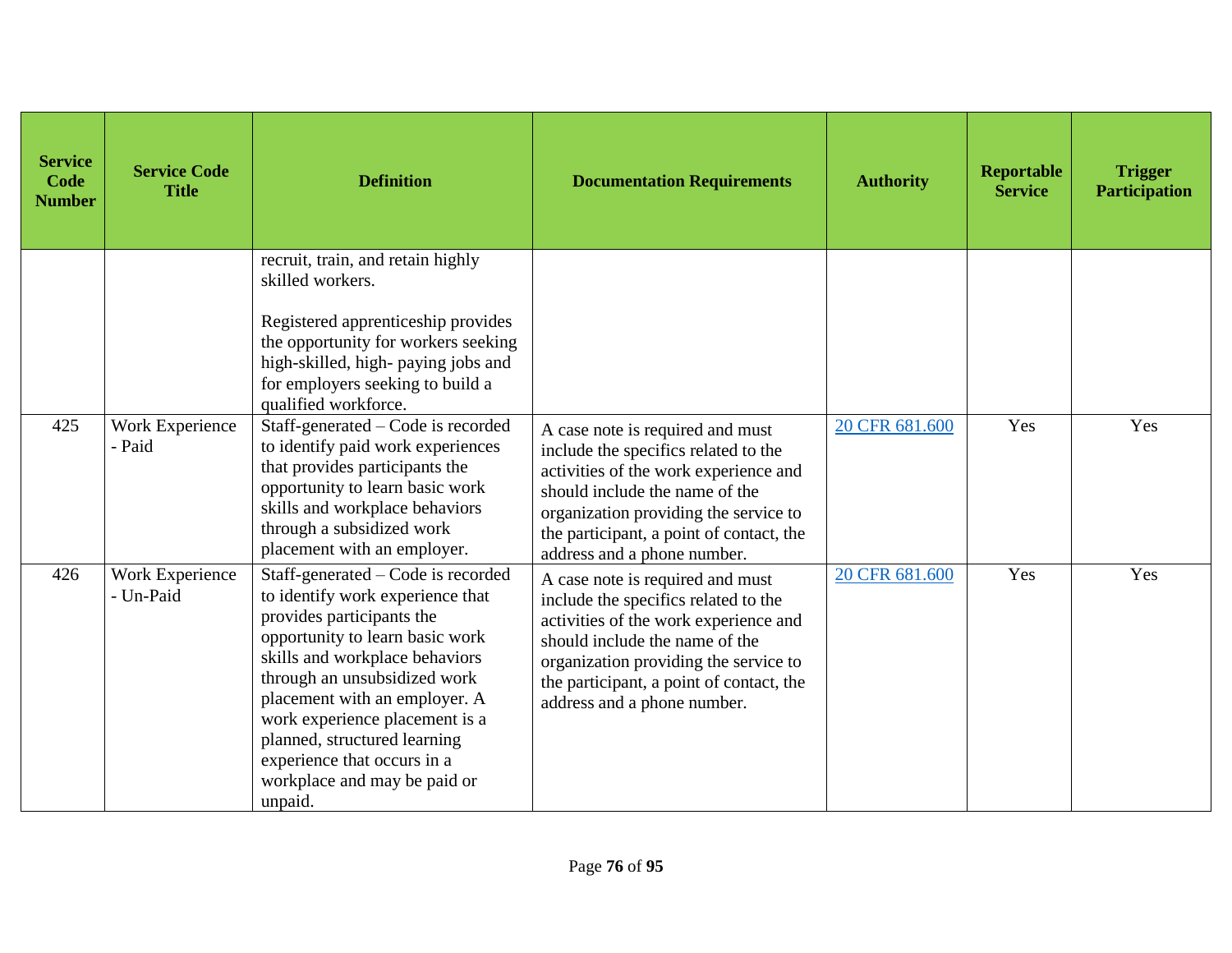| <b>Service</b><br><b>Code</b><br><b>Number</b> | <b>Service Code</b><br><b>Title</b> | <b>Definition</b>                                                                                                                                                                                                                                                                                                                                                                                                                                                                                                                                                                                            | <b>Documentation Requirements</b>                                                                                                                                                                                                                  | <b>Authority</b> | Reportable<br><b>Service</b> | <b>Trigger</b><br><b>Participation</b> |
|------------------------------------------------|-------------------------------------|--------------------------------------------------------------------------------------------------------------------------------------------------------------------------------------------------------------------------------------------------------------------------------------------------------------------------------------------------------------------------------------------------------------------------------------------------------------------------------------------------------------------------------------------------------------------------------------------------------------|----------------------------------------------------------------------------------------------------------------------------------------------------------------------------------------------------------------------------------------------------|------------------|------------------------------|----------------------------------------|
| 427                                            | Internship - Paid                   | Staff-generated – Code is recorded<br>when an eligible participant<br>participates in an internship or<br>work experience that is a planned,<br>structured learning experience that<br>takes place in a workplace for a<br>limited period.                                                                                                                                                                                                                                                                                                                                                                   | A case note is required and must<br>include the specifics related to the<br>activities of the internship and should<br>include the name of the organization<br>providing the internship, a point of<br>contact, the address and a phone<br>number. | 20 CFR 681.600   | Yes                          | Yes                                    |
| 428                                            | On-the-Job<br>Training              | Staff-generated – Code is recorded<br>when training is provided to a paid<br>participant while engaged in<br>productive work in a job that:<br>provides knowledge or skills<br>a.<br>essential to the full and<br>adequate performance of the<br>job;<br>Is made available through a<br>$\mathbf{b}$ .<br>program that provides<br>reimbursement to the<br>employer of up to 50 percent<br>of the wage rate of the<br>participant, except as provided<br>in section 134 (c)(3)(H), for<br>the extraordinary costs of<br>providing the training and<br>additional supervision related<br>to the training; and | A case note is required and must<br>include the specifics related to the<br>activities of the training and should<br>include the name of the organization<br>providing the training, a point of<br>contact, the address and a phone<br>number.     | 20 CFR 681.600   | Yes                          | Yes                                    |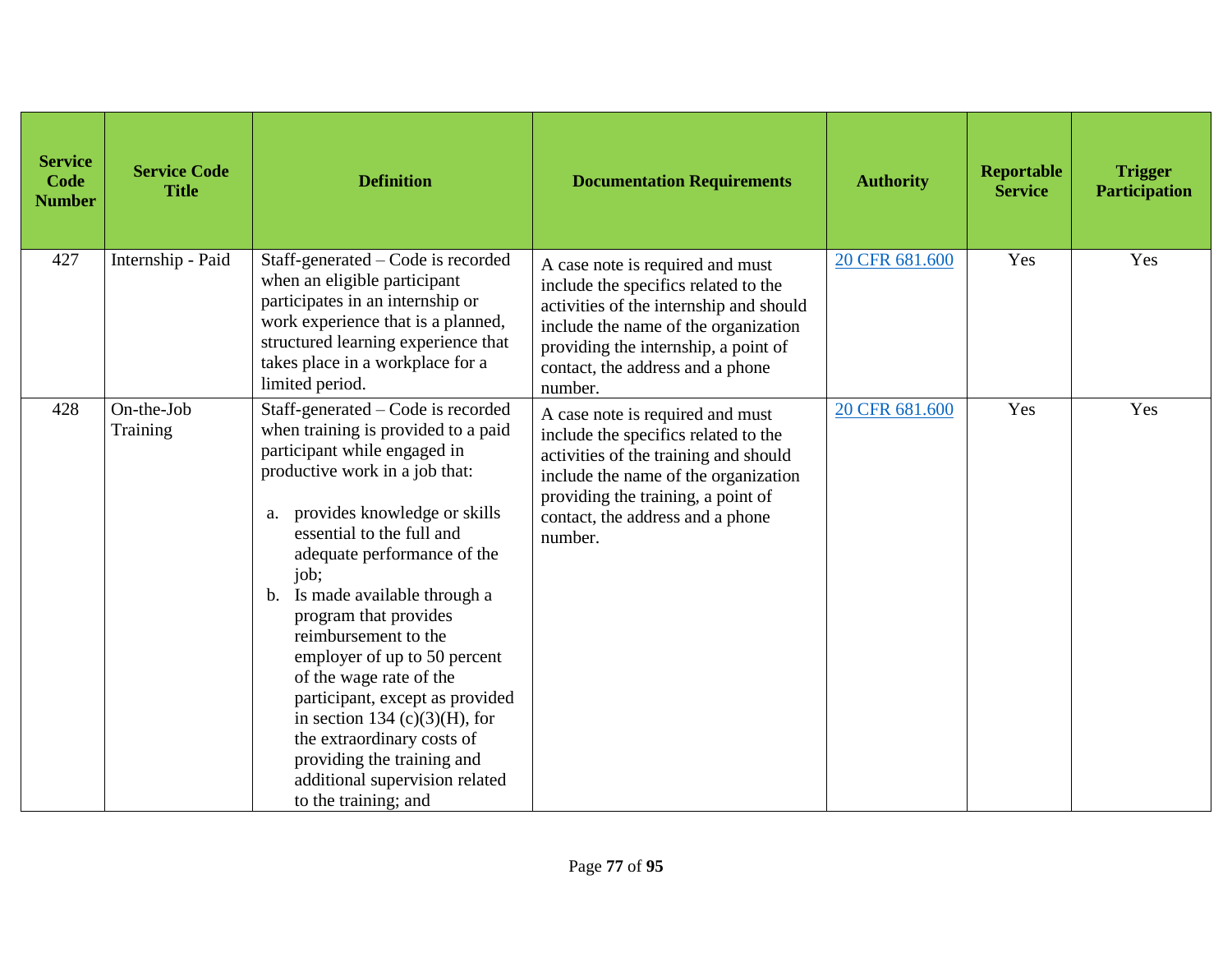| <b>Service</b><br>Code<br><b>Number</b> | <b>Service Code</b><br><b>Title</b>              | <b>Definition</b>                                                                                                                                                                                                                                                                                                                                                                                                                                                                                                                                                                | <b>Documentation Requirements</b>                                                                                                                                                                                                                     | <b>Authority</b>                                                 | <b>Reportable</b><br><b>Service</b> | <b>Trigger</b><br><b>Participation</b> |
|-----------------------------------------|--------------------------------------------------|----------------------------------------------------------------------------------------------------------------------------------------------------------------------------------------------------------------------------------------------------------------------------------------------------------------------------------------------------------------------------------------------------------------------------------------------------------------------------------------------------------------------------------------------------------------------------------|-------------------------------------------------------------------------------------------------------------------------------------------------------------------------------------------------------------------------------------------------------|------------------------------------------------------------------|-------------------------------------|----------------------------------------|
|                                         |                                                  | Is limited in duration as<br>$C_{\cdot}$<br>appropriate to the occupation<br>for which the participant is<br>being trained, considering the<br>content of the training, the<br>prior work experience of the<br>participant, and the service<br>strategy of the participant, as<br>appropriate.                                                                                                                                                                                                                                                                                   |                                                                                                                                                                                                                                                       |                                                                  |                                     |                                        |
| 429                                     | Enrolled in<br><b>Secondary School</b><br>(H.S.) | Staff-generated – Code is recorded<br>when a participant enrolls in a<br>secondary school, nonprofit<br>institutional day or residential<br>school, including a public<br>secondary charter school, that<br>provides secondary education, as<br>determined under State law, except<br>that the term does not include any<br>education beyond grade 12. This<br>includes enrollment as a student at a<br>secondary school, post-secondary<br>school, or any other organized<br>program of study that offers<br>general, technical, vocational, or<br>college-preparatory courses. | A case note is required and must<br>include the specifics related to the<br>activities of the work experience, the<br>name of the organization providing the<br>service to the participant, a point of<br>contact, the address and a phone<br>number. | <b>USDOE</b> Section<br>9101 (38)<br>20 U.S. Code §<br>7801 (45) | Yes                                 | Yes                                    |
| 430                                     | Youth                                            | Staff-generated – Code is recorded                                                                                                                                                                                                                                                                                                                                                                                                                                                                                                                                               | A case note is required and must                                                                                                                                                                                                                      | 20 CFR 681.540                                                   | Yes                                 | Yes                                    |
|                                         | Occupational<br>Skills Training -                | when a participant receives<br>occupational skills training                                                                                                                                                                                                                                                                                                                                                                                                                                                                                                                      | include the specific details related to<br>the activities of the training                                                                                                                                                                             |                                                                  |                                     |                                        |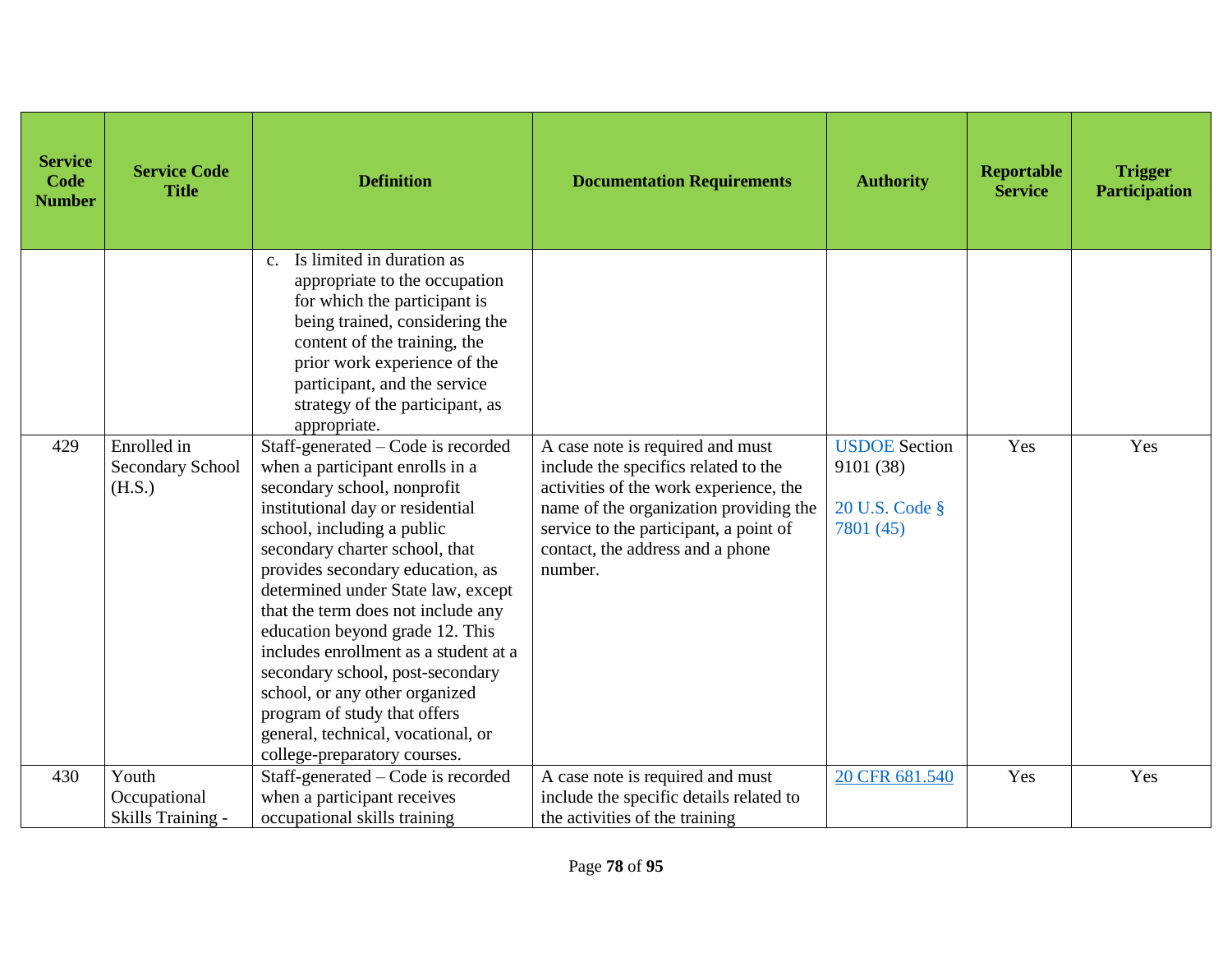| <b>Service</b><br>Code<br><b>Number</b> | <b>Service Code</b><br><b>Title</b>                | <b>Definition</b>                                                                                                                                                                                                                                                                                                                                                                                                                                                                                                                                                                                                             | <b>Documentation Requirements</b>                                                                                                                                                                                                                     | <b>Authority</b> | <b>Reportable</b><br><b>Service</b> | <b>Trigger</b><br><b>Participation</b> |
|-----------------------------------------|----------------------------------------------------|-------------------------------------------------------------------------------------------------------------------------------------------------------------------------------------------------------------------------------------------------------------------------------------------------------------------------------------------------------------------------------------------------------------------------------------------------------------------------------------------------------------------------------------------------------------------------------------------------------------------------------|-------------------------------------------------------------------------------------------------------------------------------------------------------------------------------------------------------------------------------------------------------|------------------|-------------------------------------|----------------------------------------|
|                                         | Non-ETPL<br>Provider                               | designed to provide the technical<br>skills necessary to perform a<br>specific job or group of jobs from a<br>non-ETPL provider.<br>Occupational skills training is an<br>organized program of study that<br>provides specific vocational skills<br>that lead to proficiency in<br>performing actual tasks and<br>technical functions required by<br>certain occupational fields at entry,<br>intermediate or advanced levels.<br>Postsecondary classroom-based<br>training teaches the skills necessary<br>for a specific occupation. The<br>provider of the training must be<br>approved by the LWDB prior to<br>placement. | assignment, the training topic, the<br>name of the organization providing<br>training to the participant, a point of<br>contact, the address and a phone<br>number and the length of training.                                                        |                  |                                     |                                        |
| 431                                     | Alternative<br>Secondary School<br><b>Services</b> | Staff-generated – Code is recorded<br>to identify educational<br>opportunities in institutions or<br>educational settings that differ from<br>traditional secondary school<br>education and still provide a<br>secondary school diploma or its'<br>equivalent.                                                                                                                                                                                                                                                                                                                                                                | A case note is required and must<br>include the specifics related to the<br>activities of the work experience, the<br>name of the organization providing the<br>service to the participant, a point of<br>contact, the address and a phone<br>number. | 20 CFR 681.460   | Yes                                 | Yes                                    |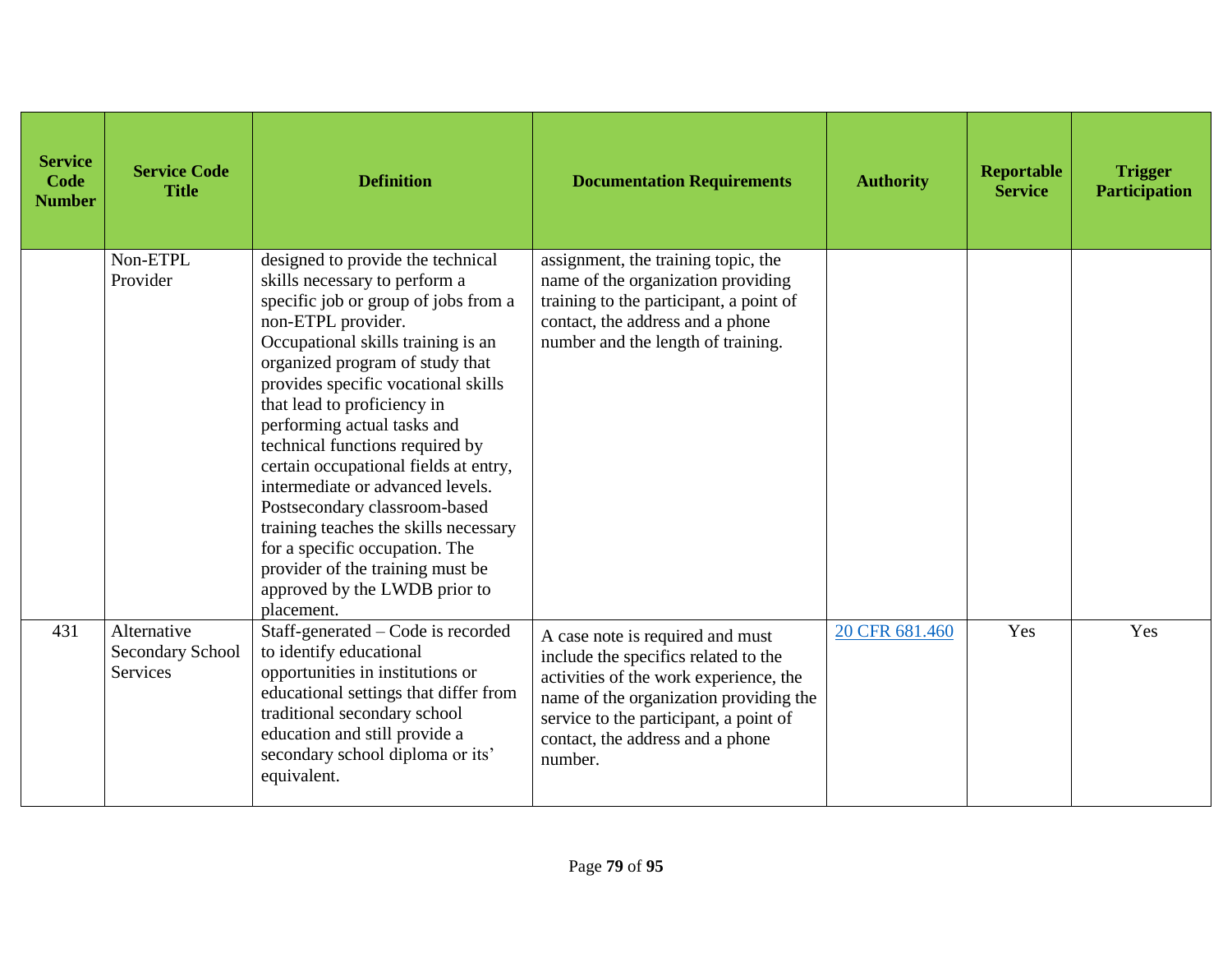| <b>Service</b><br>Code<br><b>Number</b> | <b>Service Code</b><br><b>Title</b> | <b>Definition</b>                                                                                                                                                                                                                                                                                                                                                                     | <b>Documentation Requirements</b>                                                                                                                                                                                                                                                                                                                                                                                               | <b>Authority</b> | Reportable<br><b>Service</b> | <b>Trigger</b><br><b>Participation</b> |
|-----------------------------------------|-------------------------------------|---------------------------------------------------------------------------------------------------------------------------------------------------------------------------------------------------------------------------------------------------------------------------------------------------------------------------------------------------------------------------------------|---------------------------------------------------------------------------------------------------------------------------------------------------------------------------------------------------------------------------------------------------------------------------------------------------------------------------------------------------------------------------------------------------------------------------------|------------------|------------------------------|----------------------------------------|
|                                         |                                     | <b>Alternative Secondary School</b><br>Services are for youth participants<br>who are not successful in the<br>"traditional" K-12 public<br>education.                                                                                                                                                                                                                                | Services include basic education skills.<br>general equivalency diploma<br>preparation, remedial reading, writing,<br>mathematics, literacy training in<br>different setting or location, and may<br>use a different delivery system or<br>educational model/curriculum that<br>leads to a high school diploma or a<br>GED.                                                                                                     |                  |                              |                                        |
| 432                                     | Counseling                          | Staff-generated – Code is recorded<br>when counseling is provided to<br>individual participants.                                                                                                                                                                                                                                                                                      | Case note must specifics related to the<br>activities of the work experience and<br>should include complete details on the<br>participants outcome.                                                                                                                                                                                                                                                                             | 20 CFR 681.510   | Yes                          | Yes                                    |
| 433                                     | Follow-Up<br>Services               | Staff-generated – Code is recorded<br>when a participant following a<br>youth's exit from the program to<br>ensure the youth is successful in<br>employment and/or post-secondary<br>education and training.<br>Follow-up services may include<br>regular contact with a youth<br>participant's employer, including<br>assistance in addressing work-<br>related problems that arise. | A case note is required and must<br>include the specific follow-up services<br>provided to the participant.<br>Follow-up services include but are not<br>limited to:<br>The leadership development and<br>a.<br>supportive service activities listed<br>in §§ 681.520 and 681.570;<br>Regular contact with a youth<br>b.<br>participant's employer, including<br>assistance in addressing work-<br>related problems that arise; | 20 CFR 681.580   | Yes                          | N <sub>o</sub>                         |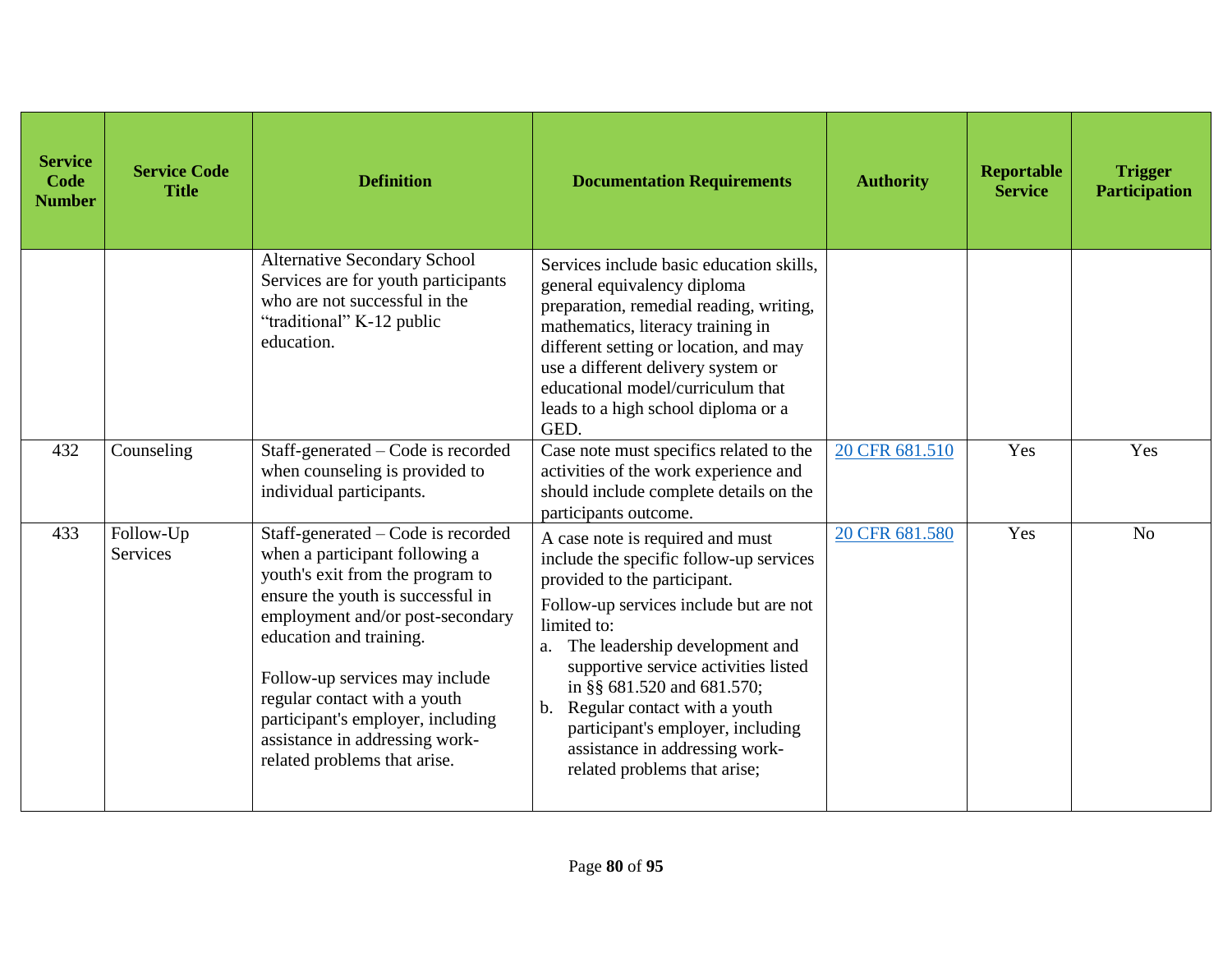| <b>Service</b><br>Code<br><b>Number</b> | <b>Service Code</b><br><b>Title</b>                   | <b>Definition</b>                                                                                                                                                                                                                                                                                                                                                                                                                                                                                                                                                                                                                                                      | <b>Documentation Requirements</b>                                                                                                                                                                                                                                                                      | <b>Authority</b> | Reportable<br><b>Service</b> | <b>Trigger</b><br><b>Participation</b> |
|-----------------------------------------|-------------------------------------------------------|------------------------------------------------------------------------------------------------------------------------------------------------------------------------------------------------------------------------------------------------------------------------------------------------------------------------------------------------------------------------------------------------------------------------------------------------------------------------------------------------------------------------------------------------------------------------------------------------------------------------------------------------------------------------|--------------------------------------------------------------------------------------------------------------------------------------------------------------------------------------------------------------------------------------------------------------------------------------------------------|------------------|------------------------------|----------------------------------------|
|                                         |                                                       |                                                                                                                                                                                                                                                                                                                                                                                                                                                                                                                                                                                                                                                                        | c. Assistance in securing better<br>paying jobs, career development,<br>and further education;<br>Work-related peer support groups;<br>d.<br>Adult mentoring; and<br>e.<br>Services necessary to ensure the<br>f.<br>success of youth participants in<br>employment and/or postsecondary<br>education. |                  |                              |                                        |
| 434                                     | Job Placement,<br>Career and<br>Education<br>Services | Staff-generated - Code is recorded<br>when a participant to identify job<br>placement that involves hiring by a<br>public or private employer of an<br>individual for a job or an interview,<br>provided that the employment<br>office completed all of the<br>following steps:<br>a. Prepared a job order form<br>prior to referral, except in the<br>case of a job development<br>contact on behalf of a specific<br>participant;<br>Made prior arrangements with<br>$\mathbf{b}$ .<br>the employer for the referral of<br>an individual or individuals;<br>Referred an individual who<br>$\mathbf{c}$ .<br>had not been specifically<br>designated by the employer, | A case note is required and must<br>include the specifics related to the<br>activities and services provided to the<br>participant.                                                                                                                                                                    | 20 CFR 681.460   | Yes                          | Yes                                    |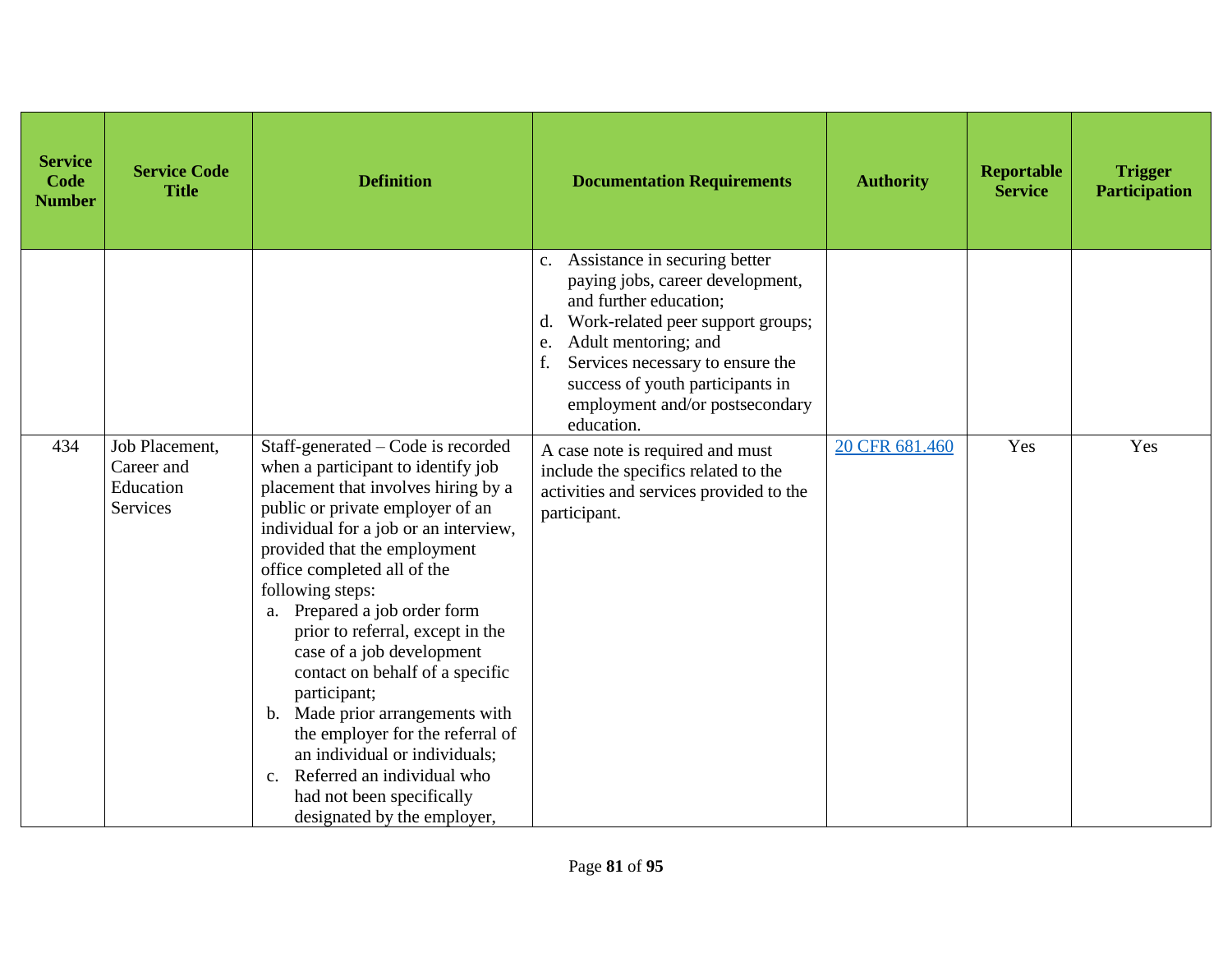| <b>Service</b><br>Code<br><b>Number</b> | <b>Service Code</b><br><b>Title</b>                                   | <b>Definition</b>                                                                                                                                                                                                                                                                                                                                            | <b>Documentation Requirements</b>                                                                                                                                                                                                                                                                                                                                                                                                                                | <b>Authority</b> | Reportable<br><b>Service</b> | <b>Trigger</b><br><b>Participation</b> |
|-----------------------------------------|-----------------------------------------------------------------------|--------------------------------------------------------------------------------------------------------------------------------------------------------------------------------------------------------------------------------------------------------------------------------------------------------------------------------------------------------------|------------------------------------------------------------------------------------------------------------------------------------------------------------------------------------------------------------------------------------------------------------------------------------------------------------------------------------------------------------------------------------------------------------------------------------------------------------------|------------------|------------------------------|----------------------------------------|
|                                         |                                                                       | except for referrals on<br>agricultural job orders for a<br>specific crew leader or worker;<br>Verified from a reliable<br>$d_{-}$<br>source, preferably the<br>employer, that the individual<br>had entered on a job; and<br>e. Appropriately recorded the<br>placement.<br>Career and education services are<br>local employment and training<br>services. |                                                                                                                                                                                                                                                                                                                                                                                                                                                                  |                  |                              |                                        |
| 439                                     | Post-Secondary<br><b>Education-During</b><br>Participation -<br>Youth | Staff-generated – Code is recorded<br>when a participant attends a post-<br>secondary education program at an<br>accredited degree-granting<br>institution that leads to an academic<br>degree (e.g., A.A., A.S., B.A.,<br>$B.S.$ ).                                                                                                                         | A case note is required and must<br>include the related activities of the<br>education experience and should<br>include the name of the organization<br>providing the service to the<br>participant, a point of contact, the<br>address and a phone number.<br>Programs offered by degree-granting<br>institutions that do not lead to an<br>academic degree (e.g., certificate<br>programs) do not count as a placement<br>in post-secondary education, but may | 20 CFR 681.460   | Yes                          | Yes                                    |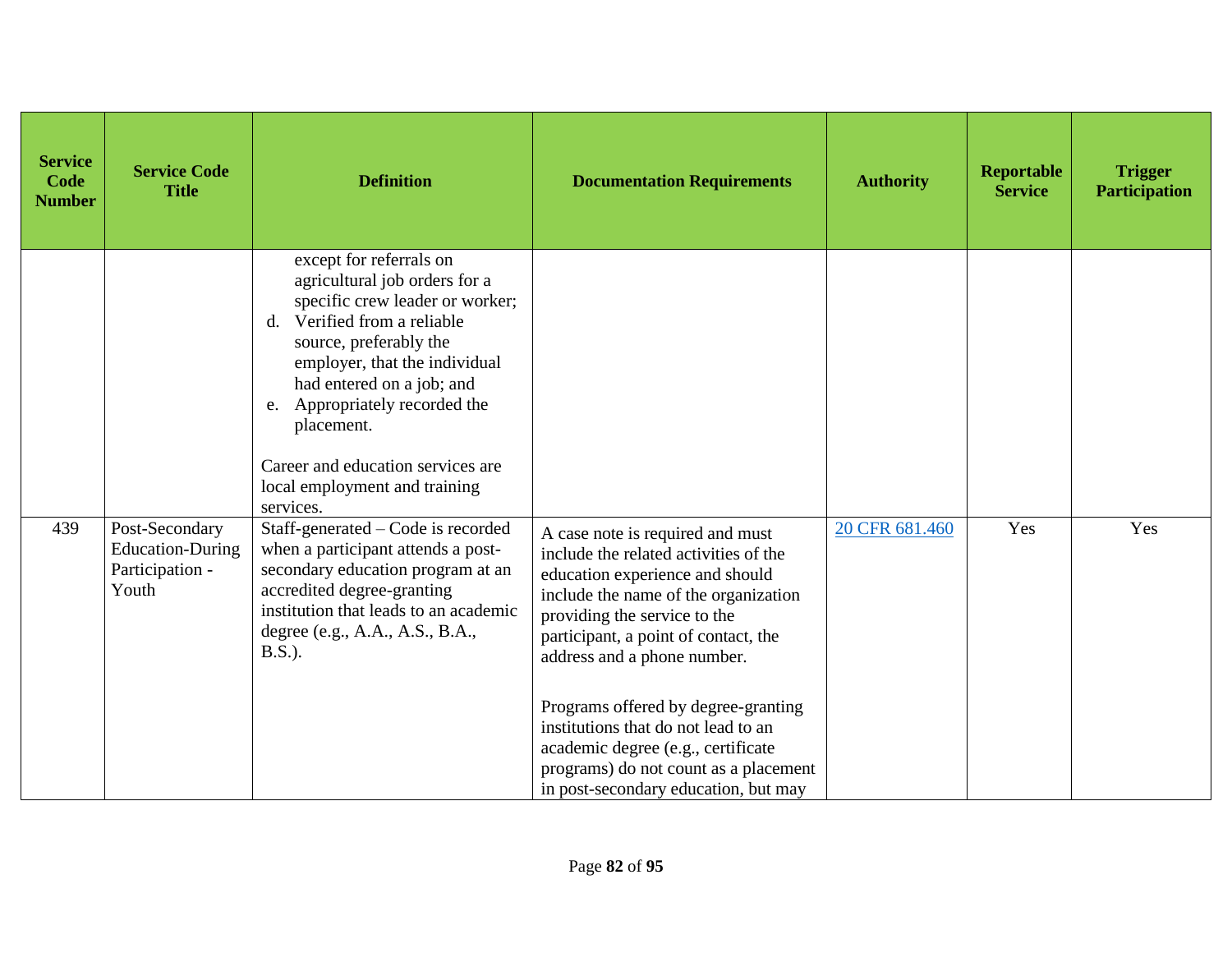| <b>Service</b><br>Code<br><b>Number</b> | <b>Service Code</b><br><b>Title</b>                                      | <b>Definition</b>                                                                                                                                                                                                                                                                                                                                                                                                                                                                                                                                                       | <b>Documentation Requirements</b>                                                                                                                                                                                                                     | <b>Authority</b> | <b>Reportable</b><br><b>Service</b> | <b>Trigger</b><br><b>Participation</b> |
|-----------------------------------------|--------------------------------------------------------------------------|-------------------------------------------------------------------------------------------------------------------------------------------------------------------------------------------------------------------------------------------------------------------------------------------------------------------------------------------------------------------------------------------------------------------------------------------------------------------------------------------------------------------------------------------------------------------------|-------------------------------------------------------------------------------------------------------------------------------------------------------------------------------------------------------------------------------------------------------|------------------|-------------------------------------|----------------------------------------|
|                                         |                                                                          |                                                                                                                                                                                                                                                                                                                                                                                                                                                                                                                                                                         | count as a placement in "advanced<br>training/occupational skills training."                                                                                                                                                                          |                  |                                     |                                        |
| 440                                     | Assistance<br>Establishing<br>Eligibility for<br>Financial Aid-<br>Youth | Staff-generated – Code is recorded<br>when a participant requires<br>assistance is provided with<br>establishing eligibility for programs<br>of financial aid assistance for<br>training and education programs.                                                                                                                                                                                                                                                                                                                                                        | A case note is required and must<br>include the specifics related to the<br>required assistance should include the<br>name of the organization providing the<br>service to the participant, a point of<br>contact, the address and a phone<br>number. | 20 CFR 681.460   | Yes                                 | Yes                                    |
| 451                                     | <b>Track Progress on</b><br>Job                                          | Staff-generated – Code is recorded<br>for education or training programs<br>to track progress as one of the<br>following:<br>Documented achievement of at<br>$a_{-}$<br>least one educational<br>functioning level of a<br>participant who is receiving<br>instruction below the<br>postsecondary education level;<br>Documented attainment of a<br>$\mathbf{b}$ .<br>secondary school diploma or<br>its recognized equivalent;<br>Secondary or postsecondary<br>c.<br>transcript or report card for a<br>sufficient number of credit<br>hours that shows a participant | A case note is required and must<br>include the specifics and the outcome<br>related to the participants progress<br>while actively employed.                                                                                                         | 20 CFR 681.460   | Yes                                 | Yes                                    |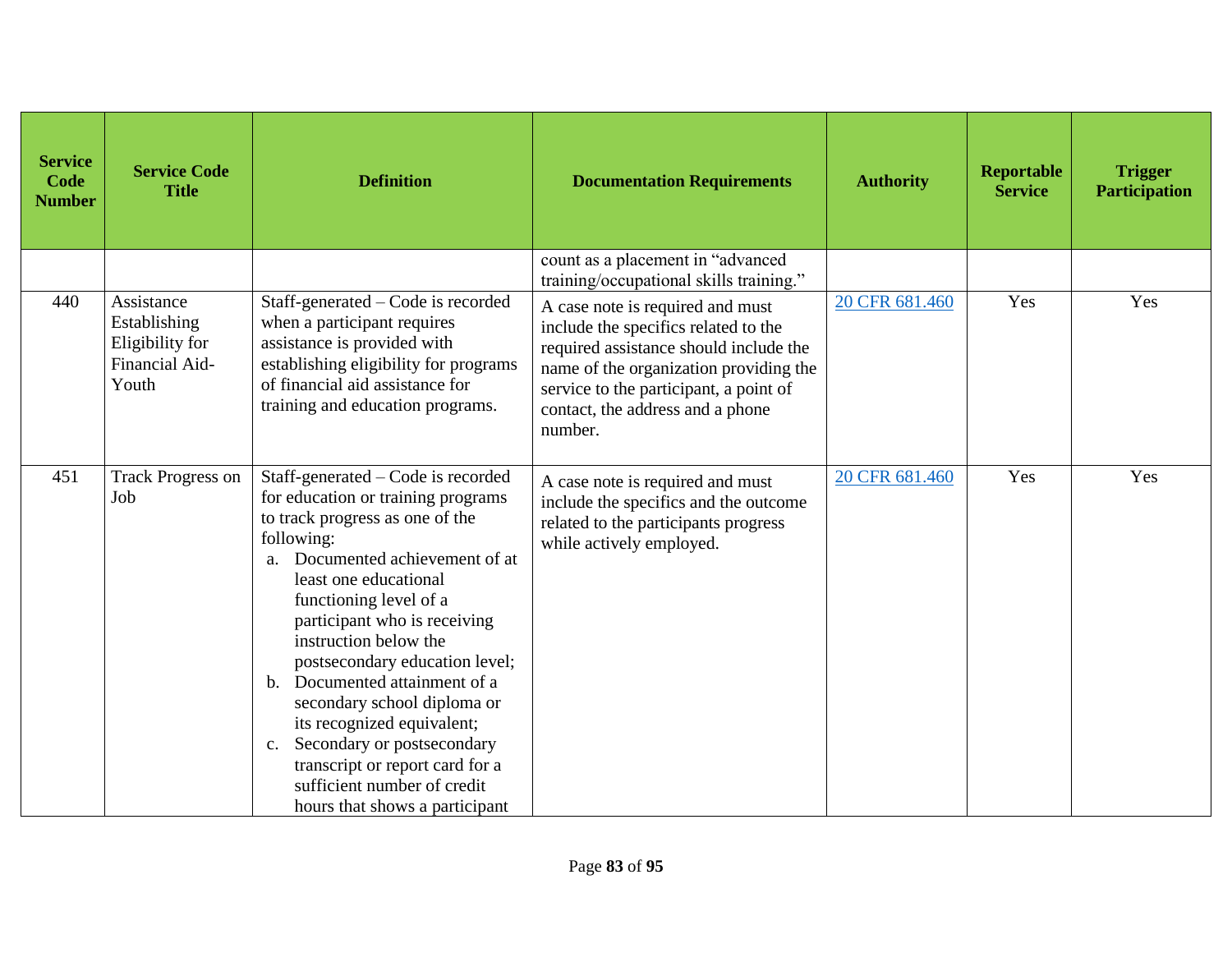| <b>Service</b><br>Code<br><b>Number</b> | <b>Service Code</b><br><b>Title</b>                     | <b>Definition</b>                                                                                                                                                                                                                                                                                                                                                                                                                                                                                                                                                                 | <b>Documentation Requirements</b>                                                                               | <b>Authority</b> | <b>Reportable</b><br><b>Service</b> | <b>Trigger</b><br><b>Participation</b> |
|-----------------------------------------|---------------------------------------------------------|-----------------------------------------------------------------------------------------------------------------------------------------------------------------------------------------------------------------------------------------------------------------------------------------------------------------------------------------------------------------------------------------------------------------------------------------------------------------------------------------------------------------------------------------------------------------------------------|-----------------------------------------------------------------------------------------------------------------|------------------|-------------------------------------|----------------------------------------|
|                                         |                                                         | is meeting the State unit's<br>academic standards;<br>Satisfactory or better progress<br>d.<br>report, towards established<br>milestones, such as completion<br>of OJT or completion of 1 year<br>of an apprenticeship program<br>or similar milestones, from an<br>employer or training provider<br>who is providing training; or<br>(E) Successful passage of an<br>e.<br>exam that is required for a<br>particular occupation or<br>progress in attaining technical<br>or occupational skills as<br>evidenced by trade-related<br>benchmarks such as<br>knowledge-based exams. |                                                                                                                 |                  |                                     |                                        |
| 480                                     | Supportive<br>Service - Family<br>Care                  | Staff-generated – Code is recorded<br>to identify support services that are<br>reasonable and necessary to enable<br>a jobseeker to participate in WIOA<br>activities.                                                                                                                                                                                                                                                                                                                                                                                                            | A case note is required and must<br>include a description of the family care<br>provided to the jobseeker.      | 20 CFR 681.570   | Yes                                 | Yes                                    |
| 481                                     | Supportive<br>Service -<br>Transportation<br>Assistance | Staff-generated – Code is recorded<br>to identify support services that are<br>reasonable and necessary to enable<br>a jobseeker to participate in WIOA<br>activities.                                                                                                                                                                                                                                                                                                                                                                                                            | A case note is required and must<br>include the type of transportation<br>assistance provided to the jobseeker. | 20 CFR 681.570   | Yes                                 | Yes                                    |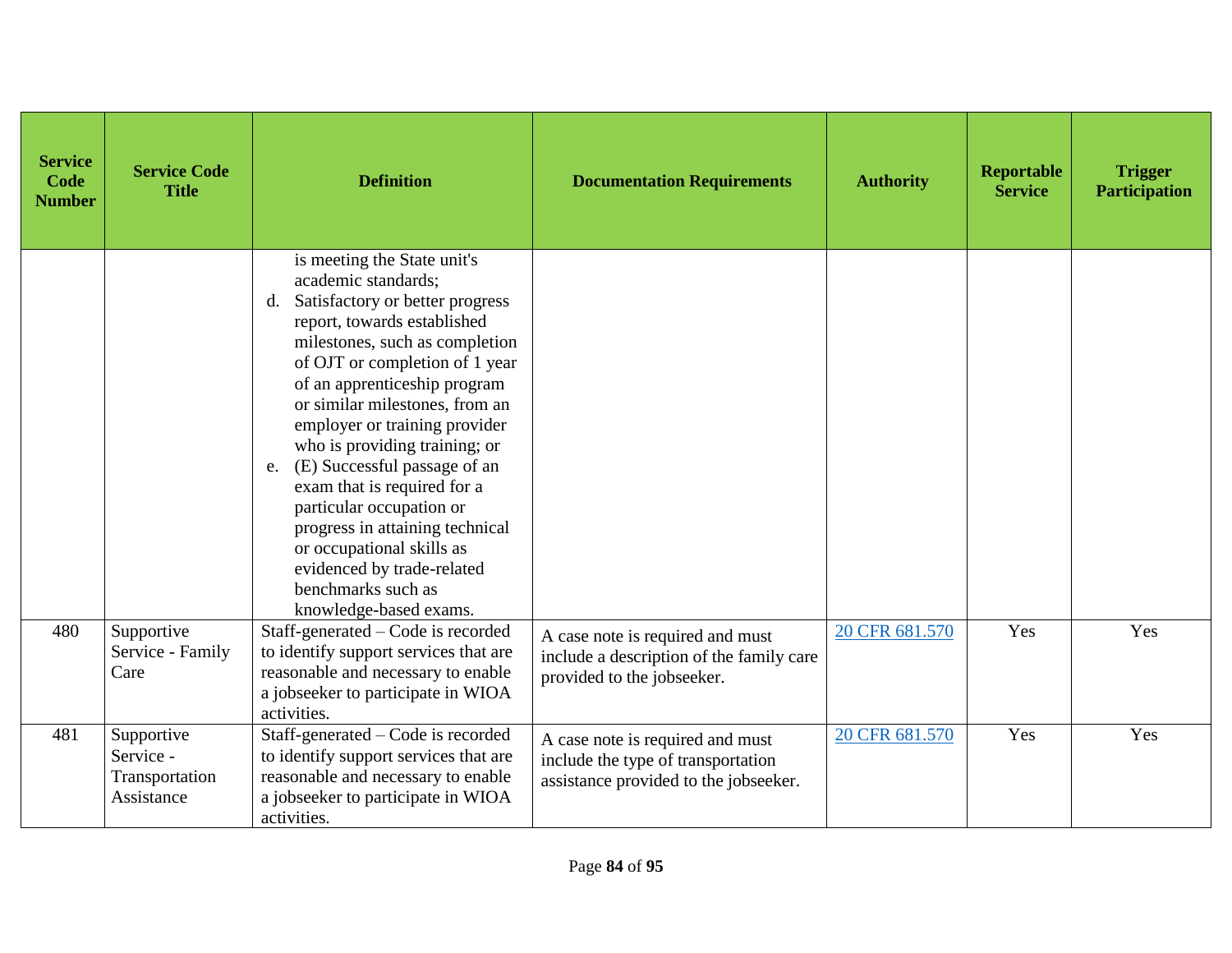| <b>Service</b><br>Code<br><b>Number</b> | <b>Service Code</b><br><b>Title</b>                                 | <b>Definition</b>                                                                                                                                                      | <b>Documentation Requirements</b>                                                                                                                                                                                        | <b>Authority</b> | <b>Reportable</b><br><b>Service</b> | <b>Trigger</b><br><b>Participation</b> |
|-----------------------------------------|---------------------------------------------------------------------|------------------------------------------------------------------------------------------------------------------------------------------------------------------------|--------------------------------------------------------------------------------------------------------------------------------------------------------------------------------------------------------------------------|------------------|-------------------------------------|----------------------------------------|
| 482                                     | Supportive<br>Service - Medical                                     | Staff-generated – Code is recorded<br>to identify support services that are<br>reasonable and necessary to enable<br>a jobseeker to participate in WIOA<br>activities. | A case note is required and must<br>include the type of medical assistance<br>secured for the jobseeker.                                                                                                                 | 20 CFR 681.570   | Yes                                 | Yes                                    |
| 483                                     | Supportive<br>Service -<br>Temporary<br>Shelter                     | Staff-generated – Code is recorded<br>to identify support services that are<br>reasonable and necessary to enable<br>a jobseeker to participate in WIOA<br>activities. | A case note is required and must<br>include the name, address, location<br>and phone number of the temporary<br>shelter provided to the jobseeker and<br>specific requirements, if applicable.                           | 20 CFR 681.570   | Yes                                 | Yes                                    |
| 484                                     | Supportive<br>Service -<br>Incentives /<br><b>Bonuses</b>           | Staff-generated – Code is recorded<br>to identify support services that are<br>reasonable and necessary to enable<br>a jobseeker to participate in WIOA<br>activities. | A case note is required and must<br>include the type of incentive, or the<br>amount when cash or a cash<br>equivalent, e.g., gift card, is given.                                                                        | 20 CFR 681.570   | Yes                                 | Yes                                    |
| 485                                     | Support Service -<br>Other                                          | Staff-generated - Code is recorded<br>to identify support services that are<br>reasonable and necessary to enable<br>a jobseeker to participate in WIOA<br>activities. | A case note is required and must<br>include the type of support service<br>provided to the job seeker. The<br>support service must be different than<br>any of those listed in the Employ<br>Florida service code guide. | 20 CFR 681.570   | Yes                                 | Yes                                    |
| 488                                     | Supportive<br>Service - Needs<br><b>Related Payments</b><br>- Youth | Staff-generated – Code is recorded<br>to identify support services that are<br>reasonable and necessary to enable<br>a jobseeker to participate in WIOA<br>activities. | A case note is required and must<br>include the type of needs related<br>payment, any source used other than<br>WIOA and the amount of the payment.                                                                      | 20 CFR 681.570   | Yes                                 | Yes                                    |
| 500                                     | Referred to Job<br>Over 150 Days                                    | System-generated – Code is<br>recorded when a jobseeker either                                                                                                         | N/A                                                                                                                                                                                                                      |                  | Yes                                 | Self-Referral-<br>N <sub>o</sub>       |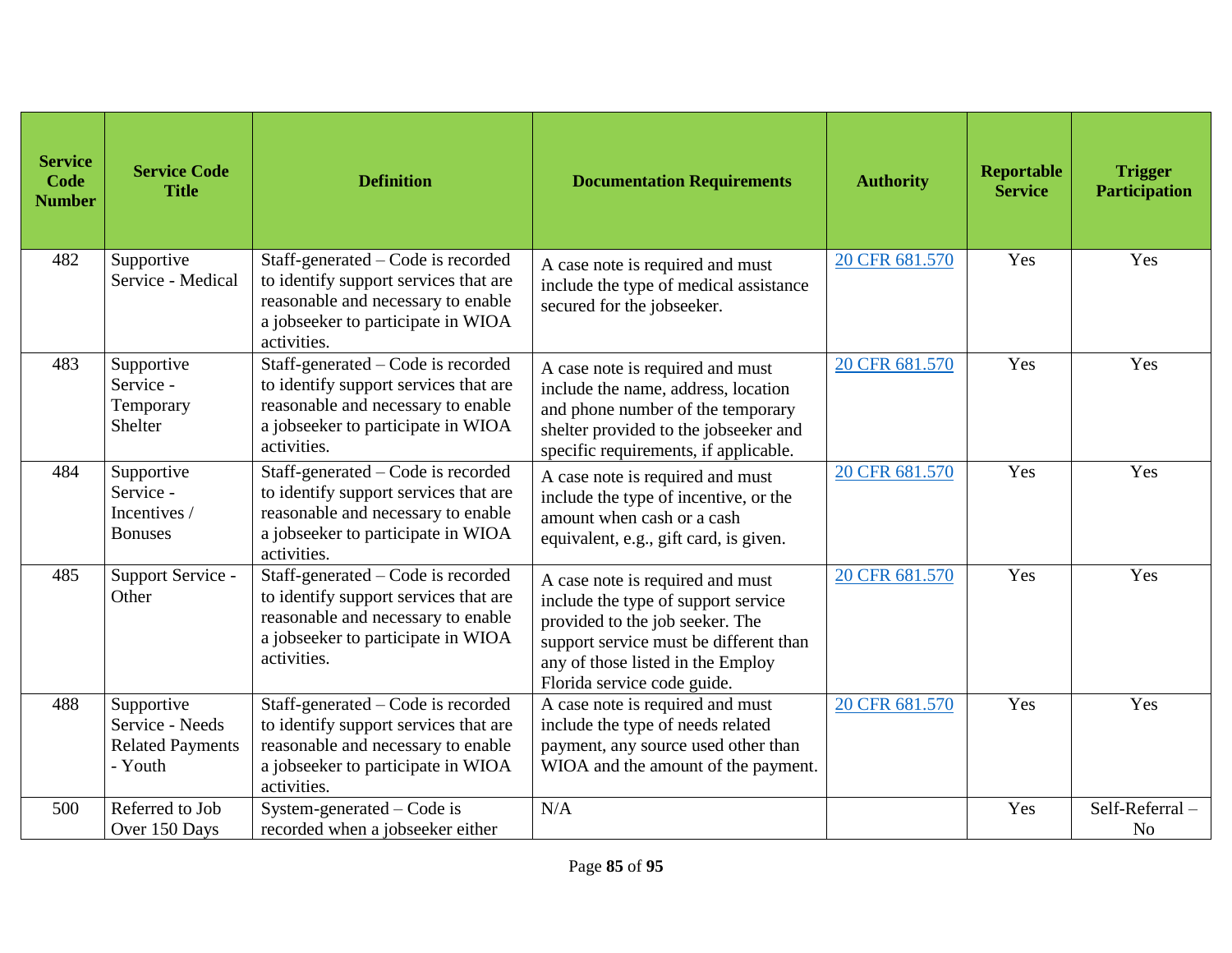| <b>Service</b><br>Code<br><b>Number</b> | <b>Service Code</b><br><b>Title</b> | <b>Definition</b>                                                                                                                                                                                                                                                                                                                                           | <b>Documentation Requirements</b> | <b>Authority</b> | <b>Reportable</b><br><b>Service</b> | <b>Trigger</b><br><b>Participation</b>                      |
|-----------------------------------------|-------------------------------------|-------------------------------------------------------------------------------------------------------------------------------------------------------------------------------------------------------------------------------------------------------------------------------------------------------------------------------------------------------------|-----------------------------------|------------------|-------------------------------------|-------------------------------------------------------------|
|                                         |                                     | self-refers or is staff-referred to a<br>job order with an anticipated job<br>duration of over 150 days. A<br>referral facilitates the matching of<br>jobseekers and employers by<br>providing the jobseeker with<br>information on job openings and/or<br>notifying an employer of a<br>jobseeker who is qualified and<br>available to fill a job opening. |                                   |                  |                                     | Staff-Referral -<br>Yes                                     |
| 501                                     | Referred to Job 4<br>- 150 Days     | System-generated – Code is<br>recorded when a jobseeker either<br>self-refers or is staff-referred to a<br>job order with an anticipated job<br>duration of $4 - 150$ days.                                                                                                                                                                                 | N/A                               |                  | Yes                                 | Self-Referral-<br>N <sub>o</sub><br>Staff-Referral -<br>Yes |
| 502                                     | Referred to Job 3<br>Days or Less   | System-generated – Code is<br>recorded when a jobseeker either<br>self-refers or is staff-referred to a<br>job order with an anticipated job<br>duration of 3 days or less.                                                                                                                                                                                 | N/A                               |                  | Yes                                 | Self-Referral-<br>N <sub>o</sub><br>Staff-Referral -<br>Yes |
| 503                                     | <b>Negative Referral</b><br>Result  | System-generated – Code is<br>recorded when an employer or staff<br>updates a jobseeker's referral status<br>on a job order to Not Hired,<br>regardless of whether it was a self-<br>or staff-referral or of anticipated<br>job duration.                                                                                                                   | N/A                               |                  | N <sub>o</sub>                      | N <sub>o</sub>                                              |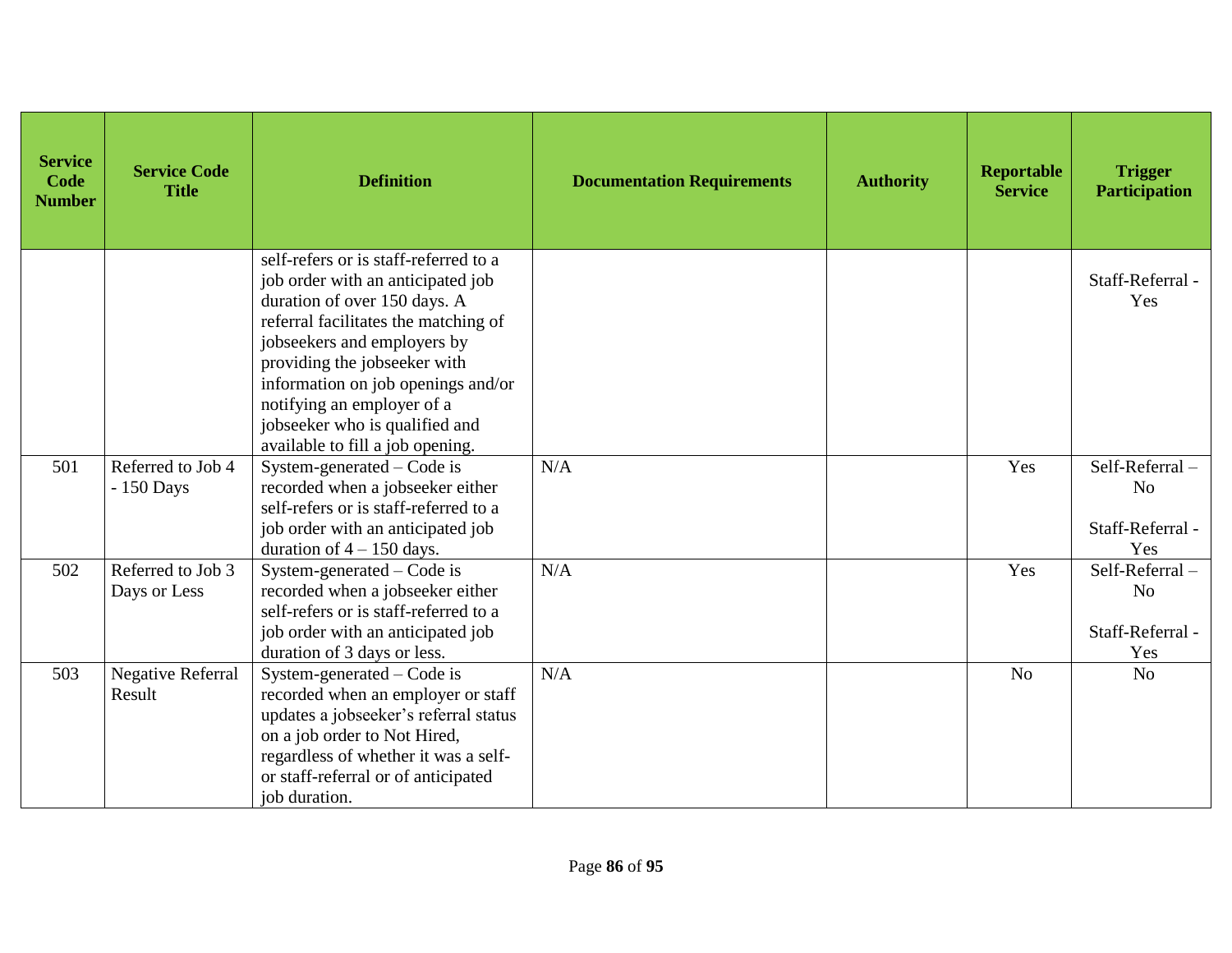| <b>Service</b><br>Code<br><b>Number</b> | <b>Service Code</b><br><b>Title</b>                                                                                                                               | <b>Definition</b>                                                                                                                                             | <b>Documentation Requirements</b> | <b>Authority</b> | <b>Reportable</b><br><b>Service</b> | <b>Trigger</b><br><b>Participation</b>                      |
|-----------------------------------------|-------------------------------------------------------------------------------------------------------------------------------------------------------------------|---------------------------------------------------------------------------------------------------------------------------------------------------------------|-----------------------------------|------------------|-------------------------------------|-------------------------------------------------------------|
| 504                                     | <b>Refused Referral</b><br>N/A<br>System-generated – Code is<br>recorded when a jobseeker refuses<br>to Job / Training<br>a referral to either a job or training. |                                                                                                                                                               |                                   |                  | N <sub>o</sub>                      | N <sub>o</sub>                                              |
| 505                                     | <b>External Job</b><br>Referral by Staff                                                                                                                          | System-generated – Code is<br>recorded when staff-refers a<br>jobseeker to a job order that was<br>"spidered in" to Employ Florida<br>from another job board. | N/A                               |                  | Yes                                 | Self-Referral-<br>N <sub>o</sub><br>Staff-Referral -<br>Yes |
| 585                                     | Referral to<br>volunteer Job                                                                                                                                      | Staff- or System-generated - Code<br>is recorded when a jobseeker either<br>self-refers or is staff-referred to a<br>job order for a volunteer job.           | N/A                               |                  | N <sub>o</sub>                      | Self-Referral-<br>N <sub>o</sub><br>Staff-Referral -<br>Yes |
| 590                                     | Notification to<br>Jobseeker of<br>potential job                                                                                                                  | System-generated – Code is<br>recorded when staff uses<br>"Notification to Job Seeker Only"<br>as the Referral Type to refer a<br>jobseeker to a job order.   | N/A                               |                  | Yes                                 | Self-Referral-<br>N <sub>o</sub><br>Staff-Referral -<br>Yes |
| 640                                     | Florida Back to<br><b>Work Enrollment</b>                                                                                                                         | Staff-generated – Code is recorded<br>to identify participants in the<br>Florida Back to Work program.                                                        | N/A                               |                  | N <sub>o</sub>                      | N <sub>o</sub>                                              |
| 642                                     | <b>FLNG Member</b><br>Service                                                                                                                                     | Staff-generated – Code is recorded<br>to identify jobseekers who are<br>members of the Florida National<br>Guard.                                             | N/A                               |                  | N <sub>o</sub>                      | N <sub>o</sub>                                              |
| 643                                     | Gold Card                                                                                                                                                         | Staff-generated – Code is recorded<br>to identify participants – post- $9/11$                                                                                 | N/A                               |                  | N <sub>o</sub>                      | N <sub>o</sub>                                              |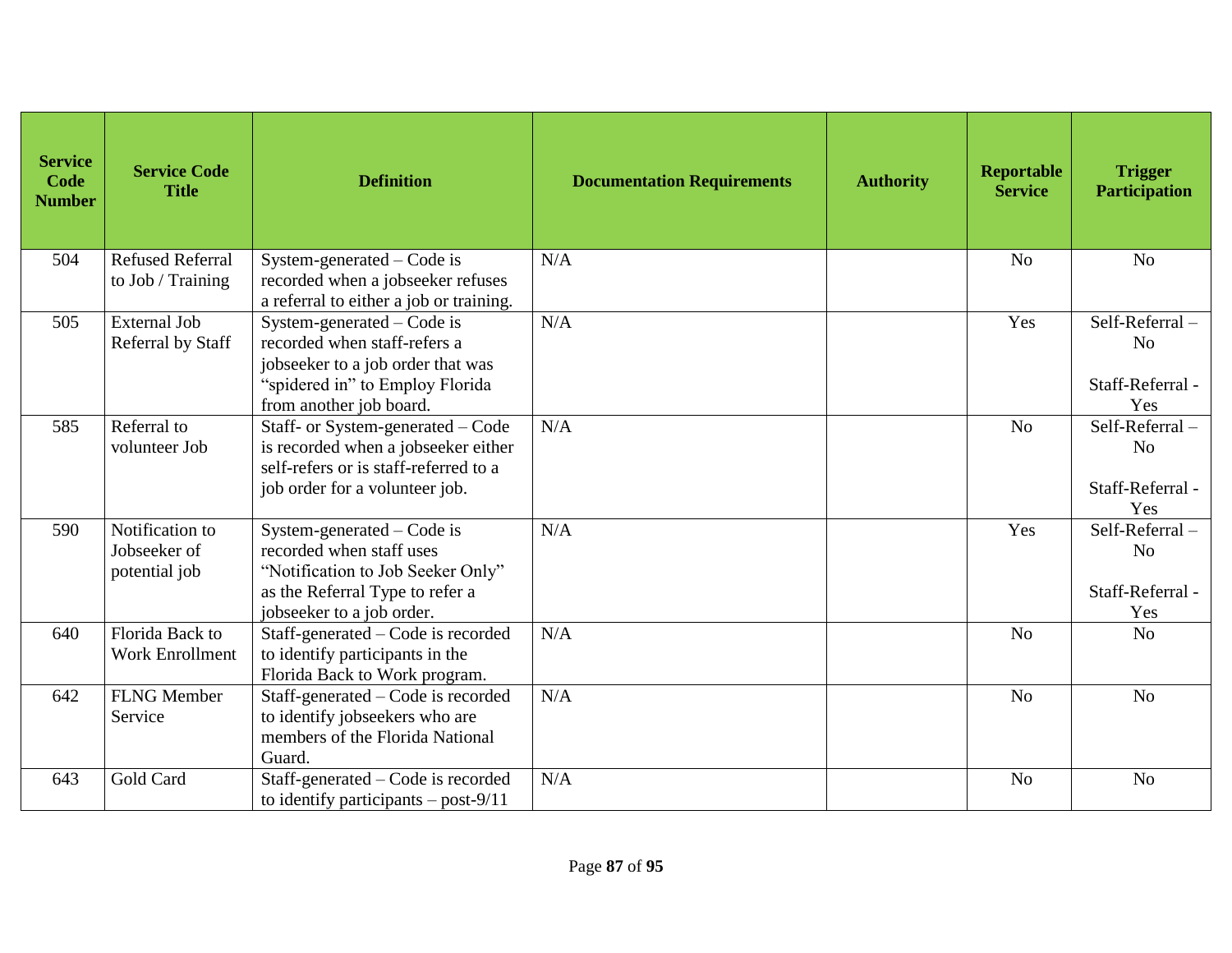| <b>Service</b><br>Code<br><b>Number</b> | <b>Service Code</b><br><b>Title</b>                             | <b>Definition</b>                                                                                                                                                                                                                                           | <b>Documentation Requirements</b>                                                                                                                                                                        | <b>Authority</b> | <b>Reportable</b><br><b>Service</b> | <b>Trigger</b><br><b>Participation</b> |
|-----------------------------------------|-----------------------------------------------------------------|-------------------------------------------------------------------------------------------------------------------------------------------------------------------------------------------------------------------------------------------------------------|----------------------------------------------------------------------------------------------------------------------------------------------------------------------------------------------------------|------------------|-------------------------------------|----------------------------------------|
|                                         |                                                                 | era veterans – in the Gold Card<br>Initiative, pursuant to TEN 15-11.                                                                                                                                                                                       |                                                                                                                                                                                                          |                  |                                     |                                        |
| 750                                     | <b>Placement Local</b><br><b>Individual Over</b><br>150 Days    | System-generated $-$ Code is<br>recorded when staff records a<br>placement for a job seeker who<br>obtained employment as a result of<br>a job referral or job development<br>and the duration of the employment<br>is expected last more than 150<br>days. | A case note is required and must<br>include the jobseeker's name, the<br>name of the employer, the source of<br>verification and the date the jobseeker<br>started working at the designated<br>jobsite. |                  | Yes                                 | N <sub>o</sub>                         |
| 760                                     | <b>Placement Local</b><br>Individual 4 - 150<br>Days            | System-generated $-$ Code is<br>recorded when staff records a<br>placement for a job seeker who<br>obtained employment as a result of<br>a job referral or job development<br>and the duration of the employment<br>is expected to last 4 - 150 days.       | A case note is required and must<br>include the jobseeker's name, the<br>name of the employer, the source of<br>verification and the date the jobseeker<br>started working at the designated<br>jobsite. |                  | Yes                                 | N <sub>o</sub>                         |
| 770                                     | <b>Placement Local</b><br><b>Individual 3 Days</b><br>or Less   | System-generated $-$ Code is<br>recorded when staff records a<br>placement for a job seeker who<br>obtained employment as a result of<br>a job referral or job development<br>and the duration of the employment<br>is expected to be 3 days or less.       | A case note is required and must<br>include the jobseeker's name, the<br>name of the employer, the source of<br>verification and the date the jobseeker<br>started working at the designated<br>jobsite. |                  | Yes                                 | N <sub>o</sub>                         |
| 850                                     | <b>Placement Local</b><br><b>Individual Over</b><br>150 Days PT | System-generated – Code is<br>recorded when staff records a<br>placement for a job seeker who<br>obtained part time employment as a                                                                                                                         | A case note is required and must<br>include the jobseeker's name, the<br>name of the employer, the source of<br>verification and the date the jobseeker                                                  |                  | Yes                                 | N <sub>o</sub>                         |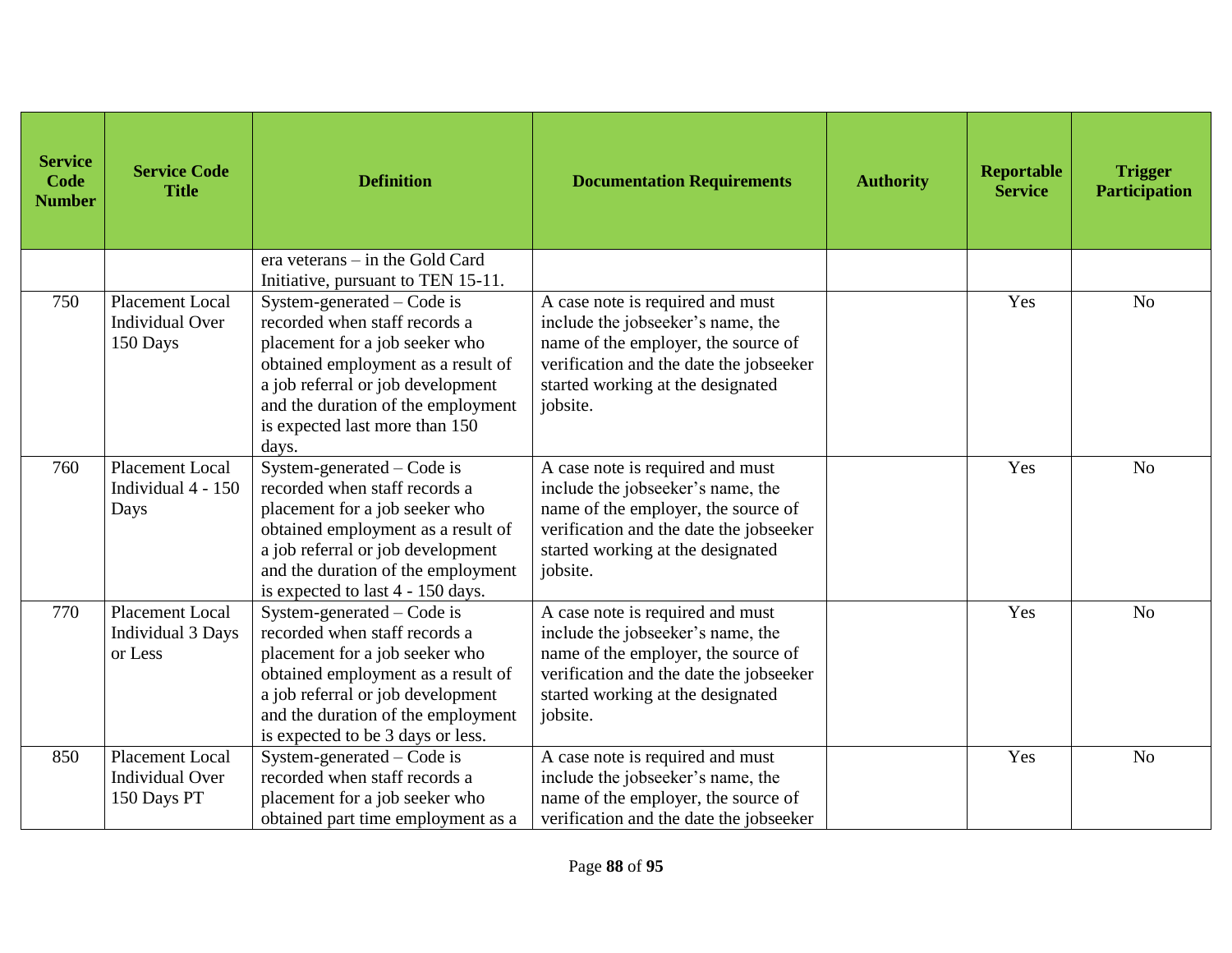| <b>Service</b><br>Code<br><b>Number</b> | <b>Service Code</b><br><b>Title</b>                       | <b>Definition</b>                                                                                                                                                                                                                                                  | <b>Documentation Requirements</b>                                                                                                                                                                                                                                                                                               | <b>Authority</b> | <b>Reportable</b><br><b>Service</b> | <b>Trigger</b><br><b>Participation</b> |
|-----------------------------------------|-----------------------------------------------------------|--------------------------------------------------------------------------------------------------------------------------------------------------------------------------------------------------------------------------------------------------------------------|---------------------------------------------------------------------------------------------------------------------------------------------------------------------------------------------------------------------------------------------------------------------------------------------------------------------------------|------------------|-------------------------------------|----------------------------------------|
|                                         |                                                           | result of a job referral or job<br>development and the duration of<br>the employment is expected last<br>more than 150 days.                                                                                                                                       | started working at the designated<br>jobsite.                                                                                                                                                                                                                                                                                   |                  |                                     |                                        |
| 860                                     | <b>Placement Local</b><br>Individual 4 - 150<br>Days PT   | System-generated $-$ Code is<br>recorded when staff records a<br>placement for a job seeker who<br>obtained part time employment as a<br>result of a job referral or job<br>development and the duration of<br>the employment is expected to last<br>4 - 150 days. | A case note is required and must<br>include the jobseeker's name, the<br>name of the employer, the source of<br>verification and the date the jobseeker<br>started working at the designated<br>jobsite.                                                                                                                        |                  | Yes                                 | N <sub>o</sub>                         |
| 870                                     | <b>Placement Local</b><br>Individual 3 Days<br>or Less PT | System-generated – Code is<br>recorded when staff records a<br>placement for a job seeker who<br>obtained part time employment as a<br>result of a job referral or job<br>development and the duration of<br>the employment is expected to be 3<br>days or less.   | A case note is required and must<br>include the jobseeker's name, the<br>name of the employer, the source of<br>verification and the date the jobseeker<br>started working at the designated<br>jobsite.                                                                                                                        |                  | Yes                                 | N <sub>o</sub>                         |
| 880                                     | Obtained<br>Employment<br>Manual                          | Staff-generated – Code is recorded<br>when a jobseeker secures<br>employment within 180 calendar<br>days of receiving one or more<br>reportable services that trigger<br>participation, and where the<br>employment does not meet the                              | A case note is required and must<br>include the employer's name, service<br>date, source of verification, job start<br>date and region information. If a 750<br>series, 880 or 881 has been previously<br>recorded for the jobseeker, staff must<br>certify that they are not duplicating a<br>previously documented placement. |                  | Yes                                 | N <sub>o</sub>                         |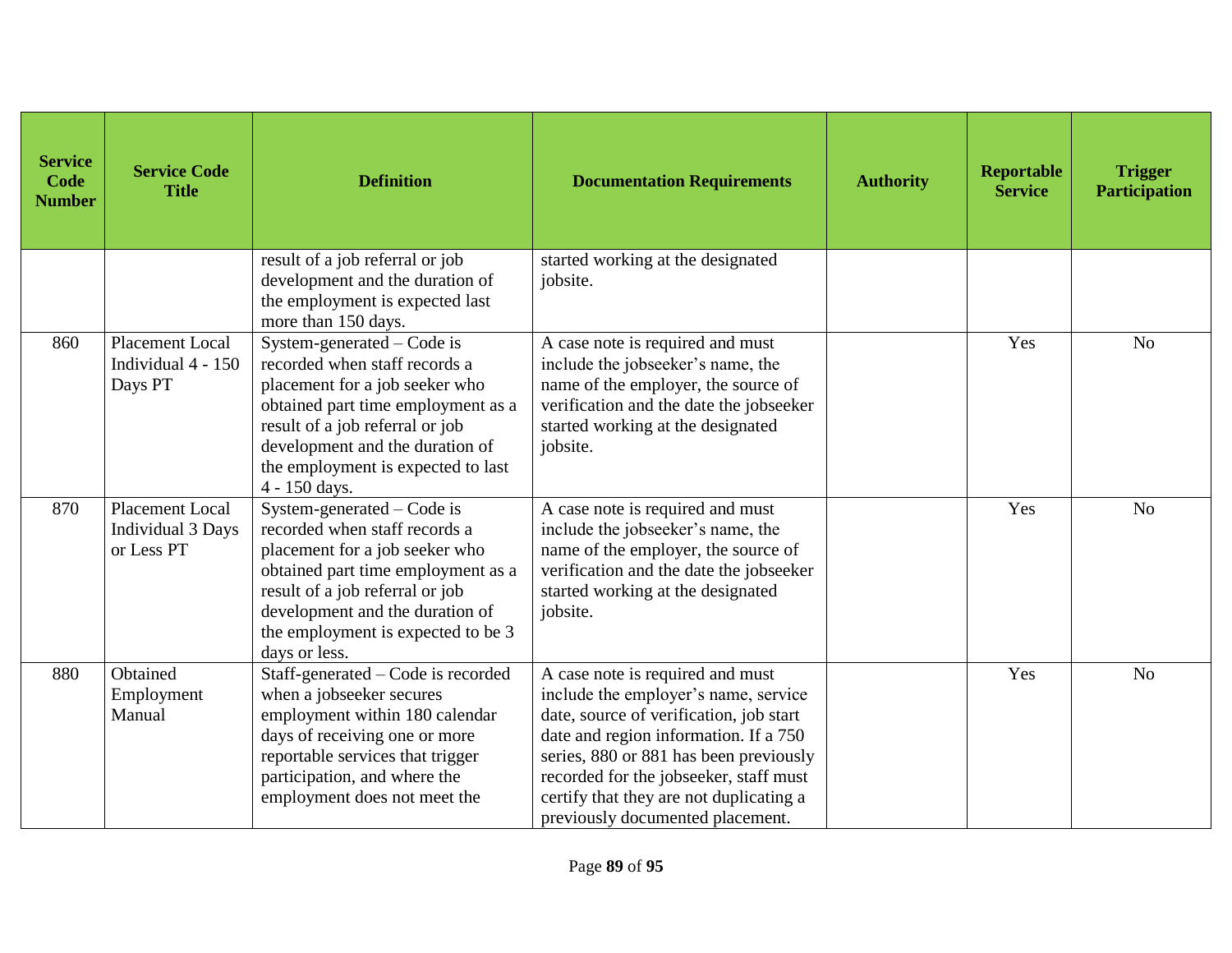| <b>Service</b><br>Code<br><b>Number</b> | <b>Service Code</b><br><b>Title</b>                  | <b>Definition</b><br><b>Documentation Requirements</b><br><b>Authority</b>                                                                                                                                                                                                                                                                                                                                                                    |                                                                                                                                                     | Reportable<br><b>Service</b> | <b>Trigger</b><br><b>Participation</b> |                |
|-----------------------------------------|------------------------------------------------------|-----------------------------------------------------------------------------------------------------------------------------------------------------------------------------------------------------------------------------------------------------------------------------------------------------------------------------------------------------------------------------------------------------------------------------------------------|-----------------------------------------------------------------------------------------------------------------------------------------------------|------------------------------|----------------------------------------|----------------|
|                                         |                                                      | federal definition for a job<br>placement.                                                                                                                                                                                                                                                                                                                                                                                                    |                                                                                                                                                     |                              |                                        |                |
| 881                                     | Obtained<br>Employment<br>Automated                  | System-Generated $-$ Code is<br>A case note is required and must<br>include the employer's name, service<br>recorded when a jobseeker secures<br>date, source of verification, job start<br>employment within 180 calendar<br>days of receiving one or more<br>date and region information.<br>reportable services that trigger<br>participation, and where the<br>employment does not meet the<br>federal definition for a job<br>placement. |                                                                                                                                                     | Yes                          | N <sub>o</sub>                         |                |
| 882                                     | Obtained<br>Employment -<br>Post Exit -<br>Manual    | Staff-generated - Code is recorded<br>when a jobseeker who has not has<br>received a service that extends<br>participation for at least 90 days,<br>has exited the system and the<br>employment does not meet the<br>definition of a placement.                                                                                                                                                                                               | A case note is required and must<br>include the employer's name, service<br>date, source of verification, job start<br>date and region information. |                              | Yes                                    | N <sub>o</sub> |
| 883                                     | Obtained<br>Employment -<br>Post Exit -<br>Automated | System-Generated Code is<br>Yes<br>A case note is required and must<br>include the employer's name, service<br>recorded when a jobseeker who has<br>not has received a service that<br>date, source of verification, job start<br>date and region information.<br>extends participation for at least 90<br>days, has exited the system and the<br>employment does not meet the<br>definition of a placement.                                  |                                                                                                                                                     | N <sub>o</sub>               |                                        |                |
| 890                                     | Placement in<br>volunteer job                        | System-Generated - Code is<br>recorded when staff records a<br>placement obtained as a result of a                                                                                                                                                                                                                                                                                                                                            | The referral result and salary type,<br>wage, employer name, verification of                                                                        |                              | Yes                                    | N <sub>o</sub> |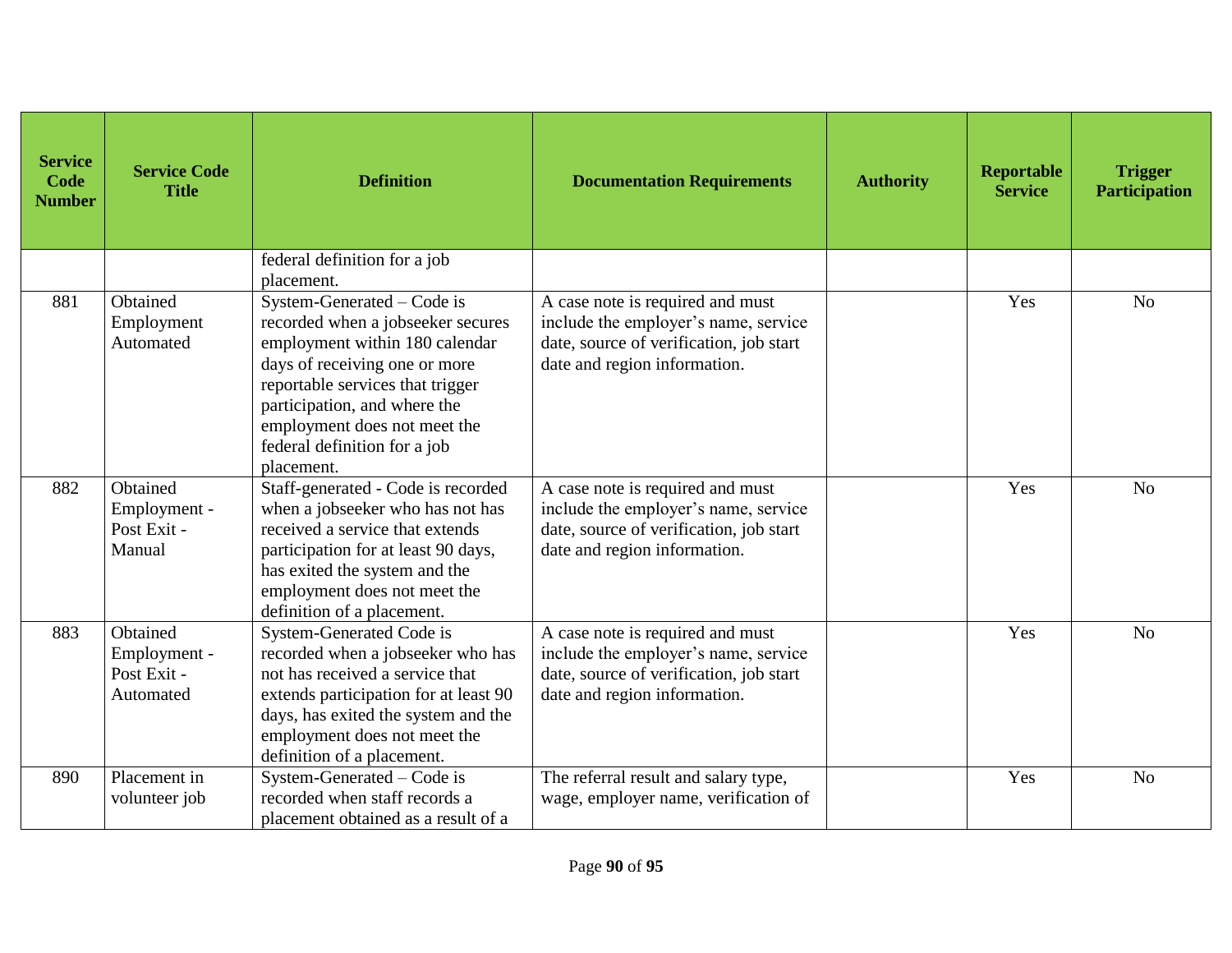| <b>Service</b><br>Code<br><b>Number</b> | <b>Service Code</b><br><b>Title</b> | <b>Definition</b>                         | <b>Documentation Requirements</b>                                       | <b>Authority</b> | Reportable<br><b>Service</b> | <b>Trigger</b><br><b>Participation</b> |
|-----------------------------------------|-------------------------------------|-------------------------------------------|-------------------------------------------------------------------------|------------------|------------------------------|----------------------------------------|
|                                         |                                     | prior job referral or job<br>development. | employment, job start date, and region<br>information must be recorded. |                  |                              |                                        |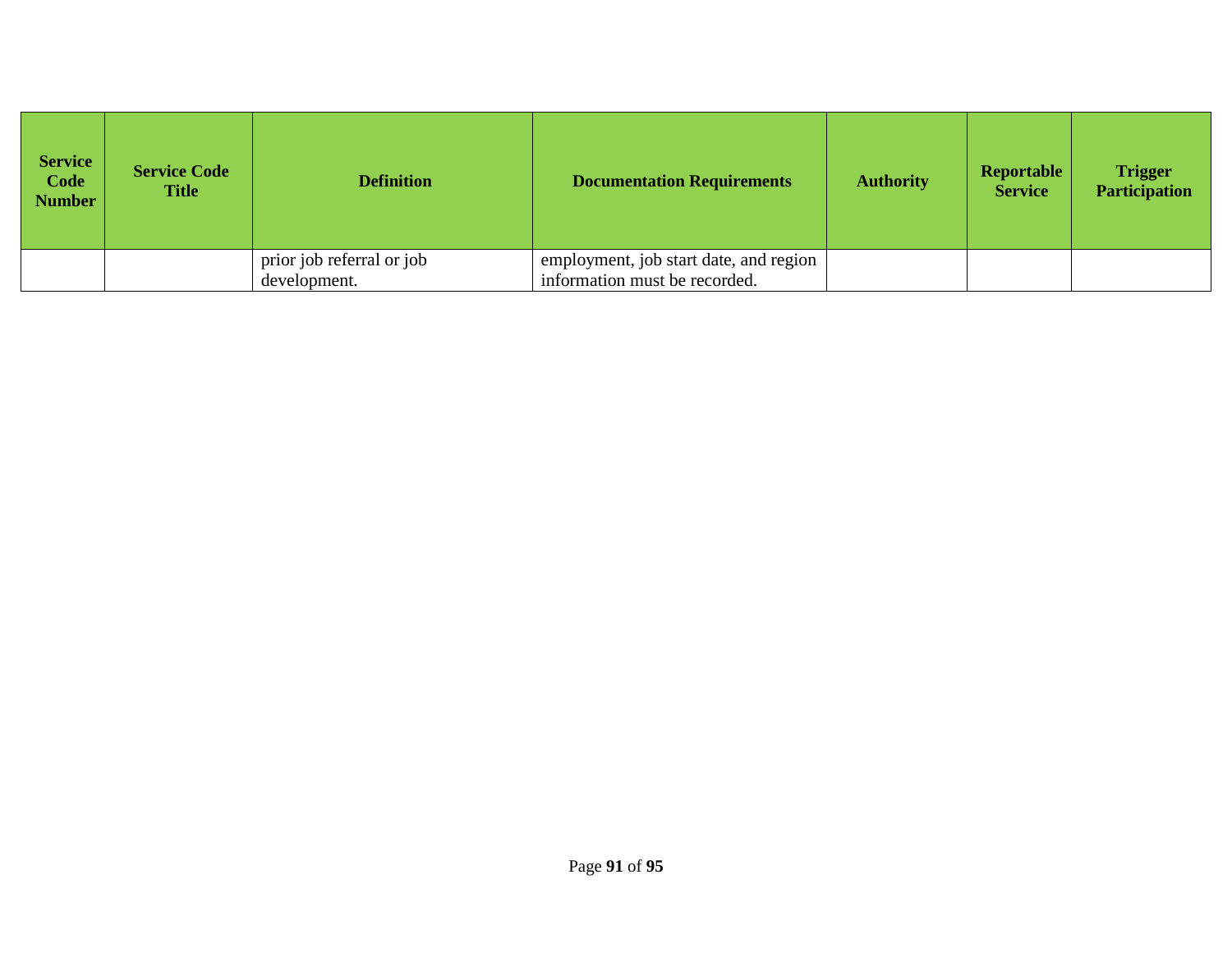## **Appendix A: Follow-Up Services**

Follow-up services are provided to help participants maintain and/or retain their employment. These codes are recorded resource after a participant has been placed in unsubsidized employment, education, or training. Follow-up services do not extend the date of exit in performance reporting.

## **Adult and Dislocated Worker Follow-up Services**

Follow-up services must be made available, as determined appropriate by the LWDB, for a minimum of 12 months following the first day of employment, to participants who are placed in unsubsidized employment.

## **Youth Follow-up Services**

All youth participants must be offered an opportunity to receive follow-up services that align with their individual service strategies. Furthermore, follow-up services must be provided to all youth participants for a minimum of 12 months unless the participant declines to receive follow-up services or the participant cannot be located or contacted. Follow-up services may be provided beyond 12 months at the LWDB's discretion. The types of services provided and the duration of services must be determined based on the needs of the individual and therefore, the type and intensity of follow-up services may differ for each participant. Follow-up services must include more than only a contact attempted or made for securing documentation in order to report a performance outcome.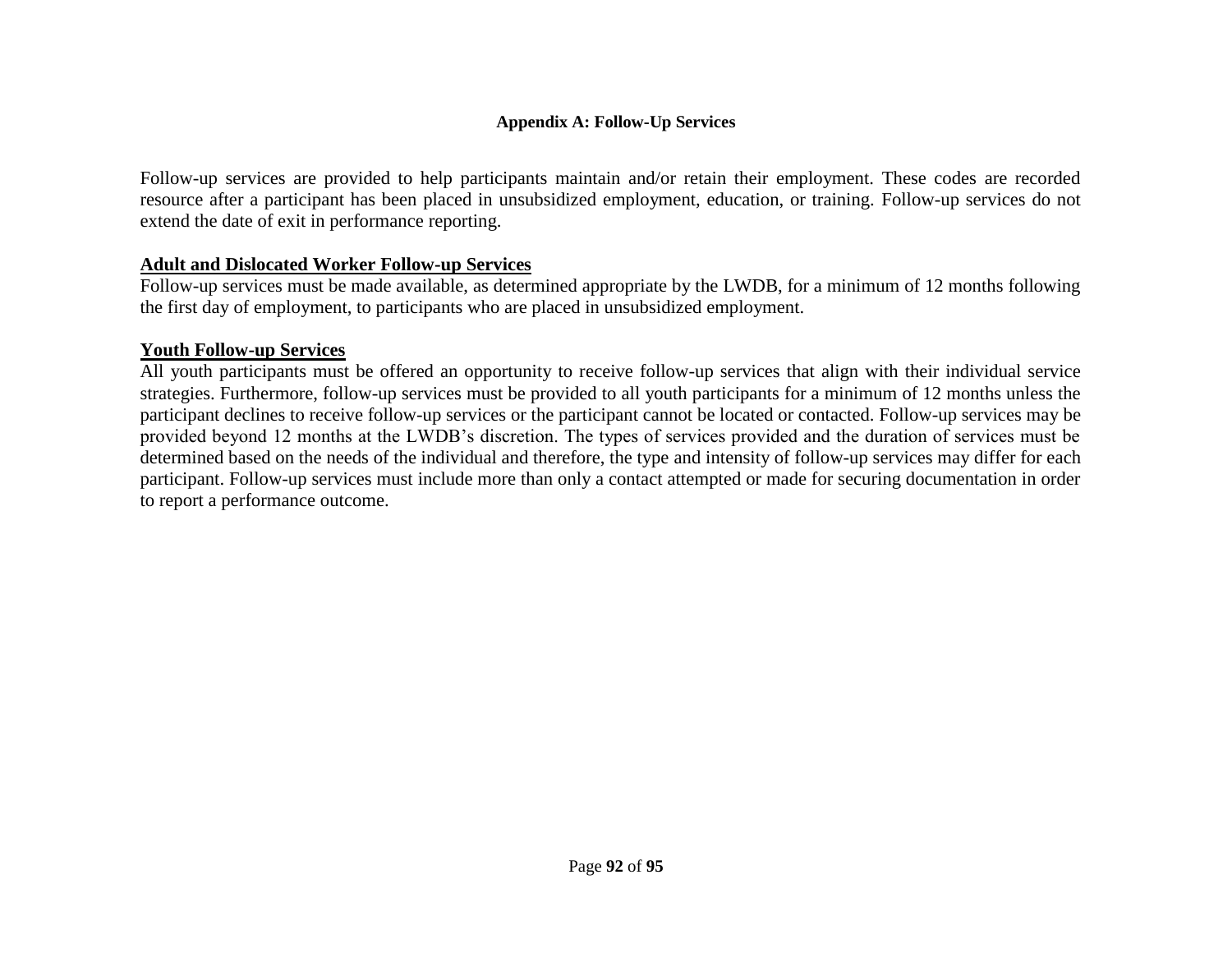| <b>Follow-up Services</b>               |                                                      |                                                                                                                                                                                |  |
|-----------------------------------------|------------------------------------------------------|--------------------------------------------------------------------------------------------------------------------------------------------------------------------------------|--|
| <b>Service</b><br>Code<br><b>Number</b> | <b>Service Code Title</b>                            | <b>Definition</b>                                                                                                                                                              |  |
| F01                                     | <b>Referral to Community</b><br>Resources            | Code is recorded when a participant is referred to a community resource.                                                                                                       |  |
| F02                                     | <b>Referral to Medical Services</b>                  | Code is recorded when a participant is referred to medical services.                                                                                                           |  |
| F03                                     | Tracking Progress on the Job                         | Code is recorded to track a participant's progress on the job, and to identify any<br>additional follow-up services the participant needs.                                     |  |
| F <sub>04</sub>                         | Work Related Peer Support<br>Group                   | Code is recorded when a participant is referred to a work-related peer support group.                                                                                          |  |
| F <sub>05</sub>                         | Assistance securing better<br>paying job             | Code is recorded when a participant receives assistance with obtaining employment<br>that has a higher wage.                                                                   |  |
| F <sub>06</sub>                         | Career development and<br>further education planning | Code is recorded when a participant receives additional career counseling, planning or<br>other related activities.                                                            |  |
| F07                                     | Assistance with Job/Work<br><b>Related Problems</b>  | Code is recorded when a participant receives assistance with solving job or work-<br>related issues.                                                                           |  |
| <b>F08</b>                              | <b>Adult Mentoring</b>                               | Code is recorded when a participant receives adult mentoring.                                                                                                                  |  |
| F <sub>09</sub>                         | Tutoring                                             | Code is recorded when a participant receives tutoring.                                                                                                                         |  |
| F10                                     | Leadership Development                               | Code is recorded when a participant receives leadership development training.                                                                                                  |  |
| F11                                     | Other Follow Up Service,<br>not classified           | Code is recorded when a participant is referred to or receives a follow-up service that is<br>not otherwise covered by one of the follow-up codes available in Employ Florida. |  |